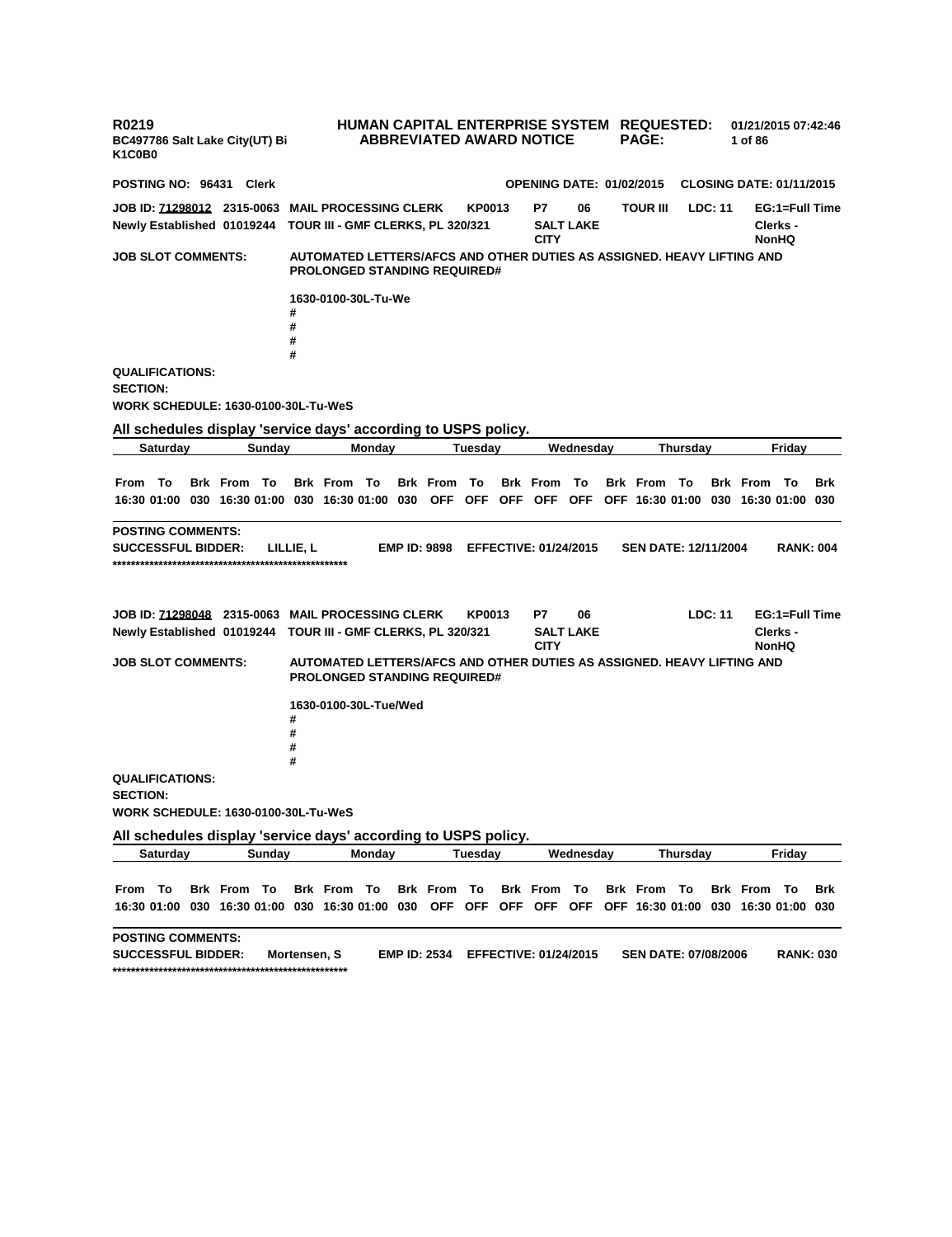**R0219 BC497786 Salt Lake City(UT) Bi K1C0B0 HUMAN CAPITAL ENTERPRISE SYSTEM REQUESTED: 01/21/2015 07:42:46 ABBREVIATED AWARD NOTICE PAGE: 2 of 86 JOB ID: 71298050 2315-0063 MAIL PROCESSING CLERK KP0013 P7 06 TOUR III LDC: 11 EG:1=Full Time Newly Established 01019244 TOUR III - GMF CLERKS, PL 320/321 SALT LAKE CITY Clerks - NonHQ JOB SLOT COMMENTS: AUTOMATED LETTERS/AFCS AND OTHER DUTIES AS ASSIGNED. HEAVY LIFTING AND PROLONGED STANDING REQUIRED# 1630-0100-30L-Tue/Wed # # # # QUALIFICATIONS: SECTION: WORK SCHEDULE: 1630-0100-30L-Tu-WeS All schedules display 'service days' according to USPS policy. Saturday Sunday Monday Tuesday Wednesday Thursday Friday** From To Brk From To Brk From To Brk From To Brk From To Brk From To Brk From To Brk 16:30 01:00 030 16:30 01:00 030 16:30 01:00 030 OFF OFF OFF OFF OFF OFF 16:30 01:00 030 16:30 01:00 030 **POSTING COMMENTS: SUCCESSFUL BIDDER: Westover, D EMP ID: 3799 EFFECTIVE: 01/24/2015 SEN DATE: 02/16/2008 RANK: 009 \*\*\*\*\*\*\*\*\*\*\*\*\*\*\*\*\*\*\*\*\*\*\*\*\*\*\*\*\*\*\*\*\*\*\*\*\*\*\*\*\*\*\*\*\*\*\*\*\*\*\* JOB ID: 71298055 2315-0063 MAIL PROCESSING CLERK KP0013 P7 06 TOUR III LDC: 11 EG:1=Full Time Newly Established 01019244 TOUR III - GMF CLERKS, PL 320/321 SALT LAKE CITY Clerks - NonHQ JOB SLOT COMMENTS: AUTOMATED LETTERS/AFCS AND OTHER DUTIES AS ASSIGNED. HEAVY LIFTING AND PROLONGED STANDING REQUIRED# # 1630-0100-30L-Tue/Wed # # QUALIFICATIONS: SECTION: WORK SCHEDULE: 1630-0100-30L-Tu-WeS All schedules display 'service days' according to USPS policy. Saturday Sunday Monday Tuesday Wednesday Thursday Friday** From To Brk From To Brk From To Brk From To Brk From To Brk From To Brk From To Brk 16:30 01:00 030 16:30 01:00 030 16:30 01:00 030 OFF OFF OFF OFF OFF OFF 16:30 01:00 030 16:30 01:00 030 **POSTING COMMENTS: SUCCESSFUL BIDDER: Hinkson, K EMP ID: 3127 EFFECTIVE: 01/24/2015 SEN DATE: 04/01/2008 RANK: 001 \*\*\*\*\*\*\*\*\*\*\*\*\*\*\*\*\*\*\*\*\*\*\*\*\*\*\*\*\*\*\*\*\*\*\*\*\*\*\*\*\*\*\*\*\*\*\*\*\*\*\***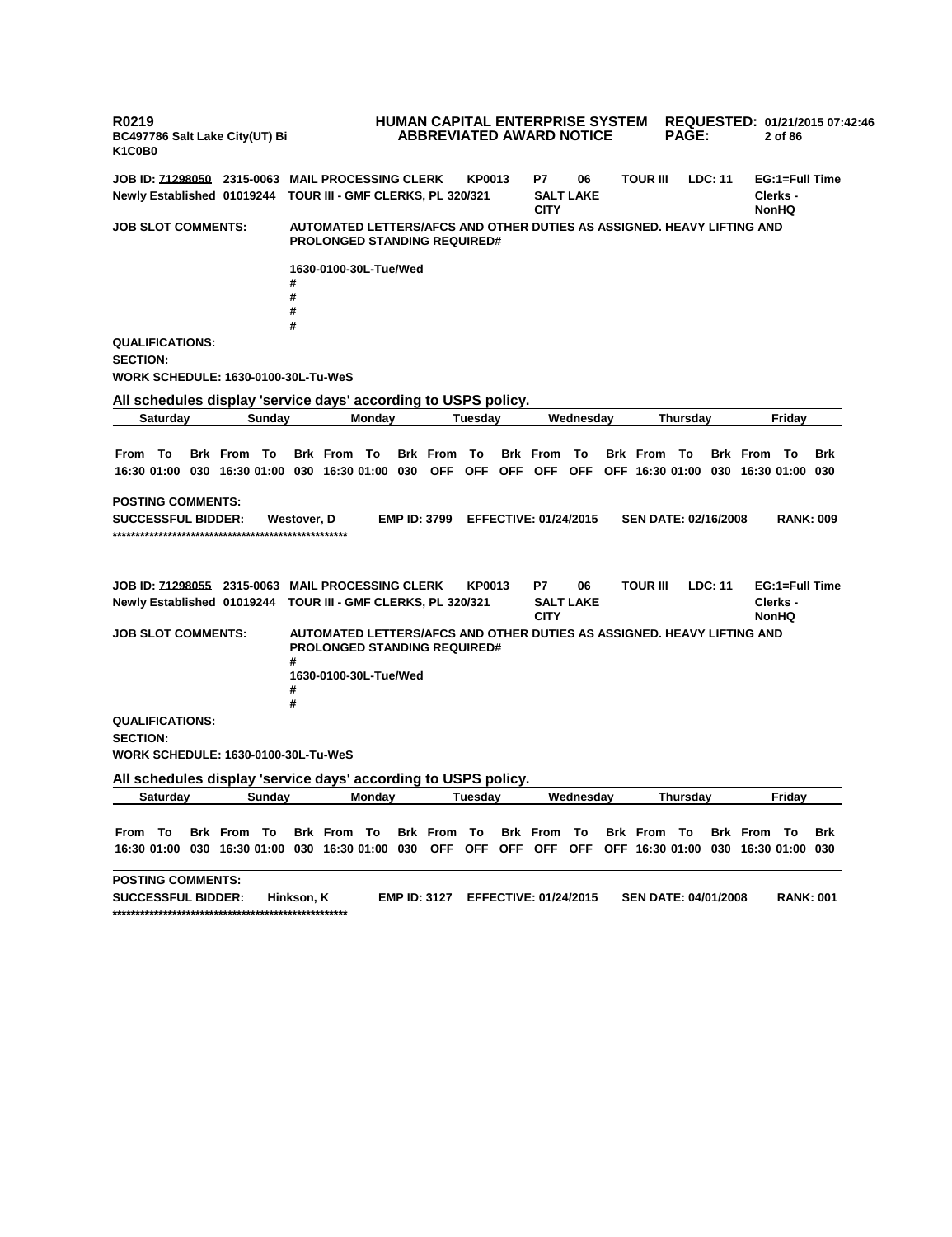**R0219 BC497786 Salt Lake City(UT) Bi K1C0B0 HUMAN CAPITAL ENTERPRISE SYSTEM REQUESTED: 01/21/2015 07:42:46 ABBREVIATED AWARD NOTICE PAGE: 3 of 86 JOB ID: 71298058 2315-0063 MAIL PROCESSING CLERK KP0013 P7 06 TOUR III LDC: 11 EG:1=Full Time Newly Established 01019244 TOUR III - GMF CLERKS, PL 320/321 SALT LAKE CITY Clerks - NonHQ JOB SLOT COMMENTS: AUTOMATED LETTERS/AFCS AND OTHER DUTIES AS ASSIGNED. HEAVY LIFTING AND PROLONGED STANDING REQUIRED# # 1630-0100-30L-Tue/Wed # # QUALIFICATIONS: SECTION: WORK SCHEDULE: 1630-0100-30L-Tu-WeS All schedules display 'service days' according to USPS policy. Saturday Sunday Monday Tuesday Wednesday Thursday Friday** From To Brk From To Brk From To Brk From To Brk From To Brk From To Brk From To Brk 16:30 01:00 030 16:30 01:00 030 16:30 01:00 030 OFF OFF OFF OFF OFF OFF 16:30 01:00 030 16:30 01:00 030 **POSTING COMMENTS: SUCCESSFUL BIDDER: BLUEMEL, K EMP ID: 1722 EFFECTIVE: 01/24/2015 SEN DATE: 09/24/2011 RANK: 004 \*\*\*\*\*\*\*\*\*\*\*\*\*\*\*\*\*\*\*\*\*\*\*\*\*\*\*\*\*\*\*\*\*\*\*\*\*\*\*\*\*\*\*\*\*\*\*\*\*\*\* JOB ID: 71298060 2315-0063 MAIL PROCESSING CLERK KP0013 P7 06 TOUR III LDC: 11 EG:1=Full Time Newly Established 01019244 TOUR III - GMF CLERKS, PL 320/321 SALT LAKE CITY Clerks - NonHQ JOB SLOT COMMENTS: AUTOMATED LETTERS/AFCS AND OTHER DUTIES AS ASSIGNED. HEAVY LIFTING AND PROLONGED STANDING REQUIRED# # 1630-0100-30L-tue/wed # # QUALIFICATIONS: SECTION: WORK SCHEDULE: 1630-0100-30L-Tu-WeS All schedules display 'service days' according to USPS policy. Saturday Sunday Monday Tuesday Wednesday Thursday Friday** From To Brk From To Brk From To Brk From To Brk From To Brk From To Brk From To Brk 16:30 01:00 030 16:30 01:00 030 16:30 01:00 030 OFF OFF OFF OFF OFF OFF 16:30 01:00 030 16:30 01:00 030 **POSTING COMMENTS: SUCCESSFUL BIDDER: Htut, K EMP ID: 2012 EFFECTIVE: 01/24/2015 SEN DATE: 07/22/2006 RANK: 023 \*\*\*\*\*\*\*\*\*\*\*\*\*\*\*\*\*\*\*\*\*\*\*\*\*\*\*\*\*\*\*\*\*\*\*\*\*\*\*\*\*\*\*\*\*\*\*\*\*\*\***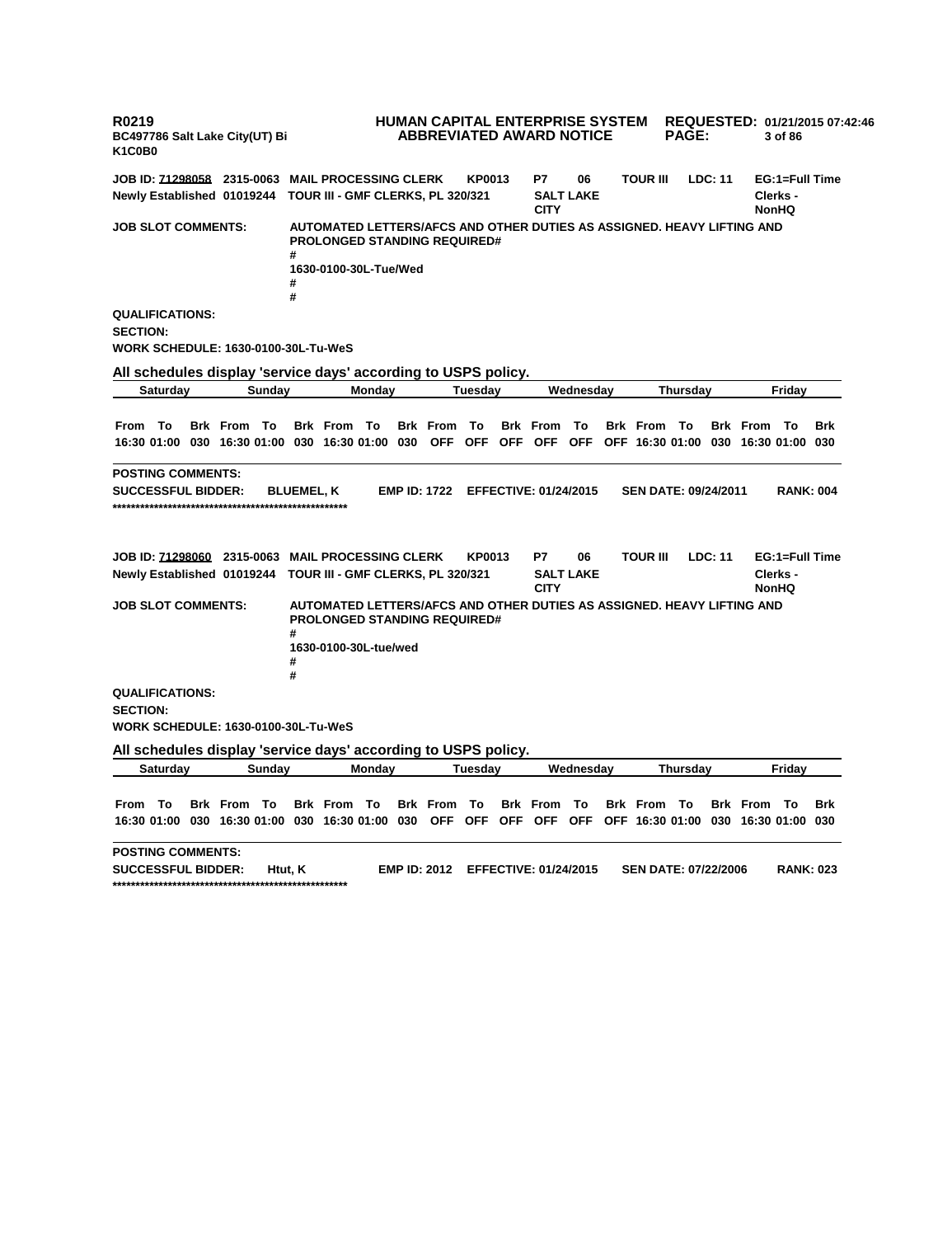**R0219 BC497786 Salt Lake City(UT) Bi K1C0B0 HUMAN CAPITAL ENTERPRISE SYSTEM REQUESTED: 01/21/2015 07:42:46 ABBREVIATED AWARD NOTICE PAGE: 4 of 86 JOB ID: 71298066 2315-0063 MAIL PROCESSING CLERK KP0013 P7 06 TOUR III LDC: 11 EG:1=Full Time Newly Established 01019244 TOUR III - GMF CLERKS, PL 320/321 SALT LAKE CITY Clerks - NonHQ JOB SLOT COMMENTS: AUTOMATED LETTERS/AFCS AND OTHER DUTIES AS ASSIGNED. HEAVY LIFTING AND PROLONGED STANDING REQUIRED# # # 1630-0100-30L-Thur/Fri # QUALIFICATIONS: SECTION: WORK SCHEDULE: 1630-0100-30L-Th-FrS All schedules display 'service days' according to USPS policy. Saturday Sunday Monday Tuesday Wednesday Thursday Friday** From To Brk From To Brk From To Brk From To Brk From To Brk From To Brk From To Brk 16:30 01:00 030 16:30 01:00 030 16:30 01:00 030 16:30 01:00 030 16:30 01:00 030 OFF OFF OFF OFF OFF OFF **POSTING COMMENTS: SUCCESSFUL BIDDER: Applonie, D EMP ID: 9306 EFFECTIVE: 01/24/2015 SEN DATE: 09/18/1993 RANK: 004 \*\*\*\*\*\*\*\*\*\*\*\*\*\*\*\*\*\*\*\*\*\*\*\*\*\*\*\*\*\*\*\*\*\*\*\*\*\*\*\*\*\*\*\*\*\*\*\*\*\*\* JOB ID: 71298067 2315-0063 MAIL PROCESSING CLERK KP0013 P7 06 TOUR III LDC: 11 EG:1=Full Time Newly Established 01019244 TOUR III - GMF CLERKS, PL 320/321 SALT LAKE CITY Clerks - NonHQ JOB SLOT COMMENTS: AUTOMATED LETTERS/AFCS AND OTHER DUTIES AS ASSIGNED. HEAVY LIFTING AND PROLONGED STANDING REQUIRED# # # # # 1630-0100-30L-Thur/Fri QUALIFICATIONS: SECTION: WORK SCHEDULE: 1630-0100-30L-Th-FrS All schedules display 'service days' according to USPS policy. Saturday Sunday Monday Tuesday Wednesday Thursday Friday** From To Brk From To Brk From To Brk From To Brk From To Brk From To Brk From To Brk 16:30 01:00 030 16:30 01:00 030 16:30 01:00 030 16:30 01:00 030 16:30 01:00 030 OFF OFF OFF OFF OFF OFF **POSTING COMMENTS: SUCCESSFUL BIDDER: Later, D EMP ID: 9879 EFFECTIVE: 01/24/2015 SEN DATE: 11/08/1997 RANK: 003 \*\*\*\*\*\*\*\*\*\*\*\*\*\*\*\*\*\*\*\*\*\*\*\*\*\*\*\*\*\*\*\*\*\*\*\*\*\*\*\*\*\*\*\*\*\*\*\*\*\*\***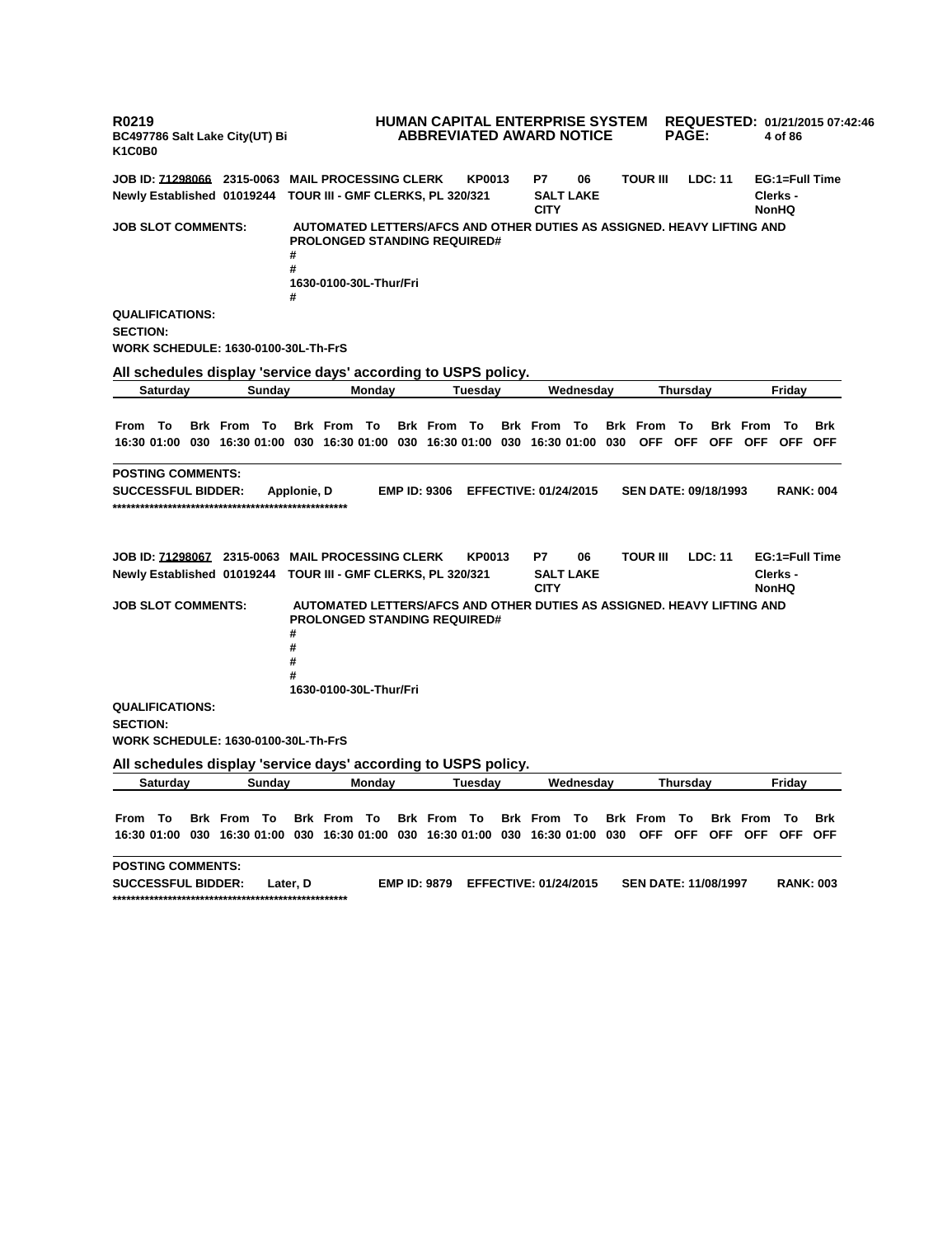**R0219 BC497786 Salt Lake City(UT) Bi K1C0B0 HUMAN CAPITAL ENTERPRISE SYSTEM REQUESTED: 01/21/2015 07:42:46 ABBREVIATED AWARD NOTICE PAGE: 5 of 86 JOB ID: 71298101 2315-0063 MAIL PROCESSING CLERK KP0013 P7 06 TOUR III LDC: 11 EG:1=Full Time Newly Established 01019244 TOUR III - GMF CLERKS, PL 320/321 SALT LAKE CITY Clerks - NonHQ JOB SLOT COMMENTS: AUTOMATED LETTERS/AFCS AND OTHER DUTIES AS ASSIGNED. HEAVY LIFTING AND PROLONGED STANDING REQUIRED# # # # # 1630-0100-30L-Sat/Fri QUALIFICATIONS: SECTION: WORK SCHEDULE: 1630-0100-30L-Sa-FrS All schedules display 'service days' according to USPS policy. Saturday Sunday Monday Tuesday Wednesday Thursday Friday** From To Brk From To Brk From To Brk From To Brk From To Brk From To Brk From To Brk OFF OFF OFF 16:30 01:00 030 16:30 01:00 030 16:30 01:00 030 16:30 01:00 030 16:30 01:00 030 OFF OFF OFF **POSTING COMMENTS: SUCCESSFUL BIDDER: Lauritzen, K EMP ID: 6835 EFFECTIVE: 01/24/2015 SEN DATE: 03/25/1978 RANK: 001 \*\*\*\*\*\*\*\*\*\*\*\*\*\*\*\*\*\*\*\*\*\*\*\*\*\*\*\*\*\*\*\*\*\*\*\*\*\*\*\*\*\*\*\*\*\*\*\*\*\*\* JOB ID: 71298108 2315-0063 MAIL PROCESSING CLERK KP0013 P7 06 TOUR III LDC: 11 EG:1=Full Time Newly Established 01019244 TOUR III - GMF CLERKS, PL 320/321 SALT LAKE CITY Clerks - NonHQ JOB SLOT COMMENTS: AUTOMATED LETTERS/AFCS AND OTHER DUTIES AS ASSIGNED. HEAVY LIFTING AND PROLONGED STANDING REQUIRED# # # # # 1630-0100-30L-Sat/Fri QUALIFICATIONS: SECTION: WORK SCHEDULE: 1630-0100-30L-Sa-FrS All schedules display 'service days' according to USPS policy. Saturday Sunday Monday Tuesday Wednesday Thursday Friday** From To Brk From To Brk From To Brk From To Brk From To Brk From To Brk From To Brk OFF OFF OFF 16:30 01:00 030 16:30 01:00 030 16:30 01:00 030 16:30 01:00 030 16:30 01:00 030 OFF OFF OFF **POSTING COMMENTS: SUCCESSFUL BIDDER: Allred, C EMP ID: 5294 EFFECTIVE: 01/24/2015 SEN DATE: 08/07/1982 RANK: 011 \*\*\*\*\*\*\*\*\*\*\*\*\*\*\*\*\*\*\*\*\*\*\*\*\*\*\*\*\*\*\*\*\*\*\*\*\*\*\*\*\*\*\*\*\*\*\*\*\*\*\***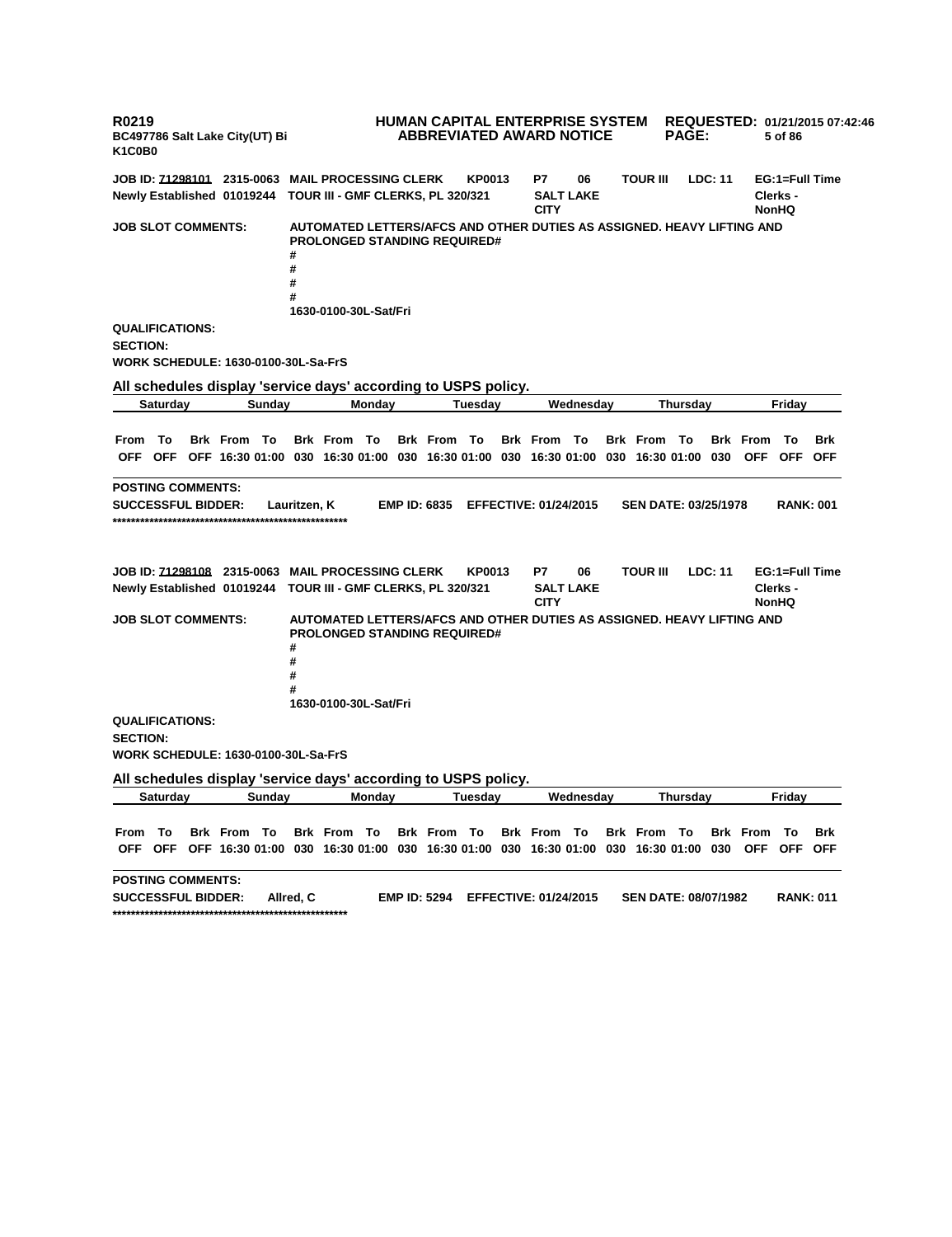**R0219 BC497786 Salt Lake City(UT) Bi K1C0B0 HUMAN CAPITAL ENTERPRISE SYSTEM REQUESTED: 01/21/2015 07:42:46 ABBREVIATED AWARD NOTICE PAGE: 6 of 86 JOB ID: 71298109 2315-0063 MAIL PROCESSING CLERK KP0013 P7 06 TOUR III LDC: 11 EG:1=Full Time Newly Established 01019244 TOUR III - GMF CLERKS, PL 320/321 SALT LAKE CITY Clerks - NonHQ JOB SLOT COMMENTS: AUTOMATED LETTERS/AFCS AND OTHER DUTIES AS ASSIGNED. HEAVY LIFTING AND PROLONGED STANDING REQUIRED# # # # 1630-0100-30L-Sat/Fri QUALIFICATIONS: SECTION: WORK SCHEDULE: 1630-0100-30L-Sa-FrS All schedules display 'service days' according to USPS policy. Saturday Sunday Monday Tuesday Wednesday Thursday Friday** From To Brk From To Brk From To Brk From To Brk From To Brk From To Brk From To Brk OFF OFF OFF 16:30 01:00 030 16:30 01:00 030 16:30 01:00 030 16:30 01:00 030 16:30 01:00 030 OFF OFF OFF **POSTING COMMENTS: SUCCESSFUL BIDDER: Peck, D EMP ID: 8597 EFFECTIVE: 01/24/2015 SEN DATE: 12/15/1990 RANK: 001 \*\*\*\*\*\*\*\*\*\*\*\*\*\*\*\*\*\*\*\*\*\*\*\*\*\*\*\*\*\*\*\*\*\*\*\*\*\*\*\*\*\*\*\*\*\*\*\*\*\*\* JOB ID: 71298111 2315-0063 MAIL PROCESSING CLERK KP0013 P7 06 TOUR III LDC: 11 EG:1=Full Time Newly Established 01019244 TOUR III - GMF CLERKS, PL 320/321 SALT LAKE CITY Clerks - NonHQ JOB SLOT COMMENTS: AUTOMATED LETTERS/AFCS AND OTHER DUTIES AS ASSIGNED. HEAVY LIFTING AND PROLONGED STANDING REQUIRED# # 1630-0100-30L-Sat/Fri # # # QUALIFICATIONS: SECTION: WORK SCHEDULE: 1630-0100-30L-Sa-FrS All schedules display 'service days' according to USPS policy. Saturday Sunday Monday Tuesday Wednesday Thursday Friday** From To Brk From To Brk From To Brk From To Brk From To Brk From To Brk From To Brk OFF OFF OFF 16:30 01:00 030 16:30 01:00 030 16:30 01:00 030 16:30 01:00 030 16:30 01:00 030 OFF OFF OFF **POSTING COMMENTS: SUCCESSFUL BIDDER: Reynolds, D EMP ID: 6844 EFFECTIVE: 01/24/2015 SEN DATE: 01/21/1995 RANK: 011 \*\*\*\*\*\*\*\*\*\*\*\*\*\*\*\*\*\*\*\*\*\*\*\*\*\*\*\*\*\*\*\*\*\*\*\*\*\*\*\*\*\*\*\*\*\*\*\*\*\*\***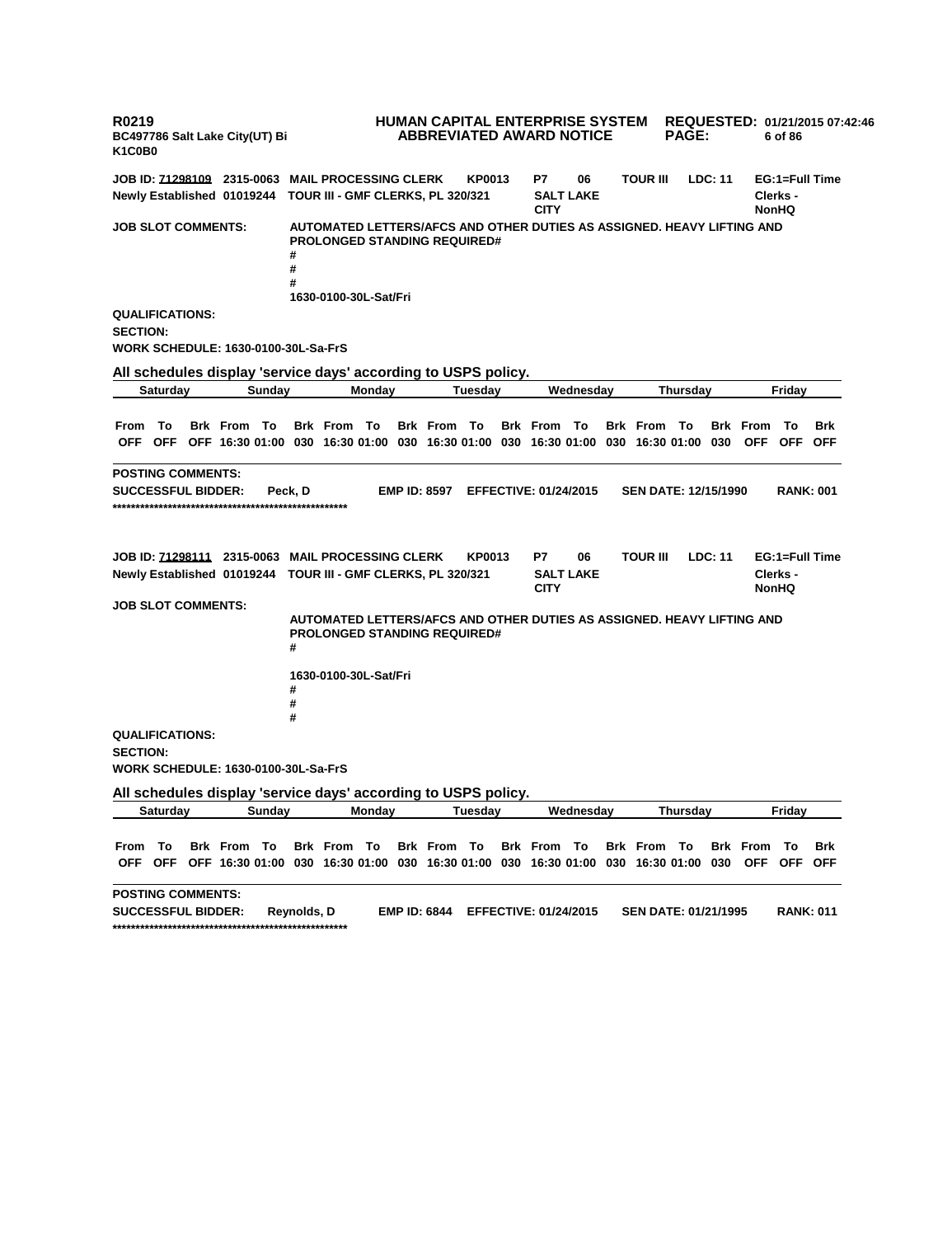**R0219 BC497786 Salt Lake City(UT) Bi K1C0B0 HUMAN CAPITAL ENTERPRISE SYSTEM REQUESTED: 01/21/2015 07:42:46 ABBREVIATED AWARD NOTICE PAGE: 7 of 86 JOB ID: 71298112 2315-0063 MAIL PROCESSING CLERK KP0013 P7 06 TOUR III LDC: 11 EG:1=Full Time Newly Established 01019244 TOUR III - GMF CLERKS, PL 320/321 SALT LAKE CITY Clerks - NonHQ JOB SLOT COMMENTS: AUTOMATED LETTERS/AFCS AND OTHER DUTIES AS ASSIGNED. HEAVY LIFTING AND PROLONGED STANDING REQUIRED# # # # # 1630-0100-30L-Sat/Fri QUALIFICATIONS: SECTION: WORK SCHEDULE: 1630-0100-30L-Sa-FrS All schedules display 'service days' according to USPS policy. Saturday Sunday Monday Tuesday Wednesday Thursday Friday** From To Brk From To Brk From To Brk From To Brk From To Brk From To Brk From To Brk OFF OFF OFF 16:30 01:00 030 16:30 01:00 030 16:30 01:00 030 16:30 01:00 030 16:30 01:00 030 OFF OFF OFF **POSTING COMMENTS: SUCCESSFUL BIDDER: McMain, J EMP ID: 4553 EFFECTIVE: 01/24/2015 SEN DATE: 01/21/1995 RANK: 016 \*\*\*\*\*\*\*\*\*\*\*\*\*\*\*\*\*\*\*\*\*\*\*\*\*\*\*\*\*\*\*\*\*\*\*\*\*\*\*\*\*\*\*\*\*\*\*\*\*\*\* JOB ID: 71298113 2315-0063 MAIL PROCESSING CLERK KP0013 P7 06 TOUR III LDC: 11 EG:1=Full Time Newly Established 01019244 TOUR III - GMF CLERKS, PL 320/321 SALT LAKE CITY Clerks - NonHQ JOB SLOT COMMENTS: AUTOMATED LETTERS/AFCS AND OTHER DUTIES AS ASSIGNED. HEAVY LIFTING AND PROLONGED STANDING REQUIRED# 1630-0100-30L-Sat/Fri # # # # QUALIFICATIONS: SECTION: WORK SCHEDULE: 1630-0100-30L-Sa-FrS All schedules display 'service days' according to USPS policy. Saturday Sunday Monday Tuesday Wednesday Thursday Friday** From To Brk From To Brk From To Brk From To Brk From To Brk From To Brk From To Brk OFF OFF OFF 16:30 01:00 030 16:30 01:00 030 16:30 01:00 030 16:30 01:00 030 16:30 01:00 030 OFF OFF OFF **POSTING COMMENTS: SUCCESSFUL BIDDER: Sasaki, R EMP ID: 0949 EFFECTIVE: 01/24/2015 SEN DATE: 10/28/1995 RANK: 004 \*\*\*\*\*\*\*\*\*\*\*\*\*\*\*\*\*\*\*\*\*\*\*\*\*\*\*\*\*\*\*\*\*\*\*\*\*\*\*\*\*\*\*\*\*\*\*\*\*\*\***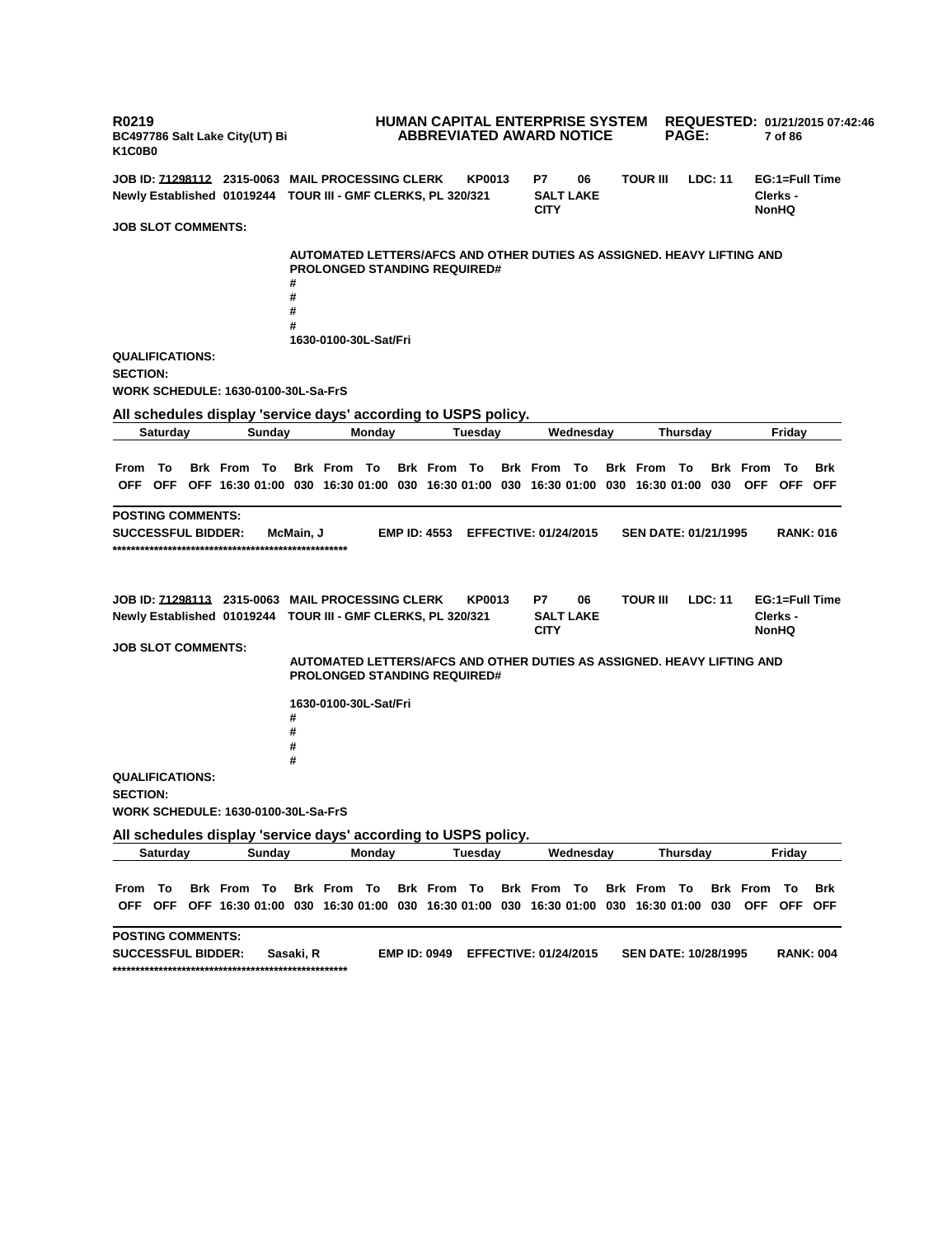**R0219 BC497786 Salt Lake City(UT) Bi K1C0B0 HUMAN CAPITAL ENTERPRISE SYSTEM REQUESTED: 01/21/2015 07:42:46 ABBREVIATED AWARD NOTICE PAGE: 8 of 86 JOB ID: 71298121 2315-0063 MAIL PROCESSING CLERK KP0013 P7 06 TOUR III LDC: 11 EG:1=Full Time Newly Established 01019244 TOUR III - GMF CLERKS, PL 320/321 SALT LAKE CITY Clerks - NonHQ JOB SLOT COMMENTS: AUTOMATED LETTERS/AFCS AND OTHER DUTIES AS ASSIGNED. HEAVY LIFTING AND PROLONGED STANDING REQUIRED# # # # # 1630-0100-30L-Wed/Thur QUALIFICATIONS: SECTION: WORK SCHEDULE: 1630-0100-30L-We-ThS All schedules display 'service days' according to USPS policy. Saturday Sunday Monday Tuesday Wednesday Thursday Friday** From To Brk From To Brk From To Brk From To Brk From To Brk From To Brk From To Brk 16:30 01:00 030 16:30 01:00 030 16:30 01:00 030 16:30 01:00 030 OFF OFF OFF OFF OFF OFF 16:30 01:00 030 **POSTING COMMENTS: NO SUCCESSFUL BIDDER: EMP ID: 0000 EFFECTIVE: SEN DATE: RANK: 000 \*\*\*\*\*\*\*\*\*\*\*\*\*\*\*\*\*\*\*\*\*\*\*\*\*\*\*\*\*\*\*\*\*\*\*\*\*\*\*\*\*\*\*\*\*\*\*\*\*\*\* JOB ID: 71298122 2315-0063 MAIL PROCESSING CLERK KP0013 P7 06 TOUR III LDC: 11 EG:1=Full Time Newly Established 01019244 TOUR III - GMF CLERKS, PL 320/321 SALT LAKE CITY Clerks - NonHQ JOB SLOT COMMENTS: AUTOMATED LETTERS/AFCS AND OTHER DUTIES AS ASSIGNED. HEAVY LIFTING AND PROLONGED STANDING REQUIRED# # # # # 1630-0100-30L-Wed/Thur QUALIFICATIONS: SECTION: WORK SCHEDULE: 1630-0100-30L-We-ThS All schedules display 'service days' according to USPS policy. Saturday Sunday Monday Tuesday Wednesday Thursday Friday** From To Brk From To Brk From To Brk From To Brk From To Brk From To Brk From To Brk 16:30 01:00 030 16:30 01:00 030 16:30 01:00 030 16:30 01:00 030 OFF OFF OFF OFF OFF OFF 16:30 01:00 030 **POSTING COMMENTS: NO SUCCESSFUL BIDDER: EMP ID: 0000 EFFECTIVE: SEN DATE: RANK: 000 \*\*\*\*\*\*\*\*\*\*\*\*\*\*\*\*\*\*\*\*\*\*\*\*\*\*\*\*\*\*\*\*\*\*\*\*\*\*\*\*\*\*\*\*\*\*\*\*\*\*\***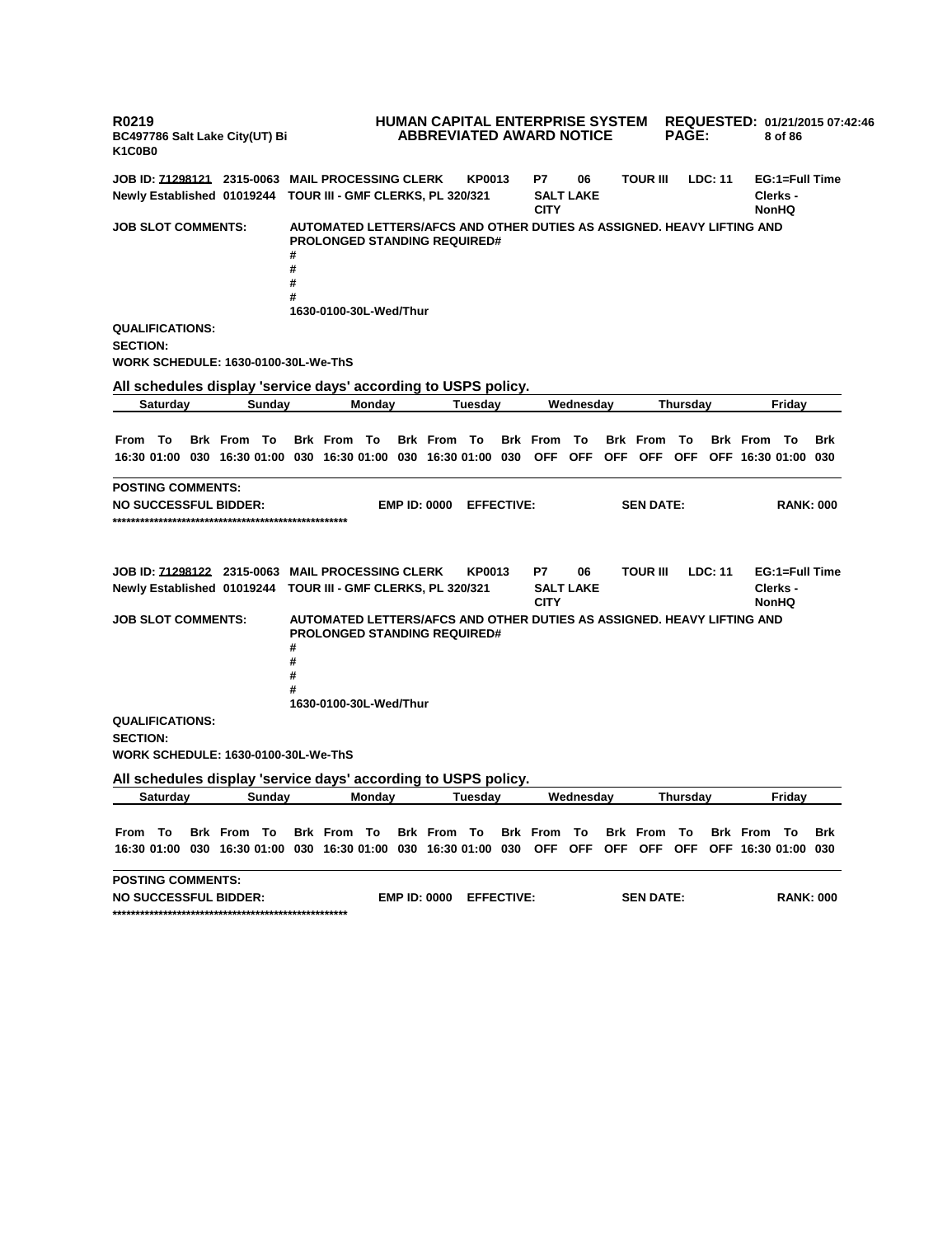**R0219 BC497786 Salt Lake City(UT) Bi K1C0B0 HUMAN CAPITAL ENTERPRISE SYSTEM REQUESTED: 01/21/2015 07:42:46 ABBREVIATED AWARD NOTICE PAGE: 9 of 86 JOB ID: 71298123 2315-0063 MAIL PROCESSING CLERK KP0013 P7 06 TOUR III LDC: 11 EG:1=Full Time Newly Established 01019244 TOUR III - GMF CLERKS, PL 320/321 SALT LAKE CITY Clerks - NonHQ JOB SLOT COMMENTS: AUTOMATED LETTERS/AFCS AND OTHER DUTIES AS ASSIGNED. HEAVY LIFTING AND PROLONGED STANDING REQUIRED# # # # # 1630-0100-30L-Wed/Thur QUALIFICATIONS: SECTION: WORK SCHEDULE: 1630-0100-30L-We-ThS All schedules display 'service days' according to USPS policy. Saturday Sunday Monday Tuesday Wednesday Thursday Friday** From To Brk From To Brk From To Brk From To Brk From To Brk From To Brk From To Brk 16:30 01:00 030 16:30 01:00 030 16:30 01:00 030 16:30 01:00 030 OFF OFF OFF OFF OFF OFF 16:30 01:00 030 **POSTING COMMENTS: SUCCESSFUL BIDDER: Camp, J EMP ID: 9843 EFFECTIVE: 01/24/2015 SEN DATE: 09/03/1983 RANK: 012 \*\*\*\*\*\*\*\*\*\*\*\*\*\*\*\*\*\*\*\*\*\*\*\*\*\*\*\*\*\*\*\*\*\*\*\*\*\*\*\*\*\*\*\*\*\*\*\*\*\*\* JOB ID: 71298124 2315-0063 MAIL PROCESSING CLERK KP0013 P7 06 TOUR III LDC: 11 EG:1=Full Time Newly Established 01019244 TOUR III - GMF CLERKS, PL 320/321 SALT LAKE CITY Clerks - NonHQ JOB SLOT COMMENTS: AUTOMATED LETTERS/AFCS AND OTHER DUTIES AS ASSIGNED. HEAVY LIFTING AND PROLONGED STANDING REQUIRED# # # # # 1630-0100-30L-Wed/Thur QUALIFICATIONS: SECTION: WORK SCHEDULE: 1630-0100-30L-We-ThS All schedules display 'service days' according to USPS policy. Saturday Sunday Monday Tuesday Wednesday Thursday Friday** From To Brk From To Brk From To Brk From To Brk From To Brk From To Brk From To Brk 16:30 01:00 030 16:30 01:00 030 16:30 01:00 030 16:30 01:00 030 OFF OFF OFF OFF OFF OFF 16:30 01:00 030 **POSTING COMMENTS: SUCCESSFUL BIDDER: Snarr, H EMP ID: 3392 EFFECTIVE: 01/24/2015 SEN DATE: 01/25/1997 RANK: 012 \*\*\*\*\*\*\*\*\*\*\*\*\*\*\*\*\*\*\*\*\*\*\*\*\*\*\*\*\*\*\*\*\*\*\*\*\*\*\*\*\*\*\*\*\*\*\*\*\*\*\***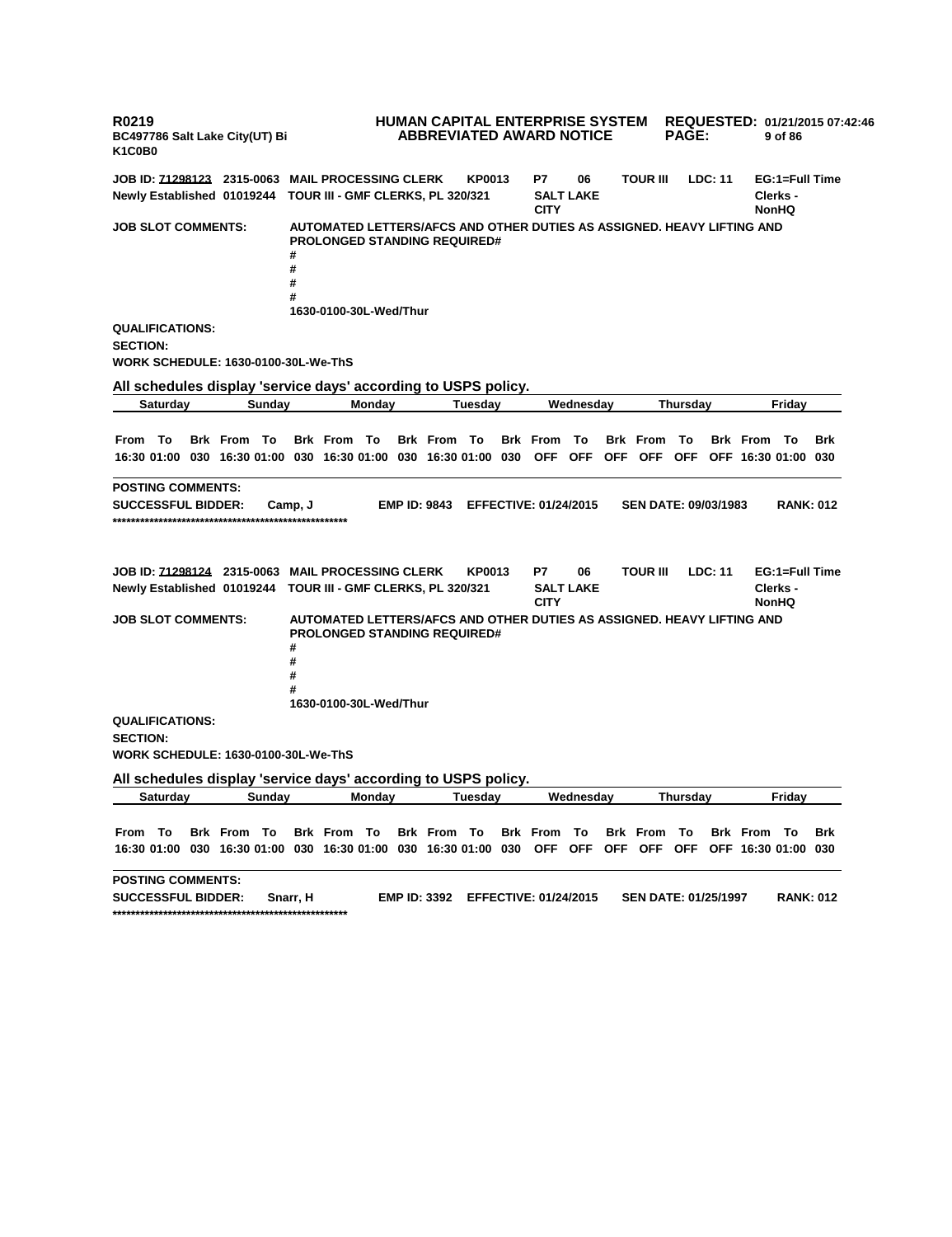**R0219 BC497786 Salt Lake City(UT) Bi K1C0B0 HUMAN CAPITAL ENTERPRISE SYSTEM REQUESTED: 01/21/2015 07:42:46 ABBREVIATED AWARD NOTICE PAGE: 10 of 86 JOB ID: 71298150 2315-0063 MAIL PROCESSING CLERK KP0013 P7 06 TOUR III LDC: 11 EG:1=Full Time Newly Established 01019244 TOUR III - GMF CLERKS, PL 320/321 SALT LAKE CITY Clerks - NonHQ JOB SLOT COMMENTS: AUTOMATED LETTERS/AFCS AND OTHER DUTIES AS ASSIGNED. HEAVY LIFTING AND PROLONGED STANDING REQUIRED# # # 1630-0100-30L-Wed/Thur # # QUALIFICATIONS: SECTION: WORK SCHEDULE: 1630-0100-30L-We-ThS All schedules display 'service days' according to USPS policy. Saturday Sunday Monday Tuesday Wednesday Thursday Friday** From To Brk From To Brk From To Brk From To Brk From To Brk From To Brk From To Brk 16:30 01:00 030 16:30 01:00 030 16:30 01:00 030 16:30 01:00 030 OFF OFF OFF OFF OFF OFF 16:30 01:00 030 **POSTING COMMENTS: SUCCESSFUL BIDDER: Sasaki, A EMP ID: 5608 EFFECTIVE: 01/24/2015 SEN DATE: 10/11/1997 RANK: 013 \*\*\*\*\*\*\*\*\*\*\*\*\*\*\*\*\*\*\*\*\*\*\*\*\*\*\*\*\*\*\*\*\*\*\*\*\*\*\*\*\*\*\*\*\*\*\*\*\*\*\* JOB ID: 71298151 2315-0063 MAIL PROCESSING CLERK KP0013 P7 06 TOUR III LDC: 11 EG:1=Full Time Newly Established 01019244 TOUR III - GMF CLERKS, PL 320/321 SALT LAKE CITY Clerks - NonHQ JOB SLOT COMMENTS: AUTOMATED LETTERS/AFCS AND OTHER DUTIES AS ASSIGNED. HEAVY LIFTING AND PROLONGED STANDING REQUIRED# # # # # 1630-0100-30L-Wed/Thur QUALIFICATIONS: SECTION: WORK SCHEDULE: 1630-0100-30L-We-ThS All schedules display 'service days' according to USPS policy. Saturday Sunday Monday Tuesday Wednesday Thursday Friday** From To Brk From To Brk From To Brk From To Brk From To Brk From To Brk From To Brk 16:30 01:00 030 16:30 01:00 030 16:30 01:00 030 16:30 01:00 030 OFF OFF OFF OFF OFF OFF 16:30 01:00 030 **POSTING COMMENTS: SUCCESSFUL BIDDER: Wellenhoffer, C EMP ID: 0589 EFFECTIVE: 01/24/2015 SEN DATE: 02/13/1999 RANK: 003 \*\*\*\*\*\*\*\*\*\*\*\*\*\*\*\*\*\*\*\*\*\*\*\*\*\*\*\*\*\*\*\*\*\*\*\*\*\*\*\*\*\*\*\*\*\*\*\*\*\*\***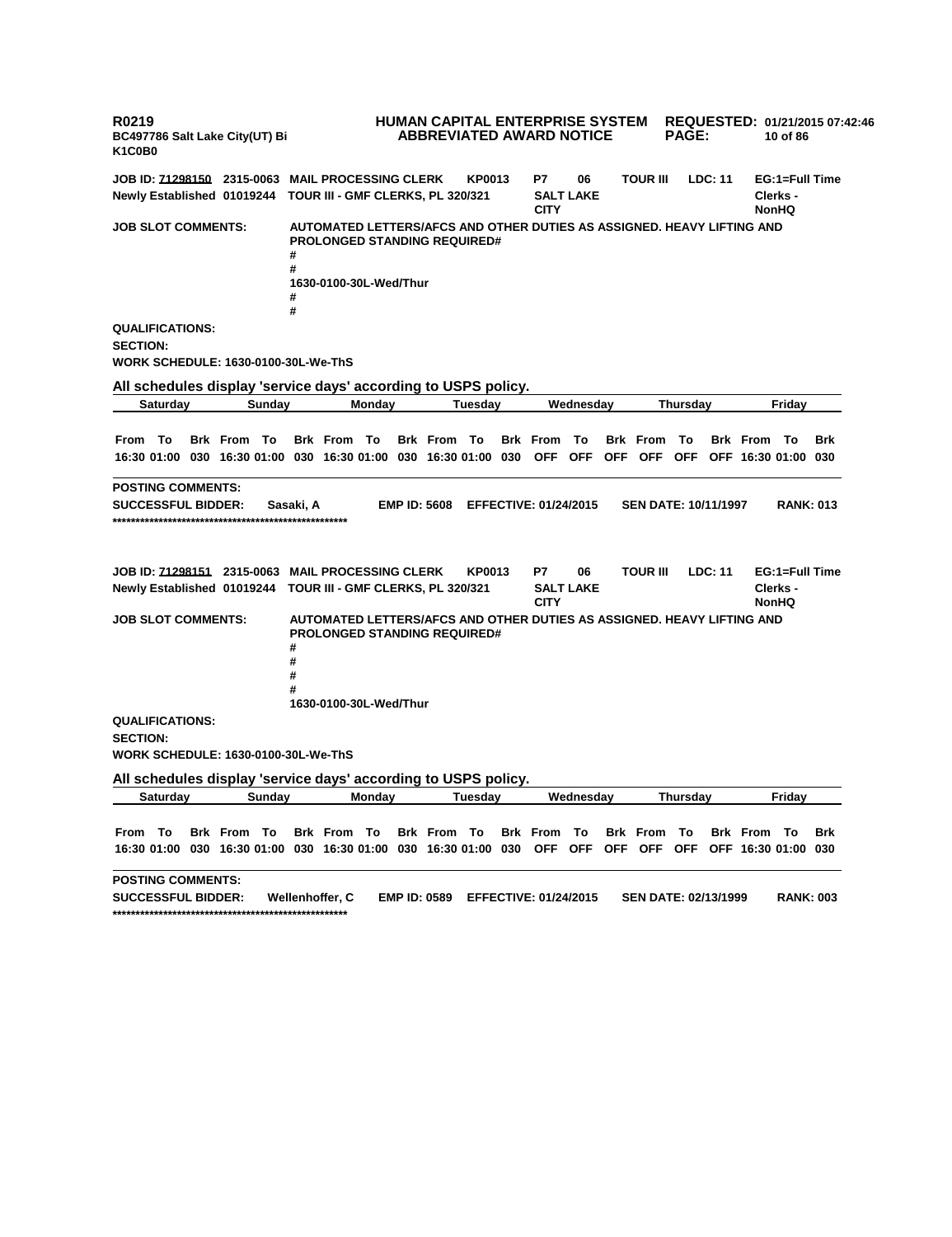**R0219 BC497786 Salt Lake City(UT) Bi K1C0B0 HUMAN CAPITAL ENTERPRISE SYSTEM REQUESTED: 01/21/2015 07:42:46 ABBREVIATED AWARD NOTICE PAGE: 11 of 86 JOB ID: 71298152 2315-0063 MAIL PROCESSING CLERK KP0013 P7 06 TOUR III LDC: 11 EG:1=Full Time Newly Established 01019244 TOUR III - GMF CLERKS, PL 320/321 SALT LAKE CITY Clerks - NonHQ JOB SLOT COMMENTS: AUTOMATED LETTERS/AFCS AND OTHER DUTIES AS ASSIGNED. HEAVY LIFTING AND PROLONGED STANDING REQUIRED# # # # # 1630-0100-30L-Wed/Thur QUALIFICATIONS: SECTION: WORK SCHEDULE: 1630-0100-30L-We-ThS All schedules display 'service days' according to USPS policy. Saturday Sunday Monday Tuesday Wednesday Thursday Friday** From To Brk From To Brk From To Brk From To Brk From To Brk From To Brk From To Brk 16:30 01:00 030 16:30 01:00 030 16:30 01:00 030 16:30 01:00 030 OFF OFF OFF OFF OFF OFF 16:30 01:00 030 **POSTING COMMENTS: SUCCESSFUL BIDDER: Saxton, N EMP ID: 8582 EFFECTIVE: 01/24/2015 SEN DATE: 09/25/1999 RANK: 007 \*\*\*\*\*\*\*\*\*\*\*\*\*\*\*\*\*\*\*\*\*\*\*\*\*\*\*\*\*\*\*\*\*\*\*\*\*\*\*\*\*\*\*\*\*\*\*\*\*\*\* JOB ID: 71298153 2315-0063 MAIL PROCESSING CLERK KP0013 P7 06 TOUR III LDC: 11 EG:1=Full Time Newly Established 01019244 TOUR III - GMF CLERKS, PL 320/321 SALT LAKE CITY Clerks - NonHQ JOB SLOT COMMENTS: AUTOMATED LETTERS/AFCS AND OTHER DUTIES AS ASSIGNED. HEAVY LIFTING AND PROLONGED STANDING REQUIRED# # # # # 1630-0100-30L-Wed/Thur QUALIFICATIONS: SECTION: WORK SCHEDULE: 1630-0100-30L-We-ThS All schedules display 'service days' according to USPS policy. Saturday Sunday Monday Tuesday Wednesday Thursday Friday** From To Brk From To Brk From To Brk From To Brk From To Brk From To Brk From To Brk 16:30 01:00 030 16:30 01:00 030 16:30 01:00 030 16:30 01:00 030 OFF OFF OFF OFF OFF OFF 16:30 01:00 030 **POSTING COMMENTS: SUCCESSFUL BIDDER: Feinga, M EMP ID: 9789 EFFECTIVE: 01/24/2015 SEN DATE: 01/29/2000 RANK: 005 \*\*\*\*\*\*\*\*\*\*\*\*\*\*\*\*\*\*\*\*\*\*\*\*\*\*\*\*\*\*\*\*\*\*\*\*\*\*\*\*\*\*\*\*\*\*\*\*\*\*\***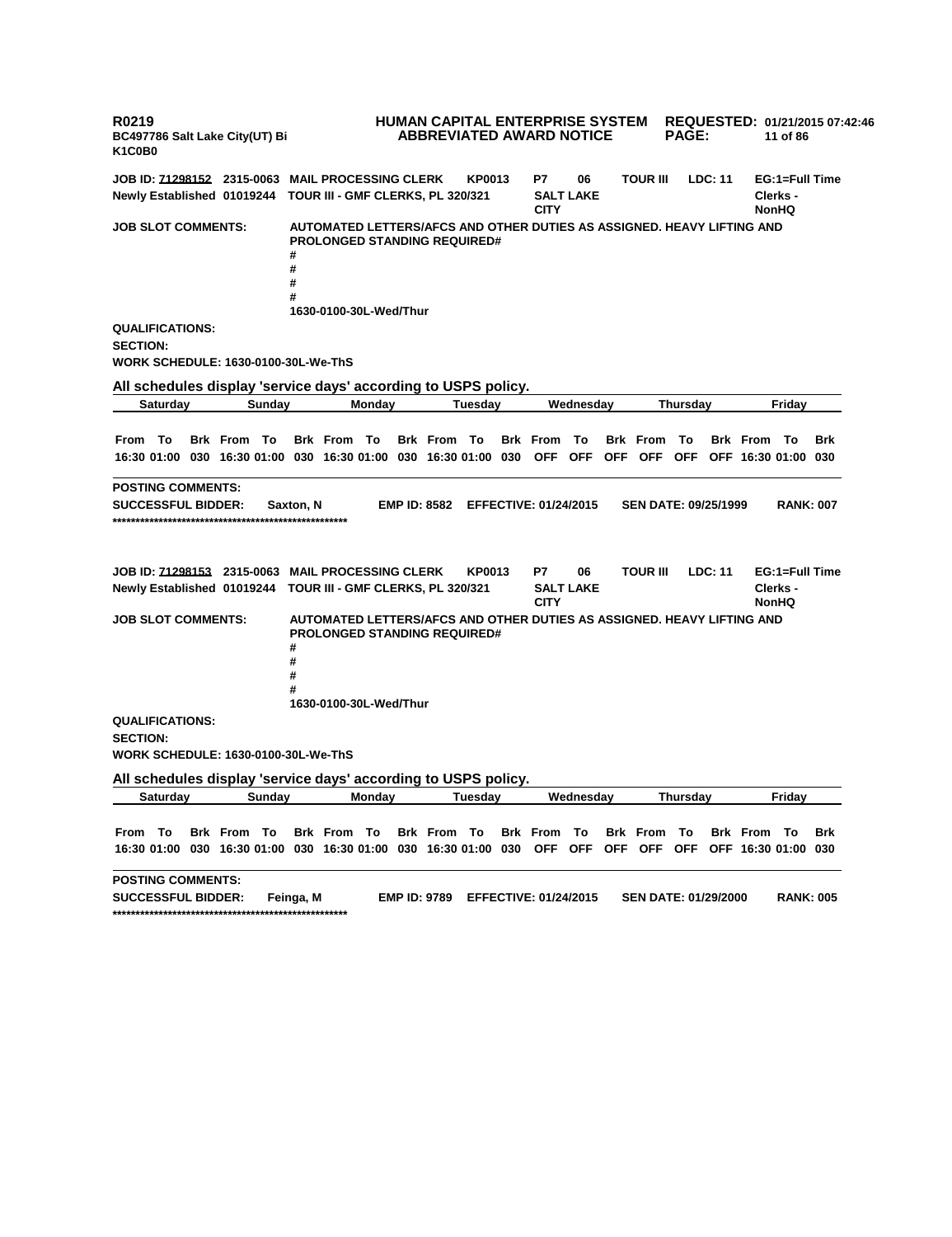**R0219 BC497786 Salt Lake City(UT) Bi K1C0B0 HUMAN CAPITAL ENTERPRISE SYSTEM ABBREVIATED AWARD NOTICE REQUESTED: 01/21/2015 07:42:46 PAGE: 12 of 86 JOB ID: 71298571 2315-0063 MAIL PROCESSING CLERK KP0013 P7 06 TOUR II LDC: 11 EG:1=Full Time Newly Established 01019242 TOUR I CLERKS, PL 126 SALT LAKE CITY Clerks - NonHQ JOB SLOT COMMENTS: TOUR 2 AUTOMATED LETTERS/AFCS AND OTHER DUTIES AS ASSIGNED. HEAVY LIFTING AND PROLONGED STANDING REQUIRED# # # # # QUALIFICATIONS: SECTION: WORK SCHEDULE: 0800-1630-30L-Sa-SuS All schedules display 'service days' according to USPS policy. Saturday Sunday Monday Tuesday Wednesday Thursday Friday** From To Brk From To Brk From To Brk From To Brk From To Brk From To Brk From To Brk OFF OFF OFF OFF OFF OFF 08:00 16:30 030 08:00 16:30 030 08:00 16:30 030 08:00 16:30 030 08:00 16:30 030 **POSTING COMMENTS: SUCCESSFUL BIDDER: Cruz, K EMP ID: 0603 EFFECTIVE: 01/24/2015 SEN DATE: 03/03/1984 RANK: 004 \*\*\*\*\*\*\*\*\*\*\*\*\*\*\*\*\*\*\*\*\*\*\*\*\*\*\*\*\*\*\*\*\*\*\*\*\*\*\*\*\*\*\*\*\*\*\*\*\*\*\* JOB ID: 71298604 2315-0063 MAIL PROCESSING CLERK KP0013 P7 06 TOUR II LDC: 11 EG:1=Full Time Newly Established 01019242 TOUR I CLERKS, PL 126 SALT LAKE CITY Clerks - NonHQ JOB SLOT COMMENTS: TOUR 2 AUTOMATED LETTERS/AFCS AND OTHER DUTIES AS ASSIGNED. HEAVY LIFTING AND PROLONGED STANDING REQUIRED# # # # # QUALIFICATIONS: SECTION: WORK SCHEDULE: 1200-2030-30L-Sa-FrS All schedules display 'service days' according to USPS policy. Saturday Sunday Monday Tuesday Wednesday Thursday Friday** From To Brk From To Brk From To Brk From To Brk From To Brk From To Brk From To Brk OFF OFF OFF 12:00 20:30 030 12:00 20:30 030 12:00 20:30 030 12:00 20:30 030 12:00 20:30 030 OFF OFF OFF **POSTING COMMENTS: SUCCESSFUL BIDDER: Martinez, S EMP ID: 6959 EFFECTIVE: 01/24/2015 SEN DATE: 11/11/1995 RANK: 008 \*\*\*\*\*\*\*\*\*\*\*\*\*\*\*\*\*\*\*\*\*\*\*\*\*\*\*\*\*\*\*\*\*\*\*\*\*\*\*\*\*\*\*\*\*\*\*\*\*\*\***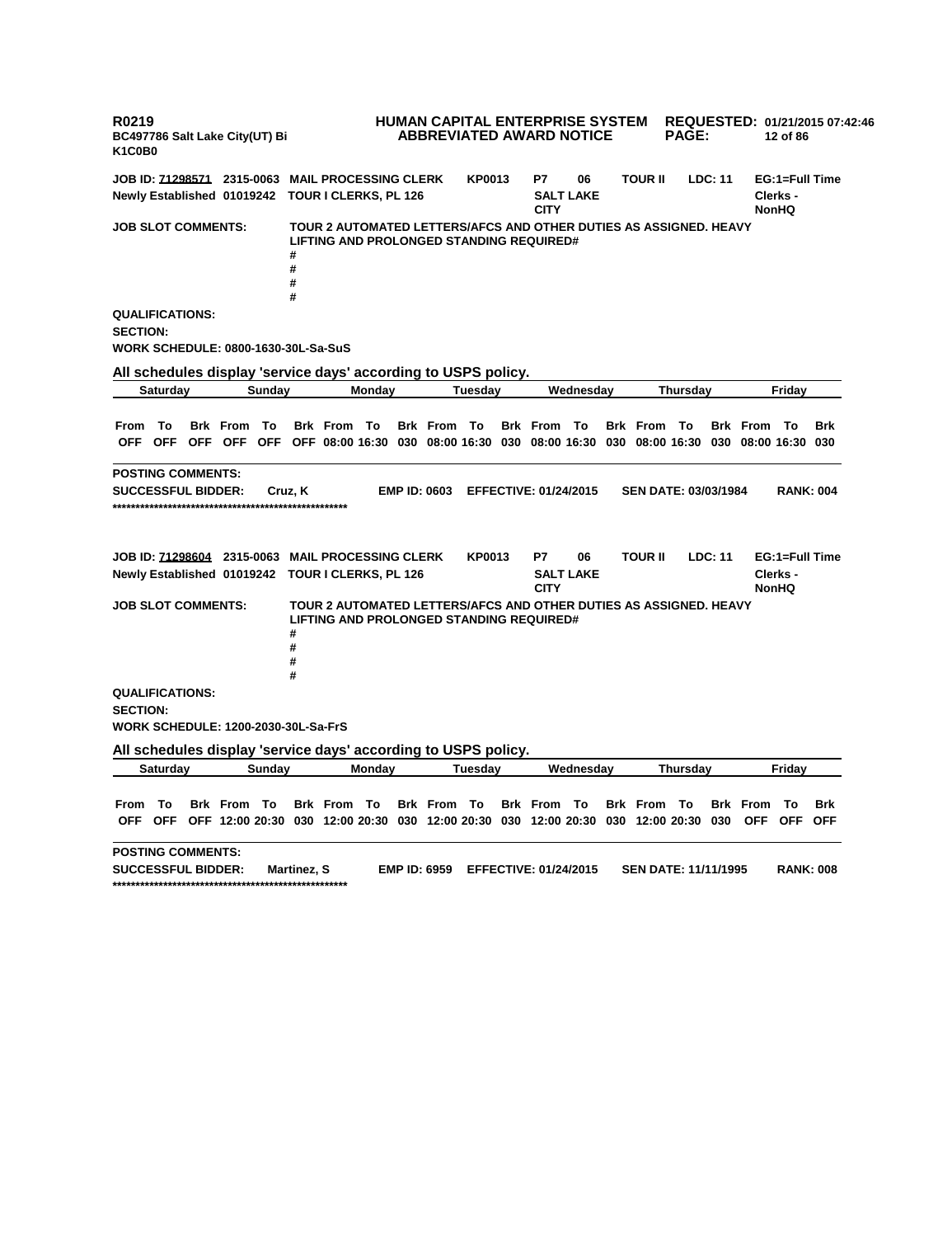**R0219 BC497786 Salt Lake City(UT) Bi K1C0B0 HUMAN CAPITAL ENTERPRISE SYSTEM ABBREVIATED AWARD NOTICE REQUESTED: 01/21/2015 07:42:46 PAGE: 13 of 86 JOB ID: 71298605 2315-0063 MAIL PROCESSING CLERK KP0013 P7 06 TOUR II LDC: 11 EG:1=Full Time Newly Established 01019242 TOUR I CLERKS, PL 126 SALT LAKE CITY Clerks - NonHQ JOB SLOT COMMENTS: TOUR 2 AUTOMATED LETTERS/AFCS AND OTHER DUTIES AS ASSIGNED. HEAVY LIFTING AND PROLONGED STANDING REQUIRED# # # # # QUALIFICATIONS: SECTION: WORK SCHEDULE: 1200-2030-30L-Sa-FrS All schedules display 'service days' according to USPS policy. Saturday Sunday Monday Tuesday Wednesday Thursday Friday** From To Brk From To Brk From To Brk From To Brk From To Brk From To Brk From To Brk OFF OFF OFF 12:00 20:30 030 12:00 20:30 030 12:00 20:30 030 12:00 20:30 030 12:00 20:30 030 OFF OFF OFF **POSTING COMMENTS: SUCCESSFUL BIDDER: Anderson, M EMP ID: 9595 EFFECTIVE: 01/24/2015 SEN DATE: 07/05/1997 RANK: 026 \*\*\*\*\*\*\*\*\*\*\*\*\*\*\*\*\*\*\*\*\*\*\*\*\*\*\*\*\*\*\*\*\*\*\*\*\*\*\*\*\*\*\*\*\*\*\*\*\*\*\* JOB ID: 71298606 2315-0063 MAIL PROCESSING CLERK KP0013 P7 06 TOUR II LDC: 11 EG:1=Full Time Newly Established 01019242 TOUR I CLERKS, PL 126 SALT LAKE CITY Clerks - NonHQ JOB SLOT COMMENTS: TOUR 2 AUTOMATED LETTERS/AFCS AND OTHER DUTIES AS ASSIGNED. HEAVY LIFTING AND PROLONGED STANDING REQUIRED# # # # # QUALIFICATIONS: SECTION: WORK SCHEDULE: 1200-2030-30L-Sa-FrS All schedules display 'service days' according to USPS policy. Saturday Sunday Monday Tuesday Wednesday Thursday Friday** From To Brk From To Brk From To Brk From To Brk From To Brk From To Brk From To Brk OFF OFF OFF 12:00 20:30 030 12:00 20:30 030 12:00 20:30 030 12:00 20:30 030 12:00 20:30 030 OFF OFF OFF **POSTING COMMENTS: SUCCESSFUL BIDDER: Schmid, W EMP ID: 7215 EFFECTIVE: 01/24/2015 SEN DATE: 08/15/1998 RANK: 001 \*\*\*\*\*\*\*\*\*\*\*\*\*\*\*\*\*\*\*\*\*\*\*\*\*\*\*\*\*\*\*\*\*\*\*\*\*\*\*\*\*\*\*\*\*\*\*\*\*\*\***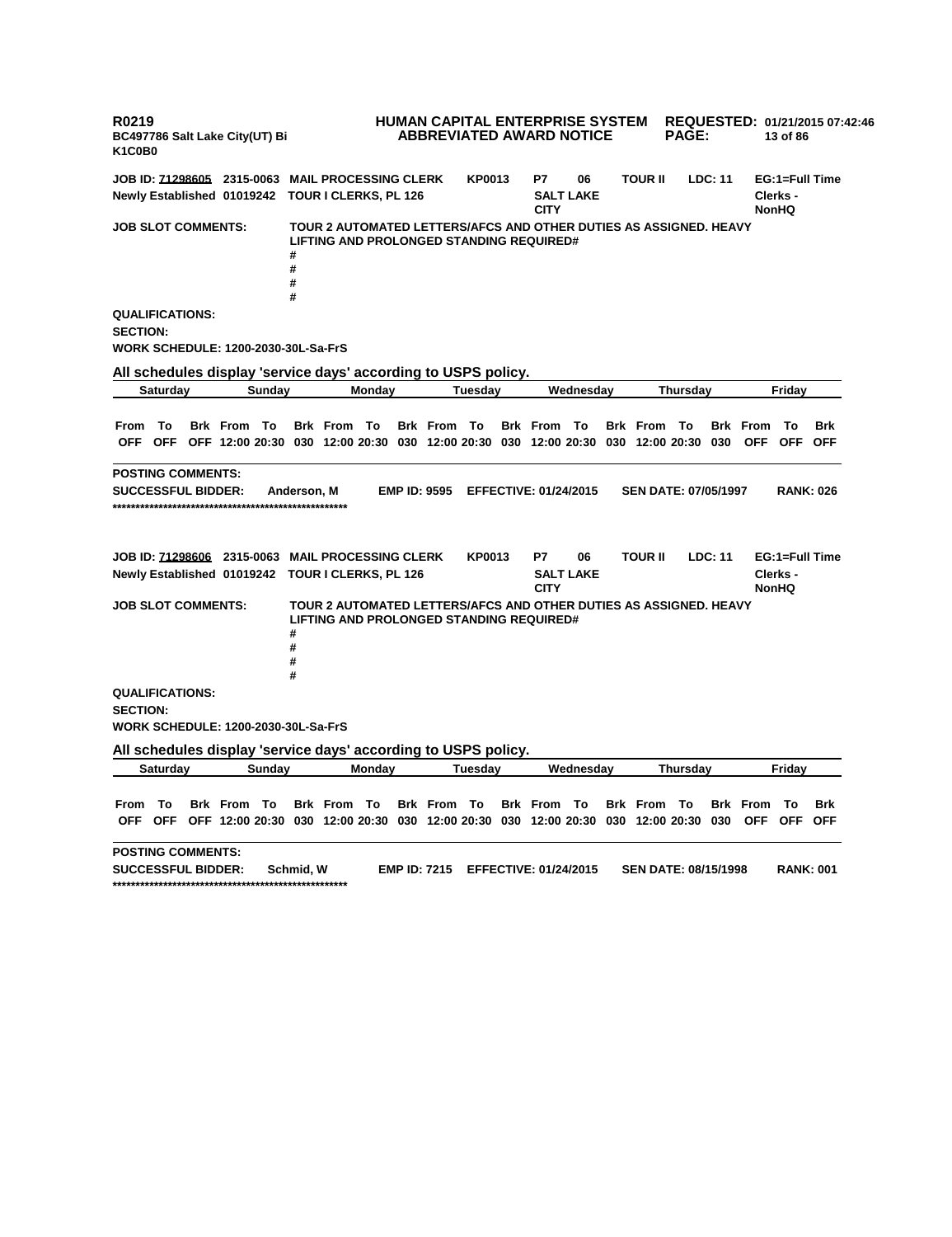**R0219 BC497786 Salt Lake City(UT) Bi K1C0B0 HUMAN CAPITAL ENTERPRISE SYSTEM ABBREVIATED AWARD NOTICE REQUESTED: 01/21/2015 07:42:46 PAGE: 14 of 86 JOB ID: 71298682 2315-0063 MAIL PROCESSING CLERK KP0013 P7 06 TOUR II LDC: 11 EG:1=Full Time Newly Established 01019242 TOUR I CLERKS, PL 126 SALT LAKE CITY Clerks - NonHQ JOB SLOT COMMENTS: TOUR 2 SCHEDULE AUTOMATED LETTERS/AFCS AND OTHER DUTIES AS ASSIGNED. HEAVY LIFTING AND PROLONGED STANDING REQUIRED# # # # # QUALIFICATIONS: SECTION: WORK SCHEDULE: 0800-1630-30L-Mo-TuS All schedules display 'service days' according to USPS policy. Saturday Sunday Monday Tuesday Wednesday Thursday Friday** From To Brk From To Brk From To Brk From To Brk From To Brk From To Brk From To Brk 08:00 16:30 030 08:00 16:30 030 OFF OFF OFF OFF OFF OFF O8:00 16:30 030 08:00 16:30 030 08:00 16:30 030 **POSTING COMMENTS: SUCCESSFUL BIDDER: Martin, J EMP ID: 4709 EFFECTIVE: 01/24/2015 SEN DATE: 02/26/2000 RANK: 003 \*\*\*\*\*\*\*\*\*\*\*\*\*\*\*\*\*\*\*\*\*\*\*\*\*\*\*\*\*\*\*\*\*\*\*\*\*\*\*\*\*\*\*\*\*\*\*\*\*\*\* JOB ID: 71298683 2315-0063 MAIL PROCESSING CLERK KP0013 P7 06 TOUR II LDC: 11 EG:1=Full Time Newly Established 01019242 TOUR I CLERKS, PL 126 SALT LAKE CITY Clerks - NonHQ JOB SLOT COMMENTS: TOUR 2 SCHEDULE AUTOMATED LETTERS/AFCS AND OTHER DUTIES AS ASSIGNED. HEAVY LIFTING AND PROLONGED STANDING REQUIRED# # # # # QUALIFICATIONS: SECTION: WORK SCHEDULE: 0800-1630-30L-Mo-TuS All schedules display 'service days' according to USPS policy. Saturday Sunday Monday Tuesday Wednesday Thursday Friday** From To Brk From To Brk From To Brk From To Brk From To Brk From To Brk From To Brk 08:00 16:30 030 08:00 16:30 030 OFF OFF OFF OFF OFF OFF OF6 08:00 16:30 030 08:00 16:30 030 08:00 16:30 030 **POSTING COMMENTS: SUCCESSFUL BIDDER: Vanderpool, S EMP ID: 4356 EFFECTIVE: 01/24/2015 SEN DATE: 03/20/2004 RANK: 001 \*\*\*\*\*\*\*\*\*\*\*\*\*\*\*\*\*\*\*\*\*\*\*\*\*\*\*\*\*\*\*\*\*\*\*\*\*\*\*\*\*\*\*\*\*\*\*\*\*\*\***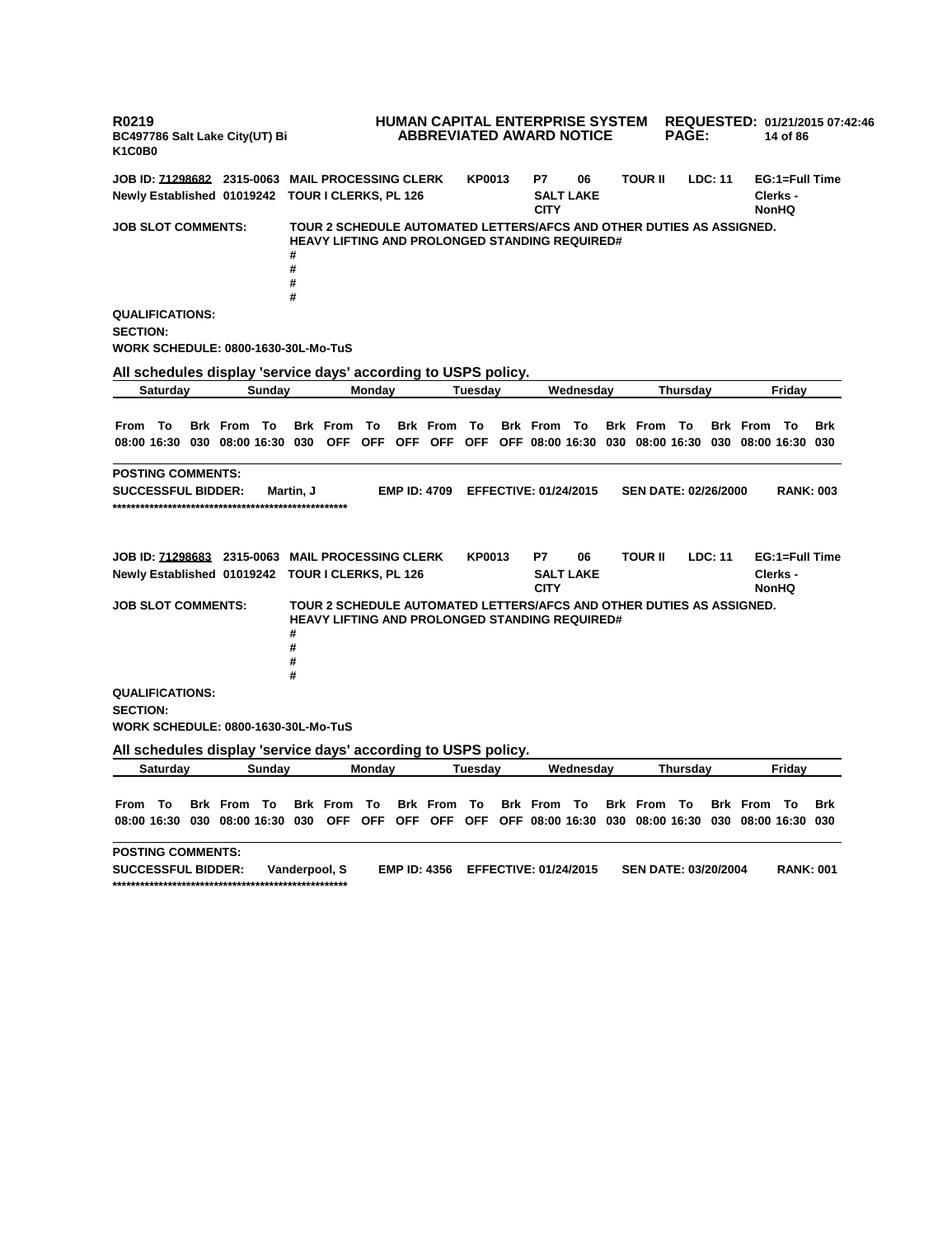**R0219 BC497786 Salt Lake City(UT) Bi K1C0B0 HUMAN CAPITAL ENTERPRISE SYSTEM ABBREVIATED AWARD NOTICE REQUESTED: 01/21/2015 07:42:46 PAGE: 15 of 86 JOB ID: 71298685 2315-0063 MAIL PROCESSING CLERK KP0013 P7 06 TOUR II LDC: 11 EG:1=Full Time Newly Established 01019242 TOUR I CLERKS, PL 126 SALT LAKE CITY Clerks - NonHQ JOB SLOT COMMENTS: TOUR 2 SCHEDULE AUTOMATED LETTERS/AFCS AND OTHER DUTIES AS ASSIGNED. HEAVY LIFTING AND PROLONGED STANDING REQUIRED# # # # # QUALIFICATIONS: SECTION: WORK SCHEDULE: 0800-1630-30L-Mo-TuS All schedules display 'service days' according to USPS policy. Saturday Sunday Monday Tuesday Wednesday Thursday Friday** From To Brk From To Brk From To Brk From To Brk From To Brk From To Brk From To Brk 08:00 16:30 030 08:00 16:30 030 OFF OFF OFF OFF OFF OFF O8:00 16:30 030 08:00 16:30 030 08:00 16:30 030 **POSTING COMMENTS: SUCCESSFUL BIDDER: Fernelius, E EMP ID: 0865 EFFECTIVE: 01/24/2015 SEN DATE: 12/11/2004 RANK: 003 \*\*\*\*\*\*\*\*\*\*\*\*\*\*\*\*\*\*\*\*\*\*\*\*\*\*\*\*\*\*\*\*\*\*\*\*\*\*\*\*\*\*\*\*\*\*\*\*\*\*\* JOB ID: 71298687 2315-0063 MAIL PROCESSING CLERK KP0013 P7 06 TOUR II LDC: 11 EG:1=Full Time Newly Established 01019242 TOUR I CLERKS, PL 126 SALT LAKE CITY Clerks - NonHQ JOB SLOT COMMENTS: TOUR 2 SCHEDULE AUTOMATED LETTERS/AFCS AND OTHER DUTIES AS ASSIGNED. HEAVY LIFTING AND PROLONGED STANDING REQUIRED# # # # # QUALIFICATIONS: SECTION: WORK SCHEDULE: 0800-1630-30L-Mo-TuS All schedules display 'service days' according to USPS policy. Saturday Sunday Monday Tuesday Wednesday Thursday Friday** From To Brk From To Brk From To Brk From To Brk From To Brk From To Brk From To Brk 08:00 16:30 030 08:00 16:30 030 OFF OFF OFF OFF OFF OFF OF6 08:00 16:30 030 08:00 16:30 030 08:00 16:30 030 **POSTING COMMENTS: SUCCESSFUL BIDDER: Thomas, M EMP ID: 5202 EFFECTIVE: 01/24/2015 SEN DATE: 12/11/2004 RANK: 005 \*\*\*\*\*\*\*\*\*\*\*\*\*\*\*\*\*\*\*\*\*\*\*\*\*\*\*\*\*\*\*\*\*\*\*\*\*\*\*\*\*\*\*\*\*\*\*\*\*\*\***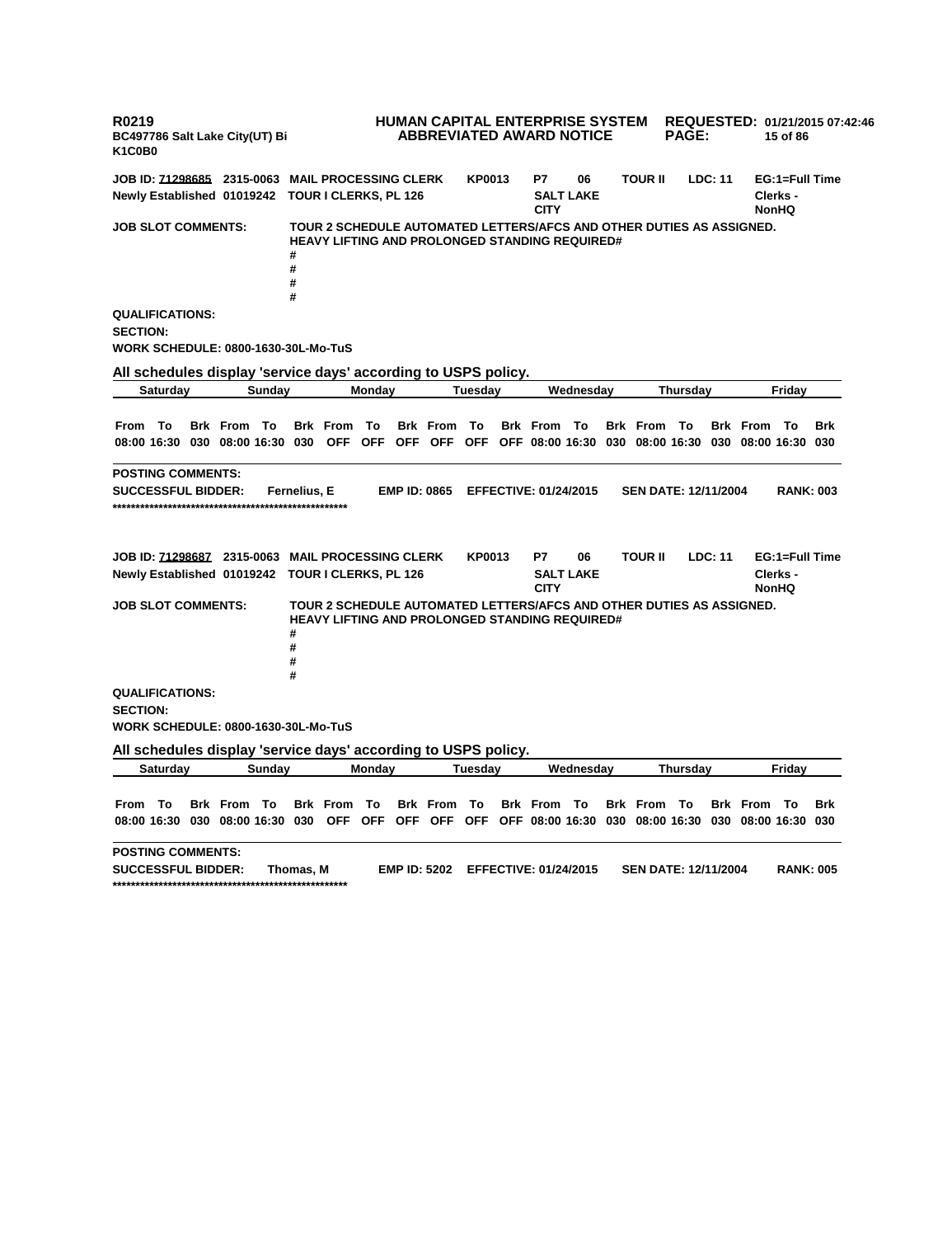**R0219 BC497786 Salt Lake City(UT) Bi K1C0B0 HUMAN CAPITAL ENTERPRISE SYSTEM ABBREVIATED AWARD NOTICE REQUESTED: 01/21/2015 07:42:46 PAGE: 16 of 86 JOB ID: 71298688 2315-0063 MAIL PROCESSING CLERK KP0013 P7 06 TOUR II LDC: 11 EG:1=Full Time Newly Established 01019242 TOUR I CLERKS, PL 126 SALT LAKE CITY Clerks - NonHQ JOB SLOT COMMENTS: TOUR 2 SCHEDULE AUTOMATED LETTERS/AFCS AND OTHER DUTIES AS ASSIGNED. HEAVY LIFTING AND PROLONGED STANDING REQUIRED# # # # # QUALIFICATIONS: SECTION: WORK SCHEDULE: 0800-1630-30L-Mo-TuS All schedules display 'service days' according to USPS policy. Saturday Sunday Monday Tuesday Wednesday Thursday Friday** From To Brk From To Brk From To Brk From To Brk From To Brk From To Brk From To Brk 08:00 16:30 030 08:00 16:30 030 OFF OFF OFF OFF OFF OFF O8:00 16:30 030 08:00 16:30 030 08:00 16:30 030 **POSTING COMMENTS: SUCCESSFUL BIDDER: Tucker, H EMP ID: 9517 EFFECTIVE: 01/24/2015 SEN DATE: 06/25/2005 RANK: 004 \*\*\*\*\*\*\*\*\*\*\*\*\*\*\*\*\*\*\*\*\*\*\*\*\*\*\*\*\*\*\*\*\*\*\*\*\*\*\*\*\*\*\*\*\*\*\*\*\*\*\* JOB ID: 71298689 2315-0063 MAIL PROCESSING CLERK KP0013 P7 06 TOUR II LDC: 11 EG:1=Full Time Newly Established 01019242 TOUR I CLERKS, PL 126 SALT LAKE CITY Clerks - NonHQ JOB SLOT COMMENTS: TOUR 2 SCHEDULE AUTOMATED LETTERS/AFCS AND OTHER DUTIES AS ASSIGNED. HEAVY LIFTING AND PROLONGED STANDING REQUIRED# # # # # QUALIFICATIONS: SECTION: WORK SCHEDULE: 0800-1630-30L-Mo-TuS All schedules display 'service days' according to USPS policy. Saturday Sunday Monday Tuesday Wednesday Thursday Friday** From To Brk From To Brk From To Brk From To Brk From To Brk From To Brk From To Brk 08:00 16:30 030 08:00 16:30 030 OFF OFF OFF OFF OFF OFF OF6 08:00 16:30 030 08:00 16:30 030 08:00 16:30 030 **POSTING COMMENTS: SUCCESSFUL BIDDER: Timmerman, C EMP ID: 7937 EFFECTIVE: 01/24/2015 SEN DATE: 07/09/2005 RANK: 004 \*\*\*\*\*\*\*\*\*\*\*\*\*\*\*\*\*\*\*\*\*\*\*\*\*\*\*\*\*\*\*\*\*\*\*\*\*\*\*\*\*\*\*\*\*\*\*\*\*\*\***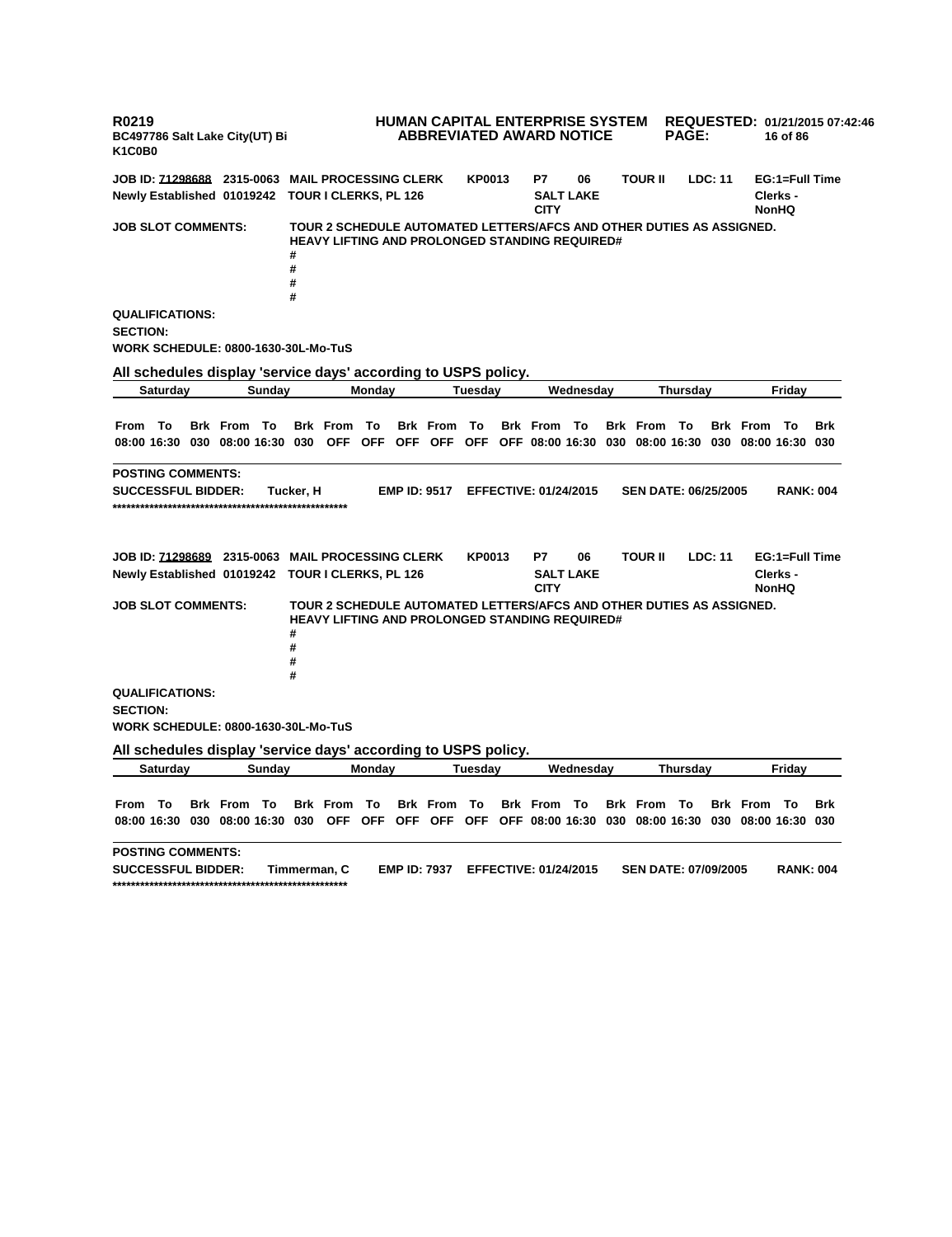**R0219 BC497786 Salt Lake City(UT) Bi K1C0B0 HUMAN CAPITAL ENTERPRISE SYSTEM REQUESTED: 01/21/2015 07:42:46 ABBREVIATED AWARD NOTICE PAGE: 17 of 86 JOB ID: 71298690 2315-0063 MAIL PROCESSING CLERK KP0013 P7 06 TOUR II LDC: 11 EG:1=Full Time Newly Established 01019242 TOUR I CLERKS, PL 126 SALT LAKE CITY Clerks - NonHQ JOB SLOT COMMENTS: TOUR 2 SCHEDULE AUTOMATED LETTERS/AFCS AND OTHER DUTIES AS ASSIGNED. HEAVY LIFTING AND PROLONGED STANDING REQUIRED# # # # # QUALIFICATIONS: SECTION: WORK SCHEDULE: 0800-1630-30L-Mo-TuS All schedules display 'service days' according to USPS policy. Saturday Sunday Monday Tuesday Wednesday Thursday Friday** From To Brk From To Brk From To Brk From To Brk From To Brk From To Brk From To Brk 08:00 16:30 030 08:00 16:30 030 OFF OFF OFF OFF OFF OFF O8:00 16:30 030 08:00 16:30 030 08:00 16:30 030 **POSTING COMMENTS: SUCCESSFUL BIDDER: Stanley, T EMP ID: 3018 EFFECTIVE: 01/24/2015 SEN DATE: 03/18/2006 RANK: 002 \*\*\*\*\*\*\*\*\*\*\*\*\*\*\*\*\*\*\*\*\*\*\*\*\*\*\*\*\*\*\*\*\*\*\*\*\*\*\*\*\*\*\*\*\*\*\*\*\*\*\* JOB ID: 71298691 2315-0063 MAIL PROCESSING CLERK KP0013 P7 06 TOUR II LDC: 11 EG:1=Full Time Newly Established 01019242 TOUR I CLERKS, PL 126 SALT LAKE CITY Clerks - NonHQ JOB SLOT COMMENTS: TOUR 2 SCHEDULE AUTOMATED LETTERS/AFCS AND OTHER DUTIES AS ASSIGNED. HEAVY LIFTING AND PROLONGED STANDING REQUIRED# # # # # QUALIFICATIONS: SECTION: WORK SCHEDULE: 0800-1630-30L-Mo-TuS All schedules display 'service days' according to USPS policy. Saturday Sunday Monday Tuesday Wednesday Thursday Friday** From To Brk From To Brk From To Brk From To Brk From To Brk From To Brk From To Brk 08:00 16:30 030 08:00 16:30 030 OFF OFF OFF OFF OFF OFF OS:00 16:30 030 08:00 16:30 030 08:00 16:30 030 **POSTING COMMENTS: SUCCESSFUL BIDDER: Baum, P EMP ID: 3454 EFFECTIVE: 01/24/2015 SEN DATE: 07/08/2006 RANK: 019 \*\*\*\*\*\*\*\*\*\*\*\*\*\*\*\*\*\*\*\*\*\*\*\*\*\*\*\*\*\*\*\*\*\*\*\*\*\*\*\*\*\*\*\*\*\*\*\*\*\*\***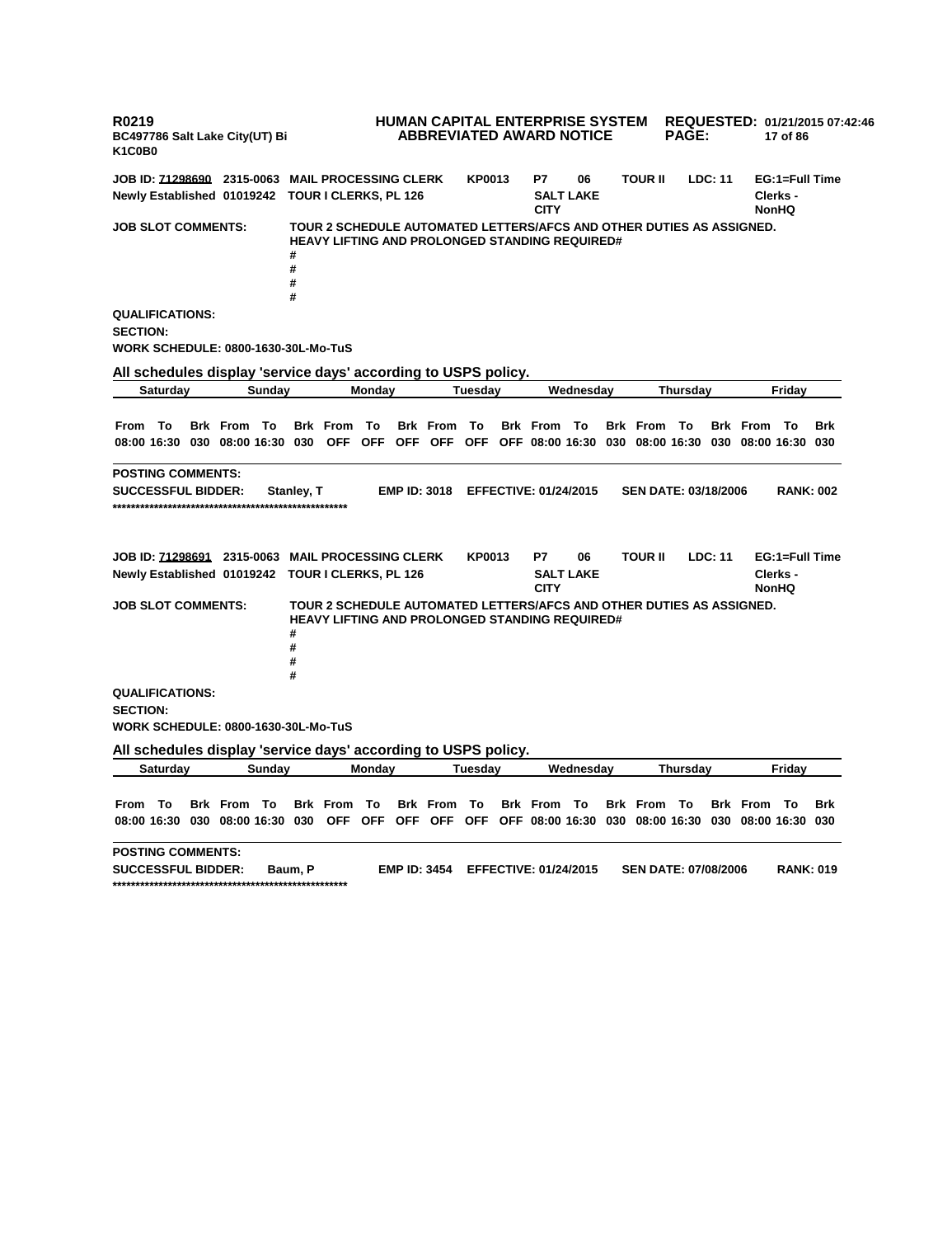**R0219 BC497786 Salt Lake City(UT) Bi K1C0B0 HUMAN CAPITAL ENTERPRISE SYSTEM ABBREVIATED AWARD NOTICE REQUESTED: 01/21/2015 07:42:46 PAGE: 18 of 86 JOB ID: 71298692 2315-0063 MAIL PROCESSING CLERK KP0013 P7 06 TOUR II LDC: 11 EG:1=Full Time Newly Established 01019242 TOUR I CLERKS, PL 126 SALT LAKE CITY Clerks - NonHQ JOB SLOT COMMENTS: TOUR 2 SCHEDULE AUTOMATED LETTERS/AFCS AND OTHER DUTIES AS ASSIGNED. HEAVY LIFTING AND PROLONGED STANDING REQUIRED# # # # # QUALIFICATIONS: SECTION: WORK SCHEDULE: 0800-1630-30L-Mo-TuS All schedules display 'service days' according to USPS policy. Saturday Sunday Monday Tuesday Wednesday Thursday Friday** From To Brk From To Brk From To Brk From To Brk From To Brk From To Brk From To Brk 08:00 16:30 030 08:00 16:30 030 OFF OFF OFF OFF OFF OFF O8:00 16:30 030 08:00 16:30 030 08:00 16:30 030 **POSTING COMMENTS: SUCCESSFUL BIDDER: Lockhart, A EMP ID: 4323 EFFECTIVE: 01/24/2015 SEN DATE: 09/30/2006 RANK: 004 \*\*\*\*\*\*\*\*\*\*\*\*\*\*\*\*\*\*\*\*\*\*\*\*\*\*\*\*\*\*\*\*\*\*\*\*\*\*\*\*\*\*\*\*\*\*\*\*\*\*\* JOB ID: 71298694 2315-0063 MAIL PROCESSING CLERK KP0013 P7 06 TOUR II LDC: 11 EG:1=Full Time Newly Established 01019242 TOUR I CLERKS, PL 126 SALT LAKE CITY Clerks - NonHQ JOB SLOT COMMENTS: TOUR 2 SCHEDULE AUTOMATED LETTERS/AFCS AND OTHER DUTIES AS ASSIGNED. HEAVY LIFTING AND PROLONGED STANDING REQUIRED# # # # # QUALIFICATIONS: SECTION: WORK SCHEDULE: 0800-1630-30L-Mo-TuS All schedules display 'service days' according to USPS policy. Saturday Sunday Monday Tuesday Wednesday Thursday Friday** From To Brk From To Brk From To Brk From To Brk From To Brk From To Brk From To Brk 08:00 16:30 030 08:00 16:30 030 OFF OFF OFF OFF OFF OFF OS:00 16:30 030 08:00 16:30 030 08:00 16:30 030 **POSTING COMMENTS: SUCCESSFUL BIDDER: Marcial, N EMP ID: 4473 EFFECTIVE: 01/24/2015 SEN DATE: 08/04/2007 RANK: 007 \*\*\*\*\*\*\*\*\*\*\*\*\*\*\*\*\*\*\*\*\*\*\*\*\*\*\*\*\*\*\*\*\*\*\*\*\*\*\*\*\*\*\*\*\*\*\*\*\*\*\***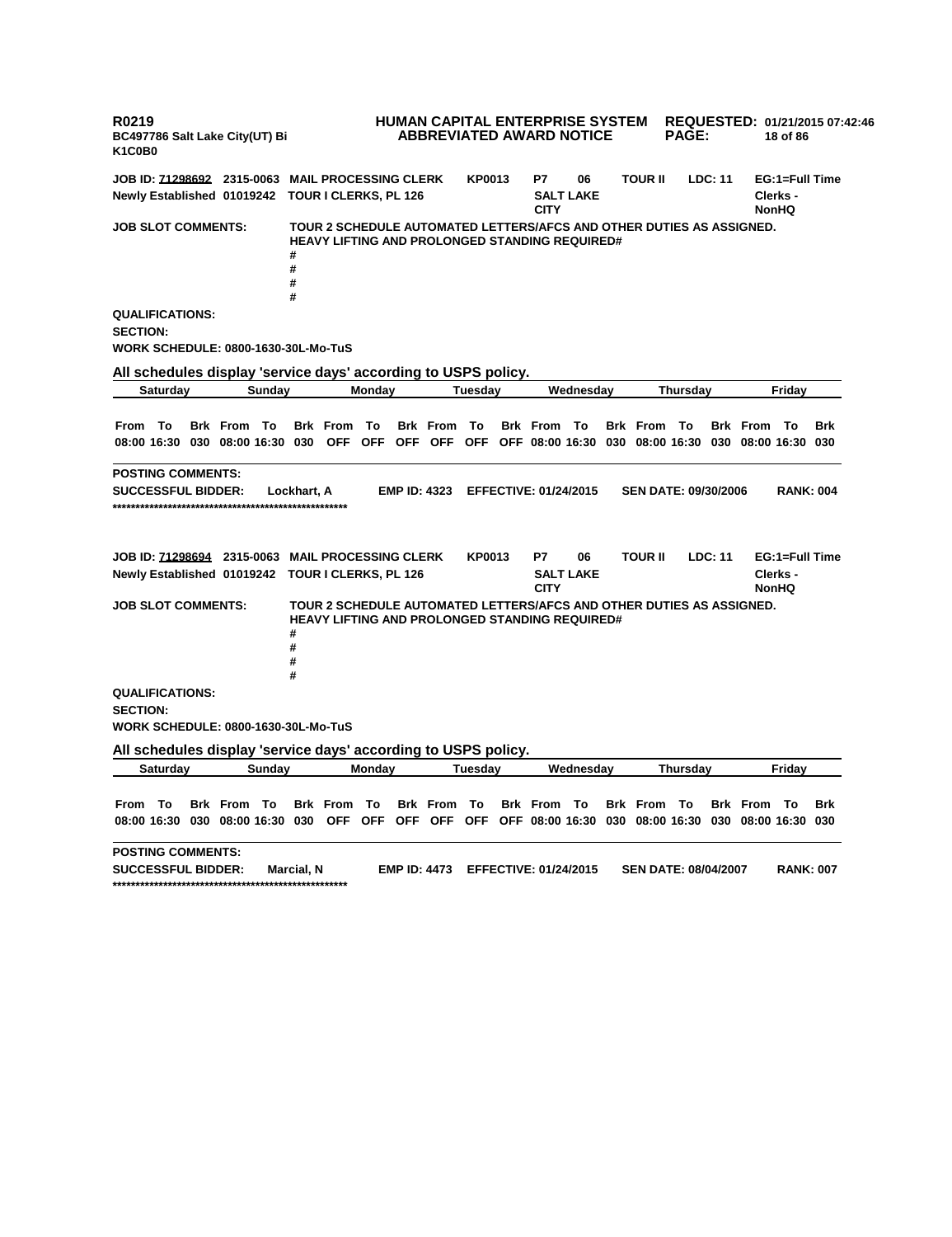**R0219 BC497786 Salt Lake City(UT) Bi K1C0B0 HUMAN CAPITAL ENTERPRISE SYSTEM ABBREVIATED AWARD NOTICE REQUESTED: 01/21/2015 07:42:46 PAGE: 19 of 86 JOB ID: 71298695 2315-0063 MAIL PROCESSING CLERK KP0013 P7 06 TOUR II LDC: 11 EG:1=Full Time Newly Established 01019242 TOUR I CLERKS, PL 126 SALT LAKE CITY Clerks - NonHQ JOB SLOT COMMENTS: TOUR 2 SCHEDULE AUTOMATED LETTERS/AFCS AND OTHER DUTIES AS ASSIGNED. HEAVY LIFTING AND PROLONGED STANDING REQUIRED# # # # # QUALIFICATIONS: SECTION: WORK SCHEDULE: 0800-1630-30L-Mo-TuS All schedules display 'service days' according to USPS policy. Saturday Sunday Monday Tuesday Wednesday Thursday Friday** From To Brk From To Brk From To Brk From To Brk From To Brk From To Brk From To Brk 08:00 16:30 030 08:00 16:30 030 OFF OFF OFF OFF OFF OFF O8:00 16:30 030 08:00 16:30 030 08:00 16:30 030 **POSTING COMMENTS: SUCCESSFUL BIDDER: Cooper, S EMP ID: 2969 EFFECTIVE: 01/24/2015 SEN DATE: 10/24/2009 RANK: 007 \*\*\*\*\*\*\*\*\*\*\*\*\*\*\*\*\*\*\*\*\*\*\*\*\*\*\*\*\*\*\*\*\*\*\*\*\*\*\*\*\*\*\*\*\*\*\*\*\*\*\* JOB ID: 71298696 2315-0063 MAIL PROCESSING CLERK KP0013 P7 06 TOUR II LDC: 11 EG:1=Full Time Newly Established 01019242 TOUR I CLERKS, PL 126 SALT LAKE CITY Clerks - NonHQ JOB SLOT COMMENTS: TOUR 2 SCHEDULE AUTOMATED LETTERS/AFCS AND OTHER DUTIES AS ASSIGNED. HEAVY LIFTING AND PROLONGED STANDING REQUIRED# # # # # QUALIFICATIONS: SECTION: WORK SCHEDULE: 0800-1630-30L-Mo-TuS All schedules display 'service days' according to USPS policy. Saturday Sunday Monday Tuesday Wednesday Thursday Friday** From To Brk From To Brk From To Brk From To Brk From To Brk From To Brk From To Brk 08:00 16:30 030 08:00 16:30 030 OFF OFF OFF OFF OFF OFF OS:00 16:30 030 08:00 16:30 030 08:00 16:30 030 **POSTING COMMENTS: SUCCESSFUL BIDDER: Alderman, A EMP ID: 8958 EFFECTIVE: 01/24/2015 SEN DATE: 11/19/2011 RANK: 005 \*\*\*\*\*\*\*\*\*\*\*\*\*\*\*\*\*\*\*\*\*\*\*\*\*\*\*\*\*\*\*\*\*\*\*\*\*\*\*\*\*\*\*\*\*\*\*\*\*\*\***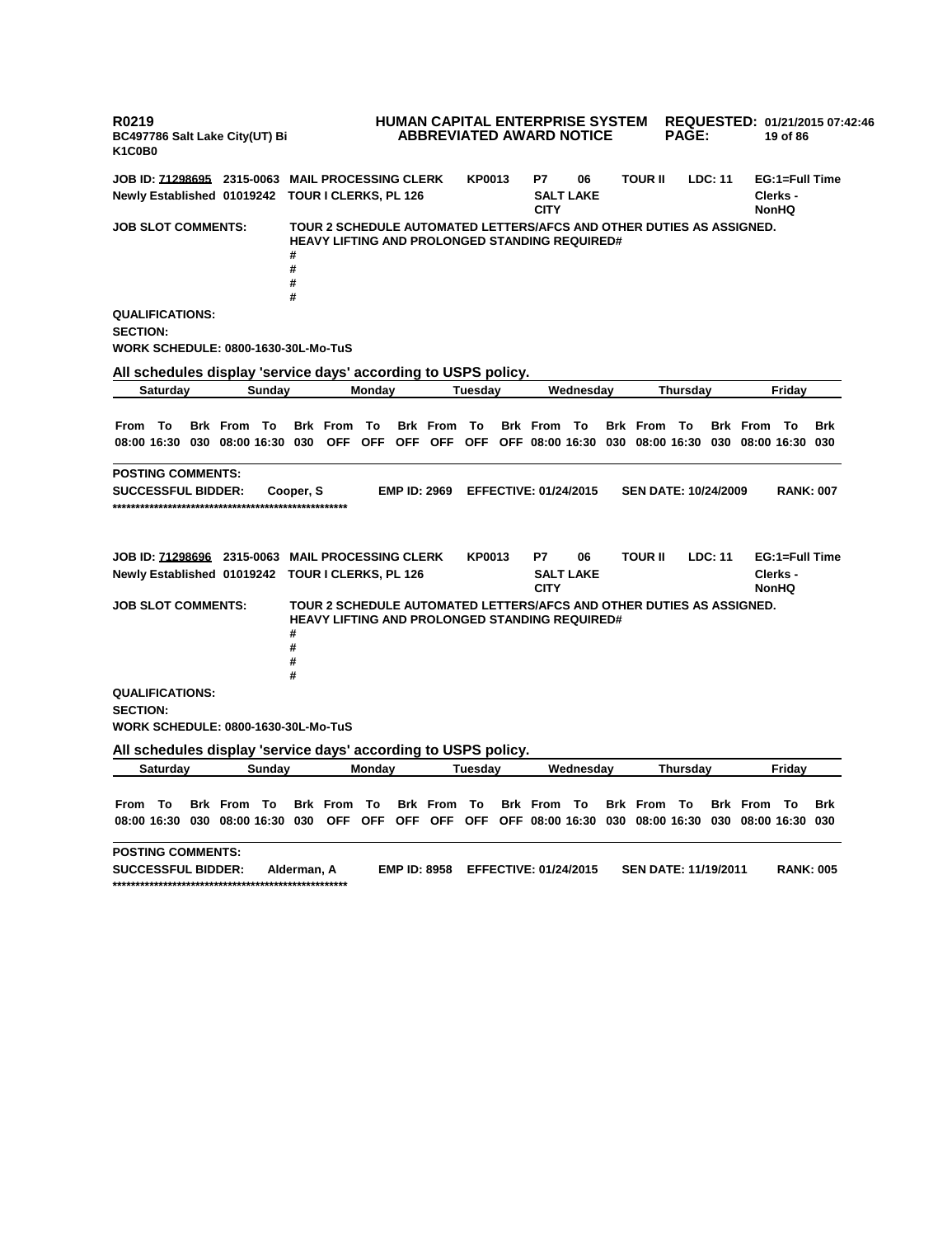**R0219 BC497786 Salt Lake City(UT) Bi K1C0B0 HUMAN CAPITAL ENTERPRISE SYSTEM ABBREVIATED AWARD NOTICE REQUESTED: 01/21/2015 07:42:46 PAGE: 20 of 86 JOB ID: 71298697 2315-0063 MAIL PROCESSING CLERK KP0013 P7 06 TOUR II LDC: 11 EG:1=Full Time Newly Established 01019242 TOUR I CLERKS, PL 126 SALT LAKE CITY Clerks - NonHQ JOB SLOT COMMENTS: TOUR 2 SCHEDULE AUTOMATED LETTERS/AFCS AND OTHER DUTIES AS ASSIGNED. HEAVY LIFTING AND PROLONGED STANDING REQUIRED# # # # # QUALIFICATIONS: SECTION: WORK SCHEDULE: 0800-1630-30L-Mo-TuS All schedules display 'service days' according to USPS policy. Saturday Sunday Monday Tuesday Wednesday Thursday Friday** From To Brk From To Brk From To Brk From To Brk From To Brk From To Brk From To Brk 08:00 16:30 030 08:00 16:30 030 OFF OFF OFF OFF OFF OFF O8:00 16:30 030 08:00 16:30 030 08:00 16:30 030 **POSTING COMMENTS: SUCCESSFUL BIDDER: Clawson, M EMP ID: 3338 EFFECTIVE: 01/24/2015 SEN DATE: 11/16/2013 RANK: 001 \*\*\*\*\*\*\*\*\*\*\*\*\*\*\*\*\*\*\*\*\*\*\*\*\*\*\*\*\*\*\*\*\*\*\*\*\*\*\*\*\*\*\*\*\*\*\*\*\*\*\* JOB ID: 71298698 2315-0063 MAIL PROCESSING CLERK KP0013 P7 06 TOUR II LDC: 11 EG:1=Full Time Newly Established 01019242 TOUR I CLERKS, PL 126 SALT LAKE CITY Clerks - NonHQ JOB SLOT COMMENTS: TOUR 2 SCHEDULE AUTOMATED LETTERS/AFCS AND OTHER DUTIES AS ASSIGNED. HEAVY LIFTING AND PROLONGED STANDING REQUIRED# # # # # QUALIFICATIONS: SECTION: WORK SCHEDULE: 0800-1630-30L-Mo-TuS All schedules display 'service days' according to USPS policy. Saturday Sunday Monday Tuesday Wednesday Thursday Friday** From To Brk From To Brk From To Brk From To Brk From To Brk From To Brk From To Brk 08:00 16:30 030 08:00 16:30 030 OFF OFF OFF OFF OFF OFF OS:00 16:30 030 08:00 16:30 030 08:00 16:30 030 **POSTING COMMENTS: SUCCESSFUL BIDDER: Manchego, D EMP ID: 7898 EFFECTIVE: 01/24/2015 SEN DATE: 07/26/2014 RANK: 001 \*\*\*\*\*\*\*\*\*\*\*\*\*\*\*\*\*\*\*\*\*\*\*\*\*\*\*\*\*\*\*\*\*\*\*\*\*\*\*\*\*\*\*\*\*\*\*\*\*\*\***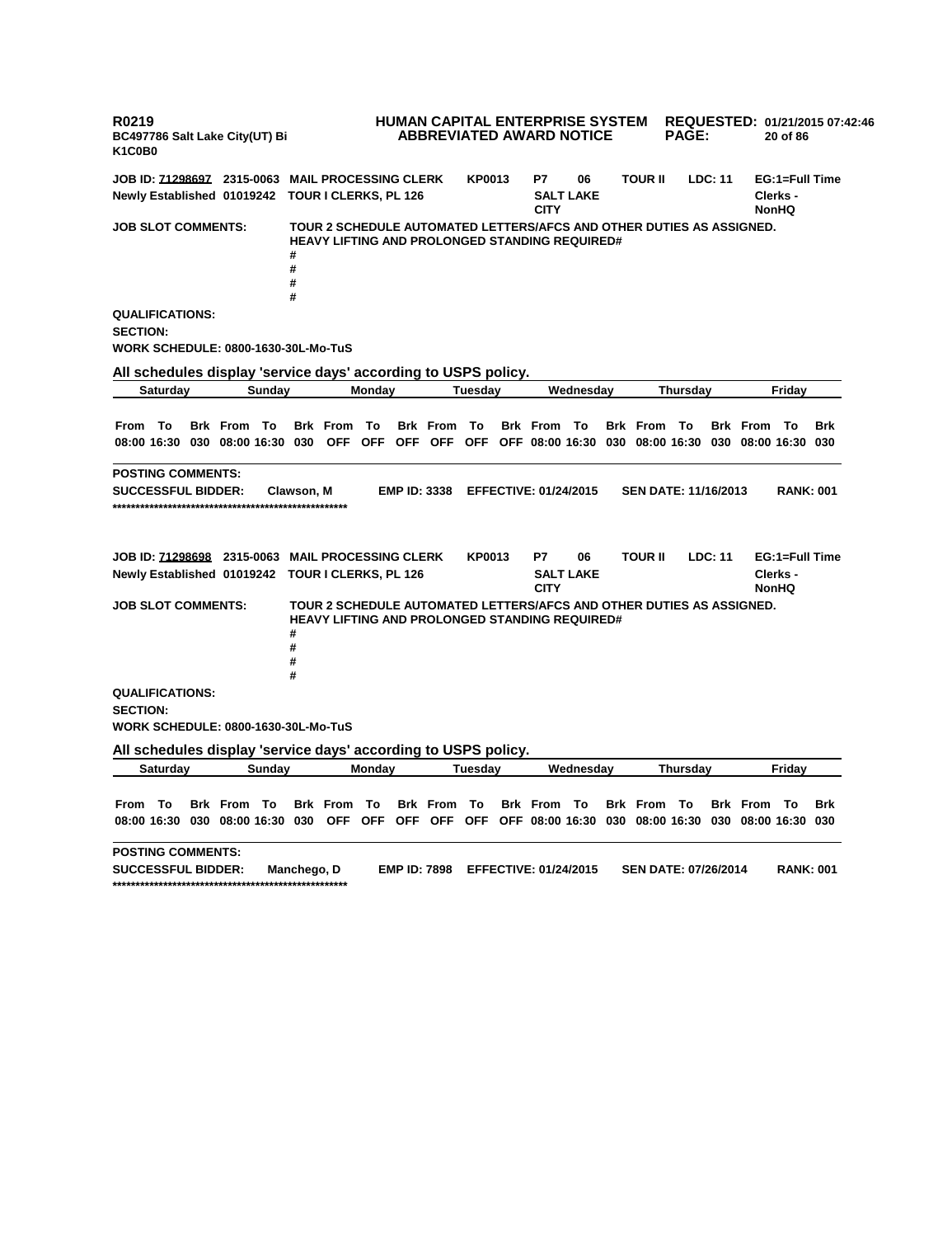**R0219 BC497786 Salt Lake City(UT) Bi K1C0B0 HUMAN CAPITAL ENTERPRISE SYSTEM REQUESTED: 01/21/2015 07:42:46 ABBREVIATED AWARD NOTICE PAGE: 21 of 86 JOB ID: 71298699 2315-0063 MAIL PROCESSING CLERK KP0013 P7 06 TOUR II LDC: 11 EG:1=Full Time Newly Established 01019242 TOUR I CLERKS, PL 126 SALT LAKE CITY Clerks - NonHQ JOB SLOT COMMENTS: TOUR 2 SCHEDULE AUTOMATED LETTERS/AFCS AND OTHER DUTIES AS ASSIGNED. HEAVY LIFTING AND PROLONGED STANDING REQUIRED# # # # # QUALIFICATIONS: SECTION: WORK SCHEDULE: 0800-1630-30L-Mo-TuS All schedules display 'service days' according to USPS policy. Saturday Sunday Monday Tuesday Wednesday Thursday Friday** From To Brk From To Brk From To Brk From To Brk From To Brk From To Brk From To Brk 08:00 16:30 030 08:00 16:30 030 OFF OFF OFF OFF OFF OFF O8:00 16:30 030 08:00 16:30 030 08:00 16:30 030 **POSTING COMMENTS: SUCCESSFUL BIDDER: Chavez, A EMP ID: 3931 EFFECTIVE: 01/24/2015 SEN DATE: 07/26/2014 RANK: 002 \*\*\*\*\*\*\*\*\*\*\*\*\*\*\*\*\*\*\*\*\*\*\*\*\*\*\*\*\*\*\*\*\*\*\*\*\*\*\*\*\*\*\*\*\*\*\*\*\*\*\* JOB ID: 71298825 2315-0063 MAIL PROCESSING CLERK KP0013 P7 06 TOUR II LDC: 11 EG:1=Full Time Newly Established 01019242 TOUR I CLERKS, PL 126 SALT LAKE CITY Clerks - NonHQ JOB SLOT COMMENTS: TOUR 2 SCHEDULE AUTOMATED LETTERS/AFCS AND OTHER DUTIES AS ASSIGNED. HEAVY LIFTING AND PROLONGED STANDING REQUIRED# # # # # QUALIFICATIONS: SECTION: WORK SCHEDULE: 0800-1630-30L-Mo-TuS All schedules display 'service days' according to USPS policy. Saturday Sunday Monday Tuesday Wednesday Thursday Friday** From To Brk From To Brk From To Brk From To Brk From To Brk From To Brk From To Brk 08:00 16:30 030 08:00 16:30 030 OFF OFF OFF OFF OFF OFF OS:00 16:30 030 08:00 16:30 030 08:00 16:30 030 **POSTING COMMENTS: SUCCESSFUL BIDDER: LOZANO, M EMP ID: 2234 EFFECTIVE: 01/24/2015 SEN DATE: 07/26/2014 RANK: 003 \*\*\*\*\*\*\*\*\*\*\*\*\*\*\*\*\*\*\*\*\*\*\*\*\*\*\*\*\*\*\*\*\*\*\*\*\*\*\*\*\*\*\*\*\*\*\*\*\*\*\***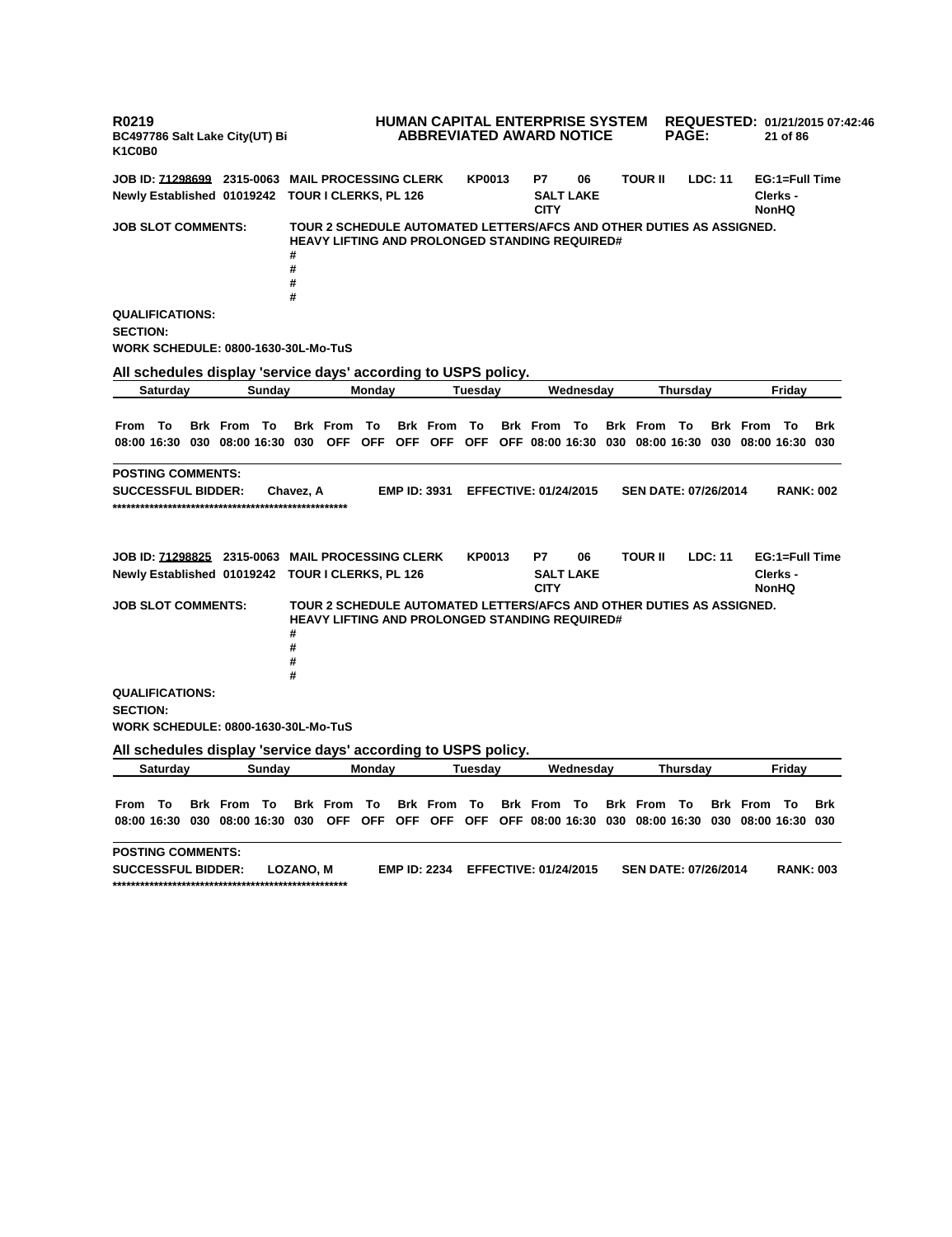**R0219 BC497786 Salt Lake City(UT) Bi K1C0B0 HUMAN CAPITAL ENTERPRISE SYSTEM ABBREVIATED AWARD NOTICE REQUESTED: 01/21/2015 07:42:46 PAGE: 22 of 86 JOB ID: 71298827 2315-0063 MAIL PROCESSING CLERK KP0013 P7 06 TOUR II LDC: 11 EG:1=Full Time Newly Established 01019242 TOUR I CLERKS, PL 126 SALT LAKE CITY Clerks - NonHQ JOB SLOT COMMENTS: TOUR 2 SCHEDULE AUTOMATED LETTERS/AFCS AND OTHER DUTIES AS ASSIGNED. HEAVY LIFTING AND PROLONGED STANDING REQUIRED# # # # # QUALIFICATIONS: SECTION: WORK SCHEDULE: 0800-1630-30L-Mo-TuS All schedules display 'service days' according to USPS policy. Saturday Sunday Monday Tuesday Wednesday Thursday Friday** From To Brk From To Brk From To Brk From To Brk From To Brk From To Brk From To Brk 08:00 16:30 030 08:00 16:30 030 OFF OFF OFF OFF OFF OFF O8:00 16:30 030 08:00 16:30 030 08:00 16:30 030 **POSTING COMMENTS: SUCCESSFUL BIDDER: PORTILLO, S EMP ID: 0601 EFFECTIVE: 01/24/2015 SEN DATE: 07/26/2014 RANK: 006 \*\*\*\*\*\*\*\*\*\*\*\*\*\*\*\*\*\*\*\*\*\*\*\*\*\*\*\*\*\*\*\*\*\*\*\*\*\*\*\*\*\*\*\*\*\*\*\*\*\*\* JOB ID: 71298828 2315-0063 MAIL PROCESSING CLERK KP0013 P7 06 TOUR II LDC: 11 EG:1=Full Time Newly Established 01019242 TOUR I CLERKS, PL 126 SALT LAKE CITY Clerks - NonHQ JOB SLOT COMMENTS: TOUR 2 SCHEDULE AUTOMATED LETTERS/AFCS AND OTHER DUTIES AS ASSIGNED. HEAVY LIFTING AND PROLONGED STANDING REQUIRED# # # # # QUALIFICATIONS: SECTION: WORK SCHEDULE: 0800-1630-30L-Mo-TuS All schedules display 'service days' according to USPS policy. Saturday Sunday Monday Tuesday Wednesday Thursday Friday** From To Brk From To Brk From To Brk From To Brk From To Brk From To Brk From To Brk 08:00 16:30 030 08:00 16:30 030 OFF OFF OFF OFF OFF OFF OS:00 16:30 030 08:00 16:30 030 08:00 16:30 030 **POSTING COMMENTS: SUCCESSFUL BIDDER: Stevens, T EMP ID: 6628 EFFECTIVE: 01/24/2015 SEN DATE: 07/26/2014 RANK: 007 \*\*\*\*\*\*\*\*\*\*\*\*\*\*\*\*\*\*\*\*\*\*\*\*\*\*\*\*\*\*\*\*\*\*\*\*\*\*\*\*\*\*\*\*\*\*\*\*\*\*\***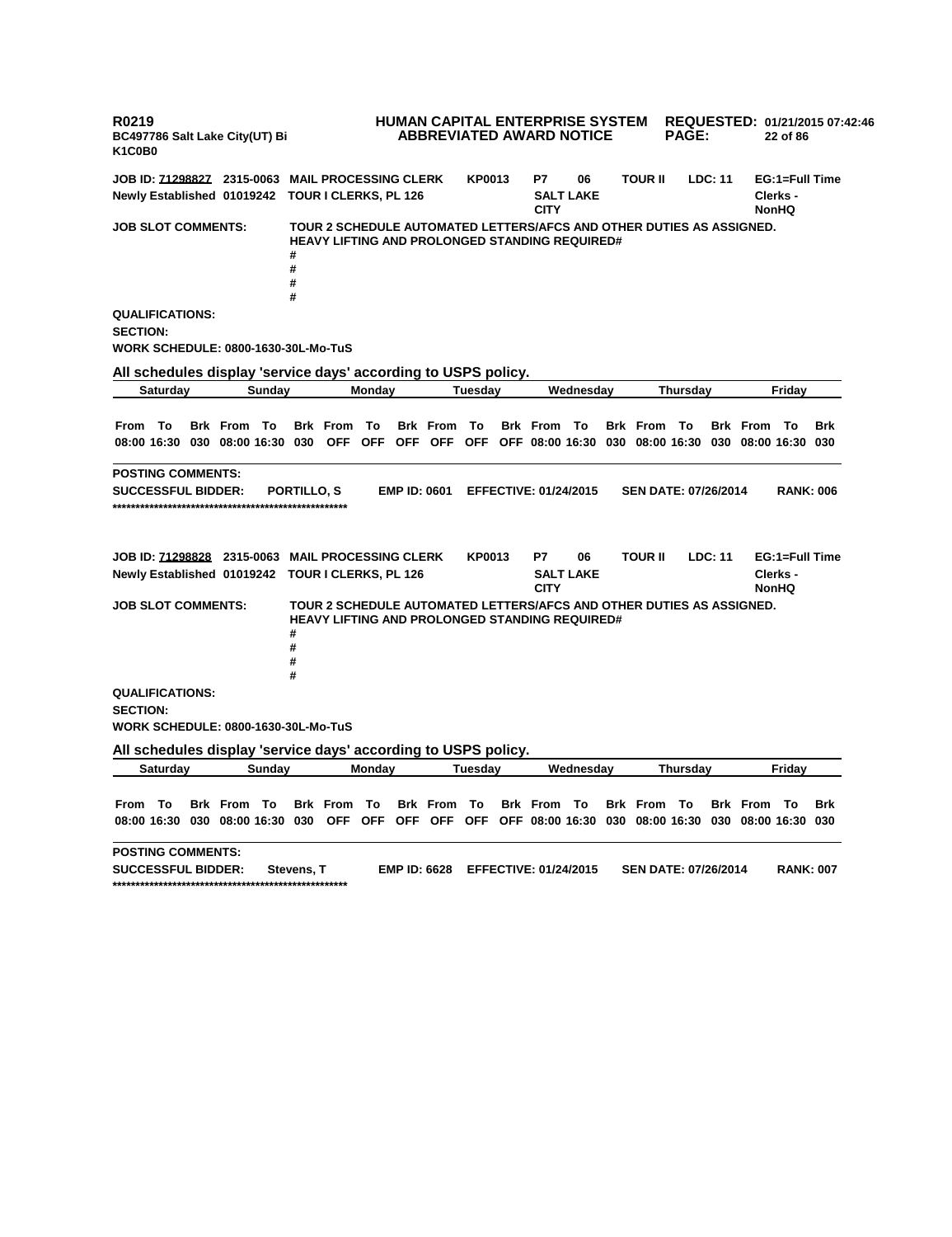**R0219 BC497786 Salt Lake City(UT) Bi K1C0B0 HUMAN CAPITAL ENTERPRISE SYSTEM REQUESTED: 01/21/2015 07:42:46 ABBREVIATED AWARD NOTICE PAGE: 23 of 86 JOB ID: 71298829 2315-0063 MAIL PROCESSING CLERK KP0013 P7 06 TOUR II LDC: 11 EG:1=Full Time Newly Established 01019242 TOUR I CLERKS, PL 126 SALT LAKE CITY Clerks - NonHQ JOB SLOT COMMENTS: TOUR 2 SCHEDULE AUTOMATED LETTERS/AFCS AND OTHER DUTIES AS ASSIGNED. HEAVY LIFTING AND PROLONGED STANDING REQUIRED# # # # # QUALIFICATIONS: SECTION: WORK SCHEDULE: 0800-1630-30L-Mo-TuS All schedules display 'service days' according to USPS policy. Saturday Sunday Monday Tuesday Wednesday Thursday Friday** From To Brk From To Brk From To Brk From To Brk From To Brk From To Brk From To Brk 08:00 16:30 030 08:00 16:30 030 OFF OFF OFF OFF OFF OFF O8:00 16:30 030 08:00 16:30 030 08:00 16:30 030 **POSTING COMMENTS: SUCCESSFUL BIDDER: OKPA, O EMP ID: 1427 EFFECTIVE: 01/24/2015 SEN DATE: 07/26/2014 RANK: 005 \*\*\*\*\*\*\*\*\*\*\*\*\*\*\*\*\*\*\*\*\*\*\*\*\*\*\*\*\*\*\*\*\*\*\*\*\*\*\*\*\*\*\*\*\*\*\*\*\*\*\* JOB ID: 71298830 2315-0063 MAIL PROCESSING CLERK KP0013 P7 06 TOUR II LDC: 11 EG:1=Full Time Newly Established 01019242 TOUR I CLERKS, PL 126 SALT LAKE CITY Clerks - NonHQ JOB SLOT COMMENTS: TOUR 2 SCHEDULE AUTOMATED LETTERS/AFCS AND OTHER DUTIES AS ASSIGNED. HEAVY LIFTING AND PROLONGED STANDING REQUIRED# # 0800-1630-30L-Tue/Wed # # QUALIFICATIONS: SECTION: WORK SCHEDULE: 0800-1630-30L-Tu-WeS All schedules display 'service days' according to USPS policy. Saturday Sunday Monday Tuesday Wednesday Thursday Friday** From To Brk From To Brk From To Brk From To Brk From To Brk From To Brk From To Brk 08:00 16:30 030 08:00 16:30 030 08:00 16:30 030 OFF OFF OFF OFF OFF OFF 08:00 16:30 030 08:00 16:30 030 **POSTING COMMENTS: SUCCESSFUL BIDDER: Mascarenas, A EMP ID: 3675 EFFECTIVE: 01/24/2015 SEN DATE: 08/19/2006 RANK: 003 \*\*\*\*\*\*\*\*\*\*\*\*\*\*\*\*\*\*\*\*\*\*\*\*\*\*\*\*\*\*\*\*\*\*\*\*\*\*\*\*\*\*\*\*\*\*\*\*\*\*\***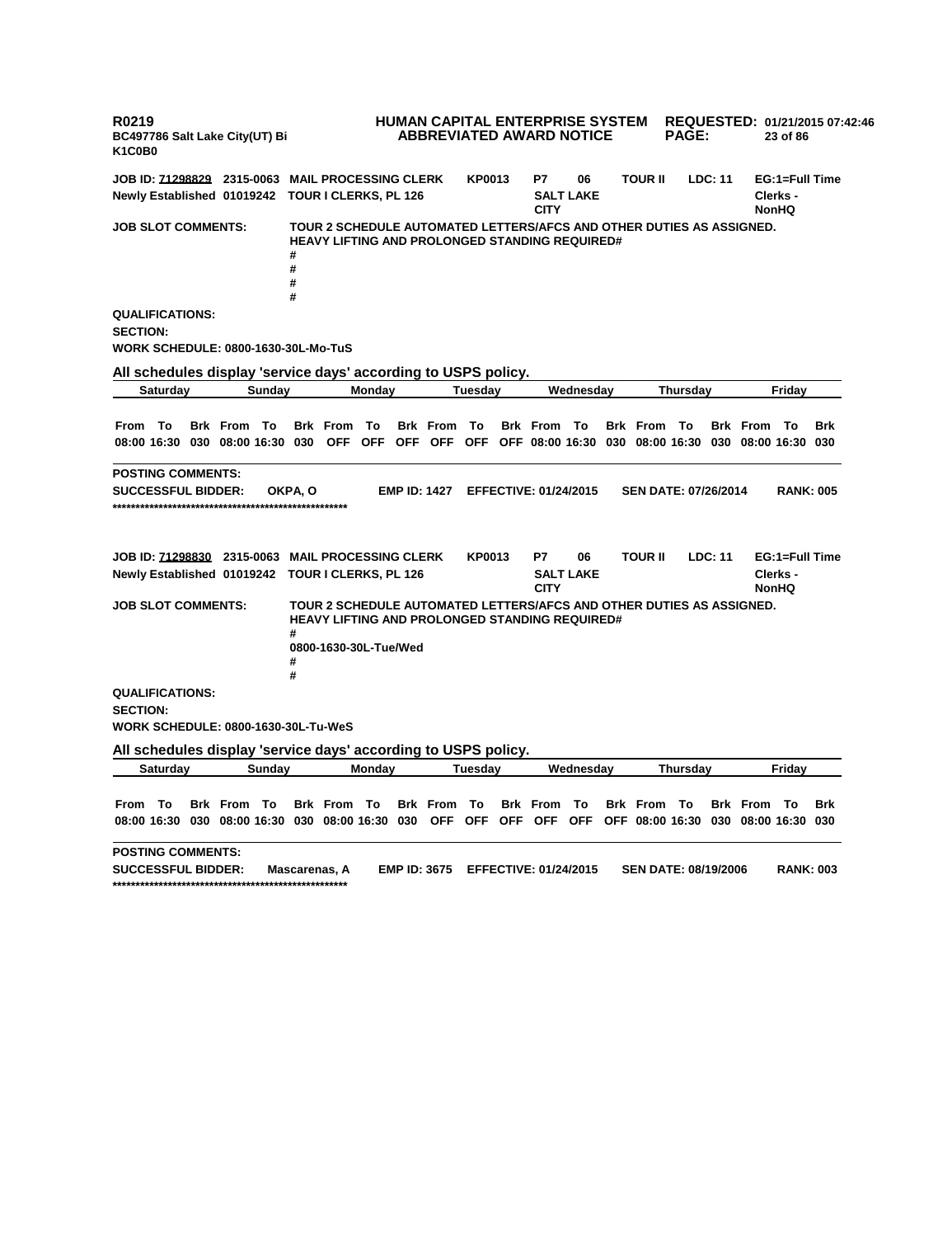**R0219 BC497786 Salt Lake City(UT) Bi K1C0B0 HUMAN CAPITAL ENTERPRISE SYSTEM REQUESTED: 01/21/2015 07:42:46 ABBREVIATED AWARD NOTICE PAGE: 24 of 86 JOB ID: 71298832 2315-0063 MAIL PROCESSING CLERK KP0013 P7 06 TOUR II LDC: 11 EG:1=Full Time Newly Established 01019242 TOUR I CLERKS, PL 126 SALT LAKE CITY Clerks - NonHQ JOB SLOT COMMENTS: TOUR 2 SCHEDULE AUTOMATED LETTERS/AFCS AND OTHER DUTIES AS ASSIGNED. HEAVY LIFTING AND PROLONGED STANDING REQUIRED# # 0800-1630-30L-Tue/Wed # # QUALIFICATIONS: SECTION: WORK SCHEDULE: 0800-1630-30L-Tu-WeS All schedules display 'service days' according to USPS policy. Saturday Sunday Monday Tuesday Wednesday Thursday Friday** From To Brk From To Brk From To Brk From To Brk From To Brk From To Brk From To Brk 08:00 16:30 030 08:00 16:30 030 08:00 16:30 030 OFF OFF OFF OFF OFF OFF 08:00 16:30 030 08:00 16:30 030 **POSTING COMMENTS: SUCCESSFUL BIDDER: PHANNOLATH, S EMP ID: 4976 EFFECTIVE: 01/24/2015 SEN DATE: 09/06/2014 RANK: 002 \*\*\*\*\*\*\*\*\*\*\*\*\*\*\*\*\*\*\*\*\*\*\*\*\*\*\*\*\*\*\*\*\*\*\*\*\*\*\*\*\*\*\*\*\*\*\*\*\*\*\* JOB ID: 71298833 2315-0063 MAIL PROCESSING CLERK KP0013 P7 06 TOUR II LDC: 11 EG:1=Full Time Newly Established 01019242 TOUR I CLERKS, PL 126 SALT LAKE CITY Clerks - NonHQ JOB SLOT COMMENTS: T2 SCHEDULE AUTOMATED LETTERS/AFCS AND OTHER DUTIES AS ASSIGNED. HEAVY LIFTING AND PROLONGED STANDING REQUIRED# # # # 0800-1630-30L-Su/Mo QUALIFICATIONS: SECTION: WORK SCHEDULE: 0800-1630-30L-Su-MoS All schedules display 'service days' according to USPS policy. Saturday Sunday Monday Tuesday Wednesday Thursday Friday** From To Brk From To Brk From To Brk From To Brk From To Brk From To Brk From To Brk 08:00 16:30 030 OFF OFF OFF OFF OFF OFF 08:00 16:30 030 08:00 16:30 030 08:00 16:30 030 08:00 16:30 030 **POSTING COMMENTS: SUCCESSFUL BIDDER: Lyman, P EMP ID: 8084 EFFECTIVE: 01/24/2015 SEN DATE: 10/28/1995 RANK: 007 \*\*\*\*\*\*\*\*\*\*\*\*\*\*\*\*\*\*\*\*\*\*\*\*\*\*\*\*\*\*\*\*\*\*\*\*\*\*\*\*\*\*\*\*\*\*\*\*\*\*\***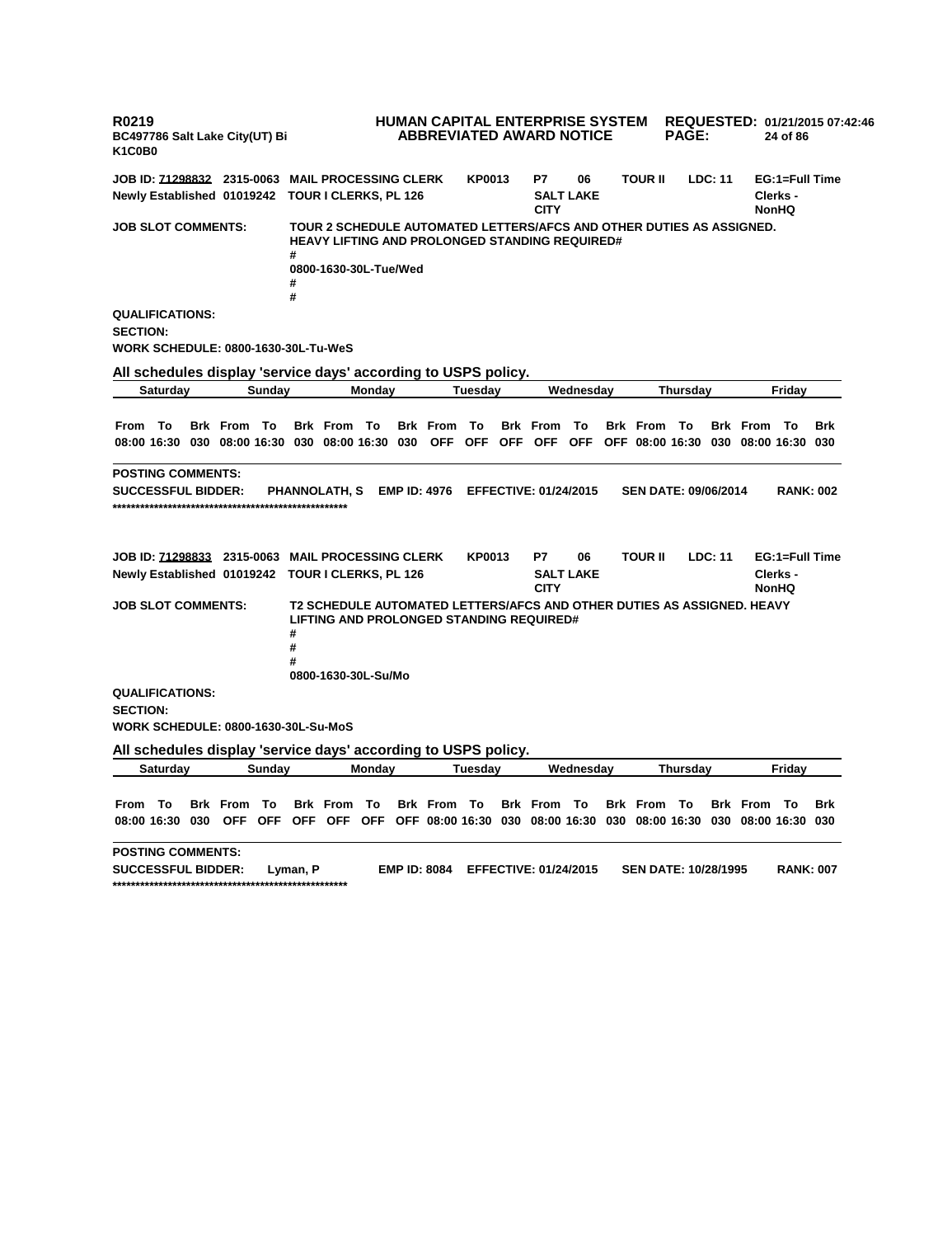**R0219 BC497786 Salt Lake City(UT) Bi K1C0B0 HUMAN CAPITAL ENTERPRISE SYSTEM ABBREVIATED AWARD NOTICE REQUESTED: 01/21/2015 07:42:46 PAGE: 25 of 86 JOB ID: 71298834 2315-0063 MAIL PROCESSING CLERK KP0013 P7 06 TOUR II LDC: 11 EG:1=Full Time Newly Established 01019242 TOUR I CLERKS, PL 126 SALT LAKE CITY Clerks - NonHQ JOB SLOT COMMENTS: T2 SCHEDULE AUTOMATED LETTERS/AFCS AND OTHER DUTIES AS ASSIGNED. HEAVY LIFTING AND PROLONGED STANDING REQUIRED# # # # 0800-1630-30L-Su/Mo QUALIFICATIONS: SECTION: WORK SCHEDULE: 0800-1630-30L-Su-MoS All schedules display 'service days' according to USPS policy. Saturday Sunday Monday Tuesday Wednesday Thursday Friday** From To Brk From To Brk From To Brk From To Brk From To Brk From To Brk From To Brk 08:00 16:30 030 OFF OFF OFF OFF OFF OFF 08:00 16:30 030 08:00 16:30 030 08:00 16:30 030 08:00 16:30 030 **POSTING COMMENTS: SUCCESSFUL BIDDER: Hammon, K EMP ID: 0324 EFFECTIVE: 01/24/2015 SEN DATE: 09/25/1999 RANK: 013 \*\*\*\*\*\*\*\*\*\*\*\*\*\*\*\*\*\*\*\*\*\*\*\*\*\*\*\*\*\*\*\*\*\*\*\*\*\*\*\*\*\*\*\*\*\*\*\*\*\*\* JOB ID: 71298836 2315-0063 MAIL PROCESSING CLERK KP0013 P7 06 TOUR II LDC: 11 EG:1=Full Time Newly Established 01019242 TOUR I CLERKS, PL 126 SALT LAKE CITY Clerks - NonHQ JOB SLOT COMMENTS: TOUR 2 AUTOMATED LETTERS/AFCS AND OTHER DUTIES AS ASSIGNED. HEAVY LIFTING AND PROLONGED STANDING REQUIRED# # 0800-1630-30L-Sat/Su # # QUALIFICATIONS: SECTION: WORK SCHEDULE: 0800-1630-30L-Sa-SuS All schedules display 'service days' according to USPS policy. Saturday Sunday Monday Tuesday Wednesday Thursday Friday** From To Brk From To Brk From To Brk From To Brk From To Brk From To Brk From To Brk OFF OFF OFF OFF OFF OFF 08:00 16:30 030 08:00 16:30 030 08:00 16:30 030 08:00 16:30 030 08:00 16:30 030 **POSTING COMMENTS: SUCCESSFUL BIDDER: Oveson, R EMP ID: 2531 EFFECTIVE: 01/24/2015 SEN DATE: 02/15/1986 RANK: 005 \*\*\*\*\*\*\*\*\*\*\*\*\*\*\*\*\*\*\*\*\*\*\*\*\*\*\*\*\*\*\*\*\*\*\*\*\*\*\*\*\*\*\*\*\*\*\*\*\*\*\***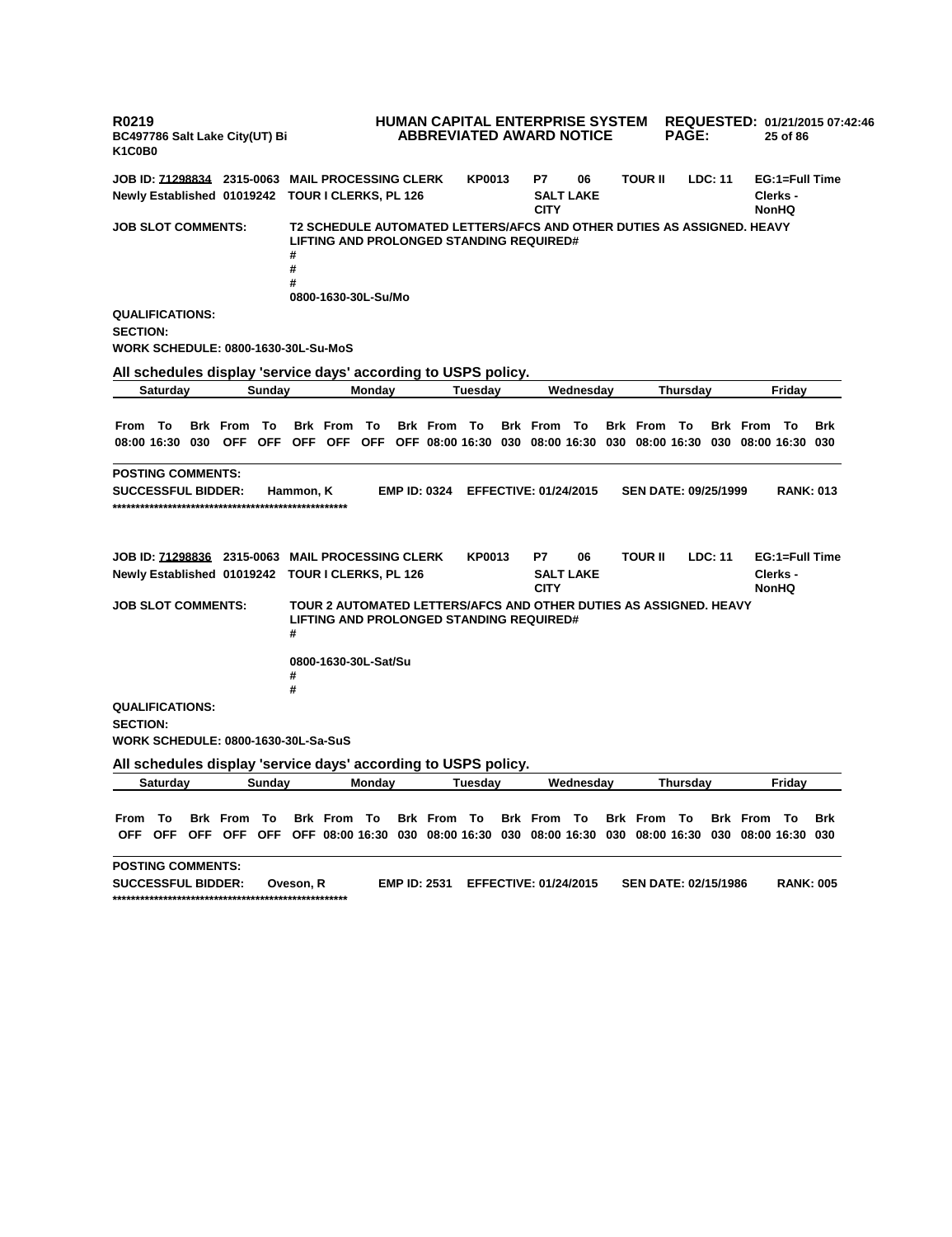**R0219 BC497786 Salt Lake City(UT) Bi K1C0B0 HUMAN CAPITAL ENTERPRISE SYSTEM REQUESTED: 01/21/2015 07:42:46 ABBREVIATED AWARD NOTICE PAGE: 26 of 86 JOB ID: 71298837 2315-0063 MAIL PROCESSING CLERK KP0013 P7 06 TOUR II LDC: 11 EG:1=Full Time Newly Established 01019242 TOUR I CLERKS, PL 126 SALT LAKE CITY Clerks - NonHQ JOB SLOT COMMENTS: TOUR 2 AUTOMATED LETTERS/AFCS AND OTHER DUTIES AS ASSIGNED. HEAVY LIFTING AND PROLONGED STANDING REQUIRED# # 0800-1630-30L-Sat/Su # # QUALIFICATIONS: SECTION: WORK SCHEDULE: 0800-1630-30L-Sa-SuS All schedules display 'service days' according to USPS policy. Saturday Sunday Monday Tuesday Wednesday Thursday Friday** From To Brk From To Brk From To Brk From To Brk From To Brk From To Brk From To Brk OFF OFF OFF OFF OFF OFF 08:00 16:30 030 08:00 16:30 030 08:00 16:30 030 08:00 16:30 030 08:00 16:30 030 **POSTING COMMENTS: SUCCESSFUL BIDDER: Williams, K EMP ID: 9586 EFFECTIVE: 01/24/2015 SEN DATE: 11/27/1993 RANK: 001 \*\*\*\*\*\*\*\*\*\*\*\*\*\*\*\*\*\*\*\*\*\*\*\*\*\*\*\*\*\*\*\*\*\*\*\*\*\*\*\*\*\*\*\*\*\*\*\*\*\*\* JOB ID: 71298838 2315-0063 MAIL PROCESSING CLERK KP0013 P7 06 TOUR II LDC: 11 EG:1=Full Time Newly Established 01019242 TOUR I CLERKS, PL 126 SALT LAKE CITY Clerks - NonHQ JOB SLOT COMMENTS: TOUR 2 AUTOMATED LETTERS/AFCS AND OTHER DUTIES AS ASSIGNED. HEAVY LIFTING AND PROLONGED STANDING REQUIRED# # 0800-1630-30L-Sat/Su # # QUALIFICATIONS: SECTION: WORK SCHEDULE: 0800-1630-30L-Sa-SuS All schedules display 'service days' according to USPS policy. Saturday Sunday Monday Tuesday Wednesday Thursday Friday** From To Brk From To Brk From To Brk From To Brk From To Brk From To Brk From To Brk OFF OFF OFF OFF OFF OFF O8:00 16:30 030 08:00 16:30 030 08:00 16:30 030 08:00 16:30 030 08:00 16:30 030 **POSTING COMMENTS: SUCCESSFUL BIDDER: Beck, K EMP ID: 3992 EFFECTIVE: 01/24/2015 SEN DATE: 11/27/1993 RANK: 004 \*\*\*\*\*\*\*\*\*\*\*\*\*\*\*\*\*\*\*\*\*\*\*\*\*\*\*\*\*\*\*\*\*\*\*\*\*\*\*\*\*\*\*\*\*\*\*\*\*\*\***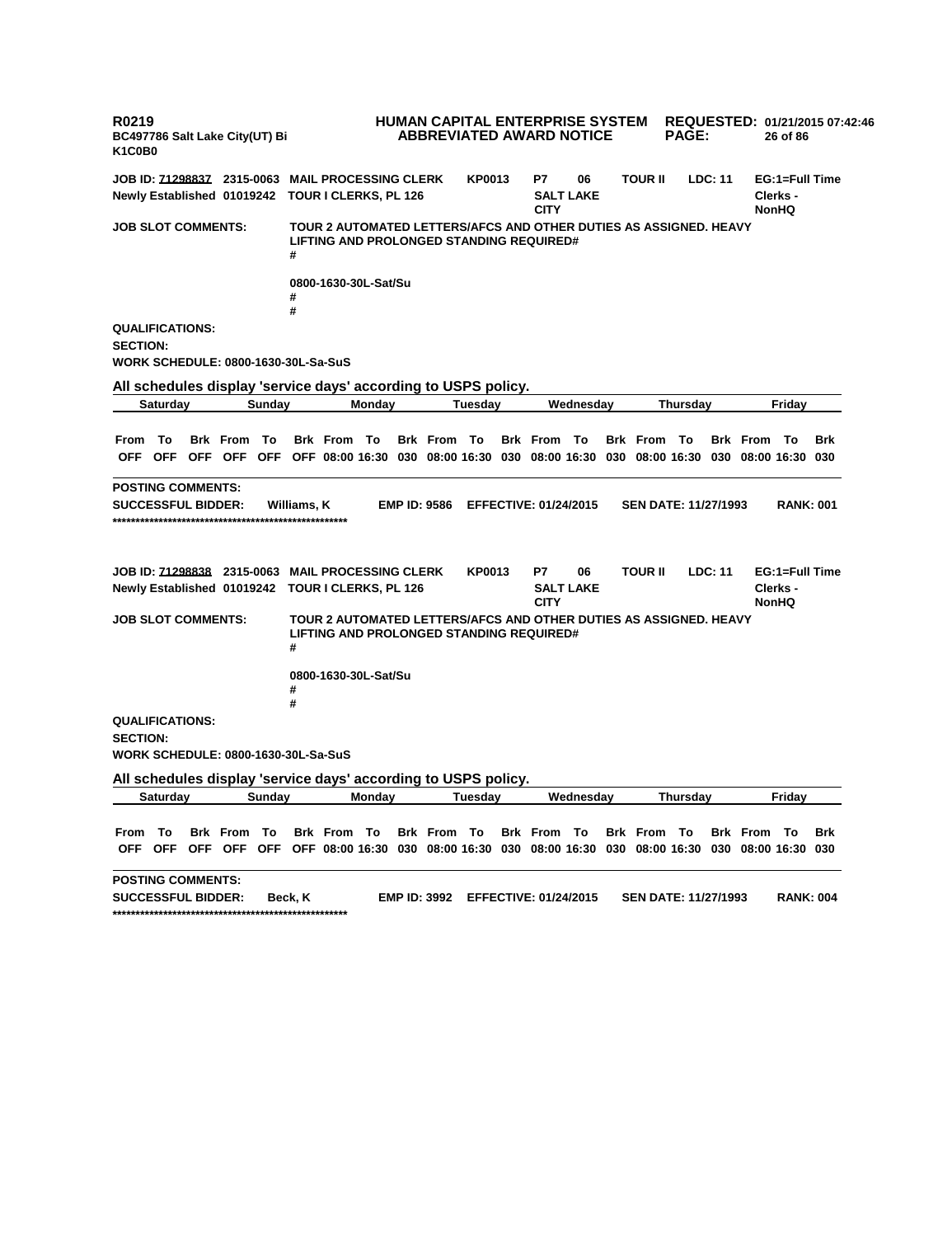**R0219 BC497786 Salt Lake City(UT) Bi K1C0B0 HUMAN CAPITAL ENTERPRISE SYSTEM REQUESTED: 01/21/2015 07:42:46 ABBREVIATED AWARD NOTICE PAGE: 27 of 86 JOB ID: 71298839 2315-0063 MAIL PROCESSING CLERK KP0013 P7 06 TOUR II LDC: 11 EG:1=Full Time Newly Established 01019242 TOUR I CLERKS, PL 126 SALT LAKE CITY Clerks - NonHQ JOB SLOT COMMENTS: TOUR 2 AUTOMATED LETTERS/AFCS AND OTHER DUTIES AS ASSIGNED. HEAVY LIFTING AND PROLONGED STANDING REQUIRED# # 0800-1630-30L-Sat/Su # # QUALIFICATIONS: SECTION: WORK SCHEDULE: 0800-1630-30L-Sa-SuS All schedules display 'service days' according to USPS policy. Saturday Sunday Monday Tuesday Wednesday Thursday Friday** From To Brk From To Brk From To Brk From To Brk From To Brk From To Brk From To Brk OFF OFF OFF OFF OFF OFF 08:00 16:30 030 08:00 16:30 030 08:00 16:30 030 08:00 16:30 030 08:00 16:30 030 **POSTING COMMENTS: SUCCESSFUL BIDDER: Dastrup, R EMP ID: 3466 EFFECTIVE: 01/24/2015 SEN DATE: 02/19/1994 RANK: 002 \*\*\*\*\*\*\*\*\*\*\*\*\*\*\*\*\*\*\*\*\*\*\*\*\*\*\*\*\*\*\*\*\*\*\*\*\*\*\*\*\*\*\*\*\*\*\*\*\*\*\* JOB ID: 71298840 2315-0063 MAIL PROCESSING CLERK KP0013 P7 06 TOUR II LDC: 11 EG:1=Full Time Newly Established 01019242 TOUR I CLERKS, PL 126 SALT LAKE CITY Clerks - NonHQ JOB SLOT COMMENTS: TOUR 2 AUTOMATED LETTERS/AFCS AND OTHER DUTIES AS ASSIGNED. HEAVY LIFTING AND PROLONGED STANDING REQUIRED# # 0800-1630-30L-Sat/Su # # QUALIFICATIONS: SECTION: WORK SCHEDULE: 0800-1630-30L-Sa-SuS All schedules display 'service days' according to USPS policy. Saturday Sunday Monday Tuesday Wednesday Thursday Friday** From To Brk From To Brk From To Brk From To Brk From To Brk From To Brk From To Brk OFF OFF OFF OFF OFF OFF O8:00 16:30 030 08:00 16:30 030 08:00 16:30 030 08:00 16:30 030 08:00 16:30 030 **POSTING COMMENTS: SUCCESSFUL BIDDER: Court, J EMP ID: 9102 EFFECTIVE: 01/24/2015 SEN DATE: 12/10/1994 RANK: 003 \*\*\*\*\*\*\*\*\*\*\*\*\*\*\*\*\*\*\*\*\*\*\*\*\*\*\*\*\*\*\*\*\*\*\*\*\*\*\*\*\*\*\*\*\*\*\*\*\*\*\***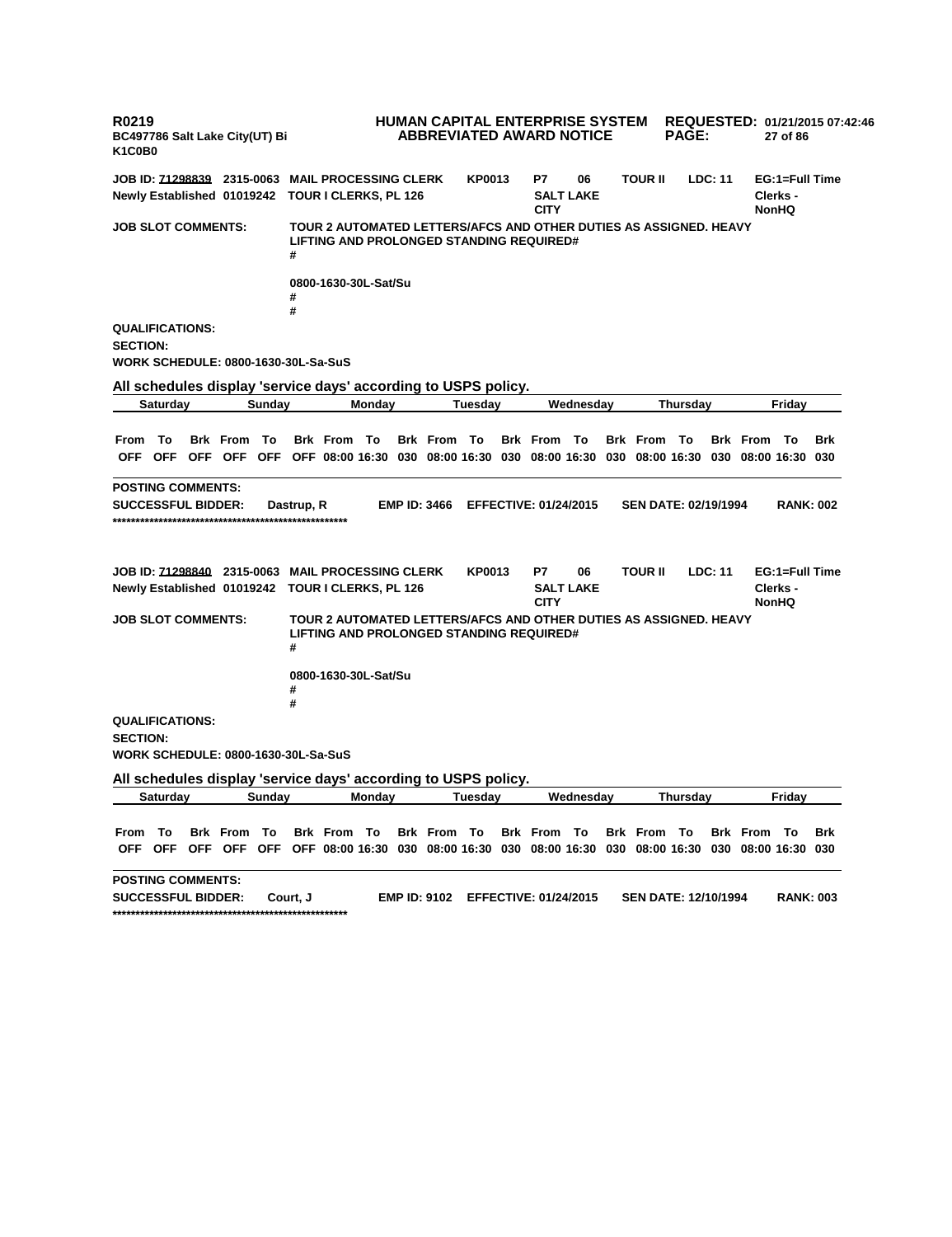**R0219 BC497786 Salt Lake City(UT) Bi K1C0B0 HUMAN CAPITAL ENTERPRISE SYSTEM REQUESTED: 01/21/2015 07:42:46 ABBREVIATED AWARD NOTICE PAGE: 28 of 86 JOB ID: 71298841 2315-0063 MAIL PROCESSING CLERK KP0013 P7 06 TOUR II LDC: 11 EG:1=Full Time Newly Established 01019242 TOUR I CLERKS, PL 126 SALT LAKE CITY Clerks - NonHQ JOB SLOT COMMENTS: TOUR 2 AUTOMATED LETTERS/AFCS AND OTHER DUTIES AS ASSIGNED. HEAVY LIFTING AND PROLONGED STANDING REQUIRED# # 0800-1630-30L-Sat/Su # # QUALIFICATIONS: SECTION: WORK SCHEDULE: 0800-1630-30L-Sa-SuS All schedules display 'service days' according to USPS policy. Saturday Sunday Monday Tuesday Wednesday Thursday Friday** From To Brk From To Brk From To Brk From To Brk From To Brk From To Brk From To Brk OFF OFF OFF OFF OFF OFF 08:00 16:30 030 08:00 16:30 030 08:00 16:30 030 08:00 16:30 030 08:00 16:30 030 **POSTING COMMENTS: SUCCESSFUL BIDDER: Gustaveson, K EMP ID: 8898 EFFECTIVE: 01/24/2015 SEN DATE: 01/07/1995 RANK: 056 \*\*\*\*\*\*\*\*\*\*\*\*\*\*\*\*\*\*\*\*\*\*\*\*\*\*\*\*\*\*\*\*\*\*\*\*\*\*\*\*\*\*\*\*\*\*\*\*\*\*\* JOB ID: 71298842 2315-0063 MAIL PROCESSING CLERK KP0013 P7 06 TOUR II LDC: 11 EG:1=Full Time Newly Established 01019242 TOUR I CLERKS, PL 126 SALT LAKE CITY Clerks - NonHQ JOB SLOT COMMENTS: TOUR 2 AUTOMATED LETTERS/AFCS AND OTHER DUTIES AS ASSIGNED. HEAVY LIFTING AND PROLONGED STANDING REQUIRED# # 0800-1630-30L-Sat/Su # # QUALIFICATIONS: SECTION: WORK SCHEDULE: 0800-1630-30L-Sa-SuS All schedules display 'service days' according to USPS policy. Saturday Sunday Monday Tuesday Wednesday Thursday Friday** From To Brk From To Brk From To Brk From To Brk From To Brk From To Brk From To Brk OFF OFF OFF OFF OFF OFF O8:00 16:30 030 08:00 16:30 030 08:00 16:30 030 08:00 16:30 030 08:00 16:30 030 **POSTING COMMENTS: SUCCESSFUL BIDDER: Bendixen, C EMP ID: 6480 EFFECTIVE: 01/24/2015 SEN DATE: 02/04/1995 RANK: 020 \*\*\*\*\*\*\*\*\*\*\*\*\*\*\*\*\*\*\*\*\*\*\*\*\*\*\*\*\*\*\*\*\*\*\*\*\*\*\*\*\*\*\*\*\*\*\*\*\*\*\***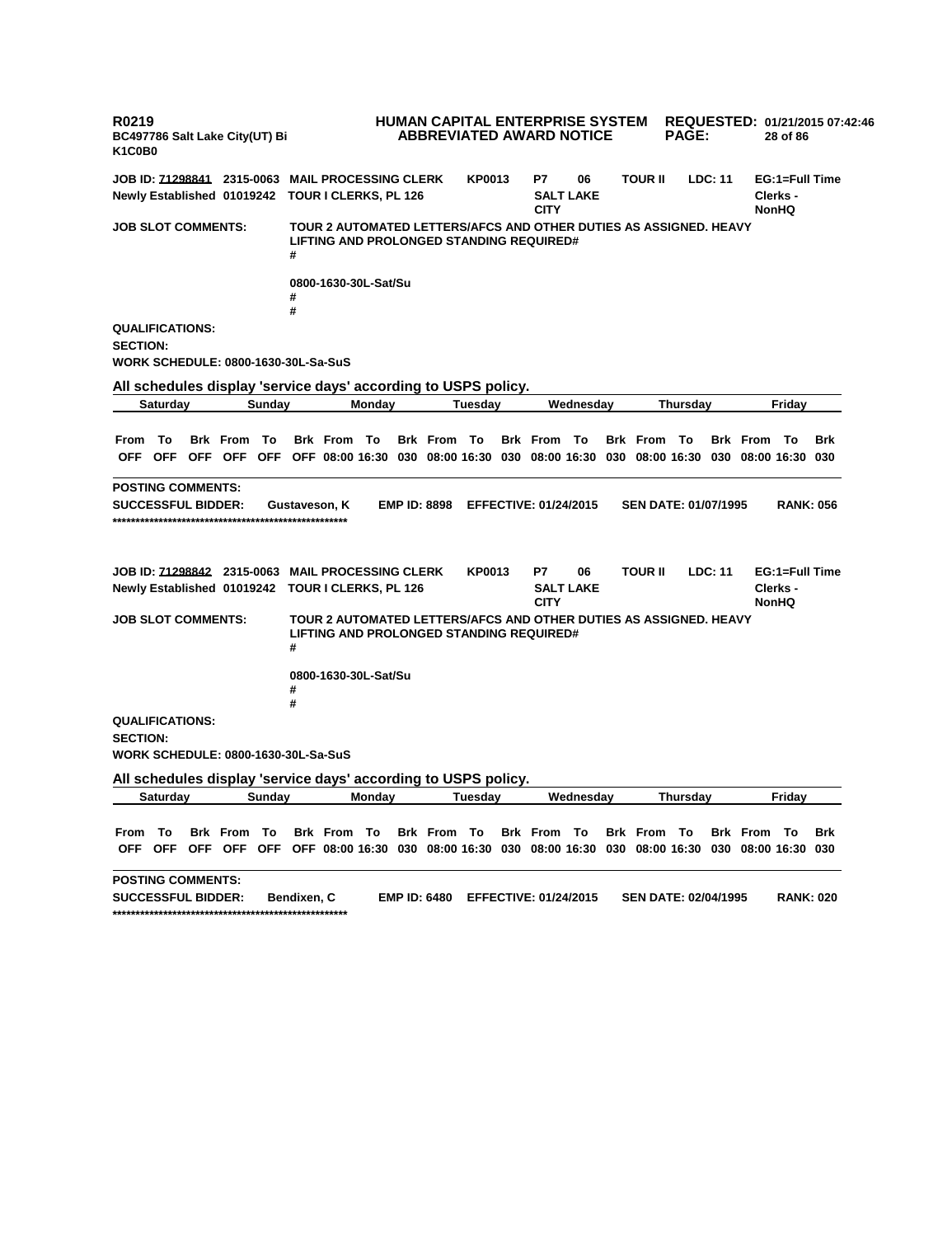**R0219 BC497786 Salt Lake City(UT) Bi K1C0B0 HUMAN CAPITAL ENTERPRISE SYSTEM REQUESTED: 01/21/2015 07:42:46 ABBREVIATED AWARD NOTICE PAGE: 29 of 86 JOB ID: 71298843 2315-0063 MAIL PROCESSING CLERK KP0013 P7 06 TOUR II LDC: 11 EG:1=Full Time Newly Established 01019242 TOUR I CLERKS, PL 126 SALT LAKE CITY Clerks - NonHQ JOB SLOT COMMENTS: TOUR 2 AUTOMATED LETTERS/AFCS AND OTHER DUTIES AS ASSIGNED. HEAVY LIFTING AND PROLONGED STANDING REQUIRED# # 0800-1630-30L-Sat/Su # # QUALIFICATIONS: SECTION: WORK SCHEDULE: 0800-1630-30L-Sa-SuS All schedules display 'service days' according to USPS policy. Saturday Sunday Monday Tuesday Wednesday Thursday Friday** From To Brk From To Brk From To Brk From To Brk From To Brk From To Brk From To Brk OFF OFF OFF OFF OFF OFF 08:00 16:30 030 08:00 16:30 030 08:00 16:30 030 08:00 16:30 030 08:00 16:30 030 **POSTING COMMENTS: SUCCESSFUL BIDDER: Buhler, M EMP ID: 4634 EFFECTIVE: 01/24/2015 SEN DATE: 09/14/1996 RANK: 007 \*\*\*\*\*\*\*\*\*\*\*\*\*\*\*\*\*\*\*\*\*\*\*\*\*\*\*\*\*\*\*\*\*\*\*\*\*\*\*\*\*\*\*\*\*\*\*\*\*\*\* JOB ID: 71298844 2315-0063 MAIL PROCESSING CLERK KP0013 P7 06 TOUR II LDC: 11 EG:1=Full Time Newly Established 01019242 TOUR I CLERKS, PL 126 SALT LAKE CITY Clerks - NonHQ JOB SLOT COMMENTS: TOUR 2 AUTOMATED LETTERS/AFCS AND OTHER DUTIES AS ASSIGNED. HEAVY LIFTING AND PROLONGED STANDING REQUIRED# # 0800-1630-30L-Sat/Su # # QUALIFICATIONS: SECTION: WORK SCHEDULE: 0800-1630-30L-Sa-SuS All schedules display 'service days' according to USPS policy. Saturday Sunday Monday Tuesday Wednesday Thursday Friday** From To Brk From To Brk From To Brk From To Brk From To Brk From To Brk From To Brk OFF OFF OFF OFF OFF OFF O8:00 16:30 030 08:00 16:30 030 08:00 16:30 030 08:00 16:30 030 08:00 16:30 030 **POSTING COMMENTS: SUCCESSFUL BIDDER: Patetefa, V EMP ID: 6522 EFFECTIVE: 01/24/2015 SEN DATE: 11/23/1996 RANK: 010 \*\*\*\*\*\*\*\*\*\*\*\*\*\*\*\*\*\*\*\*\*\*\*\*\*\*\*\*\*\*\*\*\*\*\*\*\*\*\*\*\*\*\*\*\*\*\*\*\*\*\***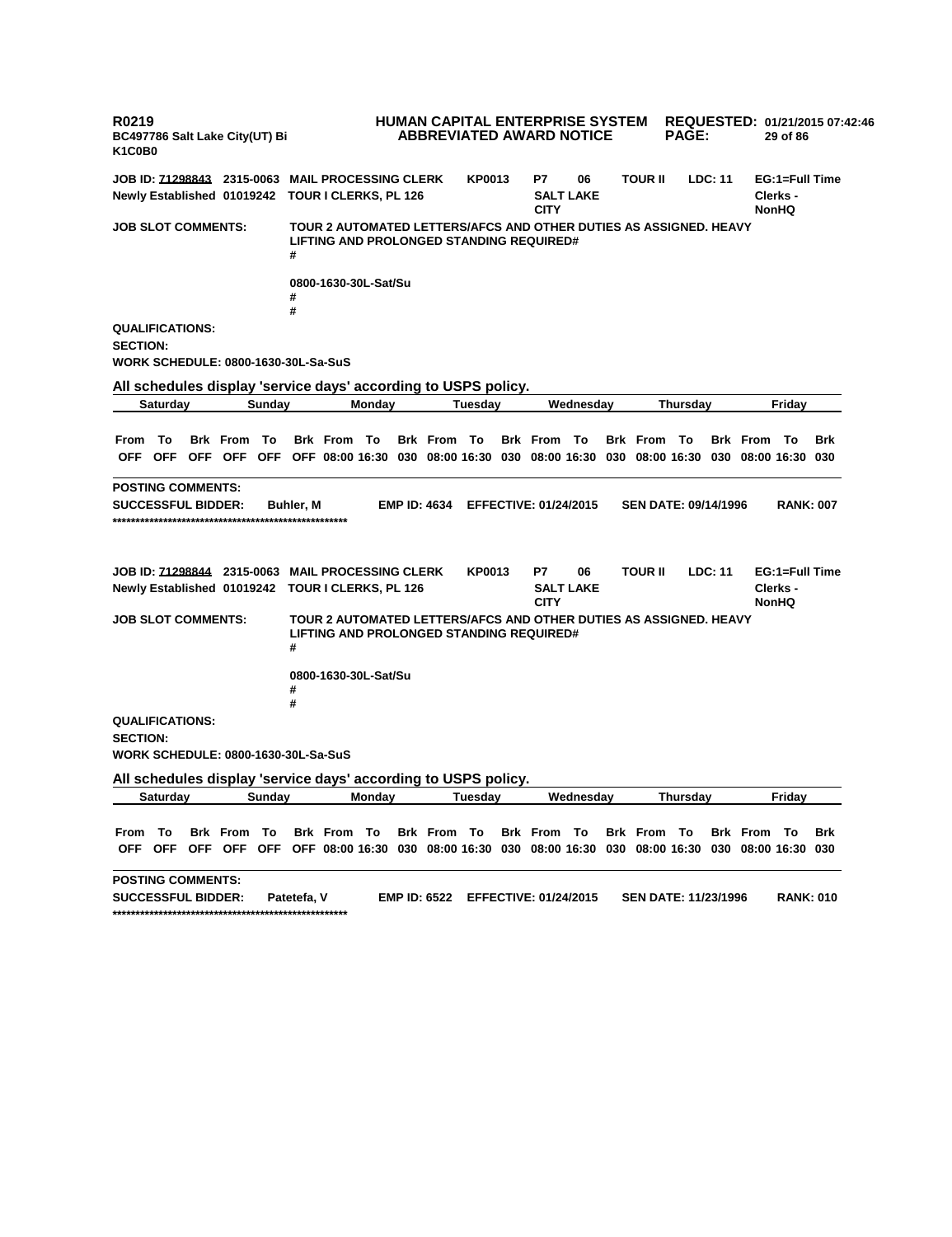**R0219 BC497786 Salt Lake City(UT) Bi K1C0B0 HUMAN CAPITAL ENTERPRISE SYSTEM REQUESTED: 01/21/2015 07:42:46 ABBREVIATED AWARD NOTICE PAGE: 30 of 86 JOB ID: 71298845 2315-0063 MAIL PROCESSING CLERK KP0013 P7 06 TOUR II LDC: 11 EG:1=Full Time Newly Established 01019242 TOUR I CLERKS, PL 126 SALT LAKE CITY Clerks - NonHQ JOB SLOT COMMENTS: TOUR 2 AUTOMATED LETTERS/AFCS AND OTHER DUTIES AS ASSIGNED. HEAVY LIFTING AND PROLONGED STANDING REQUIRED# # 0800-1630-30L-Sat/Su # # QUALIFICATIONS: SECTION: WORK SCHEDULE: 0800-1630-30L-Sa-SuS All schedules display 'service days' according to USPS policy. Saturday Sunday Monday Tuesday Wednesday Thursday Friday** From To Brk From To Brk From To Brk From To Brk From To Brk From To Brk From To Brk OFF OFF OFF OFF OFF OFF 08:00 16:30 030 08:00 16:30 030 08:00 16:30 030 08:00 16:30 030 08:00 16:30 030 **POSTING COMMENTS: SUCCESSFUL BIDDER: Johnson, J EMP ID: 0295 EFFECTIVE: 01/24/2015 SEN DATE: 05/10/1997 RANK: 001 \*\*\*\*\*\*\*\*\*\*\*\*\*\*\*\*\*\*\*\*\*\*\*\*\*\*\*\*\*\*\*\*\*\*\*\*\*\*\*\*\*\*\*\*\*\*\*\*\*\*\* JOB ID: 71298846 2315-0063 MAIL PROCESSING CLERK KP0013 P7 06 TOUR II LDC: 11 EG:1=Full Time Newly Established 01019242 TOUR I CLERKS, PL 126 SALT LAKE CITY Clerks - NonHQ JOB SLOT COMMENTS: TOUR 2 AUTOMATED LETTERS/AFCS AND OTHER DUTIES AS ASSIGNED. HEAVY LIFTING AND PROLONGED STANDING REQUIRED# # 0800-1630-30L-Sat/Su # # QUALIFICATIONS: SECTION: WORK SCHEDULE: 0800-1630-30L-Sa-SuS All schedules display 'service days' according to USPS policy. Saturday Sunday Monday Tuesday Wednesday Thursday Friday** From To Brk From To Brk From To Brk From To Brk From To Brk From To Brk From To Brk OFF OFF OFF OFF OFF OFF O8:00 16:30 030 08:00 16:30 030 08:00 16:30 030 08:00 16:30 030 08:00 16:30 030 **POSTING COMMENTS: SUCCESSFUL BIDDER: Manglinong, R EMP ID: 8456 EFFECTIVE: 01/24/2015 SEN DATE: 07/05/1997 RANK: 025 \*\*\*\*\*\*\*\*\*\*\*\*\*\*\*\*\*\*\*\*\*\*\*\*\*\*\*\*\*\*\*\*\*\*\*\*\*\*\*\*\*\*\*\*\*\*\*\*\*\*\***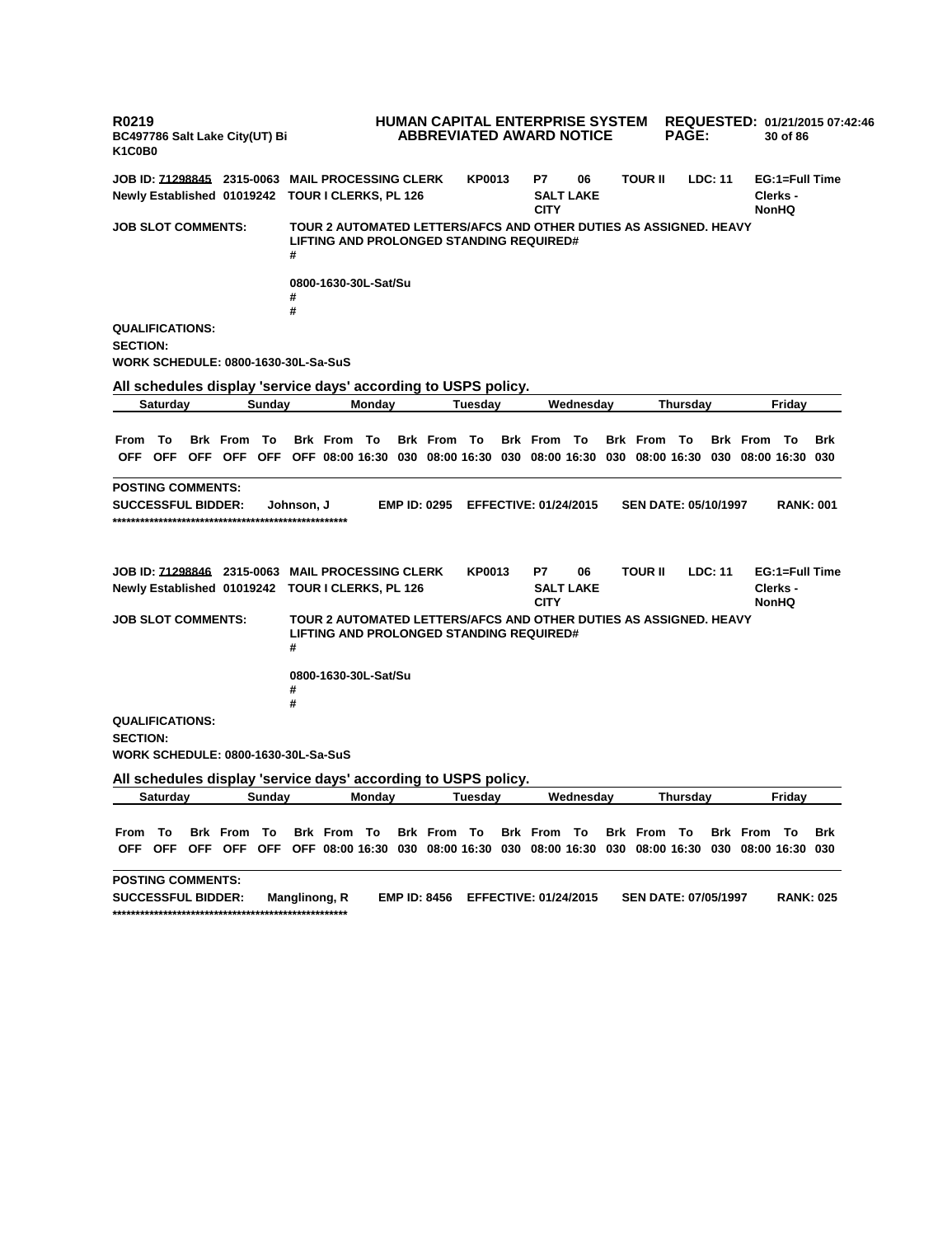**R0219 BC497786 Salt Lake City(UT) Bi K1C0B0 HUMAN CAPITAL ENTERPRISE SYSTEM REQUESTED: 01/21/2015 07:42:46 ABBREVIATED AWARD NOTICE PAGE: 31 of 86 JOB ID: 71298847 2315-0063 MAIL PROCESSING CLERK KP0013 P7 06 TOUR II LDC: 11 EG:1=Full Time Newly Established 01019242 TOUR I CLERKS, PL 126 SALT LAKE CITY Clerks - NonHQ JOB SLOT COMMENTS: TOUR 2 AUTOMATED LETTERS/AFCS AND OTHER DUTIES AS ASSIGNED. HEAVY LIFTING AND PROLONGED STANDING REQUIRED# # 0800-1630-30L-Sat/Su # # QUALIFICATIONS: SECTION: WORK SCHEDULE: 0800-1630-30L-Sa-SuS All schedules display 'service days' according to USPS policy. Saturday Sunday Monday Tuesday Wednesday Thursday Friday** From To Brk From To Brk From To Brk From To Brk From To Brk From To Brk From To Brk OFF OFF OFF OFF OFF OFF 08:00 16:30 030 08:00 16:30 030 08:00 16:30 030 08:00 16:30 030 08:00 16:30 030 **POSTING COMMENTS: SUCCESSFUL BIDDER: Loving, U EMP ID: 8731 EFFECTIVE: 01/24/2015 SEN DATE: 10/11/1997 RANK: 016 \*\*\*\*\*\*\*\*\*\*\*\*\*\*\*\*\*\*\*\*\*\*\*\*\*\*\*\*\*\*\*\*\*\*\*\*\*\*\*\*\*\*\*\*\*\*\*\*\*\*\* JOB ID: 71298848 2315-0063 MAIL PROCESSING CLERK KP0013 P7 06 TOUR II LDC: 11 EG:1=Full Time Newly Established 01019242 TOUR I CLERKS, PL 126 SALT LAKE CITY Clerks - NonHQ JOB SLOT COMMENTS: TOUR 2 AUTOMATED LETTERS/AFCS AND OTHER DUTIES AS ASSIGNED. HEAVY LIFTING AND PROLONGED STANDING REQUIRED# # 0800-1630-30L-Sat/Su # # QUALIFICATIONS: SECTION: WORK SCHEDULE: 0800-1630-30L-Sa-SuS All schedules display 'service days' according to USPS policy. Saturday Sunday Monday Tuesday Wednesday Thursday Friday** From To Brk From To Brk From To Brk From To Brk From To Brk From To Brk From To Brk OFF OFF OFF OFF OFF OFF O8:00 16:30 030 08:00 16:30 030 08:00 16:30 030 08:00 16:30 030 08:00 16:30 030 **POSTING COMMENTS: SUCCESSFUL BIDDER: Miller, K EMP ID: 0300 EFFECTIVE: 01/24/2015 SEN DATE: 11/08/1997 RANK: 007 \*\*\*\*\*\*\*\*\*\*\*\*\*\*\*\*\*\*\*\*\*\*\*\*\*\*\*\*\*\*\*\*\*\*\*\*\*\*\*\*\*\*\*\*\*\*\*\*\*\*\***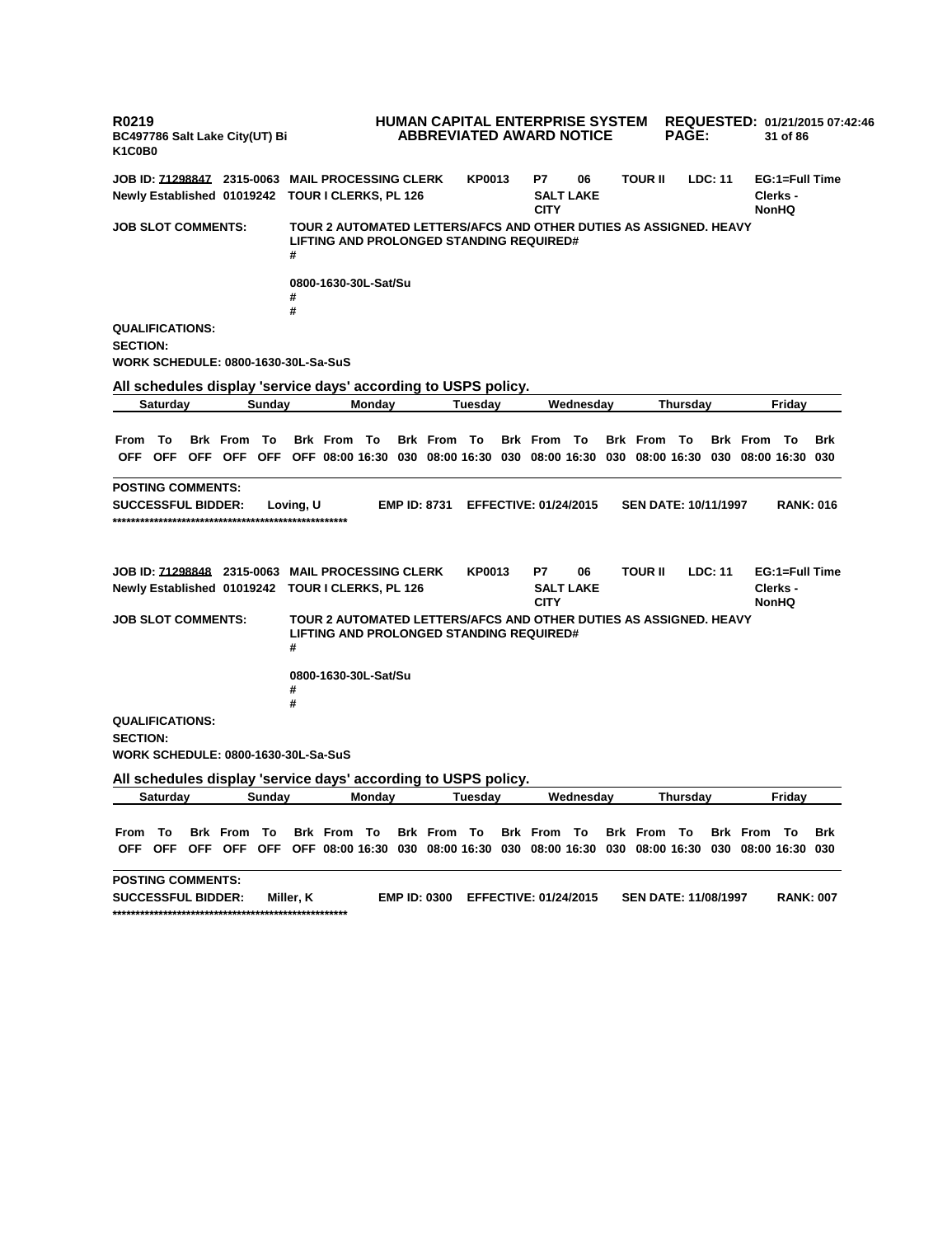**R0219 BC497786 Salt Lake City(UT) Bi K1C0B0 HUMAN CAPITAL ENTERPRISE SYSTEM REQUESTED: 01/21/2015 07:42:46 ABBREVIATED AWARD NOTICE PAGE: 32 of 86 JOB ID: 71298849 2315-0063 MAIL PROCESSING CLERK KP0013 P7 06 TOUR II LDC: 11 EG:1=Full Time Newly Established 01019242 TOUR I CLERKS, PL 126 SALT LAKE CITY Clerks - NonHQ JOB SLOT COMMENTS: TOUR 2 AUTOMATED LETTERS/AFCS AND OTHER DUTIES AS ASSIGNED. HEAVY LIFTING AND PROLONGED STANDING REQUIRED# # 0800-1630-30L-Sat/Su # # QUALIFICATIONS: SECTION: WORK SCHEDULE: 0800-1630-30L-Sa-SuS All schedules display 'service days' according to USPS policy. Saturday Sunday Monday Tuesday Wednesday Thursday Friday** From To Brk From To Brk From To Brk From To Brk From To Brk From To Brk From To Brk OFF OFF OFF OFF OFF OFF 08:00 16:30 030 08:00 16:30 030 08:00 16:30 030 08:00 16:30 030 08:00 16:30 030 **POSTING COMMENTS: SUCCESSFUL BIDDER: Loosli, A EMP ID: 1964 EFFECTIVE: 01/24/2015 SEN DATE: 12/06/1997 RANK: 001 \*\*\*\*\*\*\*\*\*\*\*\*\*\*\*\*\*\*\*\*\*\*\*\*\*\*\*\*\*\*\*\*\*\*\*\*\*\*\*\*\*\*\*\*\*\*\*\*\*\*\* JOB ID: 71298900 2315-0063 MAIL PROCESSING CLERK KP0013 P7 06 TOUR II LDC: 11 EG:1=Full Time Newly Established 01019242 TOUR I CLERKS, PL 126 SALT LAKE CITY Clerks - NonHQ JOB SLOT COMMENTS: TOUR 2 AUTOMATED LETTERS/AFCS AND OTHER DUTIES AS ASSIGNED. HEAVY LIFTING AND PROLONGED STANDING REQUIRED# # 0800-1630-30L-Sat/Su # # QUALIFICATIONS: SECTION: WORK SCHEDULE: 0800-1630-30L-Sa-SuS All schedules display 'service days' according to USPS policy. Saturday Sunday Monday Tuesday Wednesday Thursday Friday** From To Brk From To Brk From To Brk From To Brk From To Brk From To Brk From To Brk OFF OFF OFF OFF OFF OFF O8:00 16:30 030 08:00 16:30 030 08:00 16:30 030 08:00 16:30 030 08:00 16:30 030 **POSTING COMMENTS: SUCCESSFUL BIDDER: Conrad, B EMP ID: 9238 EFFECTIVE: 01/24/2015 SEN DATE: 04/11/1998 RANK: 005 \*\*\*\*\*\*\*\*\*\*\*\*\*\*\*\*\*\*\*\*\*\*\*\*\*\*\*\*\*\*\*\*\*\*\*\*\*\*\*\*\*\*\*\*\*\*\*\*\*\*\***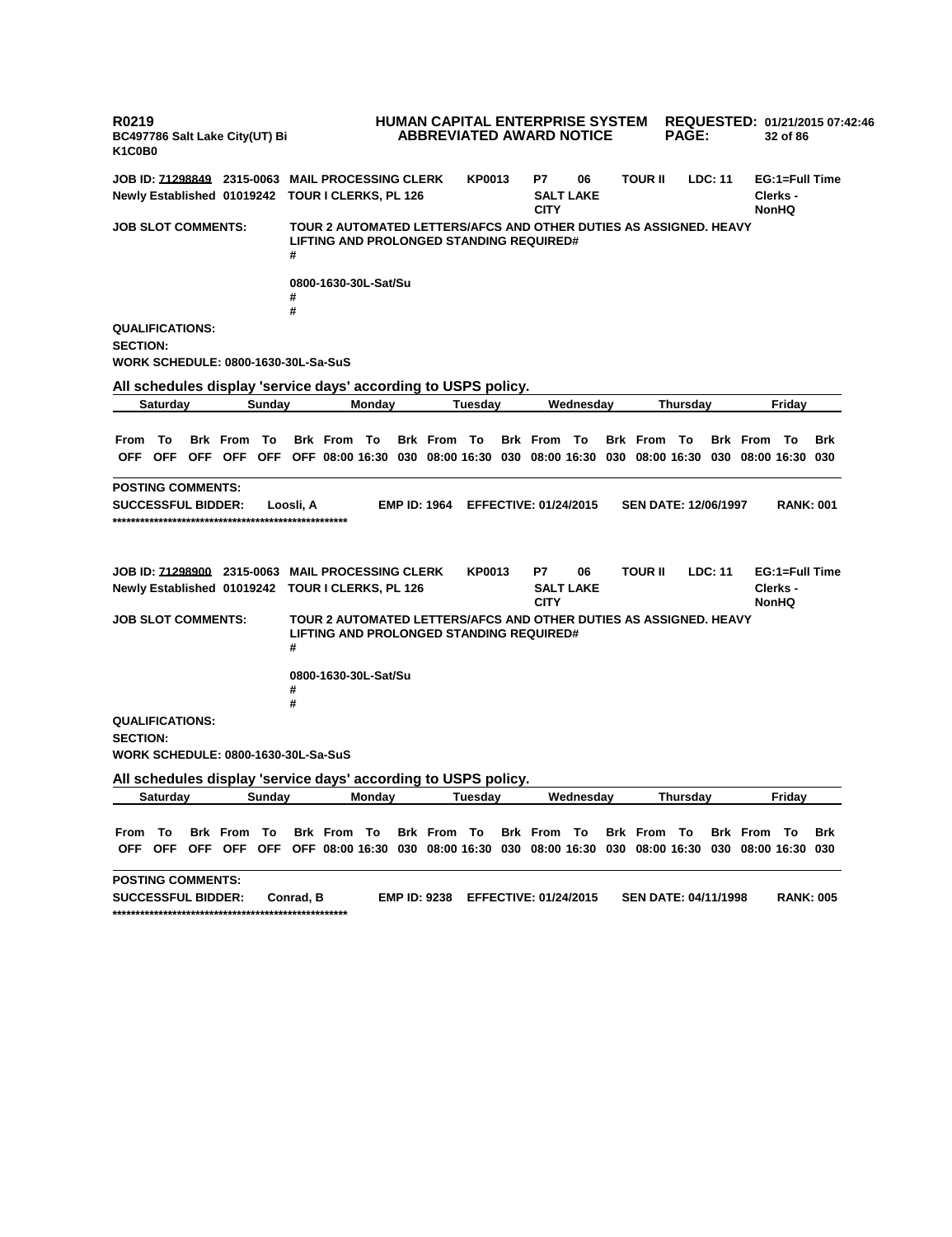**R0219 BC497786 Salt Lake City(UT) Bi K1C0B0 HUMAN CAPITAL ENTERPRISE SYSTEM REQUESTED: 01/21/2015 07:42:46 ABBREVIATED AWARD NOTICE PAGE: 33 of 86 JOB ID: 71298902 2315-0063 MAIL PROCESSING CLERK KP0013 P7 06 TOUR II LDC: 11 EG:1=Full Time Newly Established 01019242 TOUR I CLERKS, PL 126 SALT LAKE CITY Clerks - NonHQ JOB SLOT COMMENTS: TOUR 2 AUTOMATED LETTERS/AFCS AND OTHER DUTIES AS ASSIGNED. HEAVY LIFTING AND PROLONGED STANDING REQUIRED# # 0800-1630-30L-Sat/Su # # QUALIFICATIONS: SECTION: WORK SCHEDULE: 0800-1630-30L-Sa-SuS All schedules display 'service days' according to USPS policy. Saturday Sunday Monday Tuesday Wednesday Thursday Friday** From To Brk From To Brk From To Brk From To Brk From To Brk From To Brk From To Brk OFF OFF OFF OFF OFF OFF 08:00 16:30 030 08:00 16:30 030 08:00 16:30 030 08:00 16:30 030 08:00 16:30 030 **POSTING COMMENTS: SUCCESSFUL BIDDER: Hoover, D EMP ID: 2649 EFFECTIVE: 01/24/2015 SEN DATE: 10/10/1998 RANK: 009 \*\*\*\*\*\*\*\*\*\*\*\*\*\*\*\*\*\*\*\*\*\*\*\*\*\*\*\*\*\*\*\*\*\*\*\*\*\*\*\*\*\*\*\*\*\*\*\*\*\*\* JOB ID: 71298903 2315-0063 MAIL PROCESSING CLERK KP0013 P7 06 TOUR II LDC: 11 EG:1=Full Time Newly Established 01019242 TOUR I CLERKS, PL 126 SALT LAKE CITY Clerks - NonHQ JOB SLOT COMMENTS: TOUR 2 AUTOMATED LETTERS/AFCS AND OTHER DUTIES AS ASSIGNED. HEAVY LIFTING AND PROLONGED STANDING REQUIRED# # 0800-1630-30L-Sat/Su # # QUALIFICATIONS: SECTION: WORK SCHEDULE: 0800-1630-30L-Sa-SuS All schedules display 'service days' according to USPS policy. Saturday Sunday Monday Tuesday Wednesday Thursday Friday** From To Brk From To Brk From To Brk From To Brk From To Brk From To Brk From To Brk OFF OFF OFF OFF OFF OFF O8:00 16:30 030 08:00 16:30 030 08:00 16:30 030 08:00 16:30 030 08:00 16:30 030 **POSTING COMMENTS: SUCCESSFUL BIDDER: Rossas, E EMP ID: 0344 EFFECTIVE: 01/24/2015 SEN DATE: 02/13/1999 RANK: 004 \*\*\*\*\*\*\*\*\*\*\*\*\*\*\*\*\*\*\*\*\*\*\*\*\*\*\*\*\*\*\*\*\*\*\*\*\*\*\*\*\*\*\*\*\*\*\*\*\*\*\***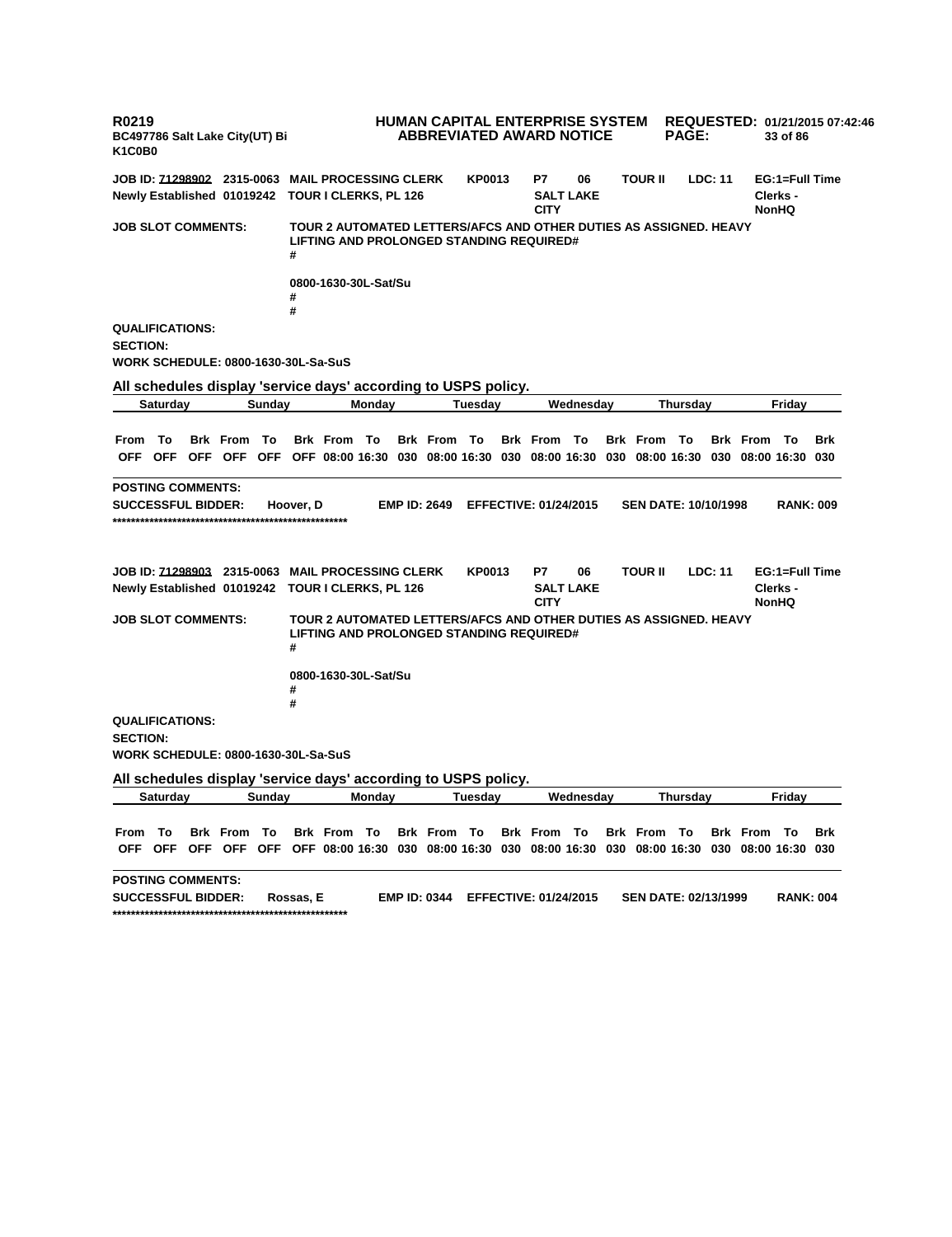**R0219 BC497786 Salt Lake City(UT) Bi K1C0B0 HUMAN CAPITAL ENTERPRISE SYSTEM REQUESTED: 01/21/2015 07:42:46 ABBREVIATED AWARD NOTICE PAGE: 34 of 86 JOB ID: 71298906 2315-0063 MAIL PROCESSING CLERK KP0013 P7 06 TOUR II LDC: 11 EG:1=Full Time Newly Established 01019242 TOUR I CLERKS, PL 126 SALT LAKE CITY Clerks - NonHQ JOB SLOT COMMENTS: TOUR 2 AUTOMATED LETTERS/AFCS AND OTHER DUTIES AS ASSIGNED. HEAVY LIFTING AND PROLONGED STANDING REQUIRED# # # # 0800-1630-30L-Sa/Su QUALIFICATIONS: SECTION: WORK SCHEDULE: 0800-1630-30L-Sa-SuS All schedules display 'service days' according to USPS policy. Saturday Sunday Monday Tuesday Wednesday Thursday Friday** From To Brk From To Brk From To Brk From To Brk From To Brk From To Brk From To Brk OFF OFF OFF OFF OFF OFF 08:00 16:30 030 08:00 16:30 030 08:00 16:30 030 08:00 16:30 030 08:00 16:30 030 **POSTING COMMENTS: SUCCESSFUL BIDDER: Neff, L EMP ID: 3529 EFFECTIVE: 01/24/2015 SEN DATE: 10/23/1999 RANK: 001 \*\*\*\*\*\*\*\*\*\*\*\*\*\*\*\*\*\*\*\*\*\*\*\*\*\*\*\*\*\*\*\*\*\*\*\*\*\*\*\*\*\*\*\*\*\*\*\*\*\*\* JOB ID: 71299127 2315-0063 MAIL PROCESSING CLERK KP0013 P7 06 TOUR II LDC: 11 EG:1=Full Time Newly Established 01019242 TOUR I CLERKS, PL 126 SALT LAKE CITY Clerks - NonHQ JOB SLOT COMMENTS: TOUR 2 AUTOMATED LETTERS/AFCS AND OTHER DUTIES AS ASSIGNED. HEAVY LIFTING AND PROLONGED STANDING REQUIRED# # # # # QUALIFICATIONS: SECTION: WORK SCHEDULE: 1200-2030-30L-Sa-FrS All schedules display 'service days' according to USPS policy. Saturday Sunday Monday Tuesday Wednesday Thursday Friday** From To Brk From To Brk From To Brk From To Brk From To Brk From To Brk From To Brk OFF OFF OFF 12:00 20:30 030 12:00 20:30 030 12:00 20:30 030 12:00 20:30 030 12:00 20:30 030 OFF OFF OFF **POSTING COMMENTS: SUCCESSFUL BIDDER: Lee, B EMP ID: 5638 EFFECTIVE: 01/24/2015 SEN DATE: 11/06/1999 RANK: 003 \*\*\*\*\*\*\*\*\*\*\*\*\*\*\*\*\*\*\*\*\*\*\*\*\*\*\*\*\*\*\*\*\*\*\*\*\*\*\*\*\*\*\*\*\*\*\*\*\*\*\***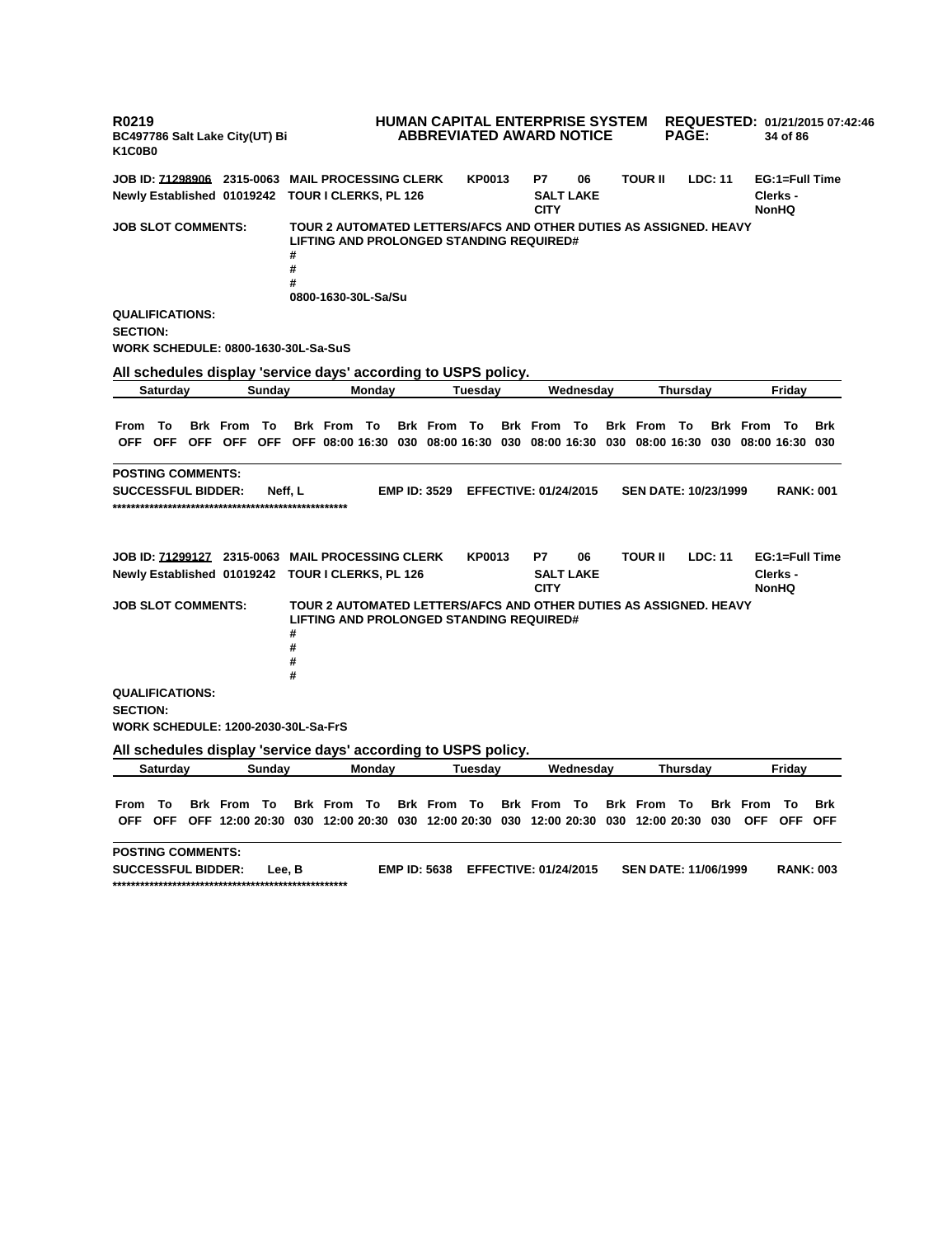**R0219 BC497786 Salt Lake City(UT) Bi K1C0B0 HUMAN CAPITAL ENTERPRISE SYSTEM REQUESTED: 01/21/2015 07:42:46 ABBREVIATED AWARD NOTICE PAGE: 35 of 86 JOB ID: 71299128 2315-0063 MAIL PROCESSING CLERK KP0013 P7 06 TOUR II LDC: 11 EG:1=Full Time Newly Established 01019242 TOUR I CLERKS, PL 126 SALT LAKE CITY Clerks - NonHQ JOB SLOT COMMENTS: TOUR 2 AUTOMATED LETTERS/AFCS AND OTHER DUTIES AS ASSIGNED. HEAVY LIFTING AND PROLONGED STANDING REQUIRED# # # # # QUALIFICATIONS: SECTION: WORK SCHEDULE: 1200-2030-30L-Sa-FrS All schedules display 'service days' according to USPS policy. Saturday Sunday Monday Tuesday Wednesday Thursday Friday** From To Brk From To Brk From To Brk From To Brk From To Brk From To Brk From To Brk OFF OFF OFF 12:00 20:30 030 12:00 20:30 030 12:00 20:30 030 12:00 20:30 030 12:00 20:30 030 OFF OFF OFF **POSTING COMMENTS: SUCCESSFUL BIDDER: Greene, L EMP ID: 3963 EFFECTIVE: 01/24/2015 SEN DATE: 09/26/1998 RANK: 016 \*\*\*\*\*\*\*\*\*\*\*\*\*\*\*\*\*\*\*\*\*\*\*\*\*\*\*\*\*\*\*\*\*\*\*\*\*\*\*\*\*\*\*\*\*\*\*\*\*\*\* JOB ID: 71299129 2315-0063 MAIL PROCESSING CLERK KP0013 P7 06 TOUR II LDC: 11 EG:1=Full Time Newly Established 01019242 TOUR I CLERKS, PL 126 SALT LAKE CITY Clerks - NonHQ JOB SLOT COMMENTS: TOUR 2 AUTOMATED LETTERS/AFCS AND OTHER DUTIES AS ASSIGNED. HEAVY LIFTING AND PROLONGED STANDING REQUIRED# # # # # QUALIFICATIONS: SECTION: WORK SCHEDULE: 1200-2030-30L-Sa-FrS All schedules display 'service days' according to USPS policy. Saturday Sunday Monday Tuesday Wednesday Thursday Friday** From To Brk From To Brk From To Brk From To Brk From To Brk From To Brk From To Brk OFF OFF OFF 12:00 20:30 030 12:00 20:30 030 12:00 20:30 030 12:00 20:30 030 12:00 20:30 030 OFF OFF OFF **POSTING COMMENTS: SUCCESSFUL BIDDER: La, Z EMP ID: 4859 EFFECTIVE: 01/24/2015 SEN DATE: 02/12/2000 RANK: 006 \*\*\*\*\*\*\*\*\*\*\*\*\*\*\*\*\*\*\*\*\*\*\*\*\*\*\*\*\*\*\*\*\*\*\*\*\*\*\*\*\*\*\*\*\*\*\*\*\*\*\***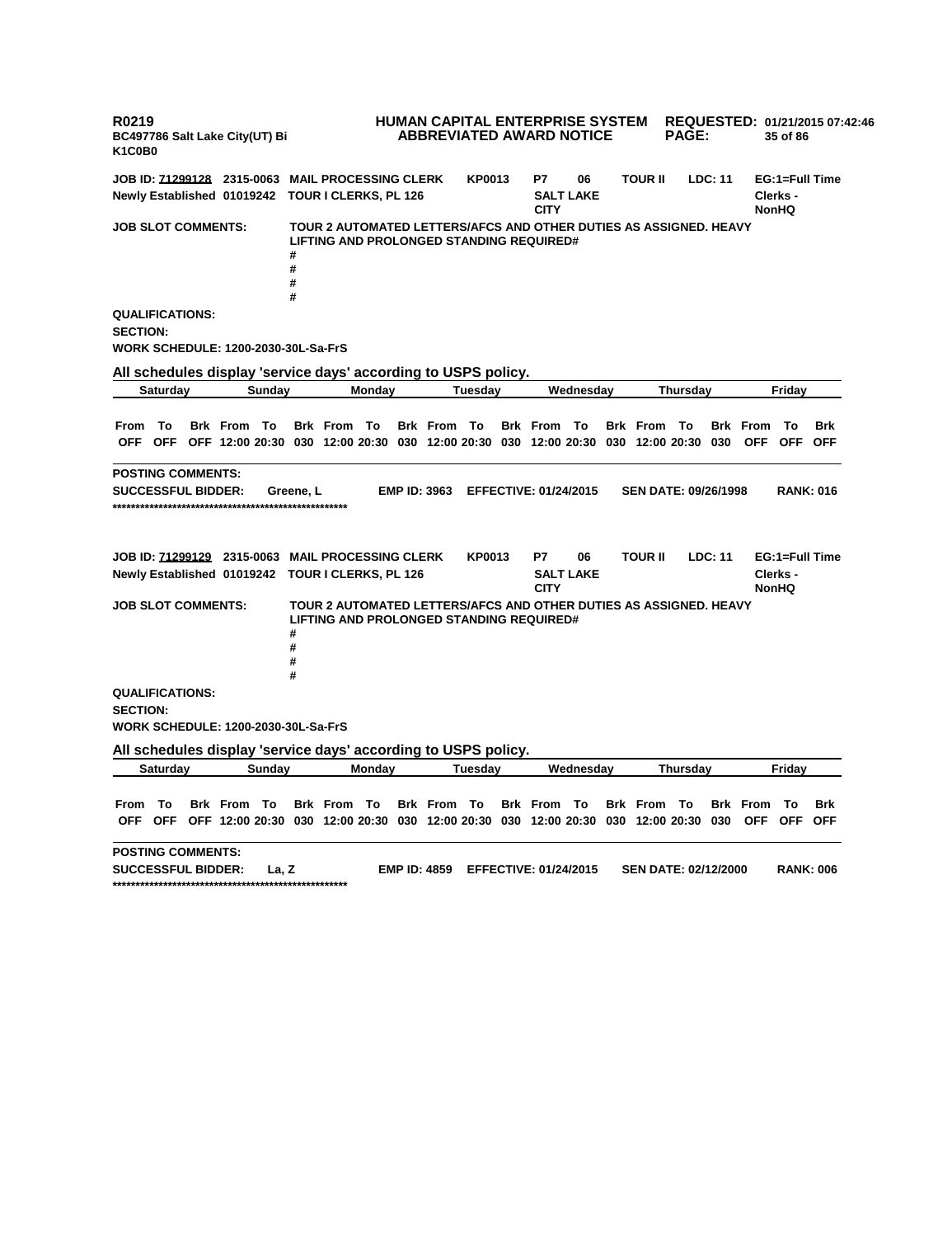**R0219 BC497786 Salt Lake City(UT) Bi K1C0B0 HUMAN CAPITAL ENTERPRISE SYSTEM REQUESTED: 01/21/2015 07:42:46 ABBREVIATED AWARD NOTICE PAGE: 36 of 86 JOB ID: 71299130 2315-0063 MAIL PROCESSING CLERK KP0013 P7 06 TOUR II LDC: 11 EG:1=Full Time Newly Established 01019242 TOUR I CLERKS, PL 126 SALT LAKE CITY Clerks - NonHQ JOB SLOT COMMENTS: TOUR 2 AUTOMATED LETTERS/AFCS AND OTHER DUTIES AS ASSIGNED. HEAVY LIFTING AND PROLONGED STANDING REQUIRED# # # # # QUALIFICATIONS: SECTION: WORK SCHEDULE: 1200-2030-30L-Sa-FrS All schedules display 'service days' according to USPS policy. Saturday Sunday Monday Tuesday Wednesday Thursday Friday** From To Brk From To Brk From To Brk From To Brk From To Brk From To Brk From To Brk OFF OFF OFF 12:00 20:30 030 12:00 20:30 030 12:00 20:30 030 12:00 20:30 030 12:00 20:30 030 OFF OFF OFF **POSTING COMMENTS: SUCCESSFUL BIDDER: Tyler, M EMP ID: 9869 EFFECTIVE: 01/24/2015 SEN DATE: 09/25/1999 RANK: 003 \*\*\*\*\*\*\*\*\*\*\*\*\*\*\*\*\*\*\*\*\*\*\*\*\*\*\*\*\*\*\*\*\*\*\*\*\*\*\*\*\*\*\*\*\*\*\*\*\*\*\* JOB ID: 71299131 2315-0063 MAIL PROCESSING CLERK KP0013 P7 06 TOUR II LDC: 11 EG:1=Full Time Newly Established 01019242 TOUR I CLERKS, PL 126 SALT LAKE CITY Clerks - NonHQ JOB SLOT COMMENTS: TOUR 2 AUTOMATED LETTERS/AFCS AND OTHER DUTIES AS ASSIGNED. HEAVY LIFTING AND PROLONGED STANDING REQUIRED# # # # # QUALIFICATIONS: SECTION: WORK SCHEDULE: 1200-2030-30L-Sa-FrS All schedules display 'service days' according to USPS policy. Saturday Sunday Monday Tuesday Wednesday Thursday Friday** From To Brk From To Brk From To Brk From To Brk From To Brk From To Brk From To Brk OFF OFF OFF 12:00 20:30 030 12:00 20:30 030 12:00 20:30 030 12:00 20:30 030 12:00 20:30 030 OFF OFF OFF **POSTING COMMENTS: SUCCESSFUL BIDDER: Tayag, A EMP ID: 5824 EFFECTIVE: 01/24/2015 SEN DATE: 07/17/1999 RANK: 001 \*\*\*\*\*\*\*\*\*\*\*\*\*\*\*\*\*\*\*\*\*\*\*\*\*\*\*\*\*\*\*\*\*\*\*\*\*\*\*\*\*\*\*\*\*\*\*\*\*\*\***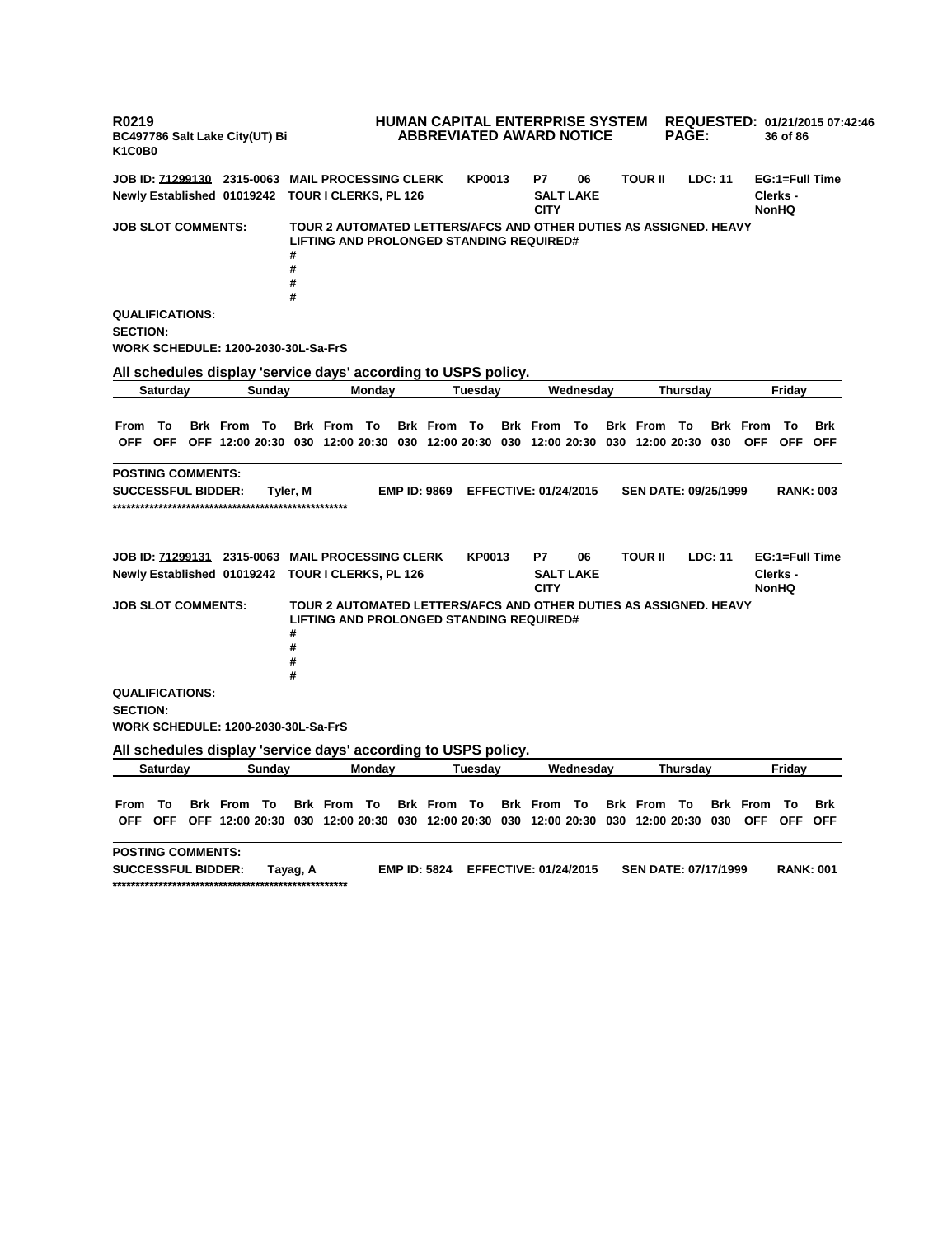**R0219 BC497786 Salt Lake City(UT) Bi K1C0B0 HUMAN CAPITAL ENTERPRISE SYSTEM REQUESTED: 01/21/2015 07:42:46 ABBREVIATED AWARD NOTICE PAGE: 37 of 86 JOB ID: 71299133 2315-0063 MAIL PROCESSING CLERK KP0013 P7 06 TOUR II LDC: 11 EG:1=Full Time Newly Established 01019242 TOUR I CLERKS, PL 126 SALT LAKE CITY Clerks - NonHQ JOB SLOT COMMENTS: TOUR 2 AUTOMATED LETTERS/AFCS AND OTHER DUTIES AS ASSIGNED. HEAVY LIFTING AND PROLONGED STANDING REQUIRED# # # # # QUALIFICATIONS: SECTION: WORK SCHEDULE: 1200-2030-30L-Sa-FrS All schedules display 'service days' according to USPS policy. Saturday Sunday Monday Tuesday Wednesday Thursday Friday** From To Brk From To Brk From To Brk From To Brk From To Brk From To Brk From To Brk OFF OFF OFF 12:00 20:30 030 12:00 20:30 030 12:00 20:30 030 12:00 20:30 030 12:00 20:30 030 OFF OFF OFF **POSTING COMMENTS: SUCCESSFUL BIDDER: Faldmo, R EMP ID: 9576 EFFECTIVE: 01/24/2015 SEN DATE: 12/09/1995 RANK: 008 \*\*\*\*\*\*\*\*\*\*\*\*\*\*\*\*\*\*\*\*\*\*\*\*\*\*\*\*\*\*\*\*\*\*\*\*\*\*\*\*\*\*\*\*\*\*\*\*\*\*\* JOB ID: 71299135 2315-0063 MAIL PROCESSING CLERK KP0013 P7 06 TOUR III LDC: 11 EG:1=Full Time Newly Established 01019244 TOUR III - GMF CLERKS, PL 320/321 SALT LAKE CITY Clerks - NonHQ JOB SLOT COMMENTS: AUTOMATED LETTERS/AFCS AND OTHER DUTIES AS ASSIGNED. HEAVY LIFTING AND PROLONGED STANDING REQUIRED# # # # # QUALIFICATIONS: SECTION: WORK SCHEDULE: 1630-0100-30L-Sa-SuS All schedules display 'service days' according to USPS policy. Saturday Sunday Monday Tuesday Wednesday Thursday Friday** From To Brk From To Brk From To Brk From To Brk From To Brk From To Brk From To Brk OFF OFF OFF OFF OFF OFF 16:30 01:00 030 16:30 01:00 030 16:30 01:00 030 16:30 01:00 030 16:30 01:00 030 **POSTING COMMENTS: NO SUCCESSFUL BIDDER: EMP ID: 0000 EFFECTIVE: SEN DATE: RANK: 000 \*\*\*\*\*\*\*\*\*\*\*\*\*\*\*\*\*\*\*\*\*\*\*\*\*\*\*\*\*\*\*\*\*\*\*\*\*\*\*\*\*\*\*\*\*\*\*\*\*\*\***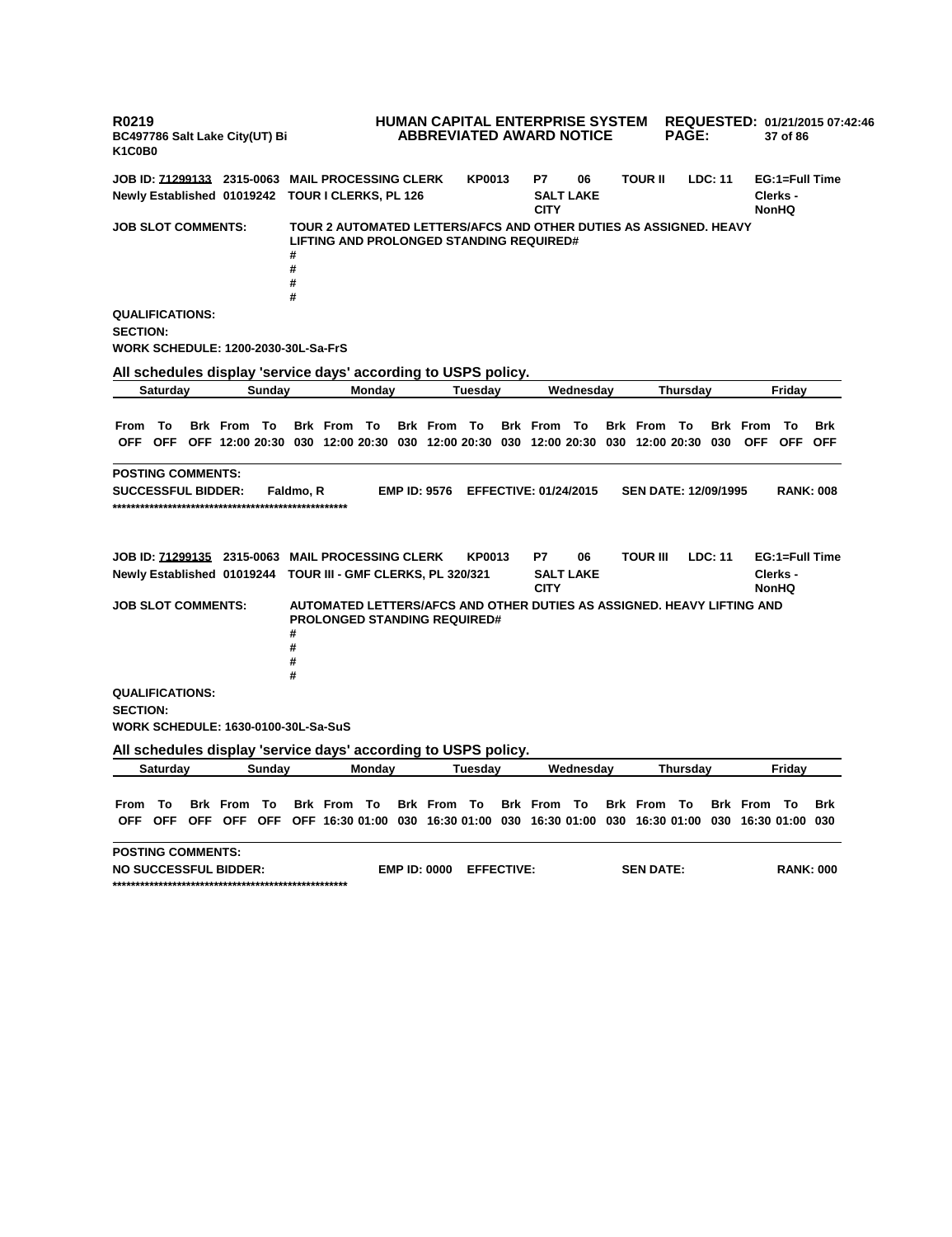**R0219 BC497786 Salt Lake City(UT) Bi K1C0B0 HUMAN CAPITAL ENTERPRISE SYSTEM REQUESTED: 01/21/2015 07:42:46 ABBREVIATED AWARD NOTICE PAGE: 38 of 86 JOB ID: 71299136 2315-0063 MAIL PROCESSING CLERK KP0013 P7 06 TOUR III LDC: 11 EG:1=Full Time Newly Established 01019244 TOUR III - GMF CLERKS, PL 320/321 SALT LAKE CITY Clerks - NonHQ JOB SLOT COMMENTS: AUTOMATED LETTERS/AFCS AND OTHER DUTIES AS ASSIGNED. HEAVY LIFTING AND PROLONGED STANDING REQUIRED# # # # # QUALIFICATIONS: SECTION: WORK SCHEDULE: 1630-0100-30L-Sa-SuS All schedules display 'service days' according to USPS policy. Saturday Sunday Monday Tuesday Wednesday Thursday Friday** From To Brk From To Brk From To Brk From To Brk From To Brk From To Brk From To Brk OFF OFF OFF OFF OFF OFF 16:30 01:00 030 16:30 01:00 030 16:30 01:00 030 16:30 01:00 030 16:30 01:00 030 **POSTING COMMENTS: NO SUCCESSFUL BIDDER: EMP ID: 0000 EFFECTIVE: SEN DATE: RANK: 000 \*\*\*\*\*\*\*\*\*\*\*\*\*\*\*\*\*\*\*\*\*\*\*\*\*\*\*\*\*\*\*\*\*\*\*\*\*\*\*\*\*\*\*\*\*\*\*\*\*\*\* JOB ID: 71299137 2315-0063 MAIL PROCESSING CLERK KP0013 P7 06 TOUR III LDC: 11 EG:1=Full Time Newly Established 01019244 TOUR III - GMF CLERKS, PL 320/321 SALT LAKE CITY Clerks - NonHQ JOB SLOT COMMENTS: AUTOMATED LETTERS/AFCS AND OTHER DUTIES AS ASSIGNED. HEAVY LIFTING AND PROLONGED STANDING REQUIRED# # # # # QUALIFICATIONS: SECTION: WORK SCHEDULE: 1630-0100-30L-Sa-SuS All schedules display 'service days' according to USPS policy. Saturday Sunday Monday Tuesday Wednesday Thursday Friday** From To Brk From To Brk From To Brk From To Brk From To Brk From To Brk From To Brk OFF OFF OFF OFF OFF OFF 16:30 01:00 030 16:30 01:00 030 16:30 01:00 030 16:30 01:00 030 16:30 01:00 030 **POSTING COMMENTS: NO SUCCESSFUL BIDDER: EMP ID: 0000 EFFECTIVE: SEN DATE: RANK: 000 \*\*\*\*\*\*\*\*\*\*\*\*\*\*\*\*\*\*\*\*\*\*\*\*\*\*\*\*\*\*\*\*\*\*\*\*\*\*\*\*\*\*\*\*\*\*\*\*\*\*\***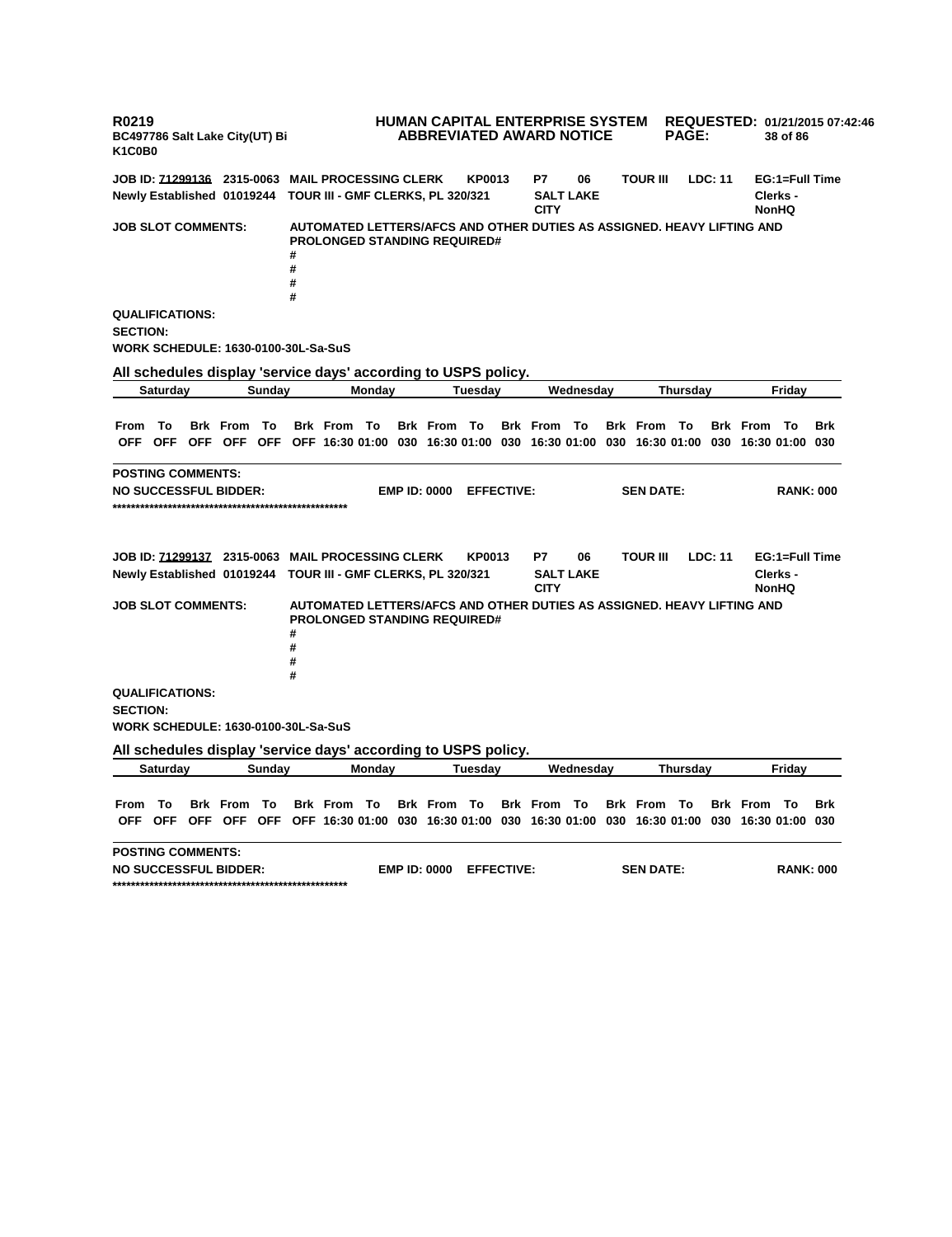**R0219 BC497786 Salt Lake City(UT) Bi K1C0B0 HUMAN CAPITAL ENTERPRISE SYSTEM REQUESTED: 01/21/2015 07:42:46 ABBREVIATED AWARD NOTICE PAGE: 39 of 86 JOB ID: 71299138 2315-0063 MAIL PROCESSING CLERK KP0013 P7 06 TOUR III LDC: 11 EG:1=Full Time Newly Established 01019244 TOUR III - GMF CLERKS, PL 320/321 SALT LAKE CITY Clerks - NonHQ JOB SLOT COMMENTS: AUTOMATED LETTERS/AFCS AND OTHER DUTIES AS ASSIGNED. HEAVY LIFTING AND PROLONGED STANDING REQUIRED# # # # # QUALIFICATIONS: SECTION: WORK SCHEDULE: 1630-0100-30L-Sa-SuS All schedules display 'service days' according to USPS policy. Saturday Sunday Monday Tuesday Wednesday Thursday Friday** From To Brk From To Brk From To Brk From To Brk From To Brk From To Brk From To Brk OFF OFF OFF OFF OFF OFF 16:30 01:00 030 16:30 01:00 030 16:30 01:00 030 16:30 01:00 030 16:30 01:00 030 **POSTING COMMENTS: NO SUCCESSFUL BIDDER: EMP ID: 0000 EFFECTIVE: SEN DATE: RANK: 000 \*\*\*\*\*\*\*\*\*\*\*\*\*\*\*\*\*\*\*\*\*\*\*\*\*\*\*\*\*\*\*\*\*\*\*\*\*\*\*\*\*\*\*\*\*\*\*\*\*\*\* JOB ID: 71299139 2315-0063 MAIL PROCESSING CLERK KP0013 P7 06 TOUR III LDC: 11 EG:1=Full Time Newly Established 01019244 TOUR III - GMF CLERKS, PL 320/321 SALT LAKE CITY Clerks - NonHQ JOB SLOT COMMENTS: AUTOMATED LETTERS/AFCS AND OTHER DUTIES AS ASSIGNED. HEAVY LIFTING AND PROLONGED STANDING REQUIRED# # # # # QUALIFICATIONS: SECTION: WORK SCHEDULE: 1630-0100-30L-Sa-SuS All schedules display 'service days' according to USPS policy. Saturday Sunday Monday Tuesday Wednesday Thursday Friday** From To Brk From To Brk From To Brk From To Brk From To Brk From To Brk From To Brk OFF OFF OFF OFF OFF OFF 16:30 01:00 030 16:30 01:00 030 16:30 01:00 030 16:30 01:00 030 16:30 01:00 030 **POSTING COMMENTS: SUCCESSFUL BIDDER: White, P EMP ID: 8860 EFFECTIVE: 01/24/2015 SEN DATE: 04/25/1998 RANK: 003 \*\*\*\*\*\*\*\*\*\*\*\*\*\*\*\*\*\*\*\*\*\*\*\*\*\*\*\*\*\*\*\*\*\*\*\*\*\*\*\*\*\*\*\*\*\*\*\*\*\*\***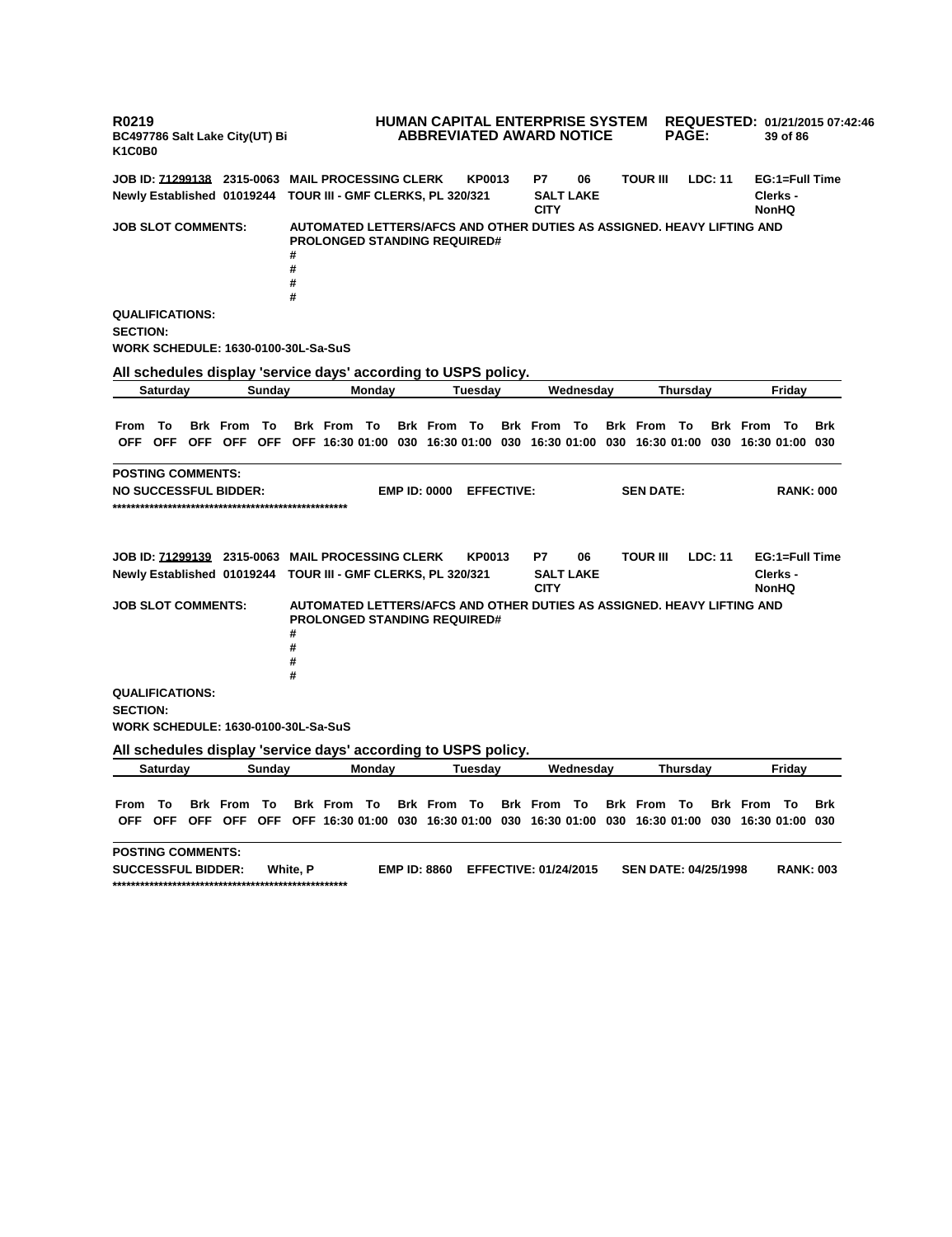**R0219 BC497786 Salt Lake City(UT) Bi K1C0B0 HUMAN CAPITAL ENTERPRISE SYSTEM REQUESTED: 01/21/2015 07:42:46 ABBREVIATED AWARD NOTICE PAGE: 40 of 86 JOB ID: 71299140 2315-0063 MAIL PROCESSING CLERK KP0013 P7 06 TOUR III LDC: 11 EG:1=Full Time Newly Established 01019244 TOUR III - GMF CLERKS, PL 320/321 SALT LAKE CITY Clerks - NonHQ JOB SLOT COMMENTS: AUTOMATED LETTERS/AFCS AND OTHER DUTIES AS ASSIGNED. HEAVY LIFTING AND PROLONGED STANDING REQUIRED# # # # # QUALIFICATIONS: SECTION: WORK SCHEDULE: 1630-0100-30L-Sa-SuS All schedules display 'service days' according to USPS policy. Saturday Sunday Monday Tuesday Wednesday Thursday Friday** From To Brk From To Brk From To Brk From To Brk From To Brk From To Brk From To Brk OFF OFF OFF OFF OFF OFF 16:30 01:00 030 16:30 01:00 030 16:30 01:00 030 16:30 01:00 030 16:30 01:00 030 **POSTING COMMENTS: SUCCESSFUL BIDDER: Larson, L EMP ID: 7458 EFFECTIVE: 01/24/2015 SEN DATE: 04/25/1998 RANK: 011 \*\*\*\*\*\*\*\*\*\*\*\*\*\*\*\*\*\*\*\*\*\*\*\*\*\*\*\*\*\*\*\*\*\*\*\*\*\*\*\*\*\*\*\*\*\*\*\*\*\*\* JOB ID: 71299141 2315-0063 MAIL PROCESSING CLERK KP0013 P7 06 TOUR III LDC: 11 EG:1=Full Time Newly Established 01019244 TOUR III - GMF CLERKS, PL 320/321 SALT LAKE CITY Clerks - NonHQ JOB SLOT COMMENTS: AUTOMATED LETTERS/AFCS AND OTHER DUTIES AS ASSIGNED. HEAVY LIFTING AND PROLONGED STANDING REQUIRED# # # # # QUALIFICATIONS: SECTION: WORK SCHEDULE: 1630-0100-30L-Sa-SuS All schedules display 'service days' according to USPS policy. Saturday Sunday Monday Tuesday Wednesday Thursday Friday** From To Brk From To Brk From To Brk From To Brk From To Brk From To Brk From To Brk OFF OFF OFF OFF OFF OFF 16:30 01:00 030 16:30 01:00 030 16:30 01:00 030 16:30 01:00 030 16:30 01:00 030 **POSTING COMMENTS: SUCCESSFUL BIDDER: Hansen, C EMP ID: 5774 EFFECTIVE: 01/24/2015 SEN DATE: 09/25/1999 RANK: 012 \*\*\*\*\*\*\*\*\*\*\*\*\*\*\*\*\*\*\*\*\*\*\*\*\*\*\*\*\*\*\*\*\*\*\*\*\*\*\*\*\*\*\*\*\*\*\*\*\*\*\***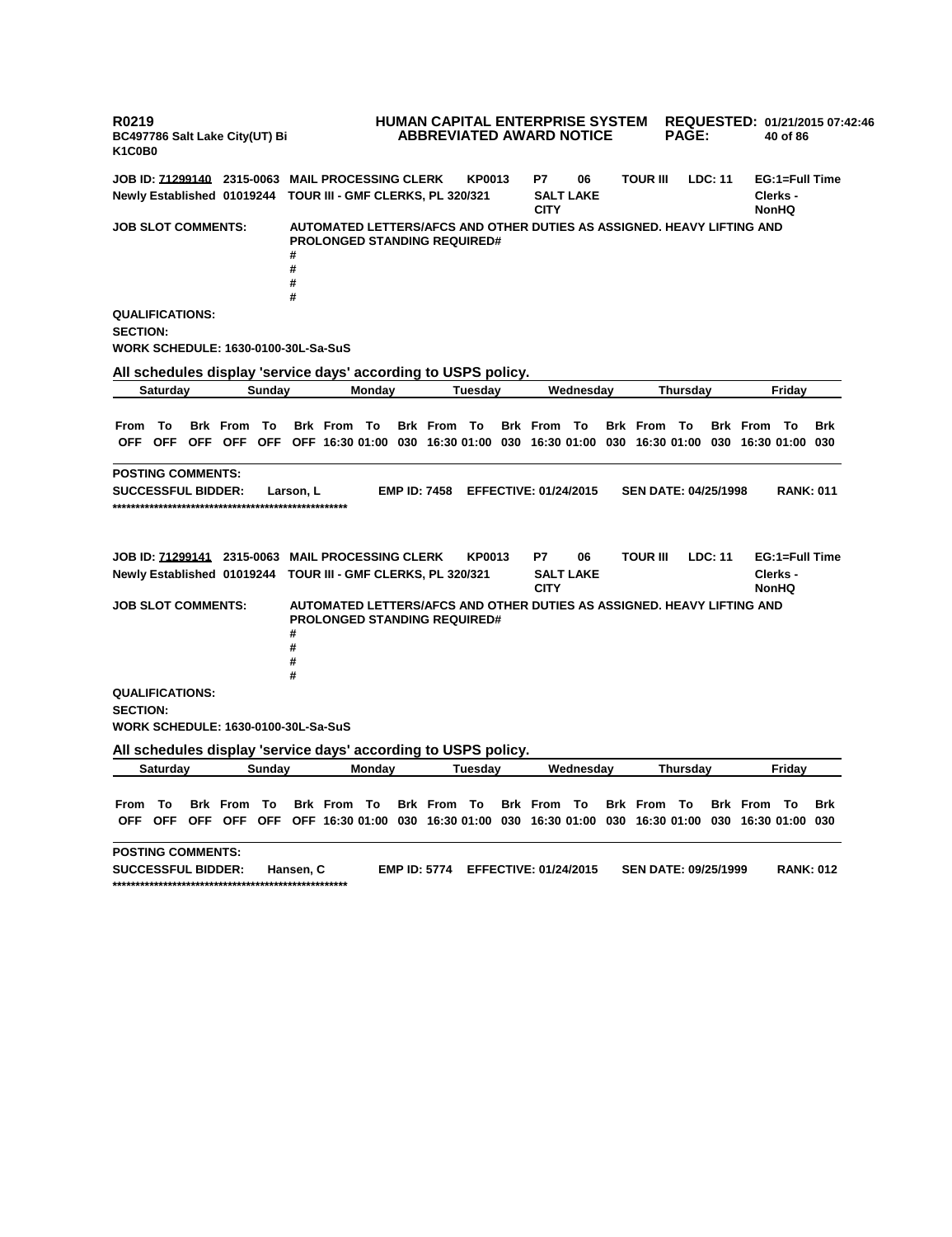**R0219 BC497786 Salt Lake City(UT) Bi K1C0B0 HUMAN CAPITAL ENTERPRISE SYSTEM REQUESTED: 01/21/2015 07:42:46 ABBREVIATED AWARD NOTICE PAGE: 41 of 86 JOB ID: 71299142 2315-0063 MAIL PROCESSING CLERK KP0013 P7 06 TOUR III LDC: 11 EG:1=Full Time Newly Established 01019244 TOUR III - GMF CLERKS, PL 320/321 SALT LAKE CITY Clerks - NonHQ JOB SLOT COMMENTS: AUTOMATED LETTERS/AFCS AND OTHER DUTIES AS ASSIGNED. HEAVY LIFTING AND PROLONGED STANDING REQUIRED# # # # # QUALIFICATIONS: SECTION: WORK SCHEDULE: 1630-0100-30L-Sa-SuS All schedules display 'service days' according to USPS policy. Saturday Sunday Monday Tuesday Wednesday Thursday Friday** From To Brk From To Brk From To Brk From To Brk From To Brk From To Brk From To Brk OFF OFF OFF OFF OFF OFF 16:30 01:00 030 16:30 01:00 030 16:30 01:00 030 16:30 01:00 030 16:30 01:00 030 **POSTING COMMENTS: SUCCESSFUL BIDDER: Alfaro, J EMP ID: 5800 EFFECTIVE: 01/24/2015 SEN DATE: 01/01/2000 RANK: 006 \*\*\*\*\*\*\*\*\*\*\*\*\*\*\*\*\*\*\*\*\*\*\*\*\*\*\*\*\*\*\*\*\*\*\*\*\*\*\*\*\*\*\*\*\*\*\*\*\*\*\* JOB ID: 71299143 2315-0063 MAIL PROCESSING CLERK KP0013 P7 06 TOUR III LDC: 11 EG:1=Full Time Newly Established 01019244 TOUR III - GMF CLERKS, PL 320/321 SALT LAKE CITY Clerks - NonHQ JOB SLOT COMMENTS: AUTOMATED LETTERS/AFCS AND OTHER DUTIES AS ASSIGNED. HEAVY LIFTING AND PROLONGED STANDING REQUIRED# # # # # QUALIFICATIONS: SECTION: WORK SCHEDULE: 1630-0100-30L-Sa-SuS All schedules display 'service days' according to USPS policy. Saturday Sunday Monday Tuesday Wednesday Thursday Friday** From To Brk From To Brk From To Brk From To Brk From To Brk From To Brk From To Brk OFF OFF OFF OFF OFF OFF 16:30 01:00 030 16:30 01:00 030 16:30 01:00 030 16:30 01:00 030 16:30 01:00 030 **POSTING COMMENTS: SUCCESSFUL BIDDER: Rhoads, J EMP ID: 5266 EFFECTIVE: 01/24/2015 SEN DATE: 02/12/2000 RANK: 001 \*\*\*\*\*\*\*\*\*\*\*\*\*\*\*\*\*\*\*\*\*\*\*\*\*\*\*\*\*\*\*\*\*\*\*\*\*\*\*\*\*\*\*\*\*\*\*\*\*\*\***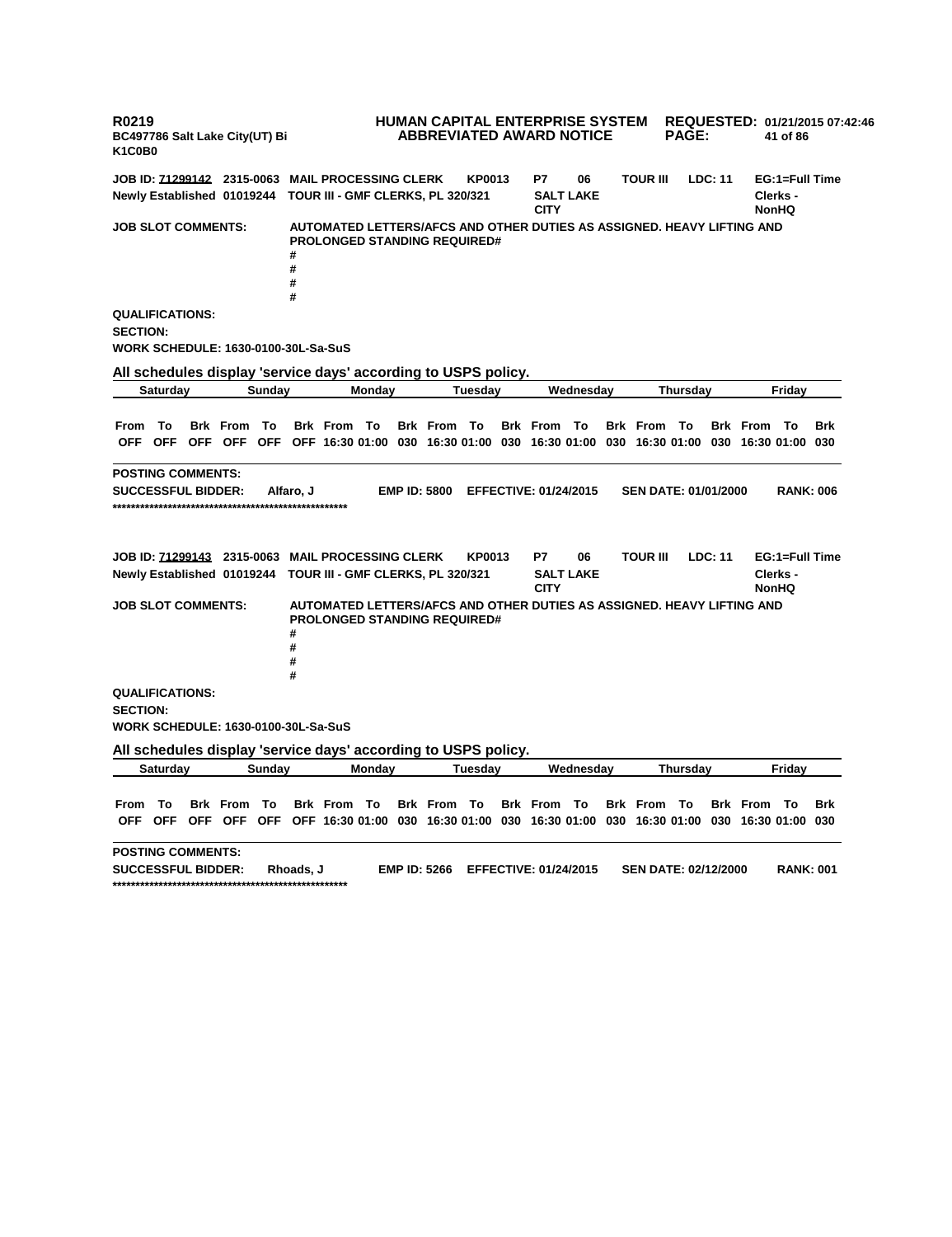**R0219 BC497786 Salt Lake City(UT) Bi K1C0B0 HUMAN CAPITAL ENTERPRISE SYSTEM REQUESTED: 01/21/2015 07:42:46 ABBREVIATED AWARD NOTICE PAGE: 42 of 86 JOB ID: 71299144 2315-0063 MAIL PROCESSING CLERK KP0013 P7 06 TOUR III LDC: 11 EG:1=Full Time Newly Established 01019244 TOUR III - GMF CLERKS, PL 320/321 SALT LAKE CITY Clerks - NonHQ JOB SLOT COMMENTS: AUTOMATED LETTERS/AFCS AND OTHER DUTIES AS ASSIGNED. HEAVY LIFTING AND PROLONGED STANDING REQUIRED# # # # # QUALIFICATIONS: SECTION: WORK SCHEDULE: 1630-0100-30L-Sa-SuS All schedules display 'service days' according to USPS policy. Saturday Sunday Monday Tuesday Wednesday Thursday Friday** From To Brk From To Brk From To Brk From To Brk From To Brk From To Brk From To Brk OFF OFF OFF OFF OFF OFF 16:30 01:00 030 16:30 01:00 030 16:30 01:00 030 16:30 01:00 030 16:30 01:00 030 **POSTING COMMENTS: SUCCESSFUL BIDDER: Schauf, R EMP ID: 5030 EFFECTIVE: 01/24/2015 SEN DATE: 10/21/2000 RANK: 001 \*\*\*\*\*\*\*\*\*\*\*\*\*\*\*\*\*\*\*\*\*\*\*\*\*\*\*\*\*\*\*\*\*\*\*\*\*\*\*\*\*\*\*\*\*\*\*\*\*\*\* JOB ID: 71299145 2315-0063 MAIL PROCESSING CLERK KP0013 P7 06 TOUR III LDC: 11 EG:1=Full Time Newly Established 01019244 TOUR III - GMF CLERKS, PL 320/321 SALT LAKE CITY Clerks - NonHQ JOB SLOT COMMENTS: AUTOMATED LETTERS/AFCS AND OTHER DUTIES AS ASSIGNED. HEAVY LIFTING AND PROLONGED STANDING REQUIRED# # # # # QUALIFICATIONS: SECTION: WORK SCHEDULE: 1630-0100-30L-Sa-SuS All schedules display 'service days' according to USPS policy. Saturday Sunday Monday Tuesday Wednesday Thursday Friday** From To Brk From To Brk From To Brk From To Brk From To Brk From To Brk From To Brk OFF OFF OFF OFF OFF OFF 16:30 01:00 030 16:30 01:00 030 16:30 01:00 030 16:30 01:00 030 16:30 01:00 030 **POSTING COMMENTS: SUCCESSFUL BIDDER: Neves, S EMP ID: 0916 EFFECTIVE: 01/24/2015 SEN DATE: 04/19/2003 RANK: 043 \*\*\*\*\*\*\*\*\*\*\*\*\*\*\*\*\*\*\*\*\*\*\*\*\*\*\*\*\*\*\*\*\*\*\*\*\*\*\*\*\*\*\*\*\*\*\*\*\*\*\***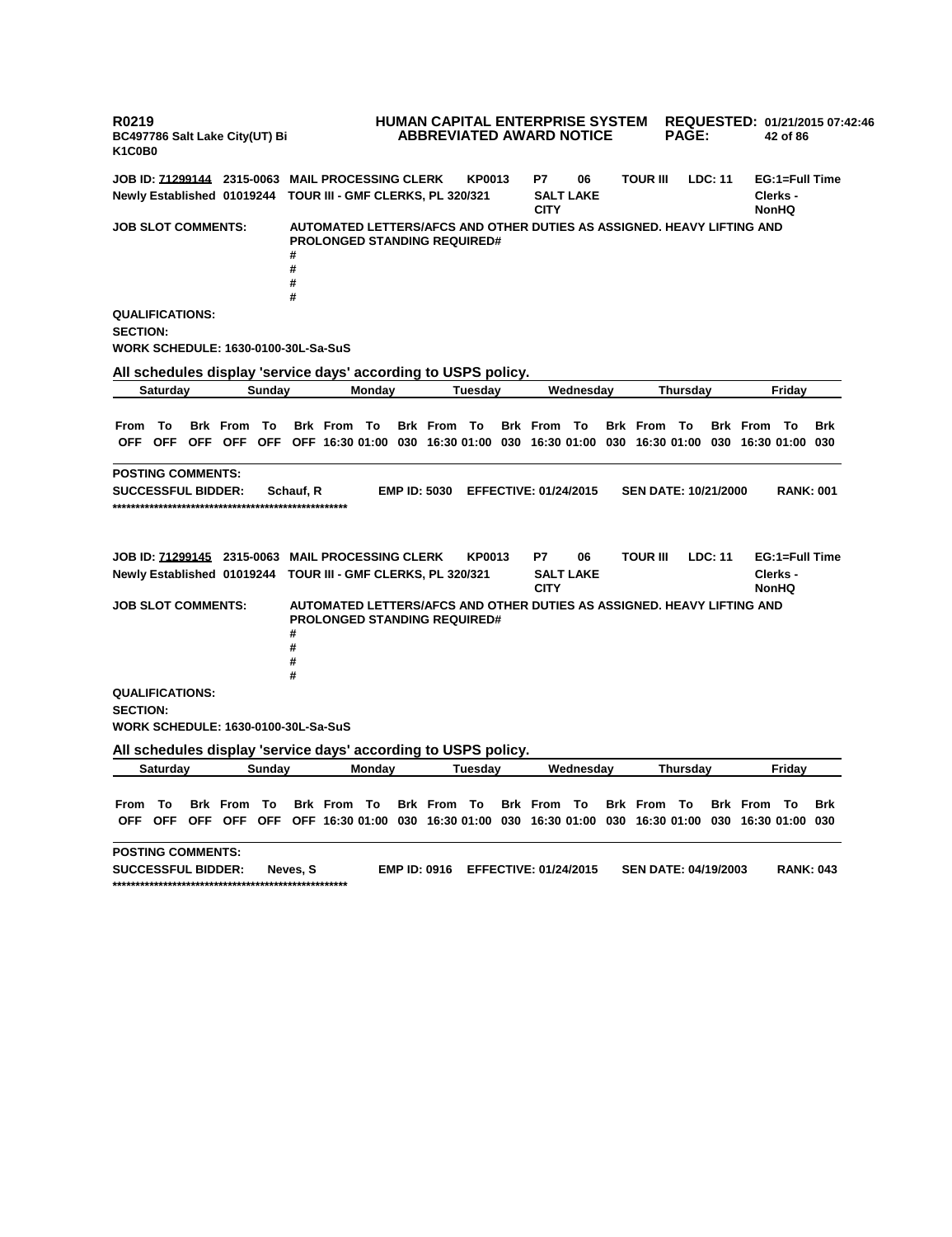**R0219 BC497786 Salt Lake City(UT) Bi K1C0B0 HUMAN CAPITAL ENTERPRISE SYSTEM REQUESTED: 01/21/2015 07:42:46 ABBREVIATED AWARD NOTICE PAGE: 43 of 86 JOB ID: 71299146 2315-0063 MAIL PROCESSING CLERK KP0013 P7 06 TOUR III LDC: 11 EG:1=Full Time Newly Established 01019244 TOUR III - GMF CLERKS, PL 320/321 SALT LAKE CITY Clerks - NonHQ JOB SLOT COMMENTS: AUTOMATED LETTERS/AFCS AND OTHER DUTIES AS ASSIGNED. HEAVY LIFTING AND PROLONGED STANDING REQUIRED# # # # # QUALIFICATIONS: SECTION: WORK SCHEDULE: 1630-0100-30L-Sa-SuS All schedules display 'service days' according to USPS policy. Saturday Sunday Monday Tuesday Wednesday Thursday Friday** From To Brk From To Brk From To Brk From To Brk From To Brk From To Brk From To Brk OFF OFF OFF OFF OFF OFF 16:30 01:00 030 16:30 01:00 030 16:30 01:00 030 16:30 01:00 030 16:30 01:00 030 **POSTING COMMENTS: SUCCESSFUL BIDDER: Altman, J EMP ID: 8943 EFFECTIVE: 01/24/2015 SEN DATE: 03/20/2004 RANK: 007 \*\*\*\*\*\*\*\*\*\*\*\*\*\*\*\*\*\*\*\*\*\*\*\*\*\*\*\*\*\*\*\*\*\*\*\*\*\*\*\*\*\*\*\*\*\*\*\*\*\*\* JOB ID: 71299147 2315-0063 MAIL PROCESSING CLERK KP0013 P7 06 TOUR III LDC: 11 EG:1=Full Time Newly Established 01019244 TOUR III - GMF CLERKS, PL 320/321 SALT LAKE CITY Clerks - NonHQ JOB SLOT COMMENTS: AUTOMATED LETTERS/AFCS AND OTHER DUTIES AS ASSIGNED. HEAVY LIFTING AND PROLONGED STANDING REQUIRED# # # # # QUALIFICATIONS: SECTION: WORK SCHEDULE: 1630-0100-30L-Sa-SuS All schedules display 'service days' according to USPS policy. Saturday Sunday Monday Tuesday Wednesday Thursday Friday** From To Brk From To Brk From To Brk From To Brk From To Brk From To Brk From To Brk OFF OFF OFF OFF OFF OFF 16:30 01:00 030 16:30 01:00 030 16:30 01:00 030 16:30 01:00 030 16:30 01:00 030 **POSTING COMMENTS: SUCCESSFUL BIDDER: NAYLOR, C EMP ID: 0892 EFFECTIVE: 01/24/2015 SEN DATE: 06/12/2004 RANK: 001 \*\*\*\*\*\*\*\*\*\*\*\*\*\*\*\*\*\*\*\*\*\*\*\*\*\*\*\*\*\*\*\*\*\*\*\*\*\*\*\*\*\*\*\*\*\*\*\*\*\*\***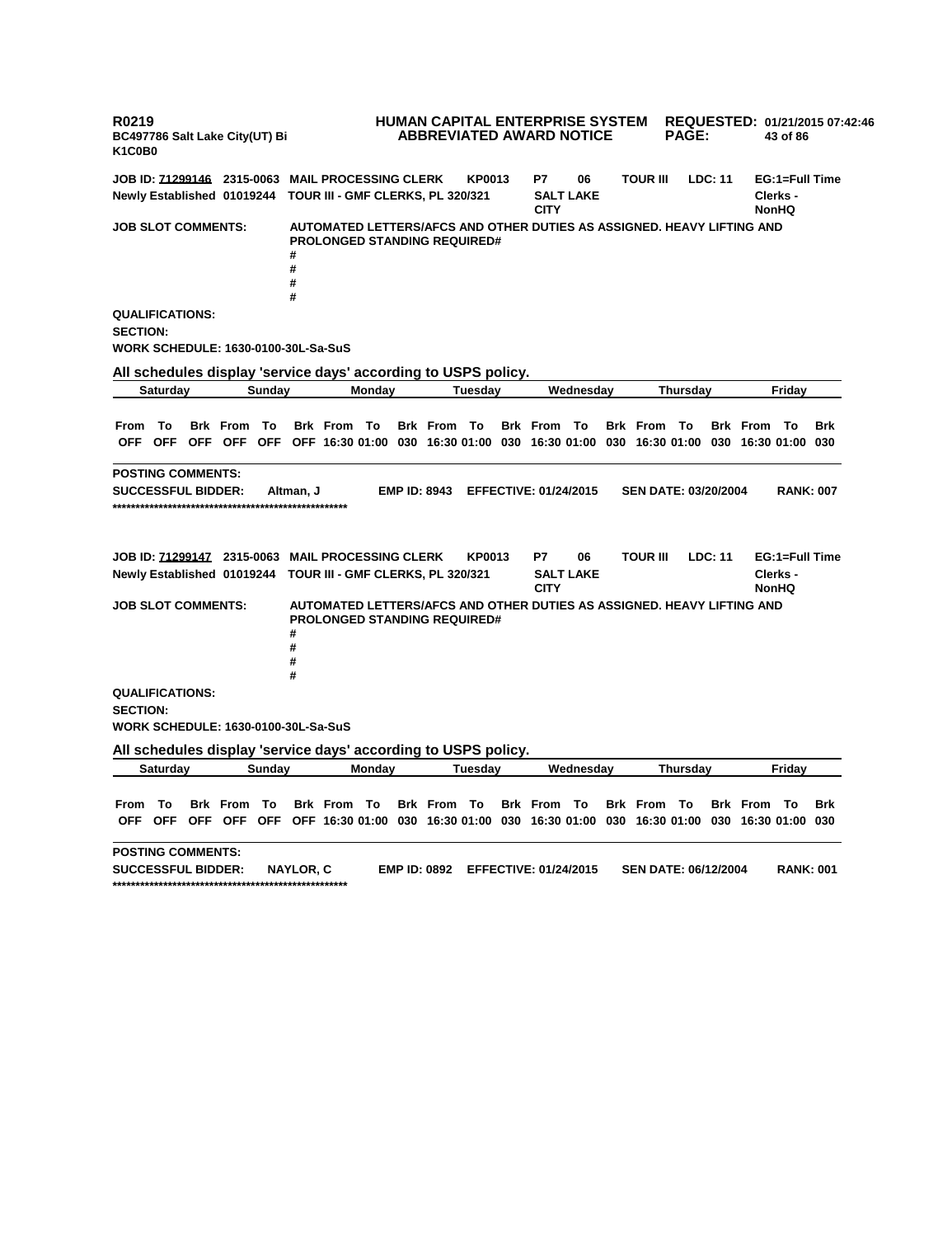**R0219 BC497786 Salt Lake City(UT) Bi K1C0B0 HUMAN CAPITAL ENTERPRISE SYSTEM REQUESTED: 01/21/2015 07:42:46 ABBREVIATED AWARD NOTICE PAGE: 44 of 86 JOB ID: 71299148 2315-0063 MAIL PROCESSING CLERK KP0013 P7 06 TOUR III LDC: 11 EG:1=Full Time Newly Established 01019244 TOUR III - GMF CLERKS, PL 320/321 SALT LAKE CITY Clerks - NonHQ JOB SLOT COMMENTS: AUTOMATED LETTERS/AFCS AND OTHER DUTIES AS ASSIGNED. HEAVY LIFTING AND PROLONGED STANDING REQUIRED# # # # # QUALIFICATIONS: SECTION: WORK SCHEDULE: 1630-0100-30L-Sa-SuS All schedules display 'service days' according to USPS policy. Saturday Sunday Monday Tuesday Wednesday Thursday Friday** From To Brk From To Brk From To Brk From To Brk From To Brk From To Brk From To Brk OFF OFF OFF OFF OFF OFF 16:30 01:00 030 16:30 01:00 030 16:30 01:00 030 16:30 01:00 030 16:30 01:00 030 **POSTING COMMENTS: SUCCESSFUL BIDDER: Kaur, R EMP ID: 2850 EFFECTIVE: 01/24/2015 SEN DATE: 09/04/2004 RANK: 003 \*\*\*\*\*\*\*\*\*\*\*\*\*\*\*\*\*\*\*\*\*\*\*\*\*\*\*\*\*\*\*\*\*\*\*\*\*\*\*\*\*\*\*\*\*\*\*\*\*\*\* JOB ID: 71299149 2315-0063 MAIL PROCESSING CLERK KP0013 P7 06 TOUR III LDC: 11 EG:1=Full Time Newly Established 01019244 TOUR III - GMF CLERKS, PL 320/321 SALT LAKE CITY Clerks - NonHQ JOB SLOT COMMENTS: AUTOMATED LETTERS/AFCS AND OTHER DUTIES AS ASSIGNED. HEAVY LIFTING AND PROLONGED STANDING REQUIRED# # # # # QUALIFICATIONS: SECTION: WORK SCHEDULE: 1630-0100-30L-Sa-SuS All schedules display 'service days' according to USPS policy. Saturday Sunday Monday Tuesday Wednesday Thursday Friday** From To Brk From To Brk From To Brk From To Brk From To Brk From To Brk From To Brk OFF OFF OFF OFF OFF OFF 16:30 01:00 030 16:30 01:00 030 16:30 01:00 030 16:30 01:00 030 16:30 01:00 030 **POSTING COMMENTS: SUCCESSFUL BIDDER: Morrow, M EMP ID: 9223 EFFECTIVE: 01/24/2015 SEN DATE: 12/11/2004 RANK: 002 \*\*\*\*\*\*\*\*\*\*\*\*\*\*\*\*\*\*\*\*\*\*\*\*\*\*\*\*\*\*\*\*\*\*\*\*\*\*\*\*\*\*\*\*\*\*\*\*\*\*\***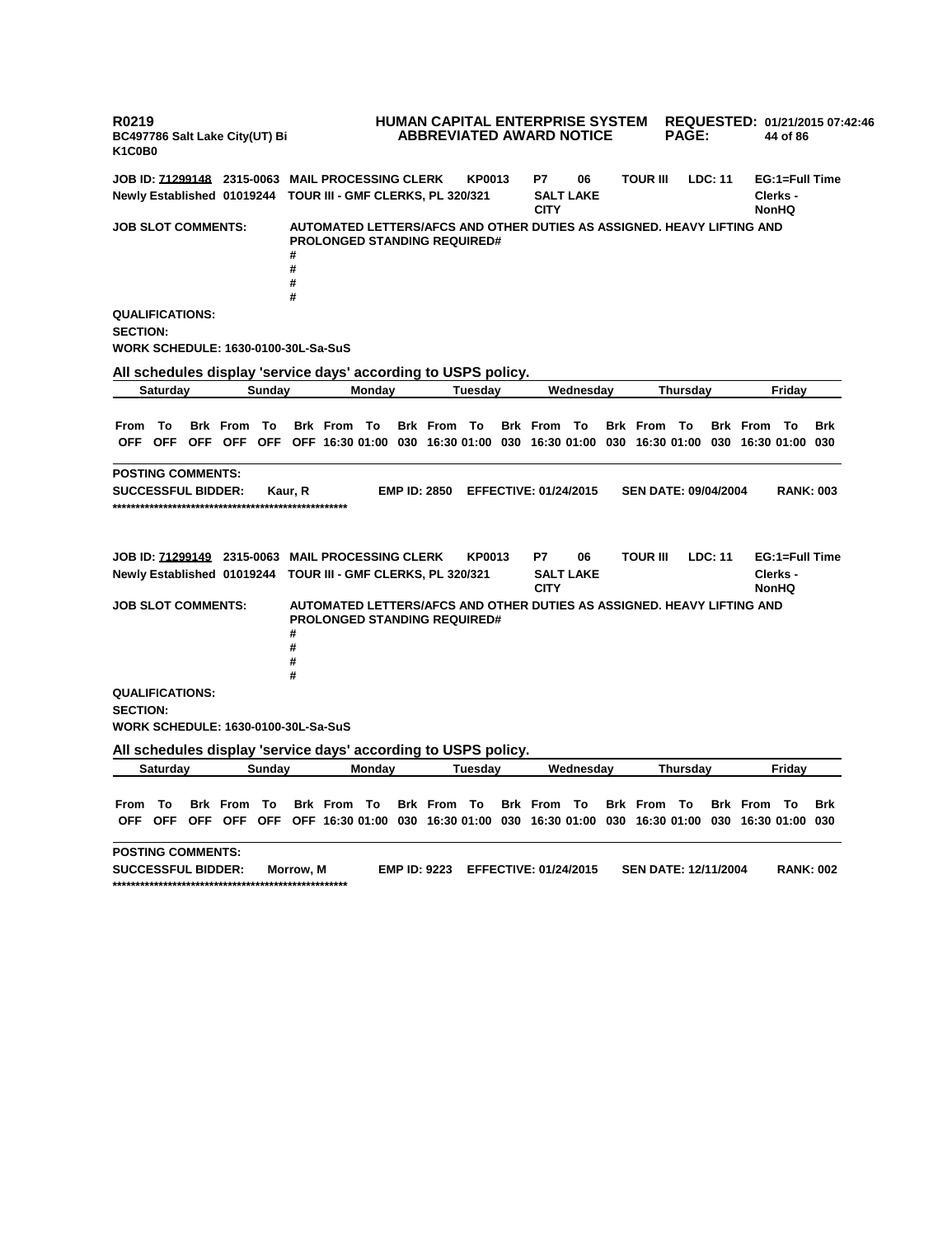**R0219 BC497786 Salt Lake City(UT) Bi K1C0B0 HUMAN CAPITAL ENTERPRISE SYSTEM REQUESTED: 01/21/2015 07:42:46 ABBREVIATED AWARD NOTICE PAGE: 45 of 86 JOB ID: 71299150 2315-0063 MAIL PROCESSING CLERK KP0013 P7 06 TOUR III LDC: 11 EG:1=Full Time Newly Established 01019244 TOUR III - GMF CLERKS, PL 320/321 SALT LAKE CITY Clerks - NonHQ JOB SLOT COMMENTS: AUTOMATED LETTERS/AFCS AND OTHER DUTIES AS ASSIGNED. HEAVY LIFTING AND PROLONGED STANDING REQUIRED# # # # # QUALIFICATIONS: SECTION: WORK SCHEDULE: 1630-0100-30L-Sa-SuS All schedules display 'service days' according to USPS policy. Saturday Sunday Monday Tuesday Wednesday Thursday Friday** From To Brk From To Brk From To Brk From To Brk From To Brk From To Brk From To Brk OFF OFF OFF OFF OFF OFF 16:30 01:00 030 16:30 01:00 030 16:30 01:00 030 16:30 01:00 030 16:30 01:00 030 **POSTING COMMENTS: SUCCESSFUL BIDDER: Peck, G EMP ID: 4142 EFFECTIVE: 01/24/2015 SEN DATE: 03/27/1999 RANK: 008 \*\*\*\*\*\*\*\*\*\*\*\*\*\*\*\*\*\*\*\*\*\*\*\*\*\*\*\*\*\*\*\*\*\*\*\*\*\*\*\*\*\*\*\*\*\*\*\*\*\*\* JOB ID: 71299151 2315-0063 MAIL PROCESSING CLERK KP0013 P7 06 TOUR III LDC: 11 EG:1=Full Time Newly Established 01019244 TOUR III - GMF CLERKS, PL 320/321 SALT LAKE CITY Clerks - NonHQ JOB SLOT COMMENTS: AUTOMATED LETTERS/AFCS AND OTHER DUTIES AS ASSIGNED. HEAVY LIFTING AND PROLONGED STANDING REQUIRED# # # # # QUALIFICATIONS: SECTION: WORK SCHEDULE: 1630-0100-30L-Sa-SuS All schedules display 'service days' according to USPS policy. Saturday Sunday Monday Tuesday Wednesday Thursday Friday** From To Brk From To Brk From To Brk From To Brk From To Brk From To Brk From To Brk OFF OFF OFF OFF OFF OFF 16:30 01:00 030 16:30 01:00 030 16:30 01:00 030 16:30 01:00 030 16:30 01:00 030 **POSTING COMMENTS: SUCCESSFUL BIDDER: Doan, H EMP ID: 5701 EFFECTIVE: 01/24/2015 SEN DATE: 01/16/1999 RANK: 001 \*\*\*\*\*\*\*\*\*\*\*\*\*\*\*\*\*\*\*\*\*\*\*\*\*\*\*\*\*\*\*\*\*\*\*\*\*\*\*\*\*\*\*\*\*\*\*\*\*\*\***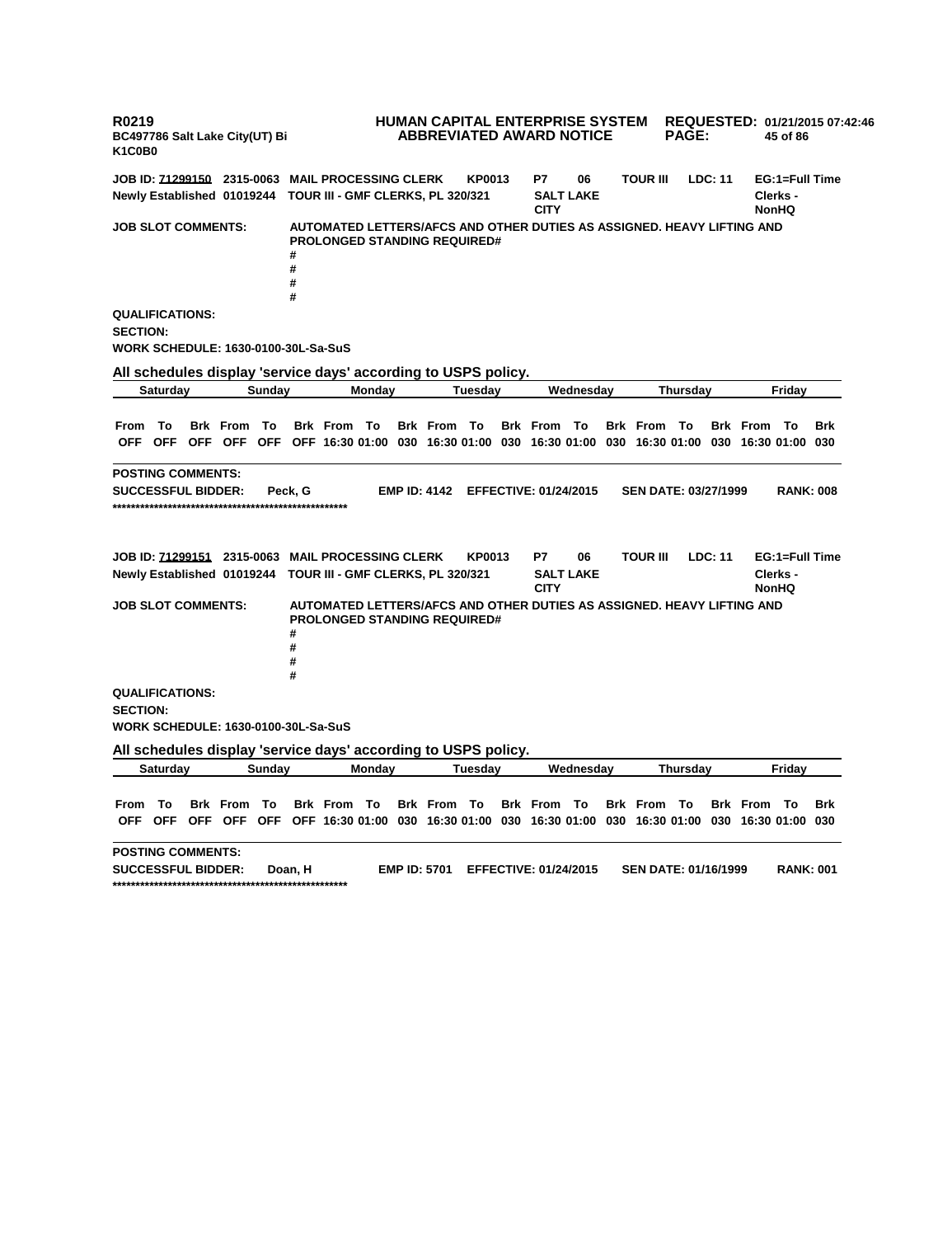**R0219 BC497786 Salt Lake City(UT) Bi K1C0B0 HUMAN CAPITAL ENTERPRISE SYSTEM ABBREVIATED AWARD NOTICE REQUESTED: 01/21/2015 07:42:46 PAGE: 46 of 86 JOB ID: 71299152 2315-0063 MAIL PROCESSING CLERK KP0013 P7 06 TOUR III LDC: 11 EG:1=Full Time Newly Established 01019244 TOUR III - GMF CLERKS, PL 320/321 SALT LAKE CITY Clerks - NonHQ JOB SLOT COMMENTS: AUTOMATED LETTERS/AFCS AND OTHER DUTIES AS ASSIGNED. HEAVY LIFTING AND PROLONGED STANDING REQUIRED# # # # # QUALIFICATIONS: SECTION: WORK SCHEDULE: 1630-0100-30L-Sa-SuS All schedules display 'service days' according to USPS policy. Saturday Sunday Monday Tuesday Wednesday Thursday Friday** From To Brk From To Brk From To Brk From To Brk From To Brk From To Brk From To Brk OFF OFF OFF OFF OFF OFF 16:30 01:00 030 16:30 01:00 030 16:30 01:00 030 16:30 01:00 030 16:30 01:00 030 **POSTING COMMENTS: SUCCESSFUL BIDDER: Bennett, M EMP ID: 4779 EFFECTIVE: 01/24/2015 SEN DATE: 09/27/1997 RANK: 005 \*\*\*\*\*\*\*\*\*\*\*\*\*\*\*\*\*\*\*\*\*\*\*\*\*\*\*\*\*\*\*\*\*\*\*\*\*\*\*\*\*\*\*\*\*\*\*\*\*\*\* JOB ID: 71299153 2315-0063 MAIL PROCESSING CLERK KP0013 P7 06 TOUR III LDC: 11 EG:1=Full Time Newly Established 01019244 TOUR III - GMF CLERKS, PL 320/321 SALT LAKE CITY Clerks - NonHQ JOB SLOT COMMENTS: AUTOMATED LETTERS/AFCS AND OTHER DUTIES AS ASSIGNED. HEAVY LIFTING AND PROLONGED STANDING REQUIRED# # # # # QUALIFICATIONS: SECTION: WORK SCHEDULE: 1630-0100-30L-Sa-SuS All schedules display 'service days' according to USPS policy. Saturday Sunday Monday Tuesday Wednesday Thursday Friday** From To Brk From To Brk From To Brk From To Brk From To Brk From To Brk From To Brk OFF OFF OFF OFF OFF OFF 16:30 01:00 030 16:30 01:00 030 16:30 01:00 030 16:30 01:00 030 16:30 01:00 030 **POSTING COMMENTS: SUCCESSFUL BIDDER: Delquatro, D EMP ID: 6480 EFFECTIVE: 01/24/2015 SEN DATE: 01/02/1999 RANK: 002 \*\*\*\*\*\*\*\*\*\*\*\*\*\*\*\*\*\*\*\*\*\*\*\*\*\*\*\*\*\*\*\*\*\*\*\*\*\*\*\*\*\*\*\*\*\*\*\*\*\*\***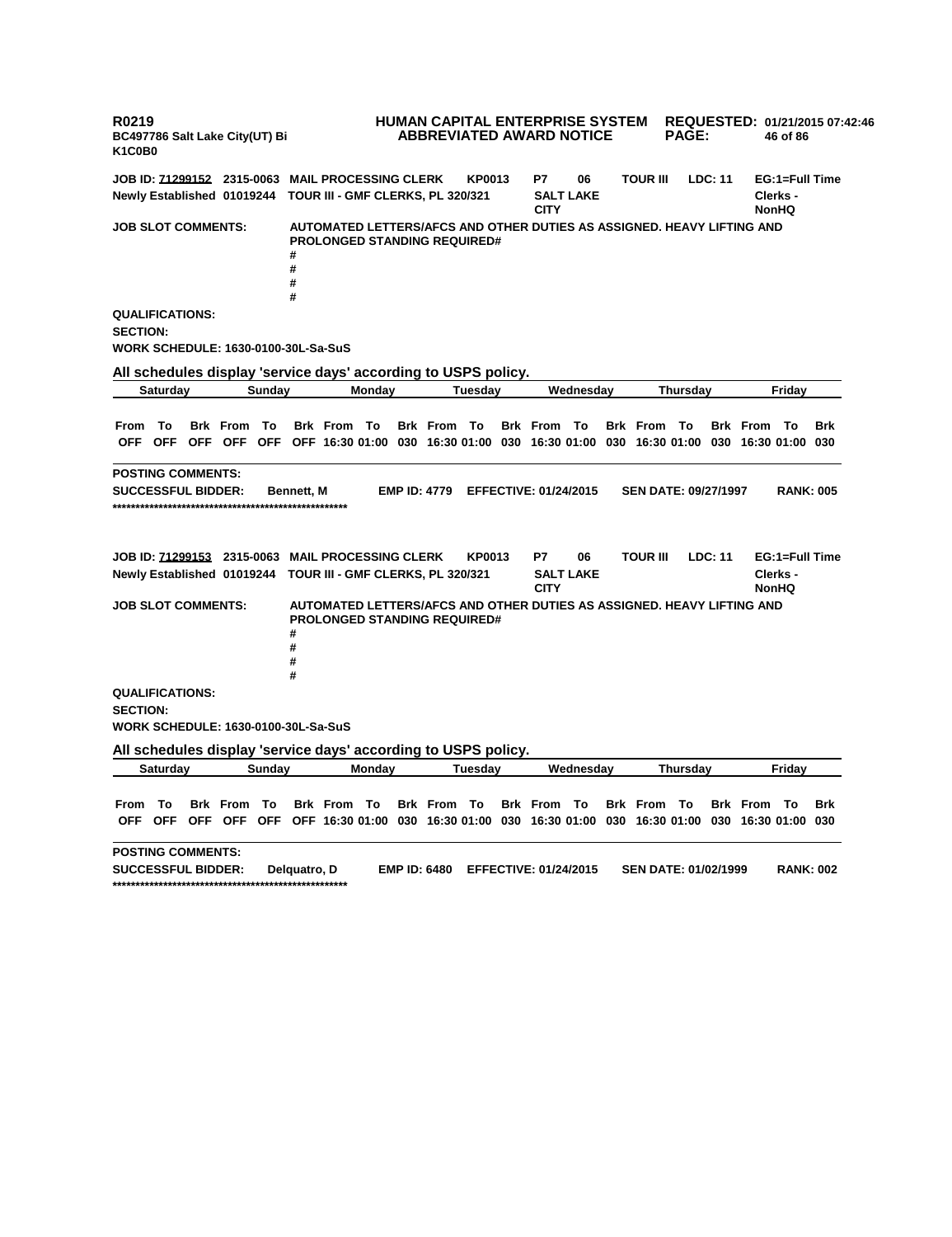**R0219 BC497786 Salt Lake City(UT) Bi K1C0B0 HUMAN CAPITAL ENTERPRISE SYSTEM REQUESTED: 01/21/2015 07:42:46 ABBREVIATED AWARD NOTICE PAGE: 47 of 86 JOB ID: 71299154 2315-0063 MAIL PROCESSING CLERK KP0013 P7 06 TOUR III LDC: 11 EG:1=Full Time Newly Established 01019244 TOUR III - GMF CLERKS, PL 320/321 SALT LAKE CITY Clerks - NonHQ JOB SLOT COMMENTS: AUTOMATED LETTERS/AFCS AND OTHER DUTIES AS ASSIGNED. HEAVY LIFTING AND PROLONGED STANDING REQUIRED# # # # # QUALIFICATIONS: SECTION: WORK SCHEDULE: 1630-0100-30L-Su-MoS All schedules display 'service days' according to USPS policy. Saturday Sunday Monday Tuesday Wednesday Thursday Friday** From To Brk From To Brk From To Brk From To Brk From To Brk From To Brk From To Brk 16:30 01:00 030 OFF OFF OFF OFF OFF OFF 16:30 01:00 030 16:30 01:00 030 16:30 01:00 030 16:30 01:00 030 **POSTING COMMENTS: NO SUCCESSFUL BIDDER: EMP ID: 0000 EFFECTIVE: SEN DATE: RANK: 000 \*\*\*\*\*\*\*\*\*\*\*\*\*\*\*\*\*\*\*\*\*\*\*\*\*\*\*\*\*\*\*\*\*\*\*\*\*\*\*\*\*\*\*\*\*\*\*\*\*\*\* JOB ID: 71299155 2315-0063 MAIL PROCESSING CLERK KP0013 P7 06 TOUR III LDC: 11 EG:1=Full Time Newly Established 01019244 TOUR III - GMF CLERKS, PL 320/321 SALT LAKE CITY Clerks - NonHQ JOB SLOT COMMENTS: AUTOMATED LETTERS/AFCS AND OTHER DUTIES AS ASSIGNED. HEAVY LIFTING AND PROLONGED STANDING REQUIRED# # # # # QUALIFICATIONS: SECTION: WORK SCHEDULE: 1630-0100-30L-Mo-TuS All schedules display 'service days' according to USPS policy. Saturday Sunday Monday Tuesday Wednesday Thursday Friday** From To Brk From To Brk From To Brk From To Brk From To Brk From To Brk From To Brk 16:30 01:00 030 16:30 01:00 030 OFF OFF OFF OFF OFF OFF 16:30 01:00 030 16:30 01:00 030 16:30 01:00 030 **POSTING COMMENTS: NO SUCCESSFUL BIDDER: EMP ID: 0000 EFFECTIVE: SEN DATE: RANK: 000 \*\*\*\*\*\*\*\*\*\*\*\*\*\*\*\*\*\*\*\*\*\*\*\*\*\*\*\*\*\*\*\*\*\*\*\*\*\*\*\*\*\*\*\*\*\*\*\*\*\*\***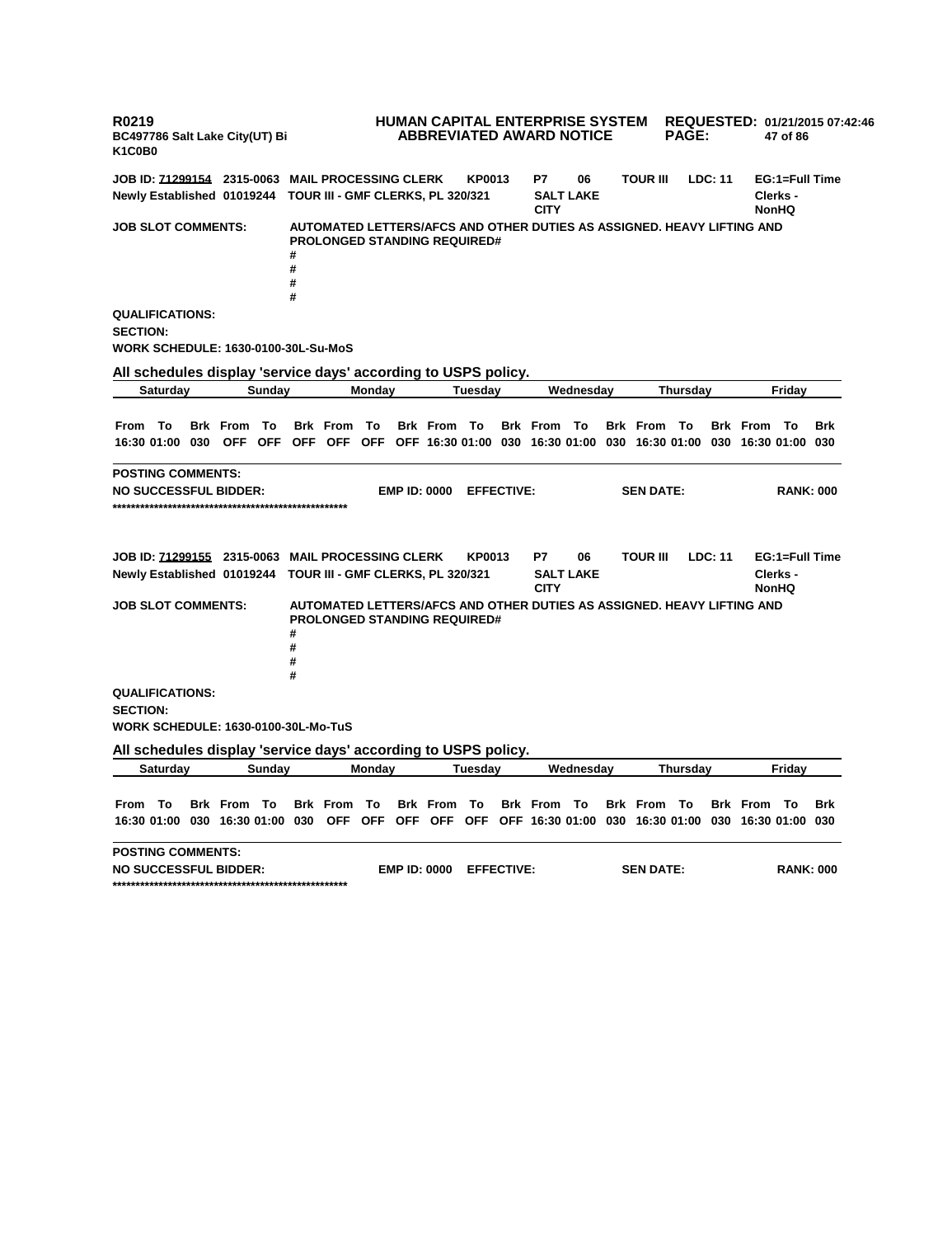**R0219 BC497786 Salt Lake City(UT) Bi K1C0B0 HUMAN CAPITAL ENTERPRISE SYSTEM REQUESTED: 01/21/2015 07:42:46 ABBREVIATED AWARD NOTICE PAGE: 48 of 86 JOB ID: 71299156 2315-0063 MAIL PROCESSING CLERK KP0013 P7 06 TOUR III LDC: 11 EG:1=Full Time Newly Established 01019244 TOUR III - GMF CLERKS, PL 320/321 SALT LAKE CITY Clerks - NonHQ JOB SLOT COMMENTS: AUTOMATED LETTERS/AFCS AND OTHER DUTIES AS ASSIGNED. HEAVY LIFTING AND PROLONGED STANDING REQUIRED# # # # # QUALIFICATIONS: SECTION: WORK SCHEDULE: 1630-0100-30L-Su-MoS All schedules display 'service days' according to USPS policy. Saturday Sunday Monday Tuesday Wednesday Thursday Friday** From To Brk From To Brk From To Brk From To Brk From To Brk From To Brk From To Brk 16:30 01:00 030 OFF OFF OFF OFF OFF OFF 16:30 01:00 030 16:30 01:00 030 16:30 01:00 030 16:30 01:00 030 **POSTING COMMENTS: NO SUCCESSFUL BIDDER: EMP ID: 0000 EFFECTIVE: SEN DATE: RANK: 000 \*\*\*\*\*\*\*\*\*\*\*\*\*\*\*\*\*\*\*\*\*\*\*\*\*\*\*\*\*\*\*\*\*\*\*\*\*\*\*\*\*\*\*\*\*\*\*\*\*\*\* JOB ID: 71299157 2315-0063 MAIL PROCESSING CLERK KP0013 P7 06 TOUR III LDC: 11 EG:1=Full Time Newly Established 01019244 TOUR III - GMF CLERKS, PL 320/321 SALT LAKE CITY Clerks - NonHQ JOB SLOT COMMENTS: AUTOMATED LETTERS/AFCS AND OTHER DUTIES AS ASSIGNED. HEAVY LIFTING AND PROLONGED STANDING REQUIRED# # # # # QUALIFICATIONS: SECTION: WORK SCHEDULE: 1630-0100-30L-Su-MoS All schedules display 'service days' according to USPS policy. Saturday Sunday Monday Tuesday Wednesday Thursday Friday** From To Brk From To Brk From To Brk From To Brk From To Brk From To Brk From To Brk 16:30 01:00 030 OFF OFF OFF OFF OFF OFF 16:30 01:00 030 16:30 01:00 030 16:30 01:00 030 16:30 01:00 030 **POSTING COMMENTS: NO SUCCESSFUL BIDDER: EMP ID: 0000 EFFECTIVE: SEN DATE: RANK: 000 \*\*\*\*\*\*\*\*\*\*\*\*\*\*\*\*\*\*\*\*\*\*\*\*\*\*\*\*\*\*\*\*\*\*\*\*\*\*\*\*\*\*\*\*\*\*\*\*\*\*\***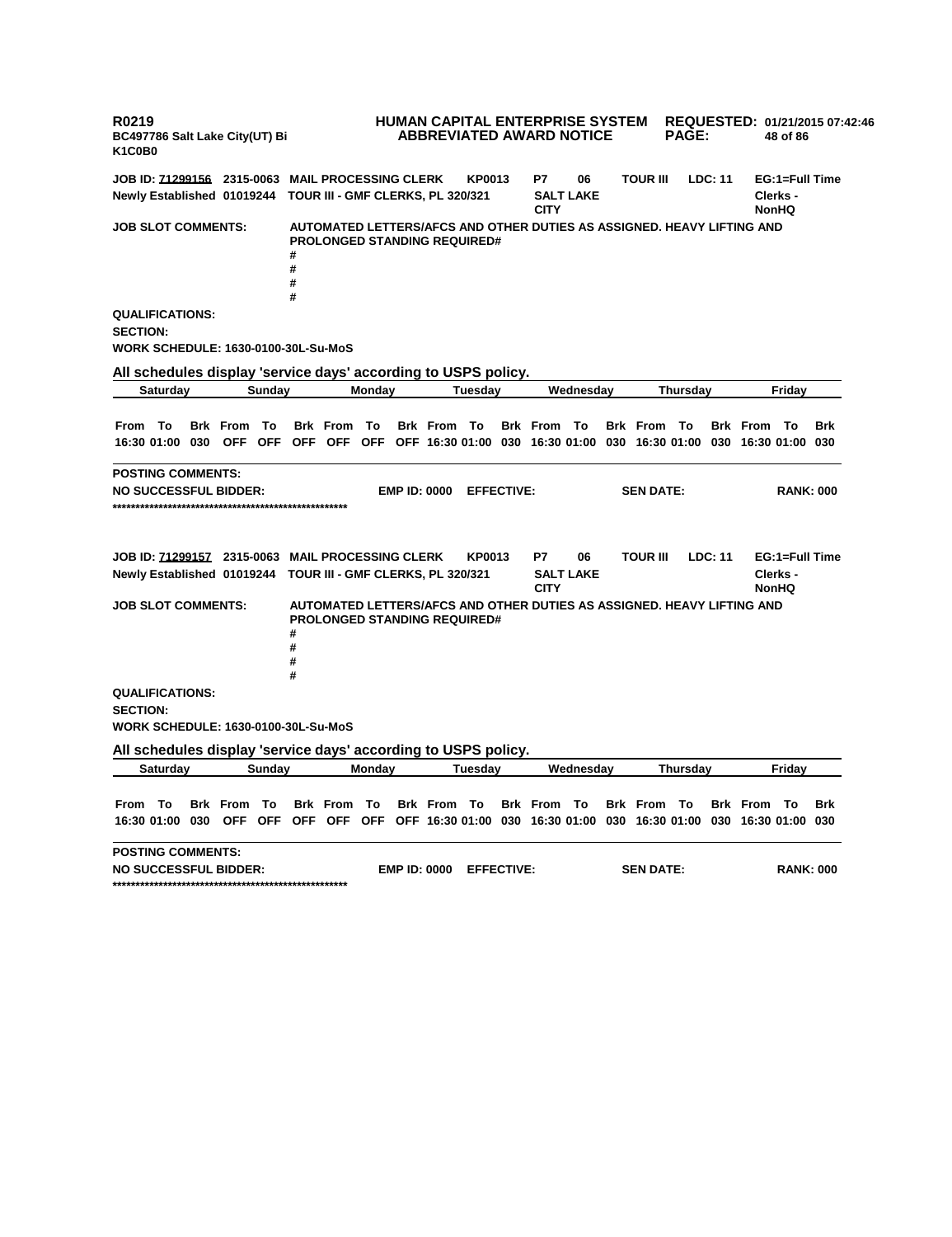**R0219 BC497786 Salt Lake City(UT) Bi K1C0B0 HUMAN CAPITAL ENTERPRISE SYSTEM REQUESTED: 01/21/2015 07:42:46 ABBREVIATED AWARD NOTICE PAGE: 49 of 86 JOB ID: 71299158 2315-0063 MAIL PROCESSING CLERK KP0013 P7 06 TOUR III LDC: 11 EG:1=Full Time Newly Established 01019244 TOUR III - GMF CLERKS, PL 320/321 SALT LAKE CITY Clerks - NonHQ JOB SLOT COMMENTS: AUTOMATED LETTERS/AFCS AND OTHER DUTIES AS ASSIGNED. HEAVY LIFTING AND PROLONGED STANDING REQUIRED# # # # # QUALIFICATIONS: SECTION: WORK SCHEDULE: 1630-0100-30L-Su-MoS All schedules display 'service days' according to USPS policy. Saturday Sunday Monday Tuesday Wednesday Thursday Friday** From To Brk From To Brk From To Brk From To Brk From To Brk From To Brk From To Brk 16:30 01:00 030 OFF OFF OFF OFF OFF OFF 16:30 01:00 030 16:30 01:00 030 16:30 01:00 030 16:30 01:00 030 **POSTING COMMENTS: SUCCESSFUL BIDDER: Johnston, J EMP ID: 1677 EFFECTIVE: 01/24/2015 SEN DATE: 09/10/1988 RANK: 003 \*\*\*\*\*\*\*\*\*\*\*\*\*\*\*\*\*\*\*\*\*\*\*\*\*\*\*\*\*\*\*\*\*\*\*\*\*\*\*\*\*\*\*\*\*\*\*\*\*\*\* JOB ID: 71299159 2315-0063 MAIL PROCESSING CLERK KP0013 P7 06 TOUR III LDC: 11 EG:1=Full Time Newly Established 01019244 TOUR III - GMF CLERKS, PL 320/321 SALT LAKE CITY Clerks - NonHQ JOB SLOT COMMENTS: AUTOMATED LETTERS/AFCS AND OTHER DUTIES AS ASSIGNED. HEAVY LIFTING AND PROLONGED STANDING REQUIRED# # # # # QUALIFICATIONS: SECTION: WORK SCHEDULE: 1630-0100-30L-Su-MoS All schedules display 'service days' according to USPS policy. Saturday Sunday Monday Tuesday Wednesday Thursday Friday** From To Brk From To Brk From To Brk From To Brk From To Brk From To Brk From To Brk 16:30 01:00 030 OFF OFF OFF OFF OFF OFF 16:30 01:00 030 16:30 01:00 030 16:30 01:00 030 16:30 01:00 030 **POSTING COMMENTS: SUCCESSFUL BIDDER: Smith, R EMP ID: 2210 EFFECTIVE: 01/24/2015 SEN DATE: 11/22/1997 RANK: 006 \*\*\*\*\*\*\*\*\*\*\*\*\*\*\*\*\*\*\*\*\*\*\*\*\*\*\*\*\*\*\*\*\*\*\*\*\*\*\*\*\*\*\*\*\*\*\*\*\*\*\***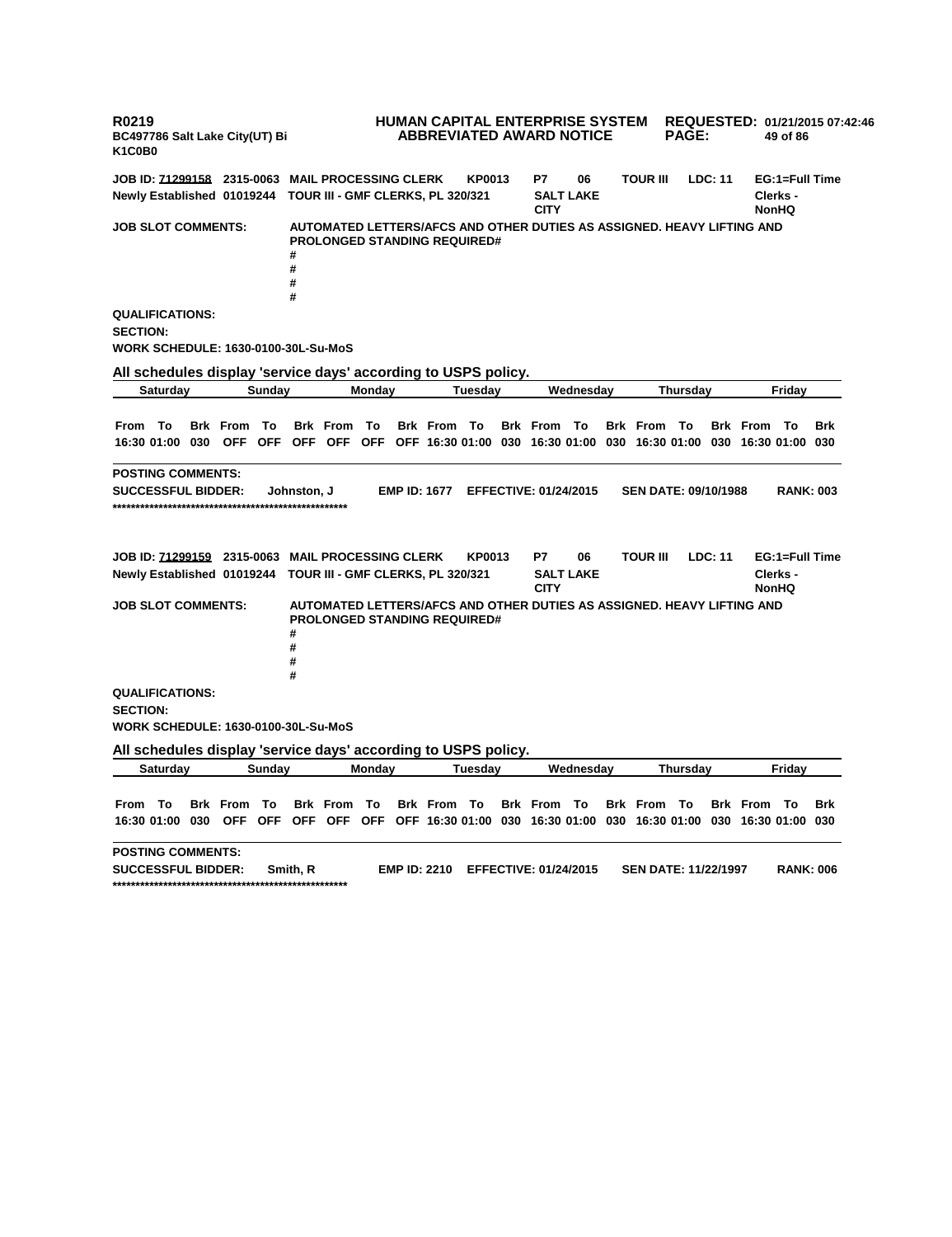**R0219 BC497786 Salt Lake City(UT) Bi K1C0B0 HUMAN CAPITAL ENTERPRISE SYSTEM REQUESTED: 01/21/2015 07:42:46 ABBREVIATED AWARD NOTICE PAGE: 50 of 86 JOB ID: 71299160 2315-0063 MAIL PROCESSING CLERK KP0013 P7 06 TOUR III LDC: 11 EG:1=Full Time Newly Established 01019244 TOUR III - GMF CLERKS, PL 320/321 SALT LAKE CITY Clerks - NonHQ JOB SLOT COMMENTS: AUTOMATED LETTERS/AFCS AND OTHER DUTIES AS ASSIGNED. HEAVY LIFTING AND PROLONGED STANDING REQUIRED# # # # # QUALIFICATIONS: SECTION: WORK SCHEDULE: 1630-0100-30L-Su-MoS All schedules display 'service days' according to USPS policy. Saturday Sunday Monday Tuesday Wednesday Thursday Friday** From To Brk From To Brk From To Brk From To Brk From To Brk From To Brk From To Brk 16:30 01:00 030 OFF OFF OFF OFF OFF OFF 16:30 01:00 030 16:30 01:00 030 16:30 01:00 030 16:30 01:00 030 **POSTING COMMENTS: SUCCESSFUL BIDDER: Lundy, R EMP ID: 4634 EFFECTIVE: 01/24/2015 SEN DATE: 04/11/1998 RANK: 004 \*\*\*\*\*\*\*\*\*\*\*\*\*\*\*\*\*\*\*\*\*\*\*\*\*\*\*\*\*\*\*\*\*\*\*\*\*\*\*\*\*\*\*\*\*\*\*\*\*\*\* JOB ID: 71299166 2315-0063 MAIL PROCESSING CLERK KP0013 P7 06 TOUR III LDC: 11 EG:1=Full Time Newly Established 01019244 TOUR III - GMF CLERKS, PL 320/321 SALT LAKE CITY Clerks - NonHQ JOB SLOT COMMENTS: AUTOMATED LETTERS/AFCS AND OTHER DUTIES AS ASSIGNED. HEAVY LIFTING AND PROLONGED STANDING REQUIRED# # # # # QUALIFICATIONS: SECTION: WORK SCHEDULE: 1630-0100-30L-Mo-TuS All schedules display 'service days' according to USPS policy. Saturday Sunday Monday Tuesday Wednesday Thursday Friday** From To Brk From To Brk From To Brk From To Brk From To Brk From To Brk From To Brk 16:30 01:00 030 16:30 01:00 030 OFF OFF OFF OFF OFF OFF 16:30 01:00 030 16:30 01:00 030 16:30 01:00 030 **POSTING COMMENTS: SUCCESSFUL BIDDER: Heiner, S EMP ID: 8197 EFFECTIVE: 01/24/2015 SEN DATE: 10/03/1981 RANK: 001 \*\*\*\*\*\*\*\*\*\*\*\*\*\*\*\*\*\*\*\*\*\*\*\*\*\*\*\*\*\*\*\*\*\*\*\*\*\*\*\*\*\*\*\*\*\*\*\*\*\*\***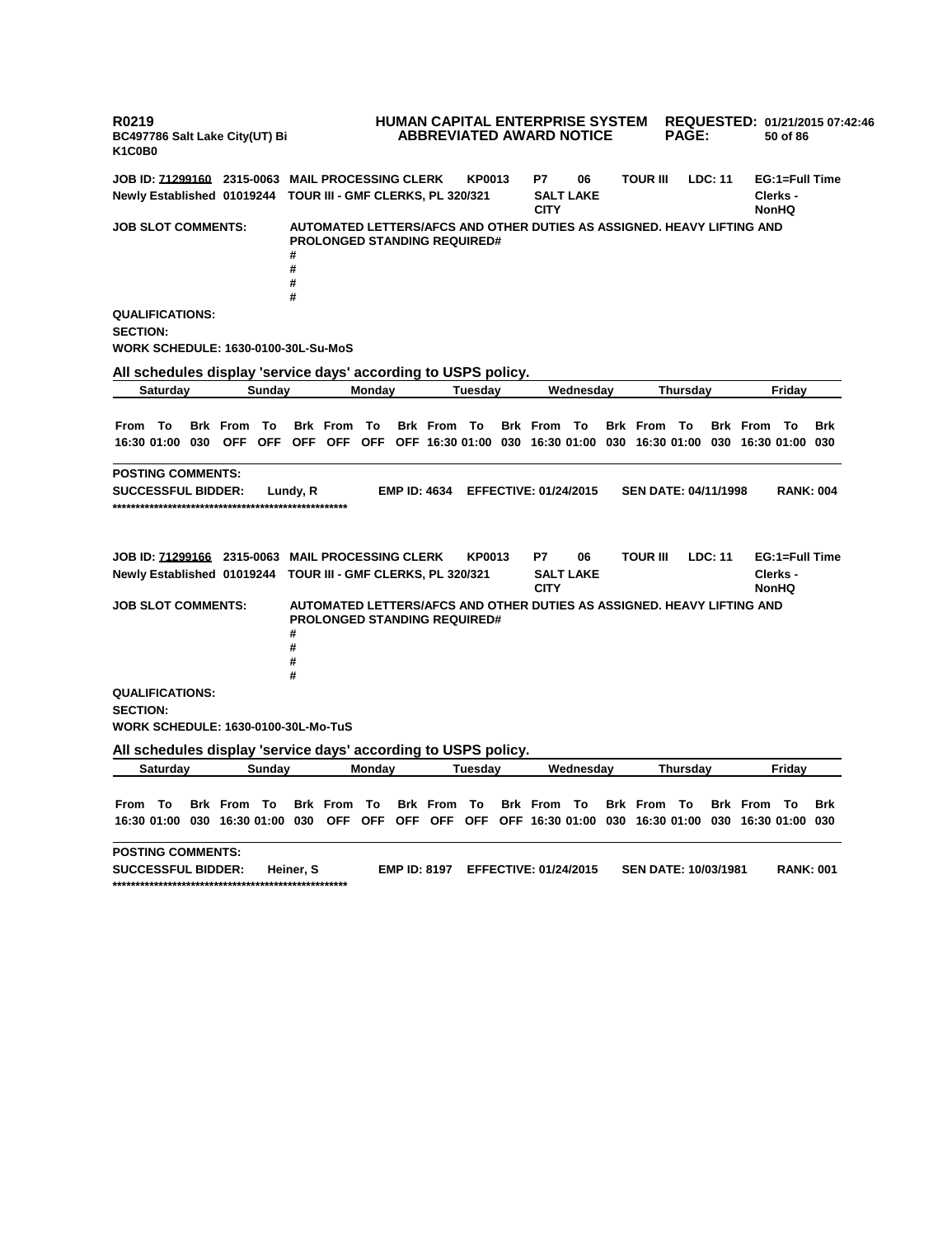**R0219 BC497786 Salt Lake City(UT) Bi K1C0B0 HUMAN CAPITAL ENTERPRISE SYSTEM REQUESTED: 01/21/2015 07:42:46 ABBREVIATED AWARD NOTICE PAGE: 51 of 86 JOB ID: 71299167 2315-0063 MAIL PROCESSING CLERK KP0013 P7 06 TOUR III LDC: 11 EG:1=Full Time Newly Established 01019244 TOUR III - GMF CLERKS, PL 320/321 SALT LAKE CITY Clerks - NonHQ JOB SLOT COMMENTS: AUTOMATED LETTERS/AFCS AND OTHER DUTIES AS ASSIGNED. HEAVY LIFTING AND PROLONGED STANDING REQUIRED# # # # # QUALIFICATIONS: SECTION: WORK SCHEDULE: 1630-0100-30L-Mo-TuS All schedules display 'service days' according to USPS policy. Saturday Sunday Monday Tuesday Wednesday Thursday Friday** From To Brk From To Brk From To Brk From To Brk From To Brk From To Brk From To Brk 16:30 01:00 030 16:30 01:00 030 OFF OFF OFF OFF OFF OFF 16:30 01:00 030 16:30 01:00 030 16:30 01:00 030 **POSTING COMMENTS: SUCCESSFUL BIDDER: Castro, R EMP ID: 9985 EFFECTIVE: 01/24/2015 SEN DATE: 09/14/1996 RANK: 017 \*\*\*\*\*\*\*\*\*\*\*\*\*\*\*\*\*\*\*\*\*\*\*\*\*\*\*\*\*\*\*\*\*\*\*\*\*\*\*\*\*\*\*\*\*\*\*\*\*\*\* JOB ID: 71299168 2315-0063 MAIL PROCESSING CLERK KP0013 P7 06 TOUR III LDC: 11 EG:1=Full Time Newly Established 01019244 TOUR III - GMF CLERKS, PL 320/321 SALT LAKE CITY Clerks - NonHQ JOB SLOT COMMENTS: AUTOMATED LETTERS/AFCS AND OTHER DUTIES AS ASSIGNED. HEAVY LIFTING AND PROLONGED STANDING REQUIRED# # # # # QUALIFICATIONS: SECTION: WORK SCHEDULE: 1630-0100-30L-Mo-TuS All schedules display 'service days' according to USPS policy. Saturday Sunday Monday Tuesday Wednesday Thursday Friday** From To Brk From To Brk From To Brk From To Brk From To Brk From To Brk From To Brk 16:30 01:00 030 16:30 01:00 030 OFF OFF OFF OFF OFF OFF 16:30 01:00 030 16:30 01:00 030 16:30 01:00 030 **POSTING COMMENTS: SUCCESSFUL BIDDER: Clark, K EMP ID: 3673 EFFECTIVE: 01/24/2015 SEN DATE: 09/28/1996 RANK: 004 \*\*\*\*\*\*\*\*\*\*\*\*\*\*\*\*\*\*\*\*\*\*\*\*\*\*\*\*\*\*\*\*\*\*\*\*\*\*\*\*\*\*\*\*\*\*\*\*\*\*\***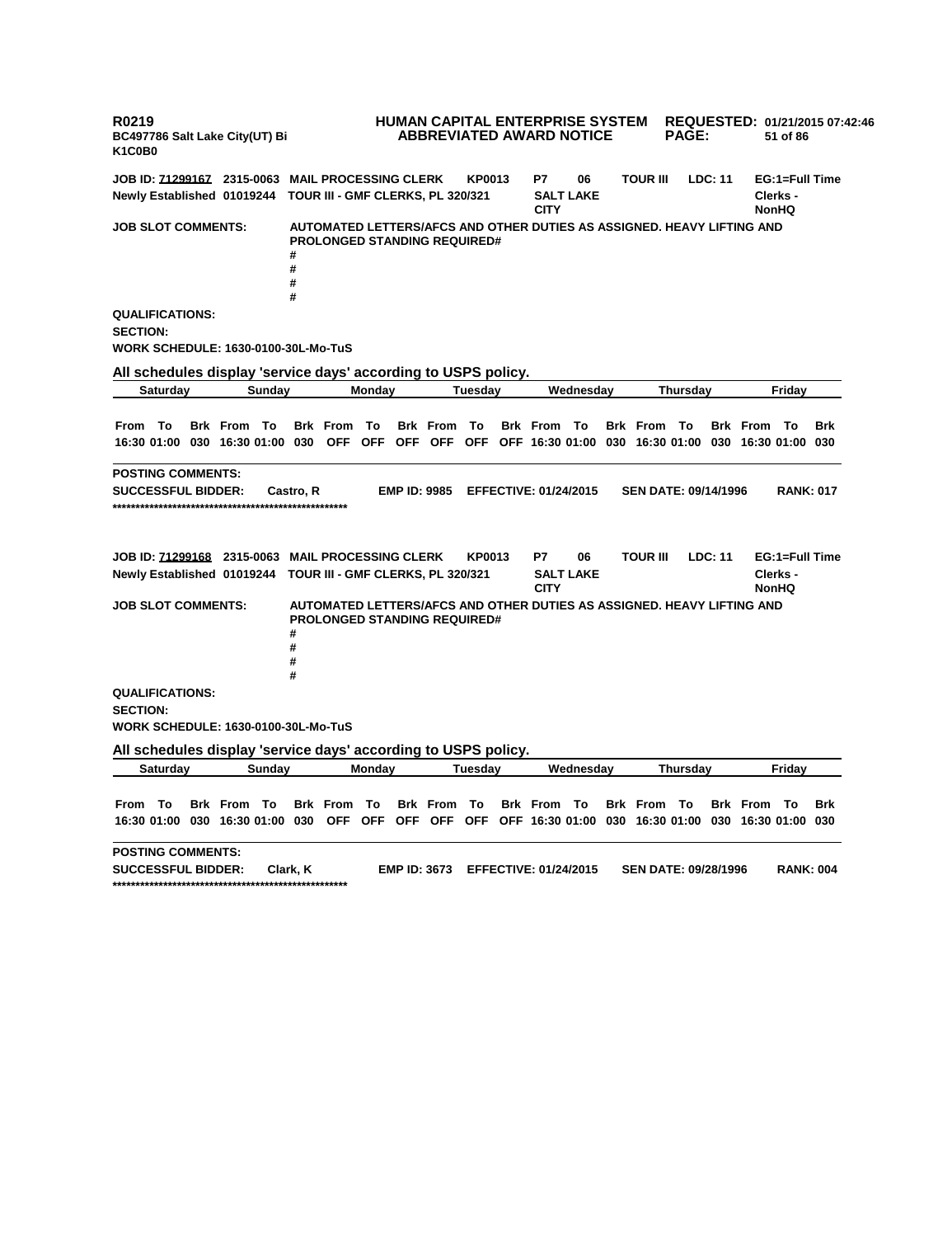**R0219 BC497786 Salt Lake City(UT) Bi K1C0B0 HUMAN CAPITAL ENTERPRISE SYSTEM REQUESTED: 01/21/2015 07:42:46 ABBREVIATED AWARD NOTICE PAGE: 52 of 86 JOB ID: 71299169 2315-0063 MAIL PROCESSING CLERK KP0013 P7 06 TOUR III LDC: 11 EG:1=Full Time Newly Established 01019244 TOUR III - GMF CLERKS, PL 320/321 SALT LAKE CITY Clerks - NonHQ JOB SLOT COMMENTS: AUTOMATED LETTERS/AFCS AND OTHER DUTIES AS ASSIGNED. HEAVY LIFTING AND PROLONGED STANDING REQUIRED# # # # # QUALIFICATIONS: SECTION: WORK SCHEDULE: 1630-0100-30L-Mo-TuS All schedules display 'service days' according to USPS policy. Saturday Sunday Monday Tuesday Wednesday Thursday Friday** From To Brk From To Brk From To Brk From To Brk From To Brk From To Brk From To Brk 16:30 01:00 030 16:30 01:00 030 OFF OFF OFF OFF OFF OFF 16:30 01:00 030 16:30 01:00 030 16:30 01:00 030 **POSTING COMMENTS: SUCCESSFUL BIDDER: Unutoa, B EMP ID: 4547 EFFECTIVE: 01/24/2015 SEN DATE: 01/22/2005 RANK: 001 \*\*\*\*\*\*\*\*\*\*\*\*\*\*\*\*\*\*\*\*\*\*\*\*\*\*\*\*\*\*\*\*\*\*\*\*\*\*\*\*\*\*\*\*\*\*\*\*\*\*\* JOB ID: 71299170 2315-0063 MAIL PROCESSING CLERK KP0013 P7 06 TOUR III LDC: 11 EG:1=Full Time Newly Established 01019244 TOUR III - GMF CLERKS, PL 320/321 SALT LAKE CITY Clerks - NonHQ JOB SLOT COMMENTS: AUTOMATED LETTERS/AFCS AND OTHER DUTIES AS ASSIGNED. HEAVY LIFTING AND PROLONGED STANDING REQUIRED# # # # # QUALIFICATIONS: SECTION: WORK SCHEDULE: 1630-0100-30L-Mo-TuS All schedules display 'service days' according to USPS policy. Saturday Sunday Monday Tuesday Wednesday Thursday Friday** From To Brk From To Brk From To Brk From To Brk From To Brk From To Brk From To Brk 16:30 01:00 030 16:30 01:00 030 OFF OFF OFF OFF OFF OFF 16:30 01:00 030 16:30 01:00 030 16:30 01:00 030 **POSTING COMMENTS: SUCCESSFUL BIDDER: Mitchell, B EMP ID: 5823 EFFECTIVE: 01/24/2015 SEN DATE: 06/11/2005 RANK: 013 \*\*\*\*\*\*\*\*\*\*\*\*\*\*\*\*\*\*\*\*\*\*\*\*\*\*\*\*\*\*\*\*\*\*\*\*\*\*\*\*\*\*\*\*\*\*\*\*\*\*\***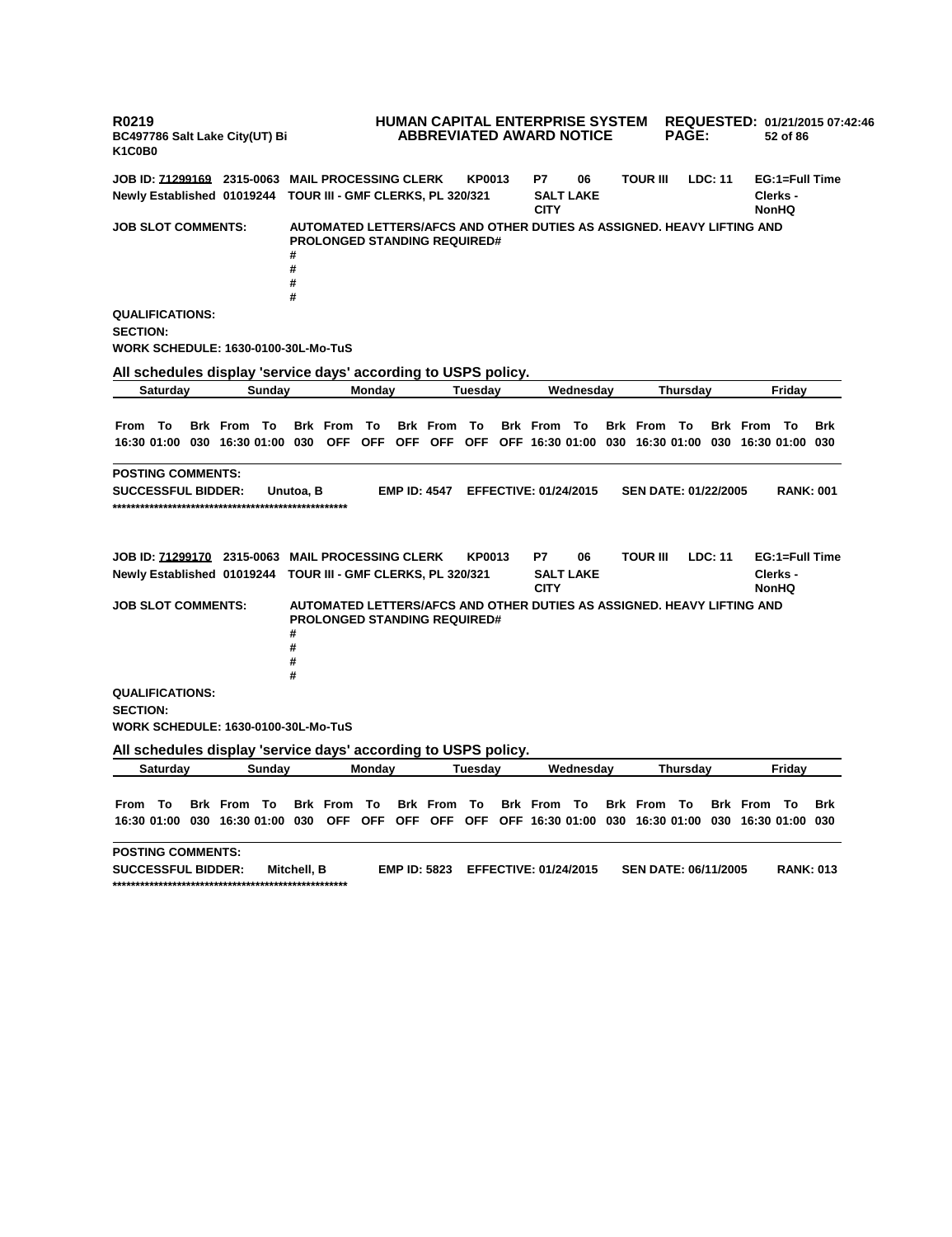**R0219 BC497786 Salt Lake City(UT) Bi K1C0B0 HUMAN CAPITAL ENTERPRISE SYSTEM REQUESTED: 01/21/2015 07:42:46 ABBREVIATED AWARD NOTICE PAGE: 53 of 86 JOB ID: 71299171 2315-0063 MAIL PROCESSING CLERK KP0013 P7 06 TOUR III LDC: 11 EG:1=Full Time Newly Established 01019244 TOUR III - GMF CLERKS, PL 320/321 SALT LAKE CITY Clerks - NonHQ JOB SLOT COMMENTS: AUTOMATED LETTERS/AFCS AND OTHER DUTIES AS ASSIGNED. HEAVY LIFTING AND PROLONGED STANDING REQUIRED# # # # # QUALIFICATIONS: SECTION: WORK SCHEDULE: 1630-0100-30L-Mo-TuS All schedules display 'service days' according to USPS policy. Saturday Sunday Monday Tuesday Wednesday Thursday Friday** From To Brk From To Brk From To Brk From To Brk From To Brk From To Brk From To Brk 16:30 01:00 030 16:30 01:00 030 OFF OFF OFF OFF OFF OFF 16:30 01:00 030 16:30 01:00 030 16:30 01:00 030 **POSTING COMMENTS: SUCCESSFUL BIDDER: Rasband, C EMP ID: 1429 EFFECTIVE: 01/24/2015 SEN DATE: 04/03/2006 RANK: 001 \*\*\*\*\*\*\*\*\*\*\*\*\*\*\*\*\*\*\*\*\*\*\*\*\*\*\*\*\*\*\*\*\*\*\*\*\*\*\*\*\*\*\*\*\*\*\*\*\*\*\* JOB ID: 71299172 2315-0063 MAIL PROCESSING CLERK KP0013 P7 06 TOUR III LDC: 11 EG:1=Full Time Newly Established 01019244 TOUR III - GMF CLERKS, PL 320/321 SALT LAKE CITY Clerks - NonHQ JOB SLOT COMMENTS: AUTOMATED LETTERS/AFCS AND OTHER DUTIES AS ASSIGNED. HEAVY LIFTING AND PROLONGED STANDING REQUIRED# # # # # QUALIFICATIONS: SECTION: WORK SCHEDULE: 1630-0100-30L-Mo-TuS All schedules display 'service days' according to USPS policy. Saturday Sunday Monday Tuesday Wednesday Thursday Friday** From To Brk From To Brk From To Brk From To Brk From To Brk From To Brk From To Brk 16:30 01:00 030 16:30 01:00 030 OFF OFF OFF OFF OFF OFF 16:30 01:00 030 16:30 01:00 030 16:30 01:00 030 **POSTING COMMENTS: SUCCESSFUL BIDDER: Sterzer, J EMP ID: 9159 EFFECTIVE: 01/24/2015 SEN DATE: 07/22/2006 RANK: 009 \*\*\*\*\*\*\*\*\*\*\*\*\*\*\*\*\*\*\*\*\*\*\*\*\*\*\*\*\*\*\*\*\*\*\*\*\*\*\*\*\*\*\*\*\*\*\*\*\*\*\***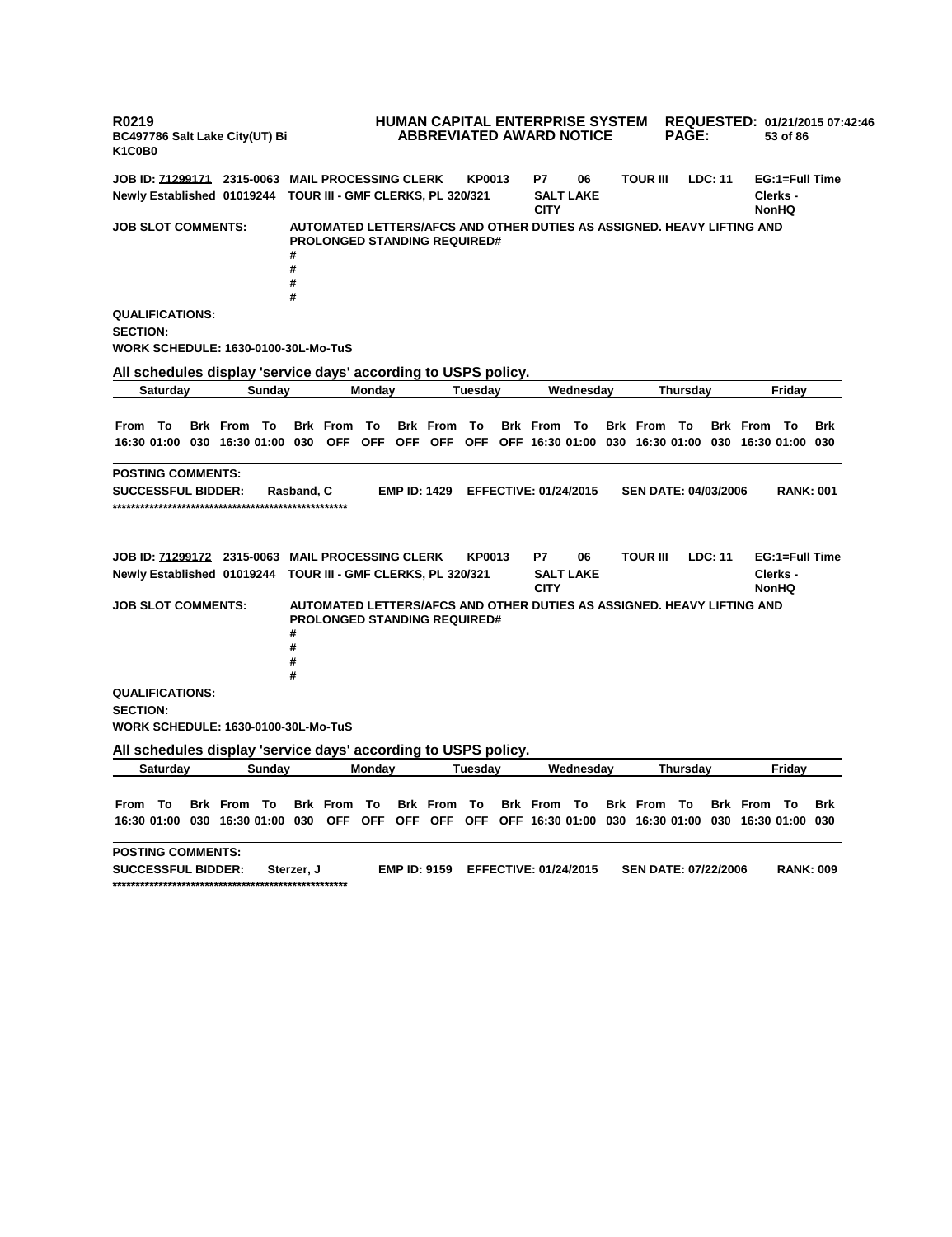**R0219 BC497786 Salt Lake City(UT) Bi K1C0B0 HUMAN CAPITAL ENTERPRISE SYSTEM REQUESTED: 01/21/2015 07:42:46 ABBREVIATED AWARD NOTICE PAGE: 54 of 86 JOB ID: 71299173 2315-0063 MAIL PROCESSING CLERK KP0013 P7 06 TOUR III LDC: 11 EG:1=Full Time Newly Established 01019244 TOUR III - GMF CLERKS, PL 320/321 SALT LAKE CITY Clerks - NonHQ JOB SLOT COMMENTS: AUTOMATED LETTERS/AFCS AND OTHER DUTIES AS ASSIGNED. HEAVY LIFTING AND PROLONGED STANDING REQUIRED# # # # # QUALIFICATIONS: SECTION: WORK SCHEDULE: 1630-0100-30L-Mo-TuS All schedules display 'service days' according to USPS policy. Saturday Sunday Monday Tuesday Wednesday Thursday Friday** From To Brk From To Brk From To Brk From To Brk From To Brk From To Brk From To Brk 16:30 01:00 030 16:30 01:00 030 OFF OFF OFF OFF OFF OFF 16:30 01:00 030 16:30 01:00 030 16:30 01:00 030 **POSTING COMMENTS: SUCCESSFUL BIDDER: Branca, L EMP ID: 6710 EFFECTIVE: 01/24/2015 SEN DATE: 09/02/2006 RANK: 005 \*\*\*\*\*\*\*\*\*\*\*\*\*\*\*\*\*\*\*\*\*\*\*\*\*\*\*\*\*\*\*\*\*\*\*\*\*\*\*\*\*\*\*\*\*\*\*\*\*\*\* JOB ID: 71299174 2315-0063 MAIL PROCESSING CLERK KP0013 P7 06 TOUR III LDC: 11 EG:1=Full Time Newly Established 01019244 TOUR III - GMF CLERKS, PL 320/321 SALT LAKE CITY Clerks - NonHQ JOB SLOT COMMENTS: AUTOMATED LETTERS/AFCS AND OTHER DUTIES AS ASSIGNED. HEAVY LIFTING AND PROLONGED STANDING REQUIRED# # # # # QUALIFICATIONS: SECTION: WORK SCHEDULE: 1630-0100-30L-Mo-TuS All schedules display 'service days' according to USPS policy. Saturday Sunday Monday Tuesday Wednesday Thursday Friday** From To Brk From To Brk From To Brk From To Brk From To Brk From To Brk From To Brk 16:30 01:00 030 16:30 01:00 030 OFF OFF OFF OFF OFF OFF 16:30 01:00 030 16:30 01:00 030 16:30 01:00 030 **POSTING COMMENTS: SUCCESSFUL BIDDER: Erickson, S EMP ID: 4045 EFFECTIVE: 01/24/2015 SEN DATE: 11/11/2006 RANK: 003 \*\*\*\*\*\*\*\*\*\*\*\*\*\*\*\*\*\*\*\*\*\*\*\*\*\*\*\*\*\*\*\*\*\*\*\*\*\*\*\*\*\*\*\*\*\*\*\*\*\*\***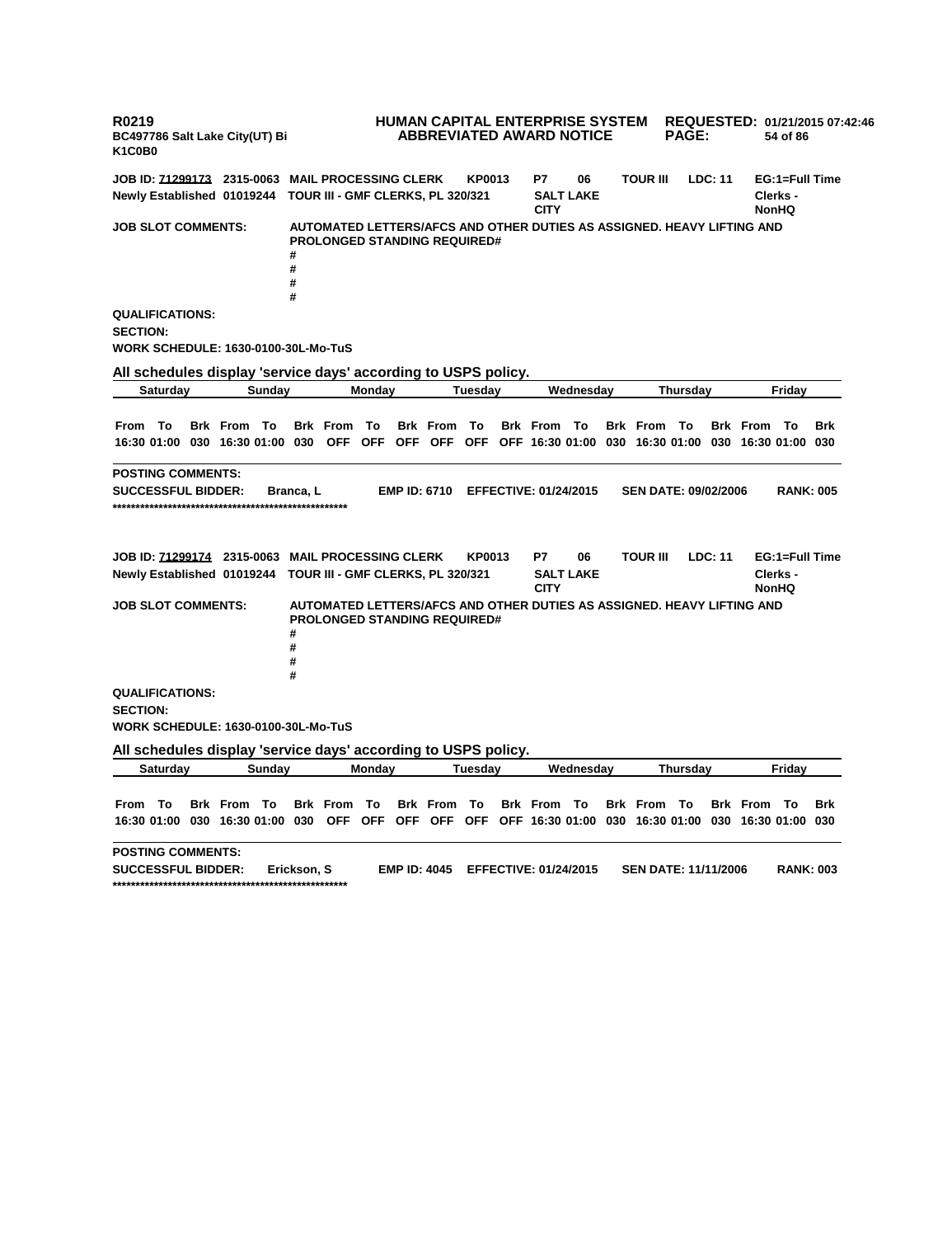**R0219 BC497786 Salt Lake City(UT) Bi K1C0B0 HUMAN CAPITAL ENTERPRISE SYSTEM REQUESTED: 01/21/2015 07:42:46 ABBREVIATED AWARD NOTICE PAGE: 55 of 86 JOB ID: 71299175 2315-0063 MAIL PROCESSING CLERK KP0013 P7 06 TOUR III LDC: 11 EG:1=Full Time Newly Established 01019244 TOUR III - GMF CLERKS, PL 320/321 SALT LAKE CITY Clerks - NonHQ JOB SLOT COMMENTS: AUTOMATED LETTERS/AFCS AND OTHER DUTIES AS ASSIGNED. HEAVY LIFTING AND PROLONGED STANDING REQUIRED# # # # # QUALIFICATIONS: SECTION: WORK SCHEDULE: 1630-0100-30L-Mo-TuS All schedules display 'service days' according to USPS policy. Saturday Sunday Monday Tuesday Wednesday Thursday Friday** From To Brk From To Brk From To Brk From To Brk From To Brk From To Brk From To Brk 16:30 01:00 030 16:30 01:00 030 OFF OFF OFF OFF OFF OFF 16:30 01:00 030 16:30 01:00 030 16:30 01:00 030 **POSTING COMMENTS: SUCCESSFUL BIDDER: Perkins, C EMP ID: 4124 EFFECTIVE: 01/24/2015 SEN DATE: 11/11/2006 RANK: 004 \*\*\*\*\*\*\*\*\*\*\*\*\*\*\*\*\*\*\*\*\*\*\*\*\*\*\*\*\*\*\*\*\*\*\*\*\*\*\*\*\*\*\*\*\*\*\*\*\*\*\* JOB ID: 71299176 2315-0063 MAIL PROCESSING CLERK KP0013 P7 06 TOUR III LDC: 11 EG:1=Full Time Newly Established 01019244 TOUR III - GMF CLERKS, PL 320/321 SALT LAKE CITY Clerks - NonHQ JOB SLOT COMMENTS: AUTOMATED LETTERS/AFCS AND OTHER DUTIES AS ASSIGNED. HEAVY LIFTING AND PROLONGED STANDING REQUIRED# # # # # QUALIFICATIONS: SECTION: WORK SCHEDULE: 1630-0100-30L-Mo-TuS All schedules display 'service days' according to USPS policy. Saturday Sunday Monday Tuesday Wednesday Thursday Friday** From To Brk From To Brk From To Brk From To Brk From To Brk From To Brk From To Brk 16:30 01:00 030 16:30 01:00 030 OFF OFF OFF OFF OFF OFF 16:30 01:00 030 16:30 01:00 030 16:30 01:00 030 **POSTING COMMENTS: SUCCESSFUL BIDDER: Madsen, D EMP ID: 3095 EFFECTIVE: 01/24/2015 SEN DATE: 01/06/2007 RANK: 004 \*\*\*\*\*\*\*\*\*\*\*\*\*\*\*\*\*\*\*\*\*\*\*\*\*\*\*\*\*\*\*\*\*\*\*\*\*\*\*\*\*\*\*\*\*\*\*\*\*\*\***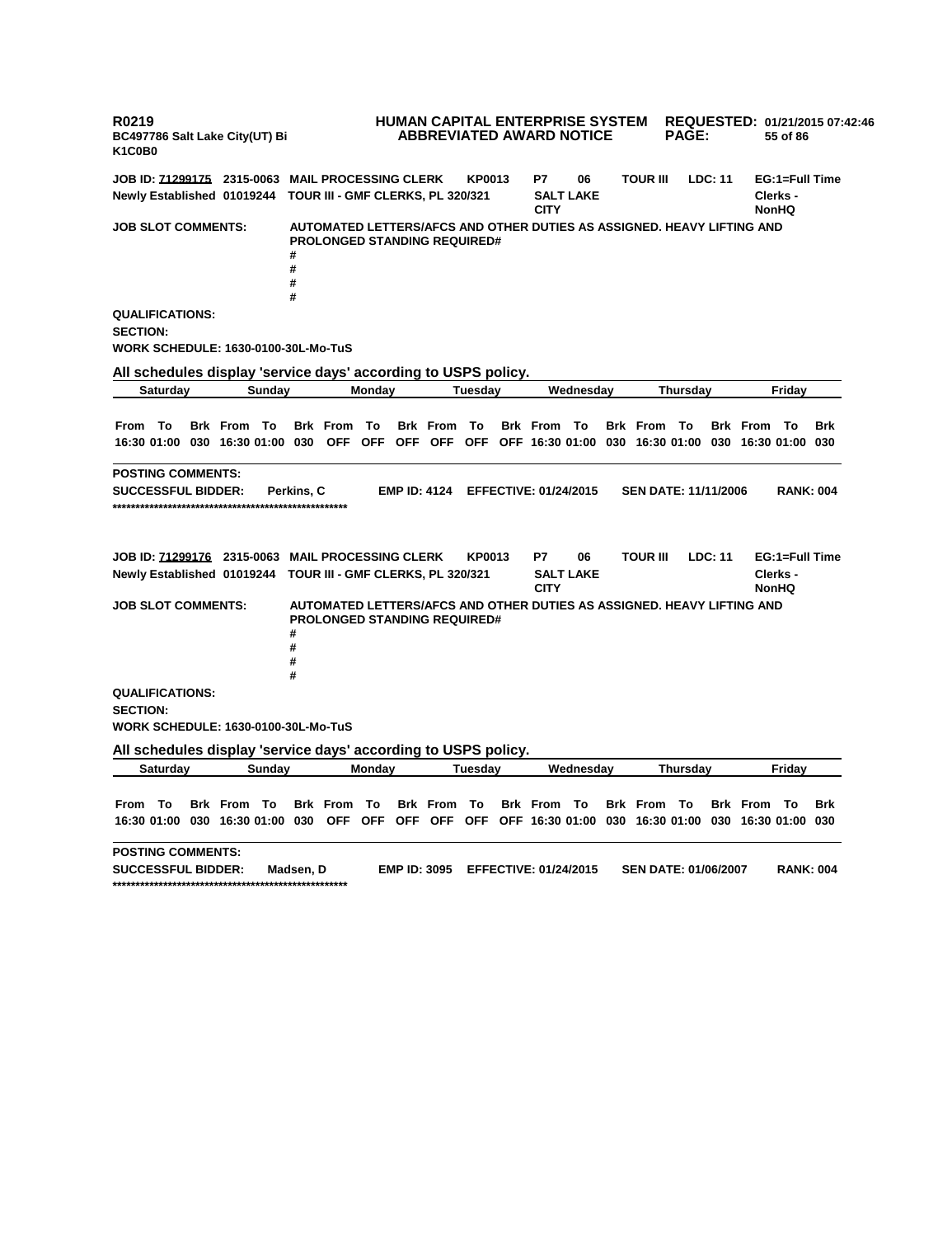**R0219 BC497786 Salt Lake City(UT) Bi K1C0B0 HUMAN CAPITAL ENTERPRISE SYSTEM REQUESTED: 01/21/2015 07:42:46 ABBREVIATED AWARD NOTICE PAGE: 56 of 86 JOB ID: 71299177 2315-0063 MAIL PROCESSING CLERK KP0013 P7 06 TOUR III LDC: 11 EG:1=Full Time Newly Established 01019244 TOUR III - GMF CLERKS, PL 320/321 SALT LAKE CITY Clerks - NonHQ JOB SLOT COMMENTS: AUTOMATED LETTERS/AFCS AND OTHER DUTIES AS ASSIGNED. HEAVY LIFTING AND PROLONGED STANDING REQUIRED# # # # # QUALIFICATIONS: SECTION: WORK SCHEDULE: 1630-0100-30L-Mo-TuS All schedules display 'service days' according to USPS policy. Saturday Sunday Monday Tuesday Wednesday Thursday Friday** From To Brk From To Brk From To Brk From To Brk From To Brk From To Brk From To Brk 16:30 01:00 030 16:30 01:00 030 OFF OFF OFF OFF OFF OFF 16:30 01:00 030 16:30 01:00 030 16:30 01:00 030 **POSTING COMMENTS: SUCCESSFUL BIDDER: Naea, F EMP ID: 4642 EFFECTIVE: 01/24/2015 SEN DATE: 11/02/2013 RANK: 001 \*\*\*\*\*\*\*\*\*\*\*\*\*\*\*\*\*\*\*\*\*\*\*\*\*\*\*\*\*\*\*\*\*\*\*\*\*\*\*\*\*\*\*\*\*\*\*\*\*\*\* JOB ID: 71299178 2315-0063 MAIL PROCESSING CLERK KP0013 P7 06 TOUR III LDC: 11 EG:1=Full Time Newly Established 01019244 TOUR III - GMF CLERKS, PL 320/321 SALT LAKE CITY Clerks - NonHQ JOB SLOT COMMENTS: AUTOMATED LETTERS/AFCS AND OTHER DUTIES AS ASSIGNED. HEAVY LIFTING AND PROLONGED STANDING REQUIRED# # # # # QUALIFICATIONS: SECTION: WORK SCHEDULE: 1630-0100-30L-Mo-TuS All schedules display 'service days' according to USPS policy. Saturday Sunday Monday Tuesday Wednesday Thursday Friday** From To Brk From To Brk From To Brk From To Brk From To Brk From To Brk From To Brk 16:30 01:00 030 16:30 01:00 030 OFF OFF OFF OFF OFF OFF 16:30 01:00 030 16:30 01:00 030 16:30 01:00 030 **POSTING COMMENTS: SUCCESSFUL BIDDER: ARCHULETA, E EMP ID: 2657 EFFECTIVE: 01/24/2015 SEN DATE: 04/19/2014 RANK: 009 \*\*\*\*\*\*\*\*\*\*\*\*\*\*\*\*\*\*\*\*\*\*\*\*\*\*\*\*\*\*\*\*\*\*\*\*\*\*\*\*\*\*\*\*\*\*\*\*\*\*\***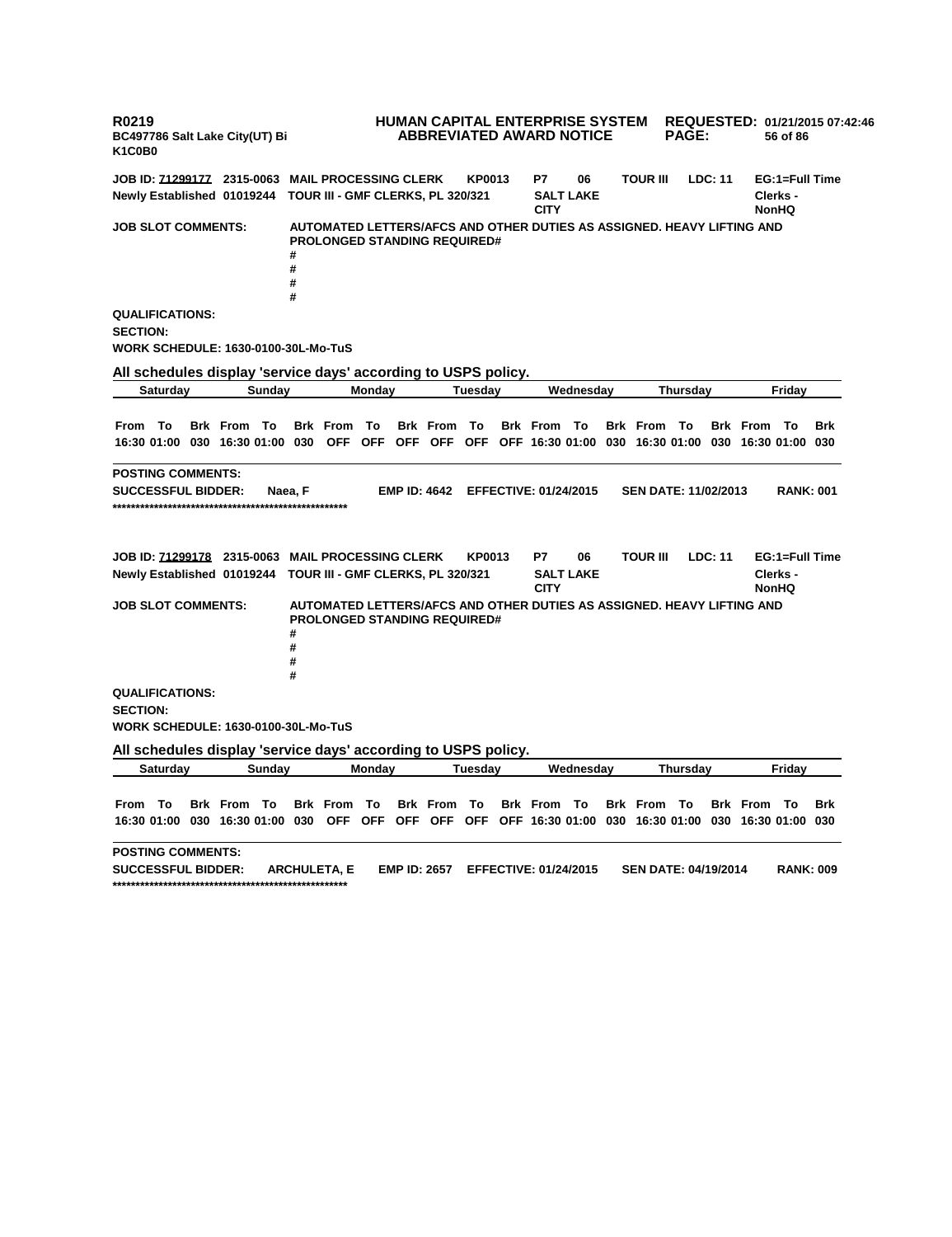**R0219 BC497786 Salt Lake City(UT) Bi K1C0B0 HUMAN CAPITAL ENTERPRISE SYSTEM REQUESTED: 01/21/2015 07:42:46 ABBREVIATED AWARD NOTICE PAGE: 57 of 86 JOB ID: 71299179 2315-0063 MAIL PROCESSING CLERK KP0013 P7 06 TOUR II LDC: 11 EG:1=Full Time Newly Established 01019242 TOUR I CLERKS, PL 126 SALT LAKE CITY Clerks - NonHQ JOB SLOT COMMENTS: TOUR 2 AUTOMATED LETTERS/AFCS AND OTHER DUTIES AS ASSIGNED. HEAVY LIFTING AND PROLONGED STANDING REQUIRED# # # # # QUALIFICATIONS: SECTION: WORK SCHEDULE: 0800-1630-30L-We-ThS All schedules display 'service days' according to USPS policy. Saturday Sunday Monday Tuesday Wednesday Thursday Friday** From To Brk From To Brk From To Brk From To Brk From To Brk From To Brk From To Brk 08:00 16:30 030 08:00 16:30 030 08:00 16:30 030 08:00 16:30 030 OFF OFF OFF OFF OFF OFF O8:00 16:30 030 **POSTING COMMENTS: SUCCESSFUL BIDDER: Christensen, D EMP ID: 3911 EFFECTIVE: 01/24/2015 SEN DATE: 03/14/1987 RANK: 001 \*\*\*\*\*\*\*\*\*\*\*\*\*\*\*\*\*\*\*\*\*\*\*\*\*\*\*\*\*\*\*\*\*\*\*\*\*\*\*\*\*\*\*\*\*\*\*\*\*\*\* JOB ID: 71299180 2315-0063 MAIL PROCESSING CLERK KP0013 P7 06 TOUR II LDC: 11 EG:1=Full Time Newly Established 01019242 TOUR I CLERKS, PL 126 SALT LAKE CITY Clerks - NonHQ JOB SLOT COMMENTS: TOUR 2 AUTOMATED LETTERS/AFCS AND OTHER DUTIES AS ASSIGNED. HEAVY LIFTING AND PROLONGED STANDING REQUIRED# # # # # QUALIFICATIONS: SECTION: WORK SCHEDULE: 0800-1630-30L-We-ThS All schedules display 'service days' according to USPS policy. Saturday Sunday Monday Tuesday Wednesday Thursday Friday** From To Brk From To Brk From To Brk From To Brk From To Brk From To Brk From To Brk 08:00 16:30 030 08:00 16:30 030 08:00 16:30 030 08:00 16:30 030 OFF OFF OFF OFF OFF OFF O8:00 16:30 030 **POSTING COMMENTS: SUCCESSFUL BIDDER: Jensen, S EMP ID: 5895 EFFECTIVE: 01/24/2015 SEN DATE: 07/08/2006 RANK: 009 \*\*\*\*\*\*\*\*\*\*\*\*\*\*\*\*\*\*\*\*\*\*\*\*\*\*\*\*\*\*\*\*\*\*\*\*\*\*\*\*\*\*\*\*\*\*\*\*\*\*\***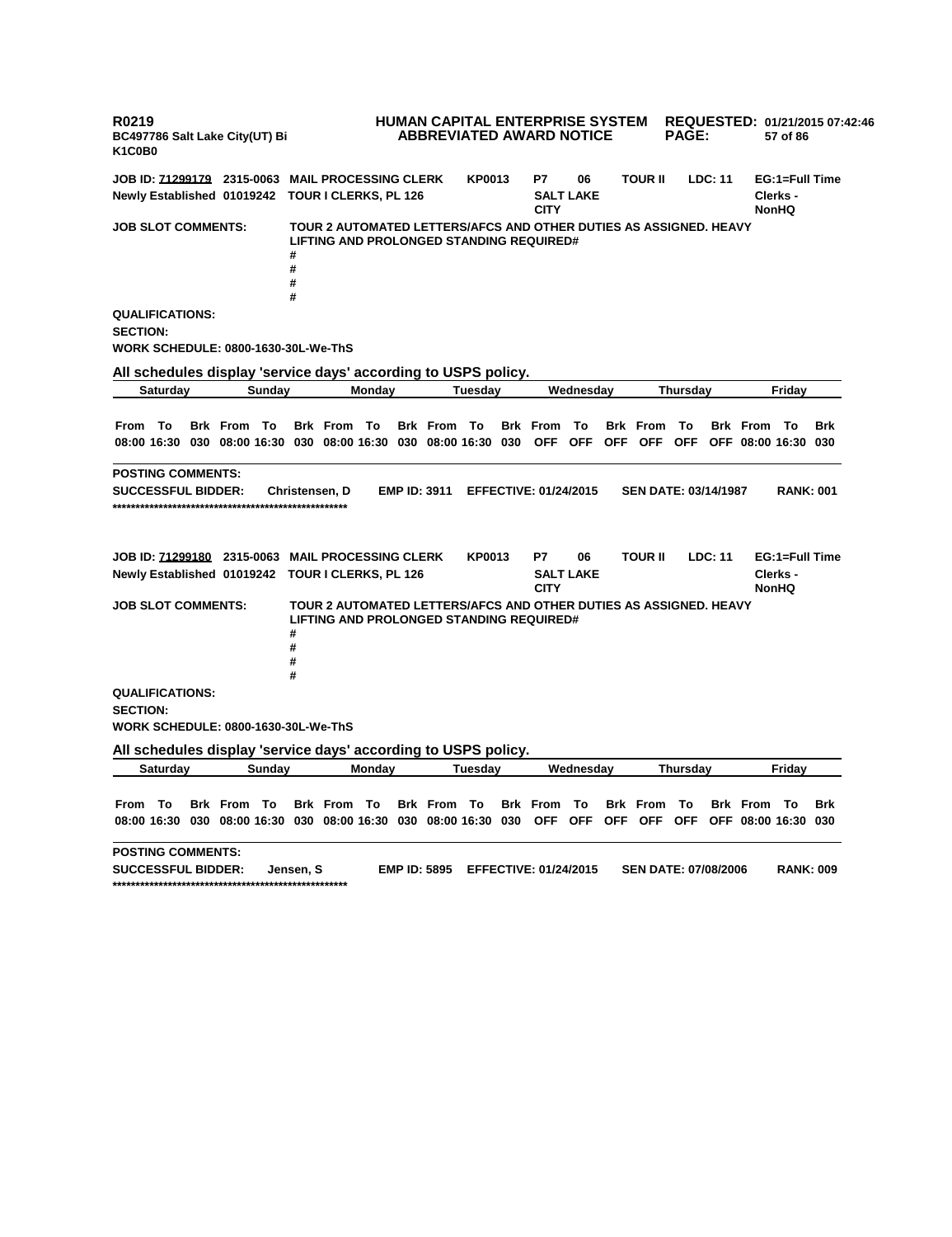**R0219 BC497786 Salt Lake City(UT) Bi K1C0B0 HUMAN CAPITAL ENTERPRISE SYSTEM ABBREVIATED AWARD NOTICE REQUESTED: 01/21/2015 07:42:46 PAGE: 58 of 86 JOB ID: 71299181 2315-0063 MAIL PROCESSING CLERK KP0013 P7 06 TOUR II LDC: 11 EG:1=Full Time Newly Established 01019242 TOUR I CLERKS, PL 126 SALT LAKE CITY Clerks - NonHQ JOB SLOT COMMENTS: TOUR 2 AUTOMATED LETTERS/AFCS AND OTHER DUTIES AS ASSIGNED. HEAVY LIFTING AND PROLONGED STANDING REQUIRED# # # # # QUALIFICATIONS: SECTION: WORK SCHEDULE: 0800-1630-30L-We-ThS All schedules display 'service days' according to USPS policy. Saturday Sunday Monday Tuesday Wednesday Thursday Friday** From To Brk From To Brk From To Brk From To Brk From To Brk From To Brk From To Brk 08:00 16:30 030 08:00 16:30 030 08:00 16:30 030 08:00 16:30 030 OFF OFF OFF OFF OFF OFF O8:00 16:30 030 **POSTING COMMENTS: SUCCESSFUL BIDDER: Fisher, J EMP ID: 4331 EFFECTIVE: 01/24/2015 SEN DATE: 09/30/2006 RANK: 007 \*\*\*\*\*\*\*\*\*\*\*\*\*\*\*\*\*\*\*\*\*\*\*\*\*\*\*\*\*\*\*\*\*\*\*\*\*\*\*\*\*\*\*\*\*\*\*\*\*\*\* JOB ID: 71299182 2315-0063 MAIL PROCESSING CLERK KP0013 P7 06 TOUR II LDC: 11 EG:1=Full Time Newly Established 01019242 TOUR I CLERKS, PL 126 SALT LAKE CITY Clerks - NonHQ JOB SLOT COMMENTS: TOUR 2 AUTOMATED LETTERS/AFCS AND OTHER DUTIES AS ASSIGNED. HEAVY LIFTING AND PROLONGED STANDING REQUIRED# # # # # QUALIFICATIONS: SECTION: WORK SCHEDULE: 0800-1630-30L-We-ThS All schedules display 'service days' according to USPS policy. Saturday Sunday Monday Tuesday Wednesday Thursday Friday** From To Brk From To Brk From To Brk From To Brk From To Brk From To Brk From To Brk 08:00 16:30 030 08:00 16:30 030 08:00 16:30 030 08:00 16:30 030 OFF OFF OFF OFF OFF OFF O8:00 16:30 030 **POSTING COMMENTS: SUCCESSFUL BIDDER: Espinosa, R EMP ID: 7083 EFFECTIVE: 01/24/2015 SEN DATE: 02/17/2007 RANK: 003 \*\*\*\*\*\*\*\*\*\*\*\*\*\*\*\*\*\*\*\*\*\*\*\*\*\*\*\*\*\*\*\*\*\*\*\*\*\*\*\*\*\*\*\*\*\*\*\*\*\*\***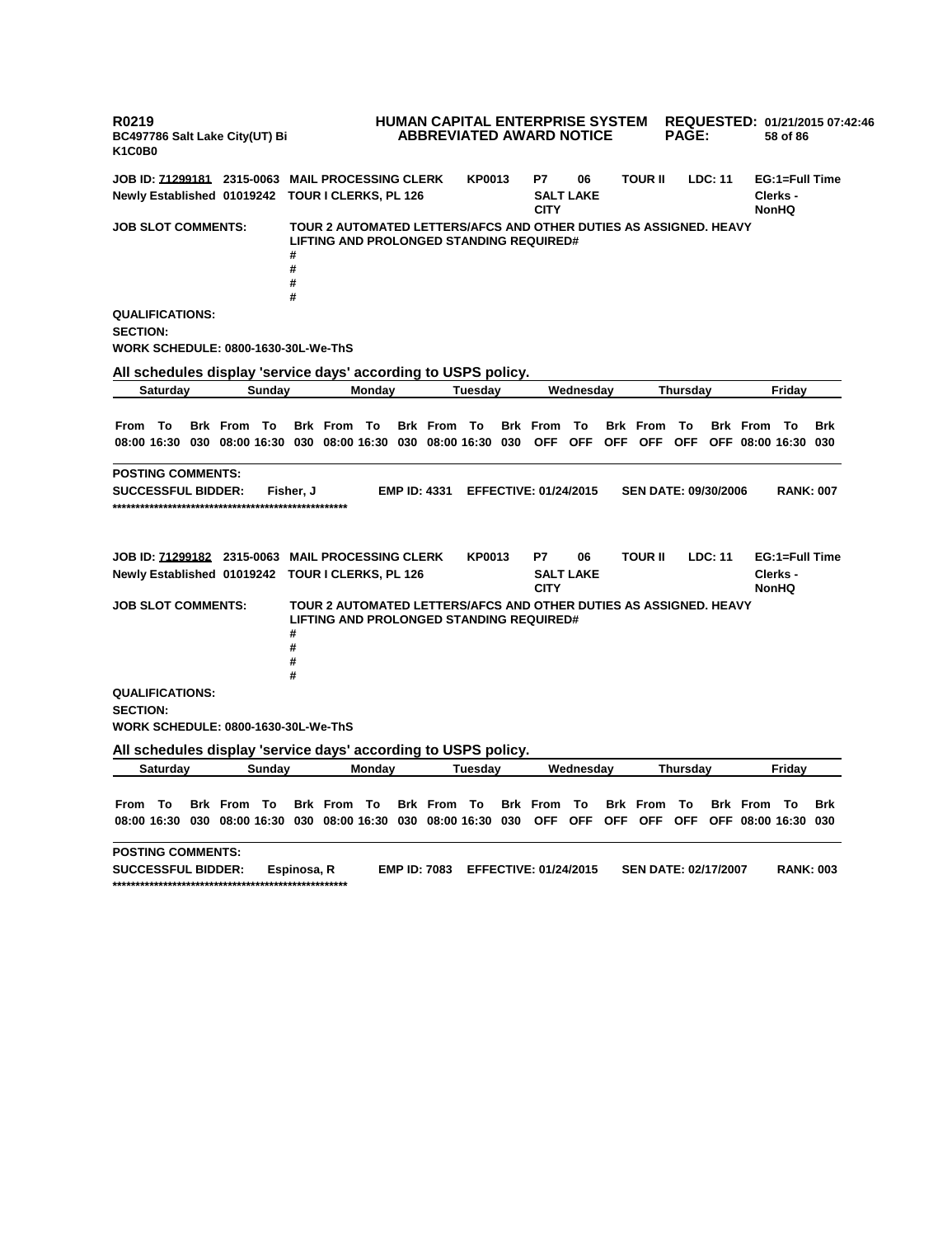**R0219 BC497786 Salt Lake City(UT) Bi K1C0B0 HUMAN CAPITAL ENTERPRISE SYSTEM REQUESTED: 01/21/2015 07:42:46 ABBREVIATED AWARD NOTICE PAGE: 59 of 86 JOB ID: 71299183 2315-0063 MAIL PROCESSING CLERK KP0013 P7 06 TOUR II LDC: 11 EG:1=Full Time Newly Established 01019242 TOUR I CLERKS, PL 126 SALT LAKE CITY Clerks - NonHQ JOB SLOT COMMENTS: TOUR 2 AUTOMATED LETTERS/AFCS AND OTHER DUTIES AS ASSIGNED. HEAVY LIFTING AND PROLONGED STANDING REQUIRED# # # # # QUALIFICATIONS: SECTION: WORK SCHEDULE: 0800-1630-30L-We-ThS All schedules display 'service days' according to USPS policy. Saturday Sunday Monday Tuesday Wednesday Thursday Friday** From To Brk From To Brk From To Brk From To Brk From To Brk From To Brk From To Brk 08:00 16:30 030 08:00 16:30 030 08:00 16:30 030 08:00 16:30 030 OFF OFF OFF OFF OFF OFF O8:00 16:30 030 **POSTING COMMENTS: SUCCESSFUL BIDDER: Brown, M EMP ID: 2846 EFFECTIVE: 01/24/2015 SEN DATE: 07/26/2014 RANK: 009 \*\*\*\*\*\*\*\*\*\*\*\*\*\*\*\*\*\*\*\*\*\*\*\*\*\*\*\*\*\*\*\*\*\*\*\*\*\*\*\*\*\*\*\*\*\*\*\*\*\*\* JOB ID: 71299184 2315-0063 MAIL PROCESSING CLERK KP0013 P7 06 TOUR II LDC: 11 EG:1=Full Time Newly Established 01019242 TOUR I CLERKS, PL 126 SALT LAKE CITY Clerks - NonHQ JOB SLOT COMMENTS: TOUR 2 AUTOMATED LETTERS/AFCS AND OTHER DUTIES AS ASSIGNED. HEAVY LIFTING AND PROLONGED STANDING REQUIRED# # # # # QUALIFICATIONS: SECTION: WORK SCHEDULE: 0800-1630-30L-We-ThS All schedules display 'service days' according to USPS policy. Saturday Sunday Monday Tuesday Wednesday Thursday Friday** From To Brk From To Brk From To Brk From To Brk From To Brk From To Brk From To Brk 08:00 16:30 030 08:00 16:30 030 08:00 16:30 030 08:00 16:30 030 OFF OFF OFF OFF OFF OFF O8:00 16:30 030 **POSTING COMMENTS: NO SUCCESSFUL BIDDER: EMP ID: 0000 EFFECTIVE: SEN DATE: RANK: 000 \*\*\*\*\*\*\*\*\*\*\*\*\*\*\*\*\*\*\*\*\*\*\*\*\*\*\*\*\*\*\*\*\*\*\*\*\*\*\*\*\*\*\*\*\*\*\*\*\*\*\***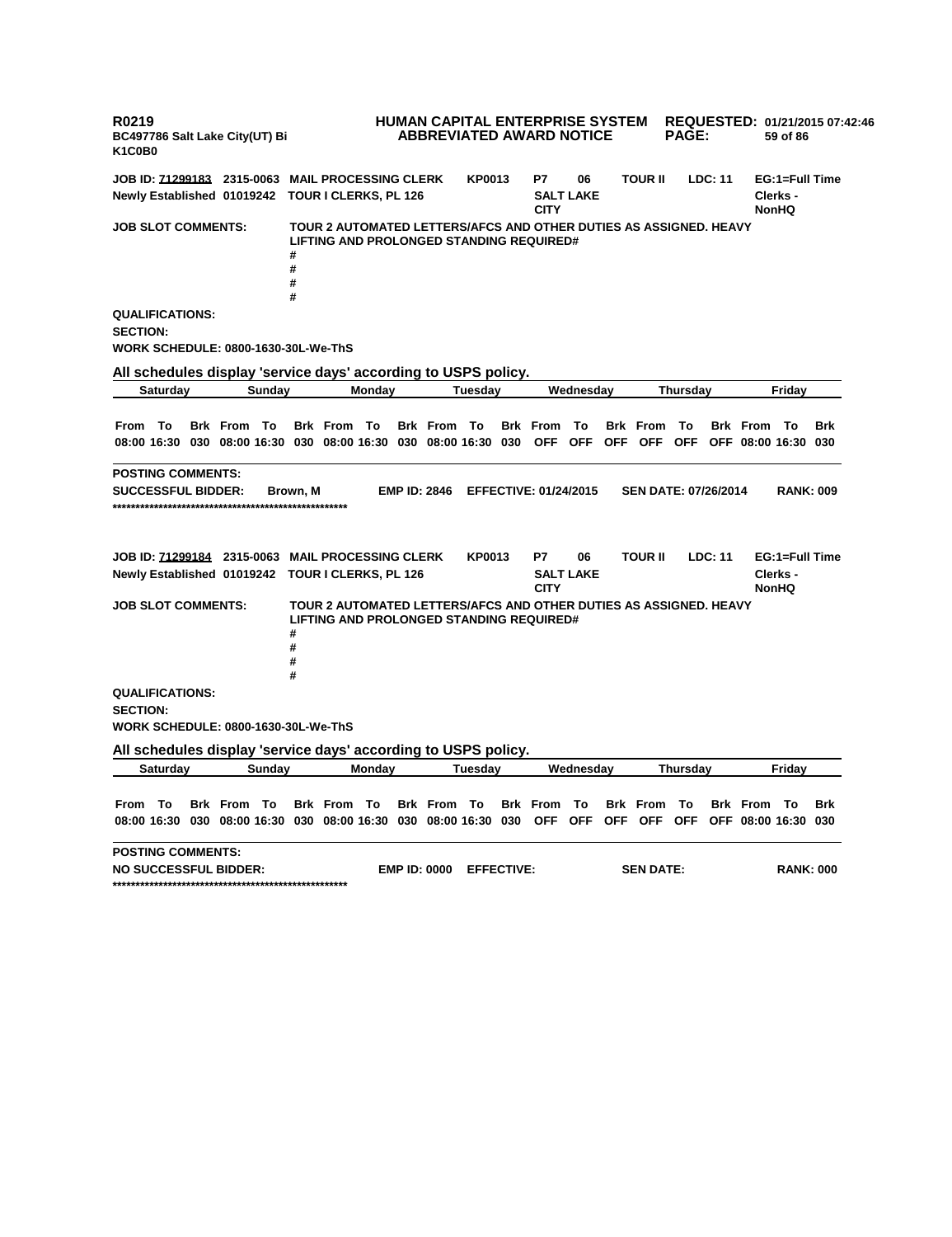**R0219 BC497786 Salt Lake City(UT) Bi K1C0B0 HUMAN CAPITAL ENTERPRISE SYSTEM REQUESTED: 01/21/2015 07:42:46 ABBREVIATED AWARD NOTICE PAGE: 60 of 86 JOB ID: 71299185 2315-0063 MAIL PROCESSING CLERK KP0013 P7 06 TOUR II LDC: 11 EG:1=Full Time Newly Established 01019242 TOUR I CLERKS, PL 126 SALT LAKE CITY Clerks - NonHQ JOB SLOT COMMENTS: TOUR 2 AUTOMATED LETTERS/AFCS AND OTHER DUTIES AS ASSIGNED. HEAVY LIFTING AND PROLONGED STANDING REQUIRED# # # # # QUALIFICATIONS: SECTION: WORK SCHEDULE: 0800-1630-30L-We-ThS All schedules display 'service days' according to USPS policy. Saturday Sunday Monday Tuesday Wednesday Thursday Friday** From To Brk From To Brk From To Brk From To Brk From To Brk From To Brk From To Brk 08:00 16:30 030 08:00 16:30 030 08:00 16:30 030 08:00 16:30 030 OFF OFF OFF OFF OFF OFF O8:00 16:30 030 **POSTING COMMENTS: NO SUCCESSFUL BIDDER: EMP ID: 0000 EFFECTIVE: SEN DATE: RANK: 000 \*\*\*\*\*\*\*\*\*\*\*\*\*\*\*\*\*\*\*\*\*\*\*\*\*\*\*\*\*\*\*\*\*\*\*\*\*\*\*\*\*\*\*\*\*\*\*\*\*\*\* JOB ID: 71299186 2315-0063 MAIL PROCESSING CLERK KP0013 P7 06 TOUR II LDC: 11 EG:1=Full Time Newly Established 01019242 TOUR I CLERKS, PL 126 SALT LAKE CITY Clerks - NonHQ JOB SLOT COMMENTS: TOUR 2 AUTOMATED LETTERS/AFCS AND OTHER DUTIES AS ASSIGNED. HEAVY LIFTING AND PROLONGED STANDING REQUIRED# # # # # QUALIFICATIONS: SECTION: WORK SCHEDULE: 0800-1630-30L-We-ThS All schedules display 'service days' according to USPS policy. Saturday Sunday Monday Tuesday Wednesday Thursday Friday** From To Brk From To Brk From To Brk From To Brk From To Brk From To Brk From To Brk 08:00 16:30 030 08:00 16:30 030 08:00 16:30 030 08:00 16:30 030 OFF OFF OFF OFF OFF OFF O8:00 16:30 030 **POSTING COMMENTS: NO SUCCESSFUL BIDDER: EMP ID: 0000 EFFECTIVE: SEN DATE: RANK: 000 \*\*\*\*\*\*\*\*\*\*\*\*\*\*\*\*\*\*\*\*\*\*\*\*\*\*\*\*\*\*\*\*\*\*\*\*\*\*\*\*\*\*\*\*\*\*\*\*\*\*\***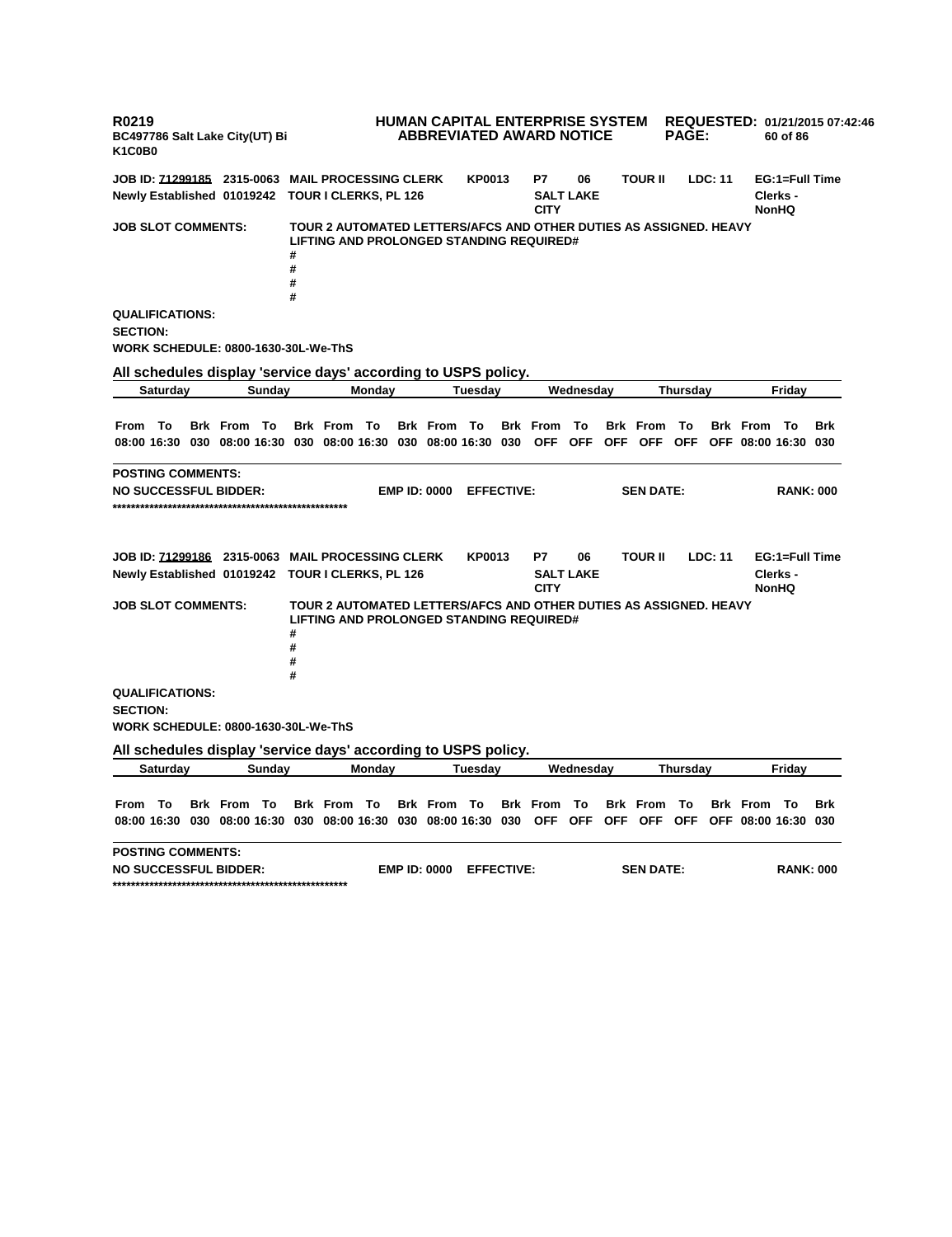**R0219 BC497786 Salt Lake City(UT) Bi K1C0B0 HUMAN CAPITAL ENTERPRISE SYSTEM REQUESTED: 01/21/2015 07:42:46 ABBREVIATED AWARD NOTICE PAGE: 61 of 86 JOB ID: 71299187 2315-0063 MAIL PROCESSING CLERK KP0013 P7 06 TOUR II LDC: 11 EG:1=Full Time Newly Established 01019242 TOUR I CLERKS, PL 126 SALT LAKE CITY Clerks - NonHQ JOB SLOT COMMENTS: TOUR 2 AUTOMATED LETTERS/AFCS AND OTHER DUTIES AS ASSIGNED. HEAVY LIFTING AND PROLONGED STANDING REQUIRED# # # # # QUALIFICATIONS: SECTION: WORK SCHEDULE: 0800-1630-30L-We-ThS All schedules display 'service days' according to USPS policy. Saturday Sunday Monday Tuesday Wednesday Thursday Friday** From To Brk From To Brk From To Brk From To Brk From To Brk From To Brk From To Brk 08:00 16:30 030 08:00 16:30 030 08:00 16:30 030 08:00 16:30 030 OFF OFF OFF OFF OFF OFF O8:00 16:30 030 **POSTING COMMENTS: NO SUCCESSFUL BIDDER: EMP ID: 0000 EFFECTIVE: SEN DATE: RANK: 000 \*\*\*\*\*\*\*\*\*\*\*\*\*\*\*\*\*\*\*\*\*\*\*\*\*\*\*\*\*\*\*\*\*\*\*\*\*\*\*\*\*\*\*\*\*\*\*\*\*\*\* JOB ID: 71299188 2315-0063 MAIL PROCESSING CLERK KP0013 P7 06 TOUR II LDC: 11 EG:1=Full Time Newly Established 01019242 TOUR I CLERKS, PL 126 SALT LAKE CITY Clerks - NonHQ JOB SLOT COMMENTS: TOUR 2 AUTOMATED LETTERS/AFCS AND OTHER DUTIES AS ASSIGNED. HEAVY LIFTING AND PROLONGED STANDING REQUIRED# # # # # QUALIFICATIONS: SECTION: WORK SCHEDULE: 0800-1630-30L-We-ThS All schedules display 'service days' according to USPS policy. Saturday Sunday Monday Tuesday Wednesday Thursday Friday** From To Brk From To Brk From To Brk From To Brk From To Brk From To Brk From To Brk 08:00 16:30 030 08:00 16:30 030 08:00 16:30 030 08:00 16:30 030 OFF OFF OFF OFF OFF OFF O8:00 16:30 030 **POSTING COMMENTS: NO SUCCESSFUL BIDDER: EMP ID: 0000 EFFECTIVE: SEN DATE: RANK: 000 \*\*\*\*\*\*\*\*\*\*\*\*\*\*\*\*\*\*\*\*\*\*\*\*\*\*\*\*\*\*\*\*\*\*\*\*\*\*\*\*\*\*\*\*\*\*\*\*\*\*\***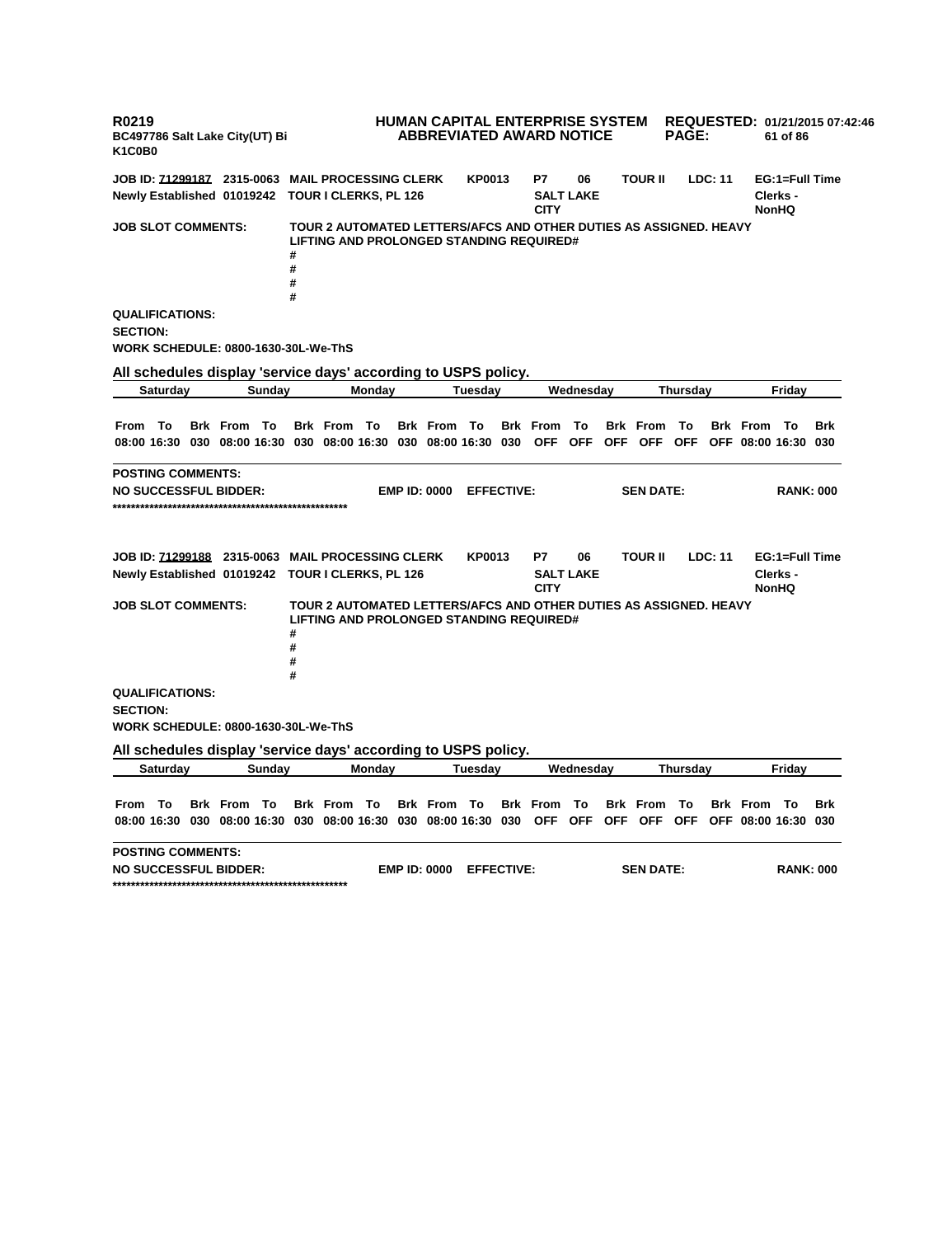**R0219 BC497786 Salt Lake City(UT) Bi K1C0B0 HUMAN CAPITAL ENTERPRISE SYSTEM REQUESTED: 01/21/2015 07:42:46 ABBREVIATED AWARD NOTICE PAGE: 62 of 86 JOB ID: 71299189 2315-0063 MAIL PROCESSING CLERK KP0013 P7 06 TOUR II LDC: 11 EG:1=Full Time Newly Established 01019242 TOUR I CLERKS, PL 126 SALT LAKE CITY Clerks - NonHQ JOB SLOT COMMENTS: TOUR 2 AUTOMATED LETTERS/AFCS AND OTHER DUTIES AS ASSIGNED. HEAVY LIFTING AND PROLONGED STANDING REQUIRED# # # # # QUALIFICATIONS: SECTION: WORK SCHEDULE: 0800-1630-30L-We-ThS All schedules display 'service days' according to USPS policy. Saturday Sunday Monday Tuesday Wednesday Thursday Friday** From To Brk From To Brk From To Brk From To Brk From To Brk From To Brk From To Brk 08:00 16:30 030 08:00 16:30 030 08:00 16:30 030 08:00 16:30 030 OFF OFF OFF OFF OFF OFF O8:00 16:30 030 **POSTING COMMENTS: NO SUCCESSFUL BIDDER: EMP ID: 0000 EFFECTIVE: SEN DATE: RANK: 000 \*\*\*\*\*\*\*\*\*\*\*\*\*\*\*\*\*\*\*\*\*\*\*\*\*\*\*\*\*\*\*\*\*\*\*\*\*\*\*\*\*\*\*\*\*\*\*\*\*\*\* JOB ID: 71299190 2315-0063 MAIL PROCESSING CLERK KP0013 P7 06 TOUR II LDC: 11 EG:1=Full Time Newly Established 01019242 TOUR I CLERKS, PL 126 SALT LAKE CITY Clerks - NonHQ JOB SLOT COMMENTS: TOUR 2 AUTOMATED LETTERS/AFCS AND OTHER DUTIES AS ASSIGNED. HEAVY LIFTING AND PROLONGED STANDING REQUIRED# # # # # QUALIFICATIONS: SECTION: WORK SCHEDULE: 0800-1630-30L-We-ThS All schedules display 'service days' according to USPS policy. Saturday Sunday Monday Tuesday Wednesday Thursday Friday** From To Brk From To Brk From To Brk From To Brk From To Brk From To Brk From To Brk 08:00 16:30 030 08:00 16:30 030 08:00 16:30 030 08:00 16:30 030 OFF OFF OFF OFF OFF OFF O8:00 16:30 030 **POSTING COMMENTS: NO SUCCESSFUL BIDDER: EMP ID: 0000 EFFECTIVE: SEN DATE: RANK: 000 \*\*\*\*\*\*\*\*\*\*\*\*\*\*\*\*\*\*\*\*\*\*\*\*\*\*\*\*\*\*\*\*\*\*\*\*\*\*\*\*\*\*\*\*\*\*\*\*\*\*\***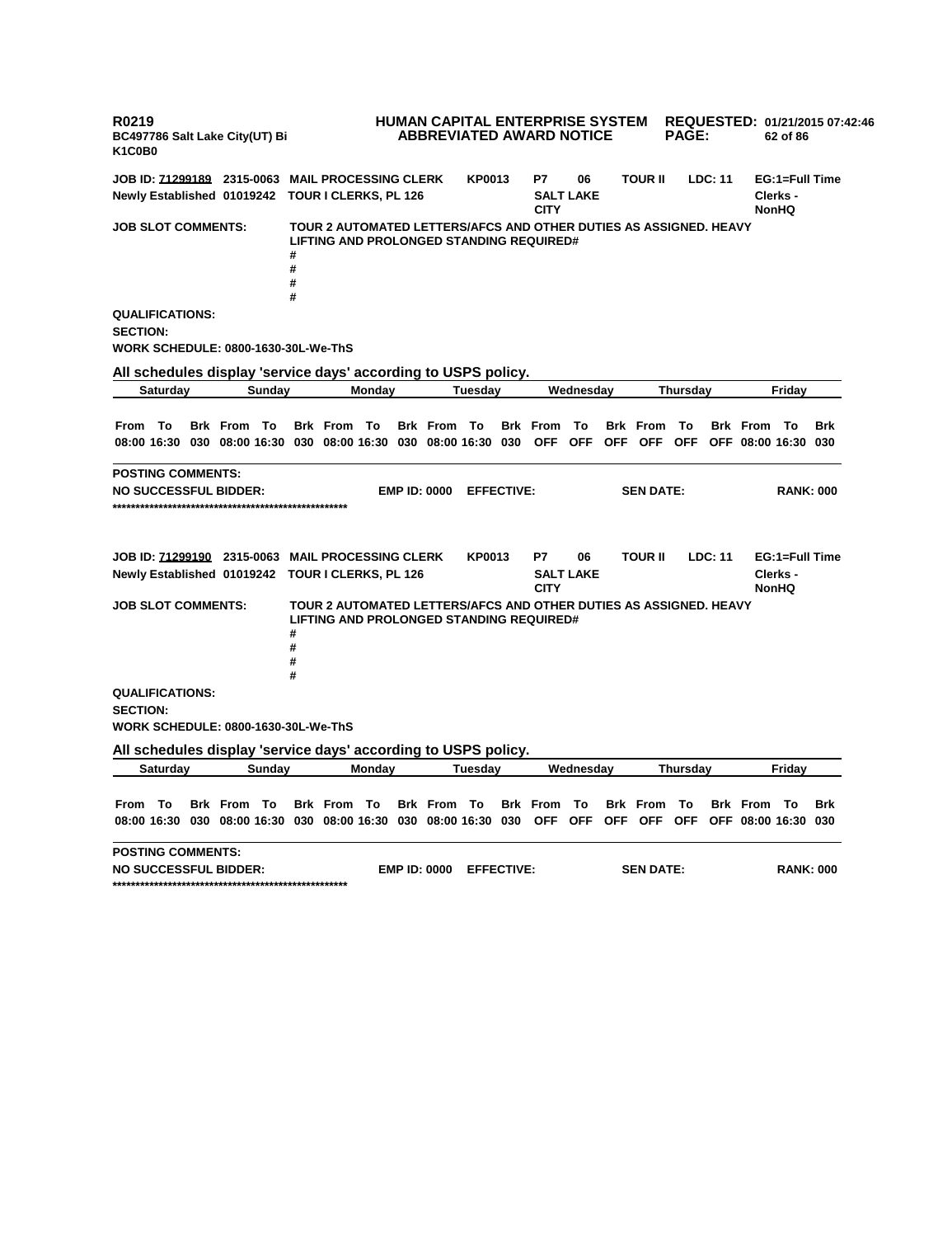**R0219 BC497786 Salt Lake City(UT) Bi K1C0B0 HUMAN CAPITAL ENTERPRISE SYSTEM REQUESTED: 01/21/2015 07:42:46 ABBREVIATED AWARD NOTICE PAGE: 63 of 86 JOB ID: 71299191 2315-0063 MAIL PROCESSING CLERK KP0013 P7 06 TOUR II LDC: 11 EG:1=Full Time Newly Established 01019242 TOUR I CLERKS, PL 126 SALT LAKE CITY Clerks - NonHQ JOB SLOT COMMENTS: TOUR 2 AUTOMATED LETTERS/AFCS AND OTHER DUTIES AS ASSIGNED. HEAVY LIFTING AND PROLONGED STANDING REQUIRED# # # # # QUALIFICATIONS: SECTION: WORK SCHEDULE: 0800-1630-30L-We-ThS All schedules display 'service days' according to USPS policy. Saturday Sunday Monday Tuesday Wednesday Thursday Friday** From To Brk From To Brk From To Brk From To Brk From To Brk From To Brk From To Brk 08:00 16:30 030 08:00 16:30 030 08:00 16:30 030 08:00 16:30 030 OFF OFF OFF OFF OFF OFF O8:00 16:30 030 **POSTING COMMENTS: SUCCESSFUL BIDDER: CELIC, V EMP ID: 4253 EFFECTIVE: 01/24/2015 SEN DATE: 07/26/2014 RANK: 004 \*\*\*\*\*\*\*\*\*\*\*\*\*\*\*\*\*\*\*\*\*\*\*\*\*\*\*\*\*\*\*\*\*\*\*\*\*\*\*\*\*\*\*\*\*\*\*\*\*\*\* JOB ID: 71299192 2315-0063 MAIL PROCESSING CLERK KP0013 P7 06 TOUR II LDC: 11 EG:1=Full Time Newly Established 01019242 TOUR I CLERKS, PL 126 SALT LAKE CITY Clerks - NonHQ JOB SLOT COMMENTS: TOUR 2 AUTOMATED LETTERS/AFCS AND OTHER DUTIES AS ASSIGNED. HEAVY LIFTING AND PROLONGED STANDING REQUIRED# # # # # QUALIFICATIONS: SECTION: WORK SCHEDULE: 0800-1630-30L-Th-FrS All schedules display 'service days' according to USPS policy. Saturday Sunday Monday Tuesday Wednesday Thursday Friday** From To Brk From To Brk From To Brk From To Brk From To Brk From To Brk From To Brk 08:00 16:30 030 08:00 16:30 030 08:00 16:30 030 08:00 16:30 030 08:00 16:30 030 OFF OFF OFF OFF OFF OFF **POSTING COMMENTS: SUCCESSFUL BIDDER: Reese, J EMP ID: 5484 EFFECTIVE: 01/24/2015 SEN DATE: 03/01/1997 RANK: 015 \*\*\*\*\*\*\*\*\*\*\*\*\*\*\*\*\*\*\*\*\*\*\*\*\*\*\*\*\*\*\*\*\*\*\*\*\*\*\*\*\*\*\*\*\*\*\*\*\*\*\***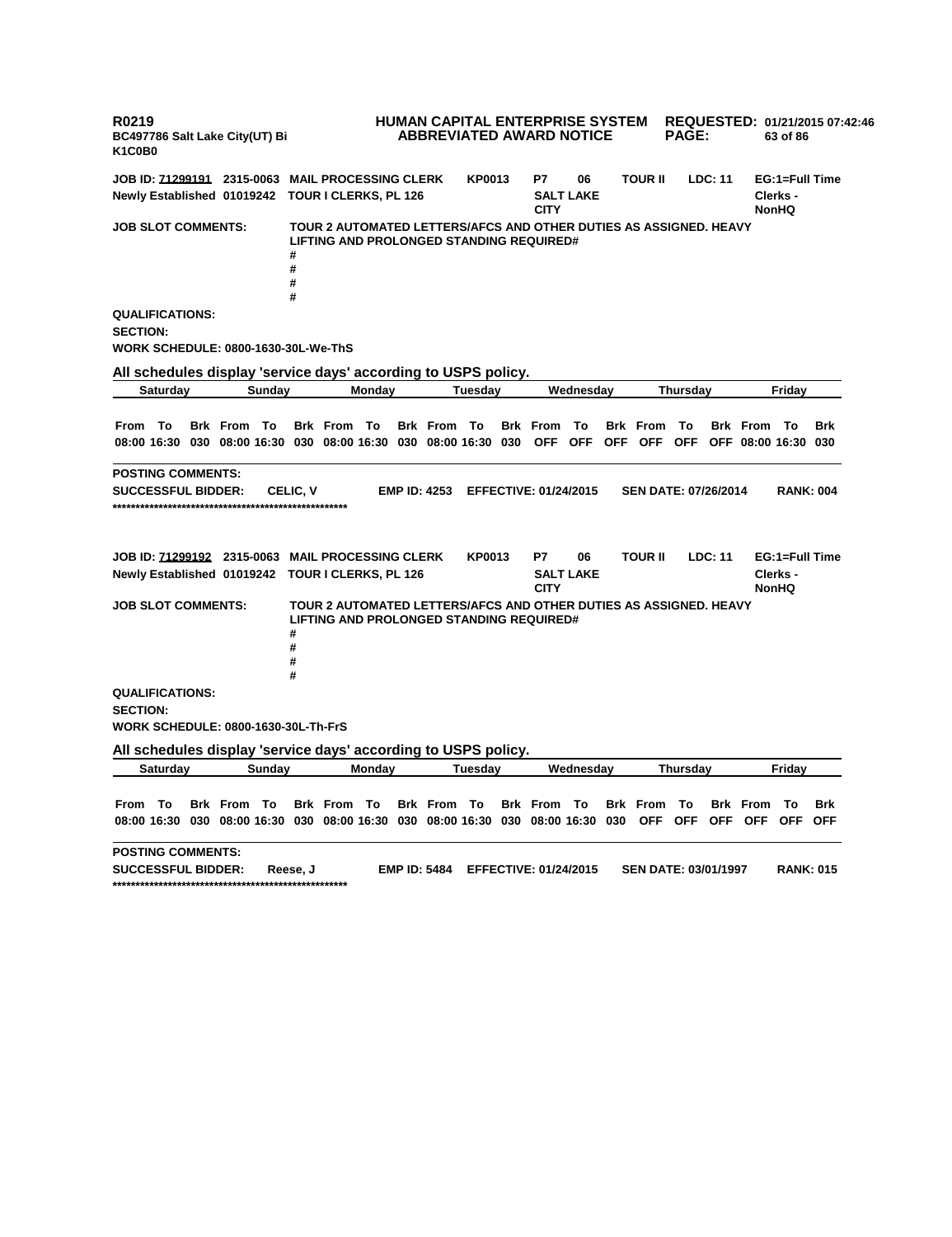**R0219 BC497786 Salt Lake City(UT) Bi K1C0B0 HUMAN CAPITAL ENTERPRISE SYSTEM REQUESTED: 01/21/2015 07:42:46 ABBREVIATED AWARD NOTICE PAGE: 64 of 86 JOB ID: 71299193 2315-0063 MAIL PROCESSING CLERK KP0013 P7 06 TOUR II LDC: 11 EG:1=Full Time Newly Established 01019242 TOUR I CLERKS, PL 126 SALT LAKE CITY Clerks - NonHQ JOB SLOT COMMENTS: TOUR 2 AUTOMATED LETTERS/AFCS AND OTHER DUTIES AS ASSIGNED. HEAVY LIFTING AND PROLONGED STANDING REQUIRED# # # # # QUALIFICATIONS: SECTION: WORK SCHEDULE: 0800-1630-30L-Sa-FrS All schedules display 'service days' according to USPS policy. Saturday Sunday Monday Tuesday Wednesday Thursday Friday** From To Brk From To Brk From To Brk From To Brk From To Brk From To Brk From To Brk OFF OFF OFF 08:00 16:30 030 08:00 16:30 030 08:00 16:30 030 08:00 16:30 030 08:00 16:30 030 OFF OFF OFF **POSTING COMMENTS: SUCCESSFUL BIDDER: Reynolds, C EMP ID: 8950 EFFECTIVE: 01/24/2015 SEN DATE: 10/28/1995 RANK: 006 \*\*\*\*\*\*\*\*\*\*\*\*\*\*\*\*\*\*\*\*\*\*\*\*\*\*\*\*\*\*\*\*\*\*\*\*\*\*\*\*\*\*\*\*\*\*\*\*\*\*\* JOB ID: 71299194 2315-0063 MAIL PROCESSING CLERK KP0013 P7 06 TOUR II LDC: 11 EG:1=Full Time Newly Established 01019242 TOUR I CLERKS, PL 126 SALT LAKE CITY Clerks - NonHQ JOB SLOT COMMENTS: TOUR 2 AUTOMATED LETTERS/AFCS AND OTHER DUTIES AS ASSIGNED. HEAVY LIFTING AND PROLONGED STANDING REQUIRED# # # # # QUALIFICATIONS: SECTION: WORK SCHEDULE: 1200-2030-30L-Sa-SuS All schedules display 'service days' according to USPS policy. Saturday Sunday Monday Tuesday Wednesday Thursday Friday** From To Brk From To Brk From To Brk From To Brk From To Brk From To Brk From To Brk OFF OFF OFF OFF OFF OFF 12:00 20:30 030 12:00 20:30 030 12:00 20:30 030 12:00 20:30 030 12:00 20:30 030 **POSTING COMMENTS: NO SUCCESSFUL BIDDER: EMP ID: 0000 EFFECTIVE: SEN DATE: RANK: 000 \*\*\*\*\*\*\*\*\*\*\*\*\*\*\*\*\*\*\*\*\*\*\*\*\*\*\*\*\*\*\*\*\*\*\*\*\*\*\*\*\*\*\*\*\*\*\*\*\*\*\***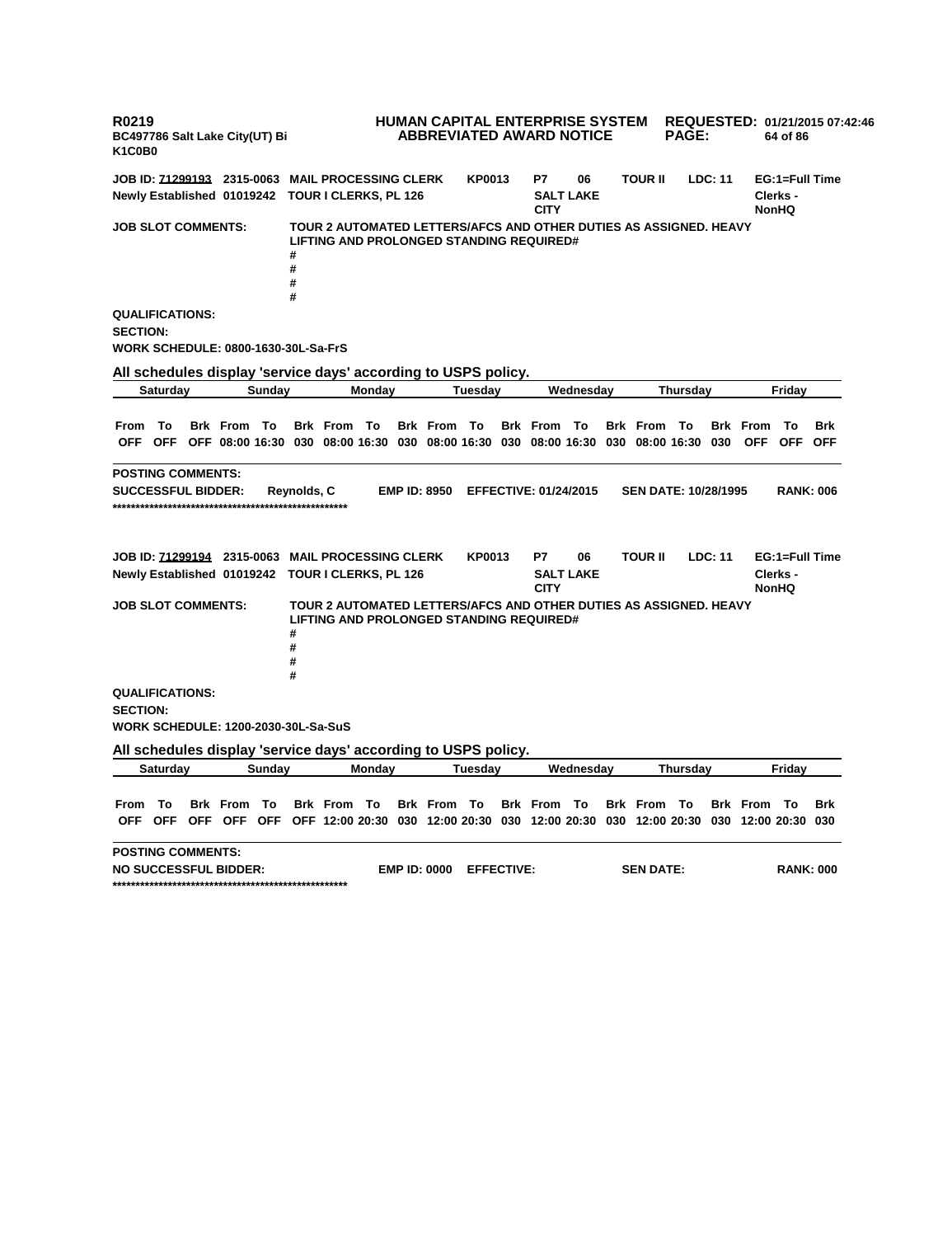**R0219 BC497786 Salt Lake City(UT) Bi K1C0B0 HUMAN CAPITAL ENTERPRISE SYSTEM REQUESTED: 01/21/2015 07:42:46 ABBREVIATED AWARD NOTICE PAGE: 65 of 86 JOB ID: 71299195 2315-0063 MAIL PROCESSING CLERK KP0013 P7 06 TOUR II LDC: 11 EG:1=Full Time Newly Established 01019242 TOUR I CLERKS, PL 126 SALT LAKE CITY Clerks - NonHQ JOB SLOT COMMENTS: TOUR 2 AUTOMATED LETTERS/AFCS AND OTHER DUTIES AS ASSIGNED. HEAVY LIFTING AND PROLONGED STANDING REQUIRED# # # # # QUALIFICATIONS: SECTION: WORK SCHEDULE: 0800-1630-30L-Th-FrS All schedules display 'service days' according to USPS policy. Saturday Sunday Monday Tuesday Wednesday Thursday Friday** From To Brk From To Brk From To Brk From To Brk From To Brk From To Brk From To Brk 08:00 16:30 030 08:00 16:30 030 08:00 16:30 030 08:00 16:30 030 08:00 16:30 030 OFF OFF OFF OFF OFF OFF **POSTING COMMENTS: SUCCESSFUL BIDDER: DAVIS, S EMP ID: 1653 EFFECTIVE: 01/24/2015 SEN DATE: 05/15/2004 RANK: 002 \*\*\*\*\*\*\*\*\*\*\*\*\*\*\*\*\*\*\*\*\*\*\*\*\*\*\*\*\*\*\*\*\*\*\*\*\*\*\*\*\*\*\*\*\*\*\*\*\*\*\* JOB ID: 71299196 2315-0063 MAIL PROCESSING CLERK KP0013 P7 06 TOUR II LDC: 11 EG:1=Full Time Newly Established 01019242 TOUR I CLERKS, PL 126 SALT LAKE CITY Clerks - NonHQ JOB SLOT COMMENTS: TOUR 2 AUTOMATED LETTERS/AFCS AND OTHER DUTIES AS ASSIGNED. HEAVY LIFTING AND PROLONGED STANDING REQUIRED# # # # # QUALIFICATIONS: SECTION: WORK SCHEDULE: 0800-1630-30L-Th-FrS All schedules display 'service days' according to USPS policy. Saturday Sunday Monday Tuesday Wednesday Thursday Friday** From To Brk From To Brk From To Brk From To Brk From To Brk From To Brk From To Brk 08:00 16:30 030 08:00 16:30 030 08:00 16:30 030 08:00 16:30 030 08:00 16:30 030 OFF OFF OFF OFF OFF OFF **POSTING COMMENTS: SUCCESSFUL BIDDER: Golder, T EMP ID: 1440 EFFECTIVE: 01/24/2015 SEN DATE: 11/13/2004 RANK: 004 \*\*\*\*\*\*\*\*\*\*\*\*\*\*\*\*\*\*\*\*\*\*\*\*\*\*\*\*\*\*\*\*\*\*\*\*\*\*\*\*\*\*\*\*\*\*\*\*\*\*\***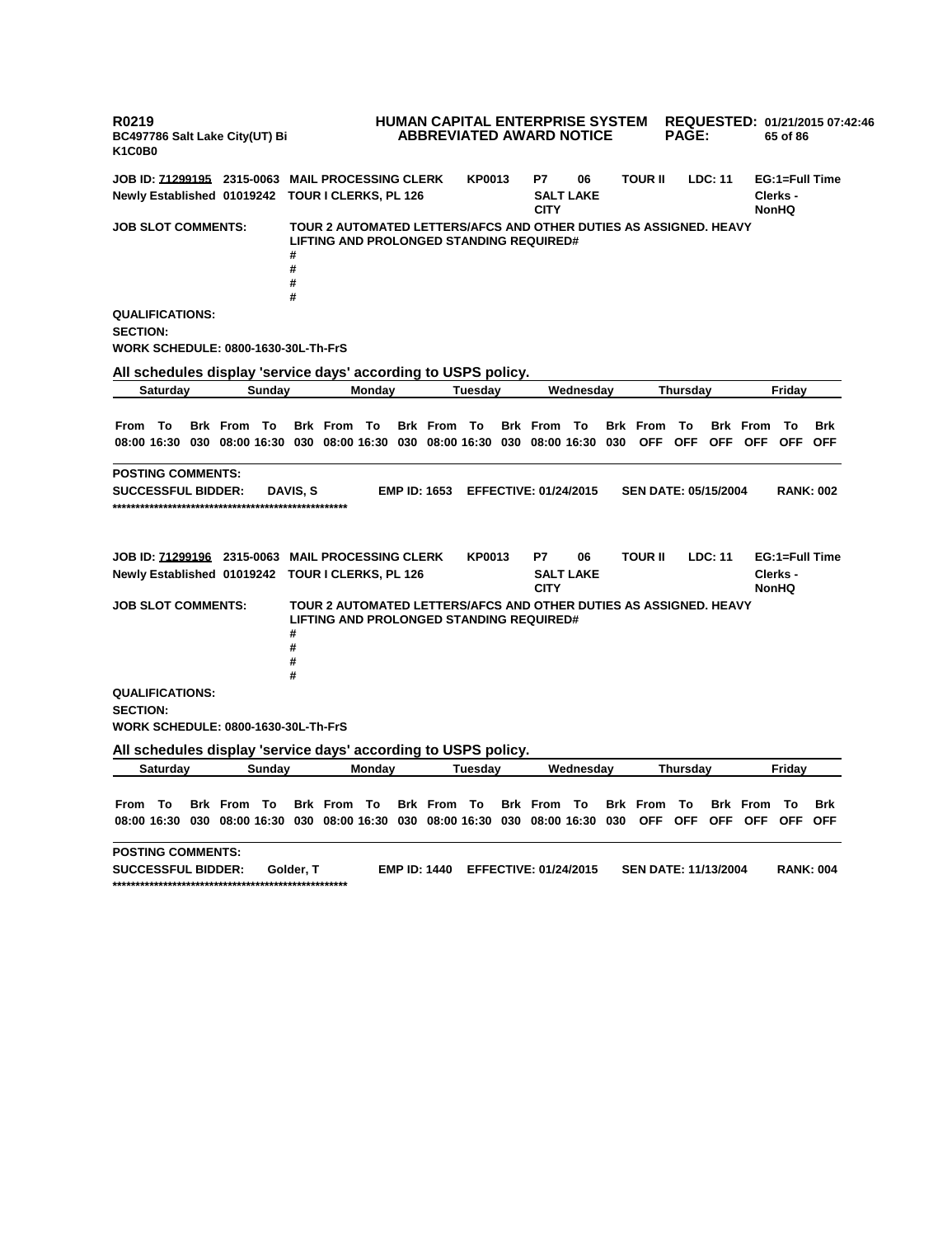**R0219 BC497786 Salt Lake City(UT) Bi K1C0B0 HUMAN CAPITAL ENTERPRISE SYSTEM ABBREVIATED AWARD NOTICE REQUESTED: 01/21/2015 07:42:46 PAGE: 66 of 86 JOB ID: 71299197 2315-0063 MAIL PROCESSING CLERK KP0013 P7 06 TOUR II LDC: 11 EG:1=Full Time Newly Established 01019242 TOUR I CLERKS, PL 126 SALT LAKE CITY Clerks - NonHQ JOB SLOT COMMENTS: TOUR 2 AUTOMATED LETTERS/AFCS AND OTHER DUTIES AS ASSIGNED. HEAVY LIFTING AND PROLONGED STANDING REQUIRED# # # # # QUALIFICATIONS: SECTION: WORK SCHEDULE: 0800-1630-30L-Sa-FrS All schedules display 'service days' according to USPS policy. Saturday Sunday Monday Tuesday Wednesday Thursday Friday** From To Brk From To Brk From To Brk From To Brk From To Brk From To Brk From To Brk OFF OFF OFF 08:00 16:30 030 08:00 16:30 030 08:00 16:30 030 08:00 16:30 030 08:00 16:30 030 OFF OFF OFF **POSTING COMMENTS: SUCCESSFUL BIDDER: Ashton, N EMP ID: 4717 EFFECTIVE: 01/24/2015 SEN DATE: 03/30/1996 RANK: 019 \*\*\*\*\*\*\*\*\*\*\*\*\*\*\*\*\*\*\*\*\*\*\*\*\*\*\*\*\*\*\*\*\*\*\*\*\*\*\*\*\*\*\*\*\*\*\*\*\*\*\* JOB ID: 71299198 2315-0063 MAIL PROCESSING CLERK KP0013 P7 06 TOUR II LDC: 11 EG:1=Full Time Newly Established 01019242 TOUR I CLERKS, PL 126 SALT LAKE CITY Clerks - NonHQ JOB SLOT COMMENTS: TOUR 2 AUTOMATED LETTERS/AFCS AND OTHER DUTIES AS ASSIGNED. HEAVY LIFTING AND PROLONGED STANDING REQUIRED# # # # # QUALIFICATIONS: SECTION: WORK SCHEDULE: 0800-1630-30L-Sa-FrS All schedules display 'service days' according to USPS policy. Saturday Sunday Monday Tuesday Wednesday Thursday Friday** From To Brk From To Brk From To Brk From To Brk From To Brk From To Brk From To Brk OFF OFF OFF 08:00 16:30 030 08:00 16:30 030 08:00 16:30 030 08:00 16:30 030 08:00 16:30 030 OFF OFF OFF **POSTING COMMENTS: SUCCESSFUL BIDDER: Hansen, J EMP ID: 2386 EFFECTIVE: 01/24/2015 SEN DATE: 03/27/1999 RANK: 007 \*\*\*\*\*\*\*\*\*\*\*\*\*\*\*\*\*\*\*\*\*\*\*\*\*\*\*\*\*\*\*\*\*\*\*\*\*\*\*\*\*\*\*\*\*\*\*\*\*\*\***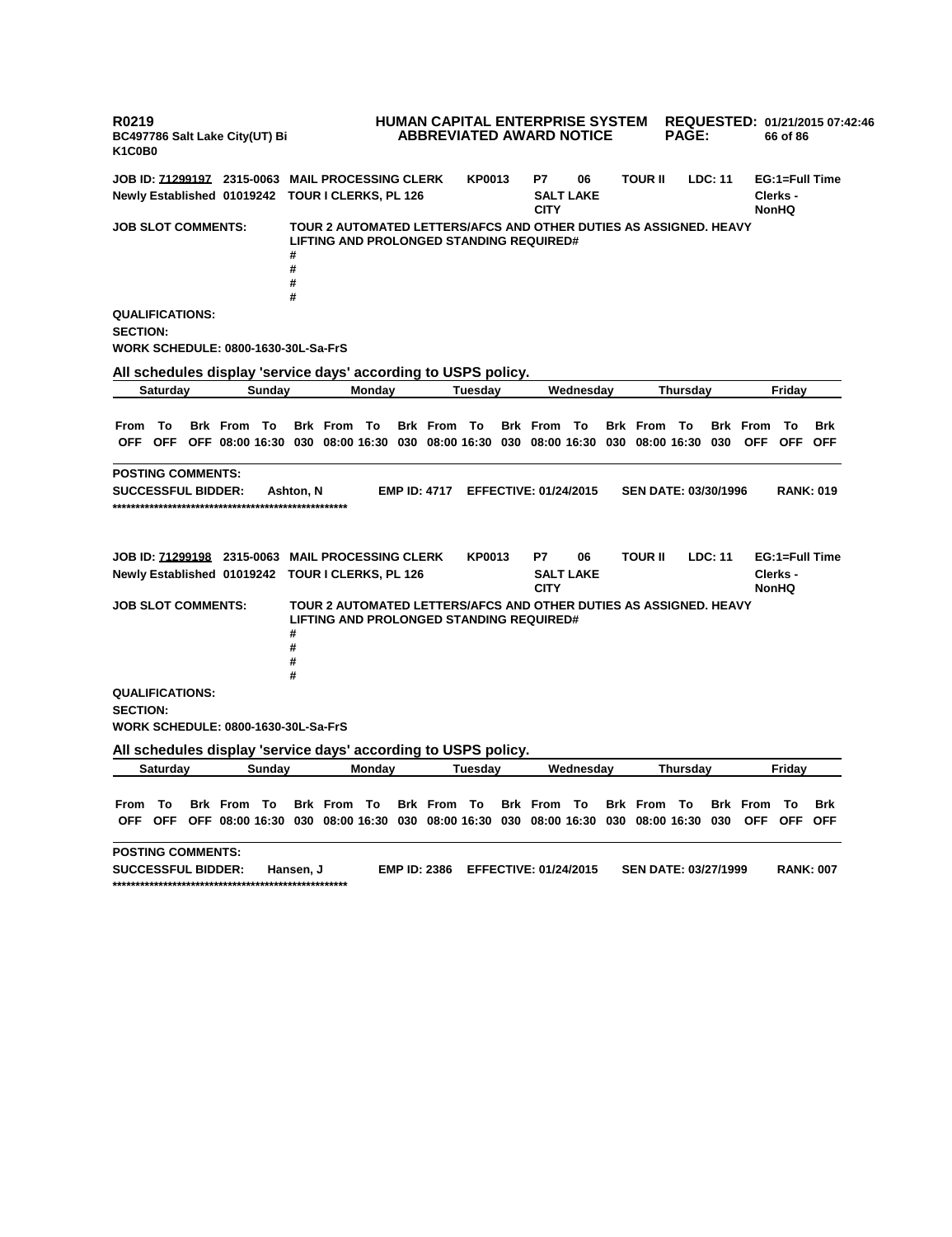**R0219 BC497786 Salt Lake City(UT) Bi K1C0B0 HUMAN CAPITAL ENTERPRISE SYSTEM REQUESTED: 01/21/2015 07:42:46 ABBREVIATED AWARD NOTICE PAGE: 67 of 86 JOB ID: 71299199 2315-0063 MAIL PROCESSING CLERK KP0013 P7 06 TOUR II LDC: 11 EG:1=Full Time Newly Established 01019242 TOUR I CLERKS, PL 126 SALT LAKE CITY Clerks - NonHQ JOB SLOT COMMENTS: TOUR 2 AUTOMATED LETTERS/AFCS AND OTHER DUTIES AS ASSIGNED. HEAVY LIFTING AND PROLONGED STANDING REQUIRED# # # # # QUALIFICATIONS: SECTION: WORK SCHEDULE: 1200-2030-30L-Sa-SuS All schedules display 'service days' according to USPS policy. Saturday Sunday Monday Tuesday Wednesday Thursday Friday** From To Brk From To Brk From To Brk From To Brk From To Brk From To Brk From To Brk OFF OFF OFF OFF OFF OFF 12:00 20:30 030 12:00 20:30 030 12:00 20:30 030 12:00 20:30 030 12:00 20:30 030 **POSTING COMMENTS: NO SUCCESSFUL BIDDER: EMP ID: 0000 EFFECTIVE: SEN DATE: RANK: 000 \*\*\*\*\*\*\*\*\*\*\*\*\*\*\*\*\*\*\*\*\*\*\*\*\*\*\*\*\*\*\*\*\*\*\*\*\*\*\*\*\*\*\*\*\*\*\*\*\*\*\* JOB ID: 71299200 2315-0063 MAIL PROCESSING CLERK KP0013 P7 06 TOUR II LDC: 11 EG:1=Full Time Newly Established 01019242 TOUR I CLERKS, PL 126 SALT LAKE CITY Clerks - NonHQ JOB SLOT COMMENTS: TOUR 2 AUTOMATED LETTERS/AFCS AND OTHER DUTIES AS ASSIGNED. HEAVY LIFTING AND PROLONGED STANDING REQUIRED# # # # # QUALIFICATIONS: SECTION: WORK SCHEDULE: 1200-2030-30L-Sa-SuS All schedules display 'service days' according to USPS policy. Saturday Sunday Monday Tuesday Wednesday Thursday Friday** From To Brk From To Brk From To Brk From To Brk From To Brk From To Brk From To Brk OFF OFF OFF OFF OFF OFF 12:00 20:30 030 12:00 20:30 030 12:00 20:30 030 12:00 20:30 030 12:00 20:30 030 **POSTING COMMENTS: NO SUCCESSFUL BIDDER: EMP ID: 0000 EFFECTIVE: SEN DATE: RANK: 000 \*\*\*\*\*\*\*\*\*\*\*\*\*\*\*\*\*\*\*\*\*\*\*\*\*\*\*\*\*\*\*\*\*\*\*\*\*\*\*\*\*\*\*\*\*\*\*\*\*\*\***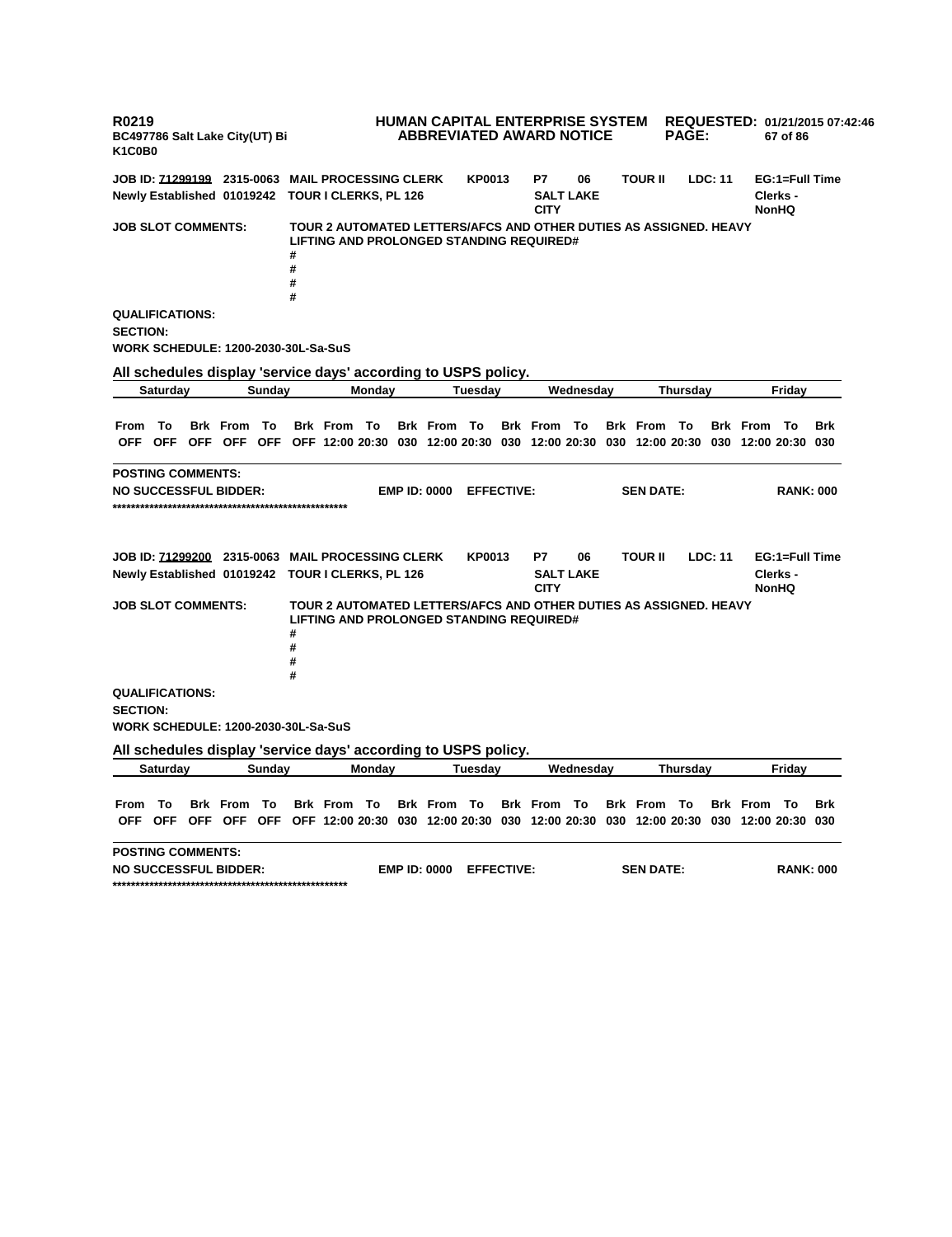**R0219 BC497786 Salt Lake City(UT) Bi K1C0B0 HUMAN CAPITAL ENTERPRISE SYSTEM REQUESTED: 01/21/2015 07:42:46 ABBREVIATED AWARD NOTICE PAGE: 68 of 86 JOB ID: 71299201 2315-0063 MAIL PROCESSING CLERK KP0013 P7 06 TOUR II LDC: 11 EG:1=Full Time Newly Established 01019242 TOUR I CLERKS, PL 126 SALT LAKE CITY Clerks - NonHQ JOB SLOT COMMENTS: TOUR 2 AUTOMATED LETTERS/AFCS AND OTHER DUTIES AS ASSIGNED. HEAVY LIFTING AND PROLONGED STANDING REQUIRED# # # # # QUALIFICATIONS: SECTION: WORK SCHEDULE: 1200-2030-30L-Sa-SuS All schedules display 'service days' according to USPS policy. Saturday Sunday Monday Tuesday Wednesday Thursday Friday** From To Brk From To Brk From To Brk From To Brk From To Brk From To Brk From To Brk OFF OFF OFF OFF OFF OFF 12:00 20:30 030 12:00 20:30 030 12:00 20:30 030 12:00 20:30 030 12:00 20:30 030 **POSTING COMMENTS: NO SUCCESSFUL BIDDER: EMP ID: 0000 EFFECTIVE: SEN DATE: RANK: 000 \*\*\*\*\*\*\*\*\*\*\*\*\*\*\*\*\*\*\*\*\*\*\*\*\*\*\*\*\*\*\*\*\*\*\*\*\*\*\*\*\*\*\*\*\*\*\*\*\*\*\* JOB ID: 71299202 2315-0063 MAIL PROCESSING CLERK KP0013 P7 06 TOUR II LDC: 11 EG:1=Full Time Newly Established 01019242 TOUR I CLERKS, PL 126 SALT LAKE CITY Clerks - NonHQ JOB SLOT COMMENTS: TOUR 2 AUTOMATED LETTERS/AFCS AND OTHER DUTIES AS ASSIGNED. HEAVY LIFTING AND PROLONGED STANDING REQUIRED# # # # # QUALIFICATIONS: SECTION: WORK SCHEDULE: 1200-2030-30L-Sa-SuS All schedules display 'service days' according to USPS policy. Saturday Sunday Monday Tuesday Wednesday Thursday Friday** From To Brk From To Brk From To Brk From To Brk From To Brk From To Brk From To Brk OFF OFF OFF OFF OFF OFF 12:00 20:30 030 12:00 20:30 030 12:00 20:30 030 12:00 20:30 030 12:00 20:30 030 **POSTING COMMENTS: NO SUCCESSFUL BIDDER: EMP ID: 0000 EFFECTIVE: SEN DATE: RANK: 000 \*\*\*\*\*\*\*\*\*\*\*\*\*\*\*\*\*\*\*\*\*\*\*\*\*\*\*\*\*\*\*\*\*\*\*\*\*\*\*\*\*\*\*\*\*\*\*\*\*\*\***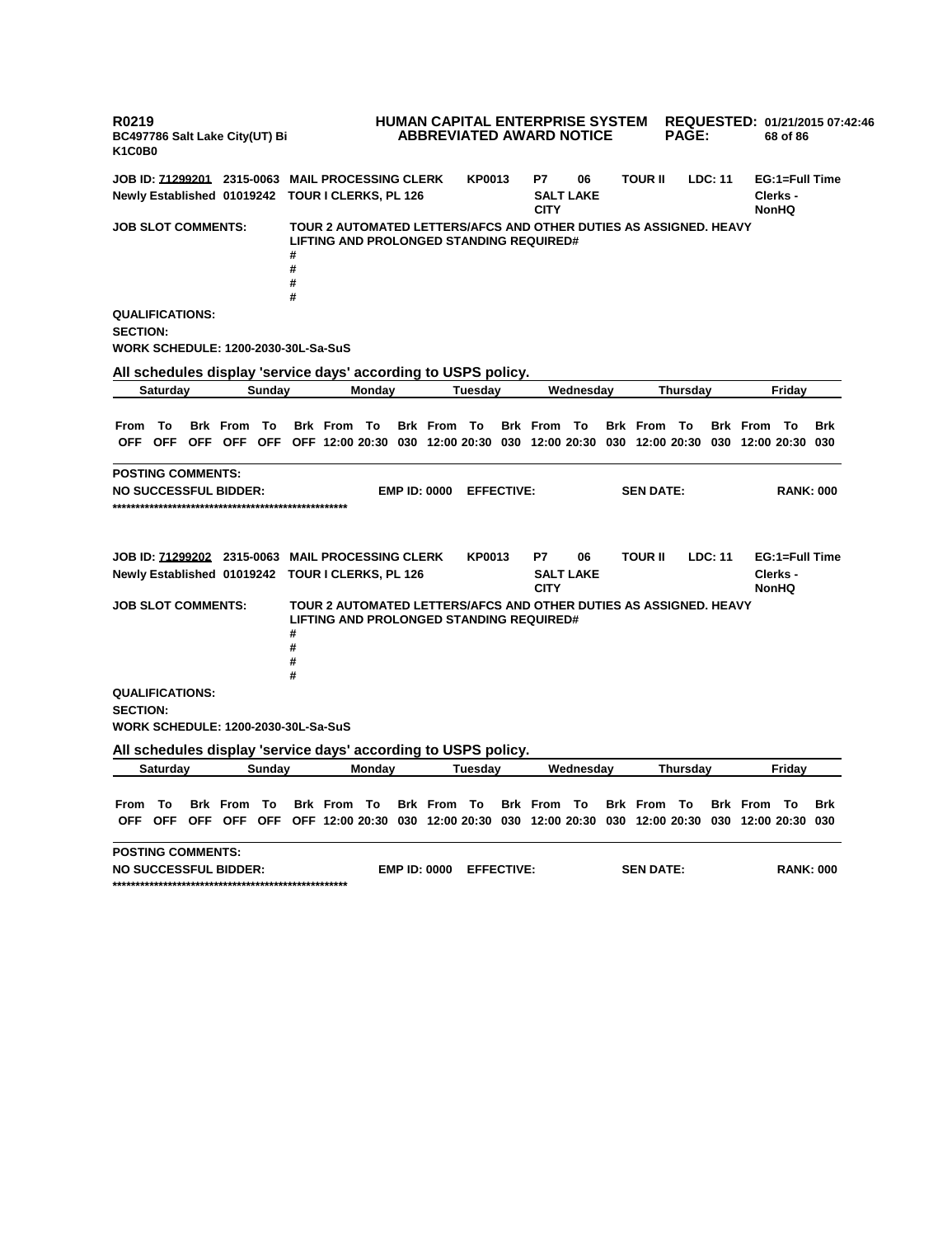**R0219 BC497786 Salt Lake City(UT) Bi K1C0B0 HUMAN CAPITAL ENTERPRISE SYSTEM REQUESTED: 01/21/2015 07:42:46 ABBREVIATED AWARD NOTICE PAGE: 69 of 86 JOB ID: 71299203 2315-0063 MAIL PROCESSING CLERK KP0013 P7 06 TOUR II LDC: 11 EG:1=Full Time Newly Established 01019242 TOUR I CLERKS, PL 126 SALT LAKE CITY Clerks - NonHQ JOB SLOT COMMENTS: TOUR 2 AUTOMATED LETTERS/AFCS AND OTHER DUTIES AS ASSIGNED. HEAVY LIFTING AND PROLONGED STANDING REQUIRED# # # # # QUALIFICATIONS: SECTION: WORK SCHEDULE: 1200-2030-30L-Mo-TuS All schedules display 'service days' according to USPS policy. Saturday Sunday Monday Tuesday Wednesday Thursday Friday** From To Brk From To Brk From To Brk From To Brk From To Brk From To Brk From To Brk 12:00 20:30 030 12:00 20:30 030 OFF OFF OFF OFF OFF OFF 12:00 20:30 030 12:00 20:30 030 12:00 20:30 030 **POSTING COMMENTS: NO SUCCESSFUL BIDDER: EMP ID: 0000 EFFECTIVE: SEN DATE: RANK: 000 \*\*\*\*\*\*\*\*\*\*\*\*\*\*\*\*\*\*\*\*\*\*\*\*\*\*\*\*\*\*\*\*\*\*\*\*\*\*\*\*\*\*\*\*\*\*\*\*\*\*\* JOB ID: 71299204 2315-0063 MAIL PROCESSING CLERK KP0013 P7 06 TOUR II LDC: 11 EG:1=Full Time Newly Established 01019242 TOUR I CLERKS, PL 126 SALT LAKE CITY Clerks - NonHQ JOB SLOT COMMENTS: TOUR 2 AUTOMATED LETTERS/AFCS AND OTHER DUTIES AS ASSIGNED. HEAVY LIFTING AND PROLONGED STANDING REQUIRED# # # # # QUALIFICATIONS: SECTION: WORK SCHEDULE: 1200-2030-30L-Mo-TuS All schedules display 'service days' according to USPS policy. Saturday Sunday Monday Tuesday Wednesday Thursday Friday** From To Brk From To Brk From To Brk From To Brk From To Brk From To Brk From To Brk 12:00 20:30 030 12:00 20:30 030 OFF OFF OFF OFF OFF OFF 12:00 20:30 030 12:00 20:30 030 12:00 20:30 030 **POSTING COMMENTS: NO SUCCESSFUL BIDDER: EMP ID: 0000 EFFECTIVE: SEN DATE: RANK: 000 \*\*\*\*\*\*\*\*\*\*\*\*\*\*\*\*\*\*\*\*\*\*\*\*\*\*\*\*\*\*\*\*\*\*\*\*\*\*\*\*\*\*\*\*\*\*\*\*\*\*\***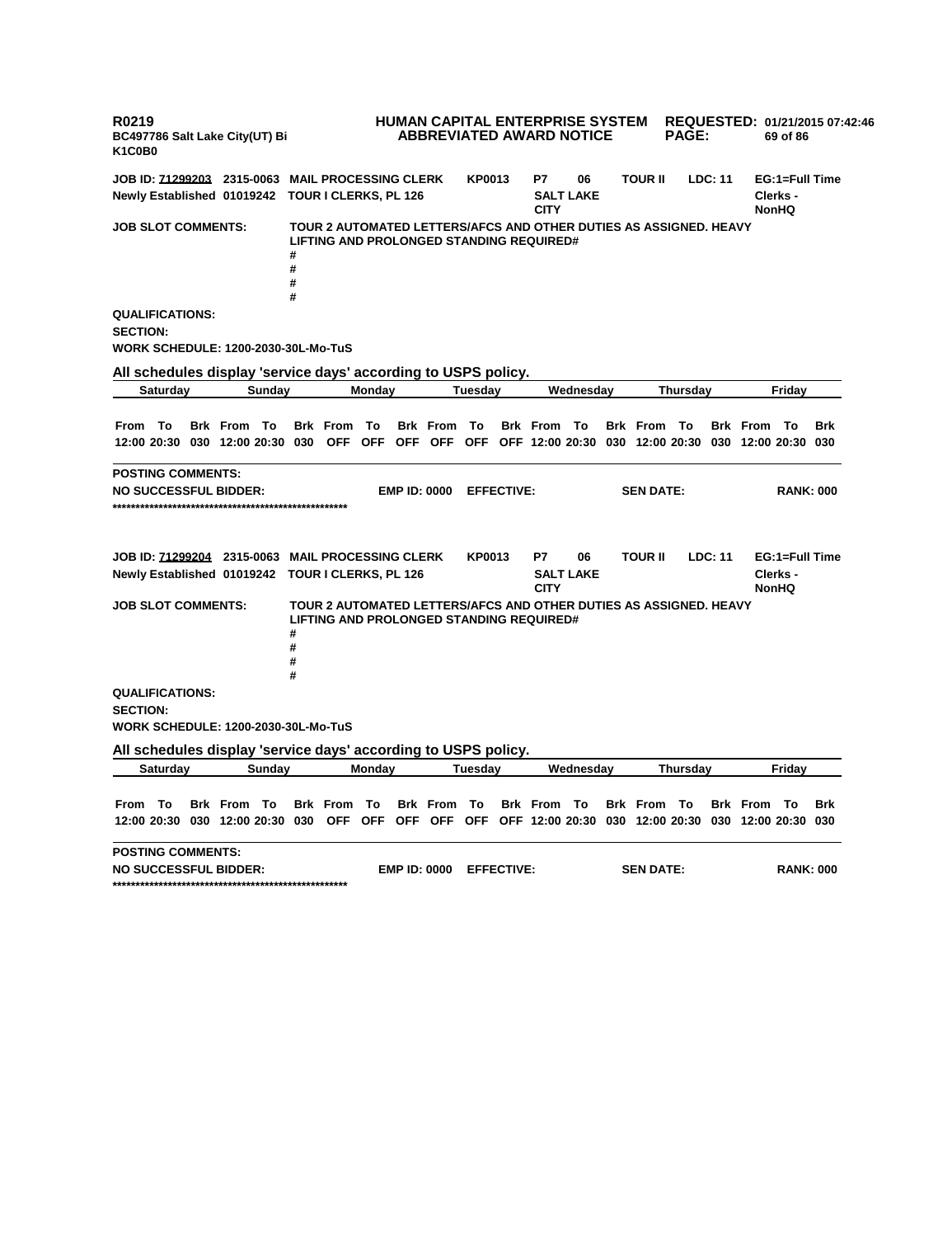**R0219 BC497786 Salt Lake City(UT) Bi K1C0B0 HUMAN CAPITAL ENTERPRISE SYSTEM ABBREVIATED AWARD NOTICE REQUESTED: 01/21/2015 07:42:46 PAGE: 70 of 86 JOB ID: 71299205 2315-0063 MAIL PROCESSING CLERK KP0013 P7 06 TOUR II LDC: 11 EG:1=Full Time Newly Established 01019242 TOUR I CLERKS, PL 126 SALT LAKE CITY Clerks - NonHQ JOB SLOT COMMENTS: TOUR 2 AUTOMATED LETTERS/AFCS AND OTHER DUTIES AS ASSIGNED. HEAVY LIFTING AND PROLONGED STANDING REQUIRED# # # # # QUALIFICATIONS: SECTION: WORK SCHEDULE: 1200-2030-30L-Mo-TuS All schedules display 'service days' according to USPS policy. Saturday Sunday Monday Tuesday Wednesday Thursday Friday** From To Brk From To Brk From To Brk From To Brk From To Brk From To Brk From To Brk 12:00 20:30 030 12:00 20:30 030 OFF OFF OFF OFF OFF OFF 12:00 20:30 030 12:00 20:30 030 12:00 20:30 030 **POSTING COMMENTS: NO SUCCESSFUL BIDDER: EMP ID: 0000 EFFECTIVE: SEN DATE: RANK: 000 \*\*\*\*\*\*\*\*\*\*\*\*\*\*\*\*\*\*\*\*\*\*\*\*\*\*\*\*\*\*\*\*\*\*\*\*\*\*\*\*\*\*\*\*\*\*\*\*\*\*\* JOB ID: 71299206 2315-0063 MAIL PROCESSING CLERK KP0013 P7 06 TOUR II LDC: 11 EG:1=Full Time Newly Established 01019242 TOUR I CLERKS, PL 126 SALT LAKE CITY Clerks - NonHQ JOB SLOT COMMENTS: TOUR 2 AUTOMATED LETTERS/AFCS AND OTHER DUTIES AS ASSIGNED. HEAVY LIFTING AND PROLONGED STANDING REQUIRED# # # # # QUALIFICATIONS: SECTION: WORK SCHEDULE: 1200-2030-30L-Mo-TuS All schedules display 'service days' according to USPS policy. Saturday Sunday Monday Tuesday Wednesday Thursday Friday** From To Brk From To Brk From To Brk From To Brk From To Brk From To Brk From To Brk 12:00 20:30 030 12:00 20:30 030 OFF OFF OFF OFF OFF OFF 12:00 20:30 030 12:00 20:30 030 12:00 20:30 030 **POSTING COMMENTS: SUCCESSFUL BIDDER: Barringer, N EMP ID: 3648 EFFECTIVE: 01/24/2015 SEN DATE: 08/19/2006 RANK: 004 \*\*\*\*\*\*\*\*\*\*\*\*\*\*\*\*\*\*\*\*\*\*\*\*\*\*\*\*\*\*\*\*\*\*\*\*\*\*\*\*\*\*\*\*\*\*\*\*\*\*\***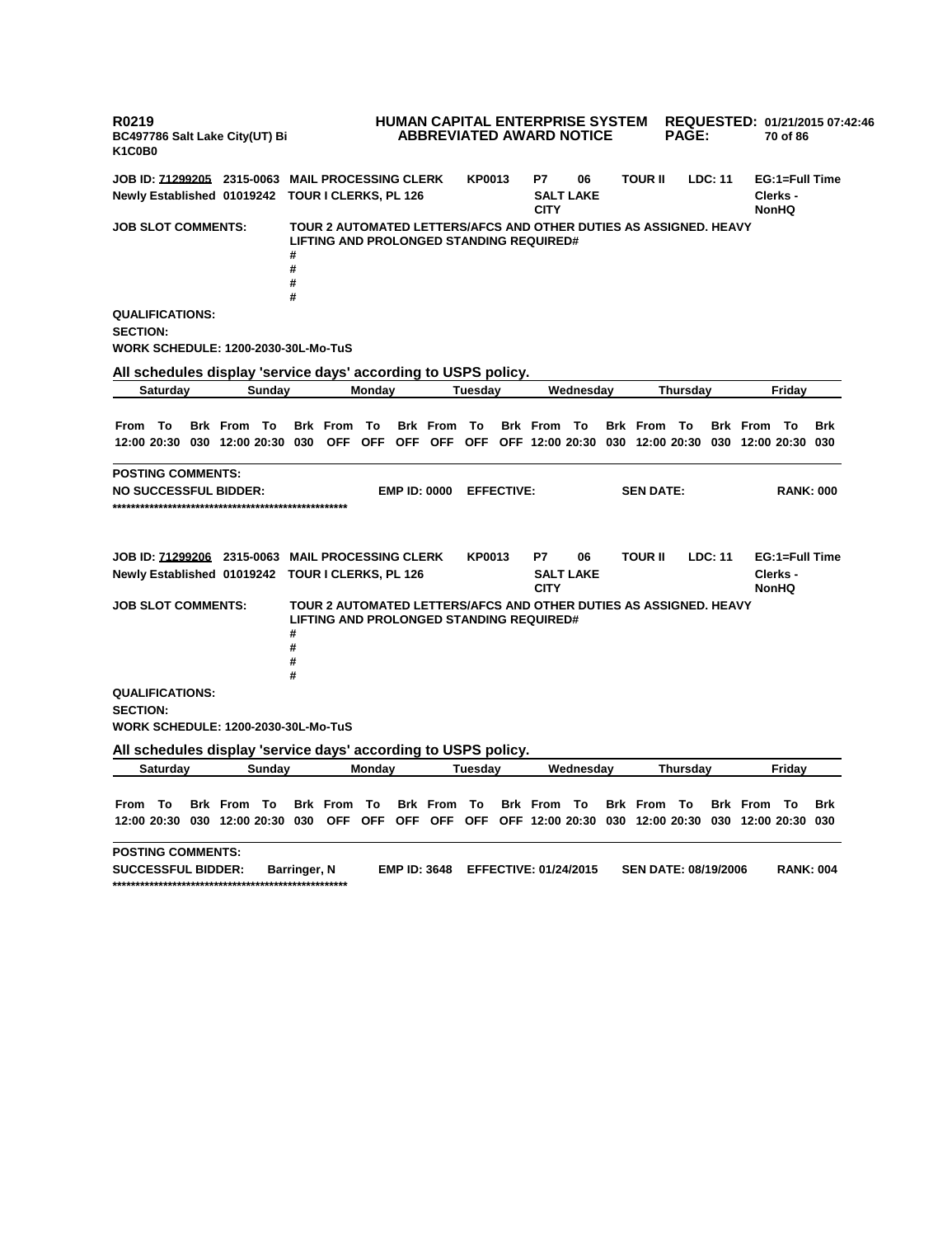**R0219 BC497786 Salt Lake City(UT) Bi K1C0B0 HUMAN CAPITAL ENTERPRISE SYSTEM ABBREVIATED AWARD NOTICE REQUESTED: 01/21/2015 07:42:46 PAGE: 71 of 86 JOB ID: 71299207 2315-0063 MAIL PROCESSING CLERK KP0013 P7 06 TOUR II LDC: 11 EG:1=Full Time Newly Established 01019242 TOUR I CLERKS, PL 126 SALT LAKE CITY Clerks - NonHQ JOB SLOT COMMENTS: TOUR 2 AUTOMATED LETTERS/AFCS AND OTHER DUTIES AS ASSIGNED. HEAVY LIFTING AND PROLONGED STANDING REQUIRED# # # # # QUALIFICATIONS: SECTION: WORK SCHEDULE: 1200-2030-30L-Mo-TuS All schedules display 'service days' according to USPS policy. Saturday Sunday Monday Tuesday Wednesday Thursday Friday** From To Brk From To Brk From To Brk From To Brk From To Brk From To Brk From To Brk 12:00 20:30 030 12:00 20:30 030 OFF OFF OFF OFF OFF OFF 12:00 20:30 030 12:00 20:30 030 12:00 20:30 030 **POSTING COMMENTS: SUCCESSFUL BIDDER: HULTQUIST, E EMP ID: 2039 EFFECTIVE: 01/24/2015 SEN DATE: 07/26/2014 RANK: 010 \*\*\*\*\*\*\*\*\*\*\*\*\*\*\*\*\*\*\*\*\*\*\*\*\*\*\*\*\*\*\*\*\*\*\*\*\*\*\*\*\*\*\*\*\*\*\*\*\*\*\* JOB ID: 71299208 2315-0063 MAIL PROCESSING CLERK KP0013 P7 06 TOUR II LDC: 11 EG:1=Full Time Newly Established 01019242 TOUR I CLERKS, PL 126 SALT LAKE CITY Clerks - NonHQ JOB SLOT COMMENTS: TOUR 2 AUTOMATED LETTERS/AFCS AND OTHER DUTIES AS ASSIGNED. HEAVY LIFTING AND PROLONGED STANDING REQUIRED# # # # # QUALIFICATIONS: SECTION: WORK SCHEDULE: 1200-2030-30L-Mo-TuS All schedules display 'service days' according to USPS policy. Saturday Sunday Monday Tuesday Wednesday Thursday Friday** From To Brk From To Brk From To Brk From To Brk From To Brk From To Brk From To Brk 12:00 20:30 030 12:00 20:30 030 OFF OFF OFF OFF OFF OFF 12:00 20:30 030 12:00 20:30 030 12:00 20:30 030 **POSTING COMMENTS: SUCCESSFUL BIDDER: ADAMS, N EMP ID: 6834 EFFECTIVE: 01/24/2015 SEN DATE: 07/26/2014 RANK: 011 \*\*\*\*\*\*\*\*\*\*\*\*\*\*\*\*\*\*\*\*\*\*\*\*\*\*\*\*\*\*\*\*\*\*\*\*\*\*\*\*\*\*\*\*\*\*\*\*\*\*\***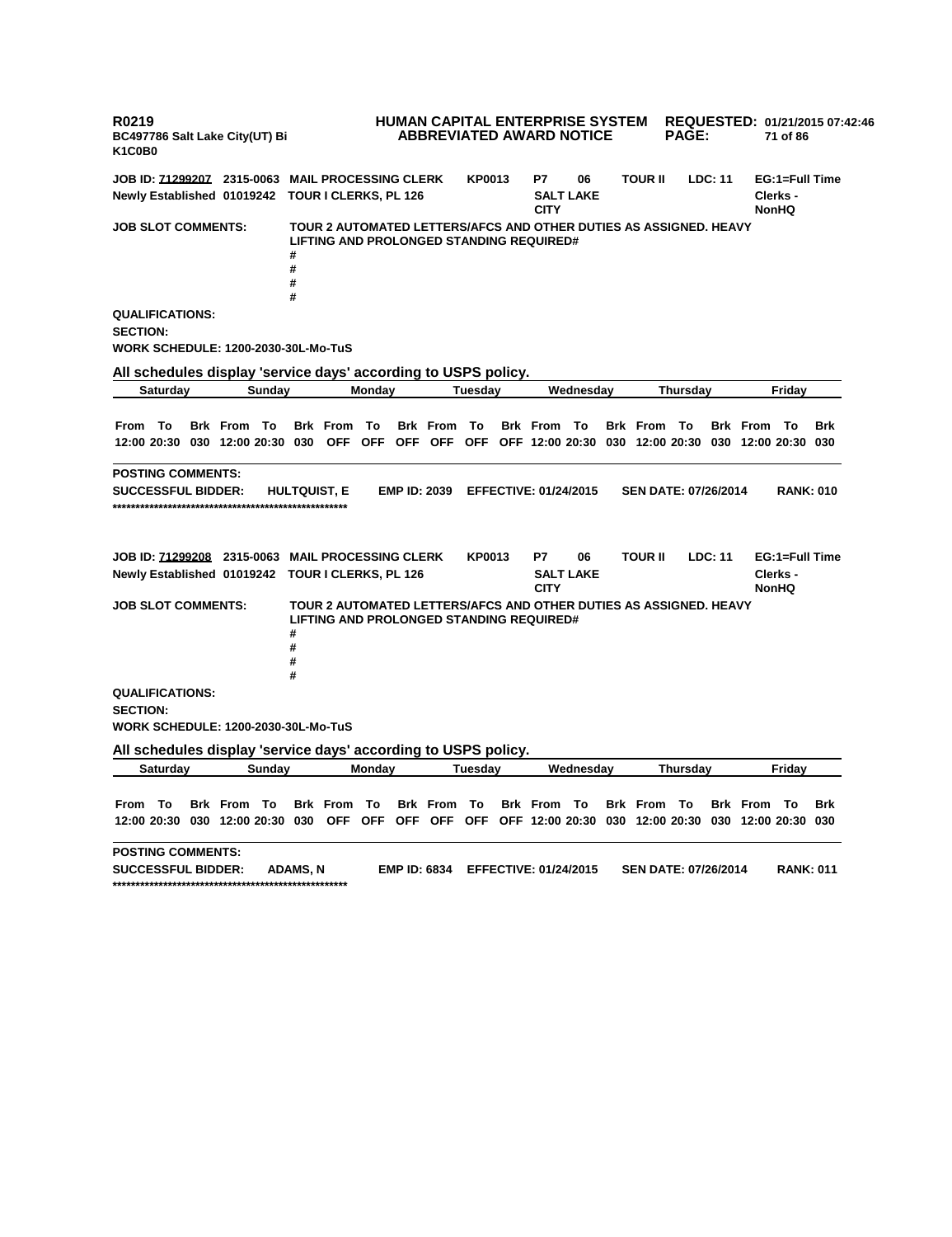**R0219 BC497786 Salt Lake City(UT) Bi K1C0B0 HUMAN CAPITAL ENTERPRISE SYSTEM REQUESTED: 01/21/2015 07:42:46 ABBREVIATED AWARD NOTICE PAGE: 72 of 86 JOB ID: 71299209 2315-0063 MAIL PROCESSING CLERK KP0013 P7 06 TOUR II LDC: 11 EG:1=Full Time Newly Established 01019242 TOUR I CLERKS, PL 126 SALT LAKE CITY Clerks - NonHQ JOB SLOT COMMENTS: TOUR 2 AUTOMATED LETTERS/AFCS AND OTHER DUTIES AS ASSIGNED. HEAVY LIFTING AND PROLONGED STANDING REQUIRED# # # # # QUALIFICATIONS: SECTION: WORK SCHEDULE: 1200-2030-30L-Tu-WeS All schedules display 'service days' according to USPS policy. Saturday Sunday Monday Tuesday Wednesday Thursday Friday** From To Brk From To Brk From To Brk From To Brk From To Brk From To Brk From To Brk 12:00 20:30 030 12:00 20:30 030 12:00 20:30 030 OFF OFF OFF OFF OFF OFF 12:00 20:30 030 12:00 20:30 030 **POSTING COMMENTS: NO SUCCESSFUL BIDDER: EMP ID: 0000 EFFECTIVE: SEN DATE: RANK: 000 \*\*\*\*\*\*\*\*\*\*\*\*\*\*\*\*\*\*\*\*\*\*\*\*\*\*\*\*\*\*\*\*\*\*\*\*\*\*\*\*\*\*\*\*\*\*\*\*\*\*\* JOB ID: 71299210 2315-0063 MAIL PROCESSING CLERK KP0013 P7 06 TOUR II LDC: 11 EG:1=Full Time Newly Established 01019242 TOUR I CLERKS, PL 126 SALT LAKE CITY Clerks - NonHQ JOB SLOT COMMENTS: TOUR 2 AUTOMATED LETTERS/AFCS AND OTHER DUTIES AS ASSIGNED. HEAVY LIFTING AND PROLONGED STANDING REQUIRED# # # # # QUALIFICATIONS: SECTION: WORK SCHEDULE: 1200-2030-30L-Tu-WeS All schedules display 'service days' according to USPS policy. Saturday Sunday Monday Tuesday Wednesday Thursday Friday** From To Brk From To Brk From To Brk From To Brk From To Brk From To Brk From To Brk 12:00 20:30 030 12:00 20:30 030 12:00 20:30 030 OFF OFF OFF OFF OFF OFF 12:00 20:30 030 12:00 20:30 030 **POSTING COMMENTS: NO SUCCESSFUL BIDDER: EMP ID: 0000 EFFECTIVE: SEN DATE: RANK: 000 \*\*\*\*\*\*\*\*\*\*\*\*\*\*\*\*\*\*\*\*\*\*\*\*\*\*\*\*\*\*\*\*\*\*\*\*\*\*\*\*\*\*\*\*\*\*\*\*\*\*\***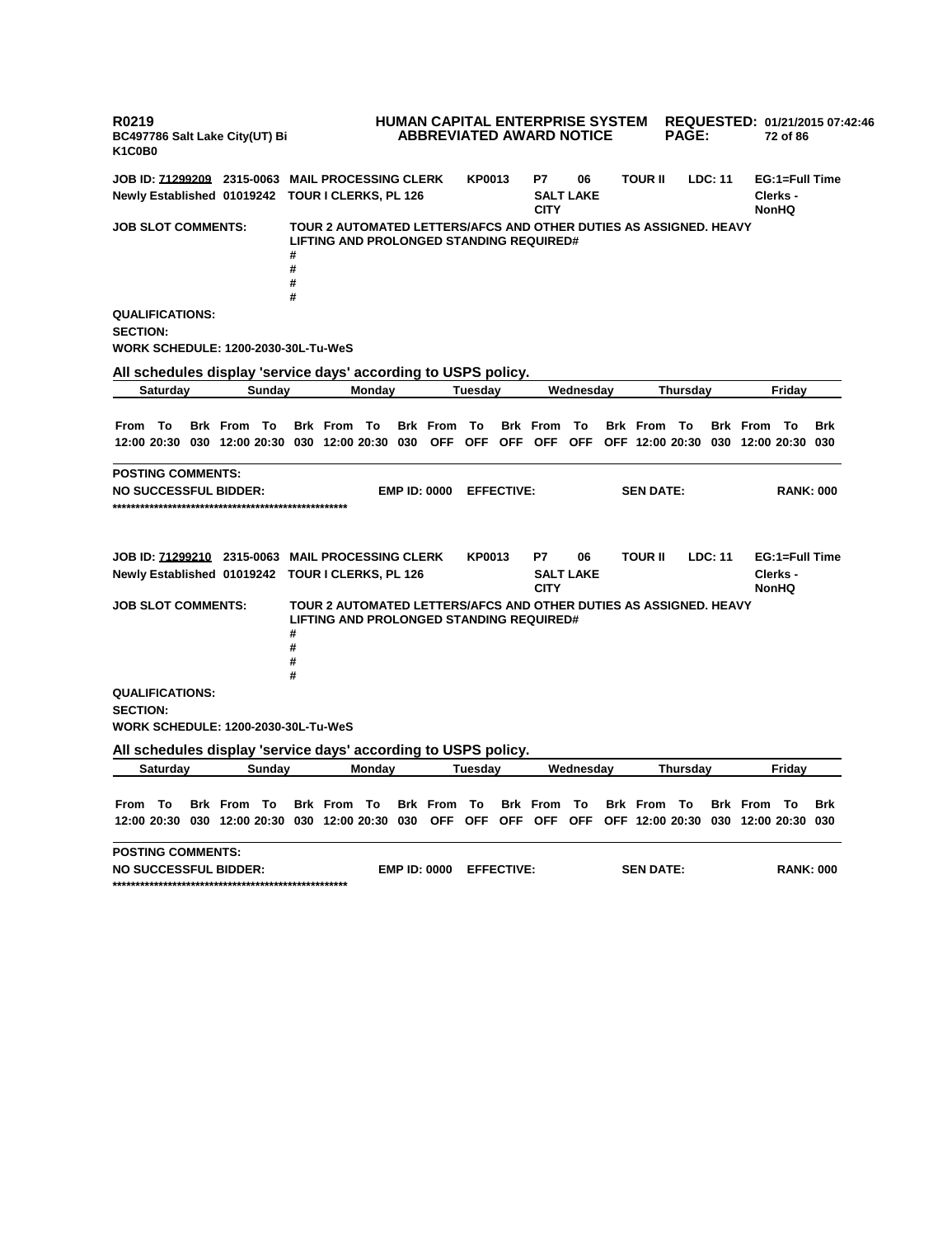**R0219 BC497786 Salt Lake City(UT) Bi K1C0B0 HUMAN CAPITAL ENTERPRISE SYSTEM REQUESTED: 01/21/2015 07:42:46 ABBREVIATED AWARD NOTICE PAGE: 73 of 86 JOB ID: 71299211 2315-0063 MAIL PROCESSING CLERK KP0013 P7 06 TOUR II LDC: 11 EG:1=Full Time Newly Established 01019242 TOUR I CLERKS, PL 126 SALT LAKE CITY Clerks - NonHQ JOB SLOT COMMENTS: TOUR 2 AUTOMATED LETTERS/AFCS AND OTHER DUTIES AS ASSIGNED. HEAVY LIFTING AND PROLONGED STANDING REQUIRED# # # # # QUALIFICATIONS: SECTION: WORK SCHEDULE: 1200-2030-30L-We-ThS All schedules display 'service days' according to USPS policy. Saturday Sunday Monday Tuesday Wednesday Thursday Friday** From To Brk From To Brk From To Brk From To Brk From To Brk From To Brk From To Brk 12:00 20:30 030 12:00 20:30 030 12:00 20:30 030 12:00 20:30 030 OFF OFF OFF OFF OFF OFF 12:00 20:30 030 **POSTING COMMENTS: NO SUCCESSFUL BIDDER: EMP ID: 0000 EFFECTIVE: SEN DATE: RANK: 000 \*\*\*\*\*\*\*\*\*\*\*\*\*\*\*\*\*\*\*\*\*\*\*\*\*\*\*\*\*\*\*\*\*\*\*\*\*\*\*\*\*\*\*\*\*\*\*\*\*\*\* JOB ID: 71299212 2315-0063 MAIL PROCESSING CLERK KP0013 P7 06 TOUR II LDC: 11 EG:1=Full Time Newly Established 01019242 TOUR I CLERKS, PL 126 SALT LAKE CITY Clerks - NonHQ JOB SLOT COMMENTS: TOUR 2 AUTOMATED LETTERS/AFCS AND OTHER DUTIES AS ASSIGNED. HEAVY LIFTING AND PROLONGED STANDING REQUIRED# # # # # QUALIFICATIONS: SECTION: WORK SCHEDULE: 1200-2030-30L-We-ThS All schedules display 'service days' according to USPS policy. Saturday Sunday Monday Tuesday Wednesday Thursday Friday** From To Brk From To Brk From To Brk From To Brk From To Brk From To Brk From To Brk 12:00 20:30 030 12:00 20:30 030 12:00 20:30 030 12:00 20:30 030 OFF OFF OFF OFF OFF OFF 12:00 20:30 030 **POSTING COMMENTS: NO SUCCESSFUL BIDDER: EMP ID: 0000 EFFECTIVE: SEN DATE: RANK: 000 \*\*\*\*\*\*\*\*\*\*\*\*\*\*\*\*\*\*\*\*\*\*\*\*\*\*\*\*\*\*\*\*\*\*\*\*\*\*\*\*\*\*\*\*\*\*\*\*\*\*\***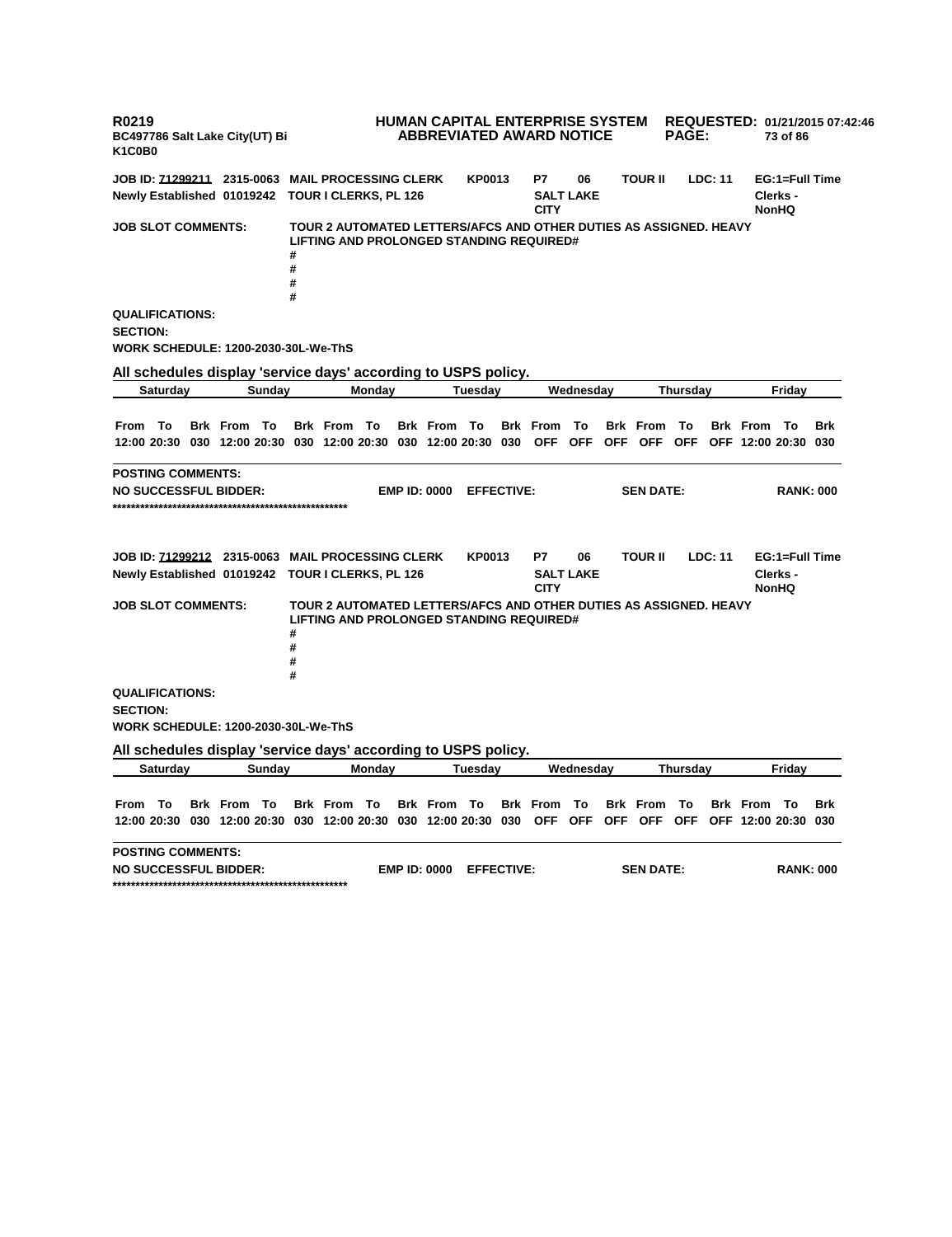**R0219 BC497786 Salt Lake City(UT) Bi K1C0B0 HUMAN CAPITAL ENTERPRISE SYSTEM REQUESTED: 01/21/2015 07:42:46 ABBREVIATED AWARD NOTICE PAGE: 74 of 86 JOB ID: 71299213 2315-0063 MAIL PROCESSING CLERK KP0013 P7 06 TOUR II LDC: 11 EG:1=Full Time Newly Established 01019242 TOUR I CLERKS, PL 126 SALT LAKE CITY Clerks - NonHQ JOB SLOT COMMENTS: TOUR 2 AUTOMATED LETTERS/AFCS AND OTHER DUTIES AS ASSIGNED. HEAVY LIFTING AND PROLONGED STANDING REQUIRED# # # # # QUALIFICATIONS: SECTION: WORK SCHEDULE: 1200-2030-30L-We-ThS All schedules display 'service days' according to USPS policy. Saturday Sunday Monday Tuesday Wednesday Thursday Friday** From To Brk From To Brk From To Brk From To Brk From To Brk From To Brk From To Brk 12:00 20:30 030 12:00 20:30 030 12:00 20:30 030 12:00 20:30 030 OFF OFF OFF OFF OFF OFF 12:00 20:30 030 **POSTING COMMENTS: NO SUCCESSFUL BIDDER: EMP ID: 0000 EFFECTIVE: SEN DATE: RANK: 000 \*\*\*\*\*\*\*\*\*\*\*\*\*\*\*\*\*\*\*\*\*\*\*\*\*\*\*\*\*\*\*\*\*\*\*\*\*\*\*\*\*\*\*\*\*\*\*\*\*\*\* JOB ID: 71299214 2315-0063 MAIL PROCESSING CLERK KP0013 P7 06 TOUR II LDC: 11 EG:1=Full Time Newly Established 01019242 TOUR I CLERKS, PL 126 SALT LAKE CITY Clerks - NonHQ JOB SLOT COMMENTS: TOUR 2 AUTOMATED LETTERS/AFCS AND OTHER DUTIES AS ASSIGNED. HEAVY LIFTING AND PROLONGED STANDING REQUIRED# # # # # QUALIFICATIONS: SECTION: WORK SCHEDULE: 1200-2030-30L-We-ThS All schedules display 'service days' according to USPS policy. Saturday Sunday Monday Tuesday Wednesday Thursday Friday** From To Brk From To Brk From To Brk From To Brk From To Brk From To Brk From To Brk 12:00 20:30 030 12:00 20:30 030 12:00 20:30 030 12:00 20:30 030 OFF OFF OFF OFF OFF OFF 12:00 20:30 030 **POSTING COMMENTS: NO SUCCESSFUL BIDDER: EMP ID: 0000 EFFECTIVE: SEN DATE: RANK: 000 \*\*\*\*\*\*\*\*\*\*\*\*\*\*\*\*\*\*\*\*\*\*\*\*\*\*\*\*\*\*\*\*\*\*\*\*\*\*\*\*\*\*\*\*\*\*\*\*\*\*\***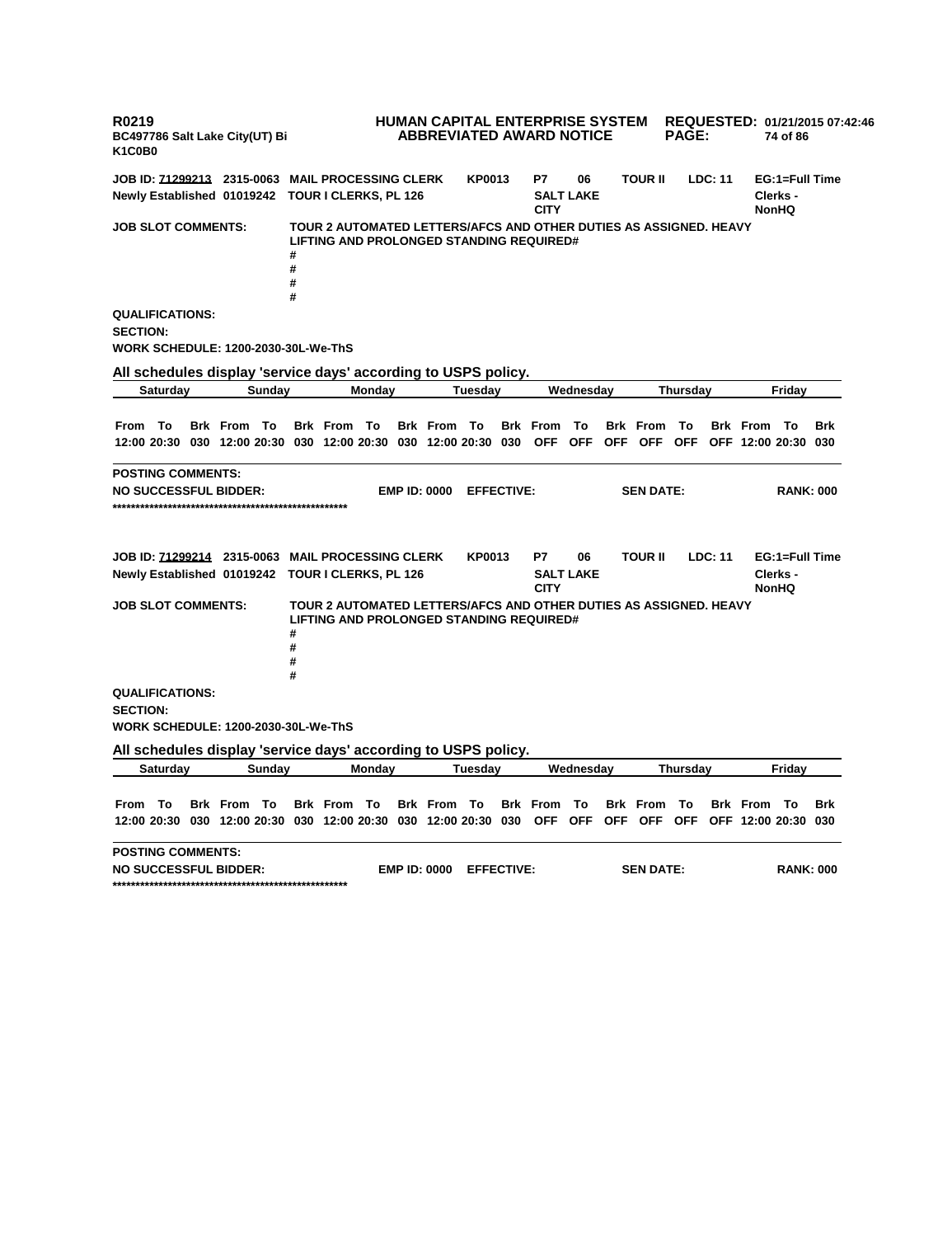**R0219 BC497786 Salt Lake City(UT) Bi K1C0B0 HUMAN CAPITAL ENTERPRISE SYSTEM REQUESTED: 01/21/2015 07:42:46 ABBREVIATED AWARD NOTICE PAGE: 75 of 86 JOB ID: 71299215 2315-0063 MAIL PROCESSING CLERK KP0013 P7 06 TOUR II LDC: 11 EG:1=Full Time Newly Established 01019242 TOUR I CLERKS, PL 126 SALT LAKE CITY Clerks - NonHQ JOB SLOT COMMENTS: TOUR 2 AUTOMATED LETTERS/AFCS AND OTHER DUTIES AS ASSIGNED. HEAVY LIFTING AND PROLONGED STANDING REQUIRED# # # # # QUALIFICATIONS: SECTION: WORK SCHEDULE: 1200-2030-30L-Th-FrS All schedules display 'service days' according to USPS policy. Saturday Sunday Monday Tuesday Wednesday Thursday Friday** From To Brk From To Brk From To Brk From To Brk From To Brk From To Brk From To Brk 12:00 20:30 030 12:00 20:30 030 12:00 20:30 030 12:00 20:30 030 12:00 20:30 030 OFF OFF OFF OFF OFF OFF **POSTING COMMENTS: NO SUCCESSFUL BIDDER: EMP ID: 0000 EFFECTIVE: SEN DATE: RANK: 000 \*\*\*\*\*\*\*\*\*\*\*\*\*\*\*\*\*\*\*\*\*\*\*\*\*\*\*\*\*\*\*\*\*\*\*\*\*\*\*\*\*\*\*\*\*\*\*\*\*\*\* JOB ID: 71299216 2315-0063 MAIL PROCESSING CLERK KP0013 P7 06 TOUR II LDC: 11 EG:1=Full Time Newly Established 01019242 TOUR I CLERKS, PL 126 SALT LAKE CITY Clerks - NonHQ JOB SLOT COMMENTS: TOUR 2 AUTOMATED LETTERS/AFCS AND OTHER DUTIES AS ASSIGNED. HEAVY LIFTING AND PROLONGED STANDING REQUIRED# # # # # QUALIFICATIONS: SECTION: WORK SCHEDULE: 1200-2030-30L-Th-FrS All schedules display 'service days' according to USPS policy. Saturday Sunday Monday Tuesday Wednesday Thursday Friday** From To Brk From To Brk From To Brk From To Brk From To Brk From To Brk From To Brk 12:00 20:30 030 12:00 20:30 030 12:00 20:30 030 12:00 20:30 030 12:00 20:30 030 OFF OFF OFF OFF OFF OFF **POSTING COMMENTS: NO SUCCESSFUL BIDDER: EMP ID: 0000 EFFECTIVE: SEN DATE: RANK: 000 \*\*\*\*\*\*\*\*\*\*\*\*\*\*\*\*\*\*\*\*\*\*\*\*\*\*\*\*\*\*\*\*\*\*\*\*\*\*\*\*\*\*\*\*\*\*\*\*\*\*\***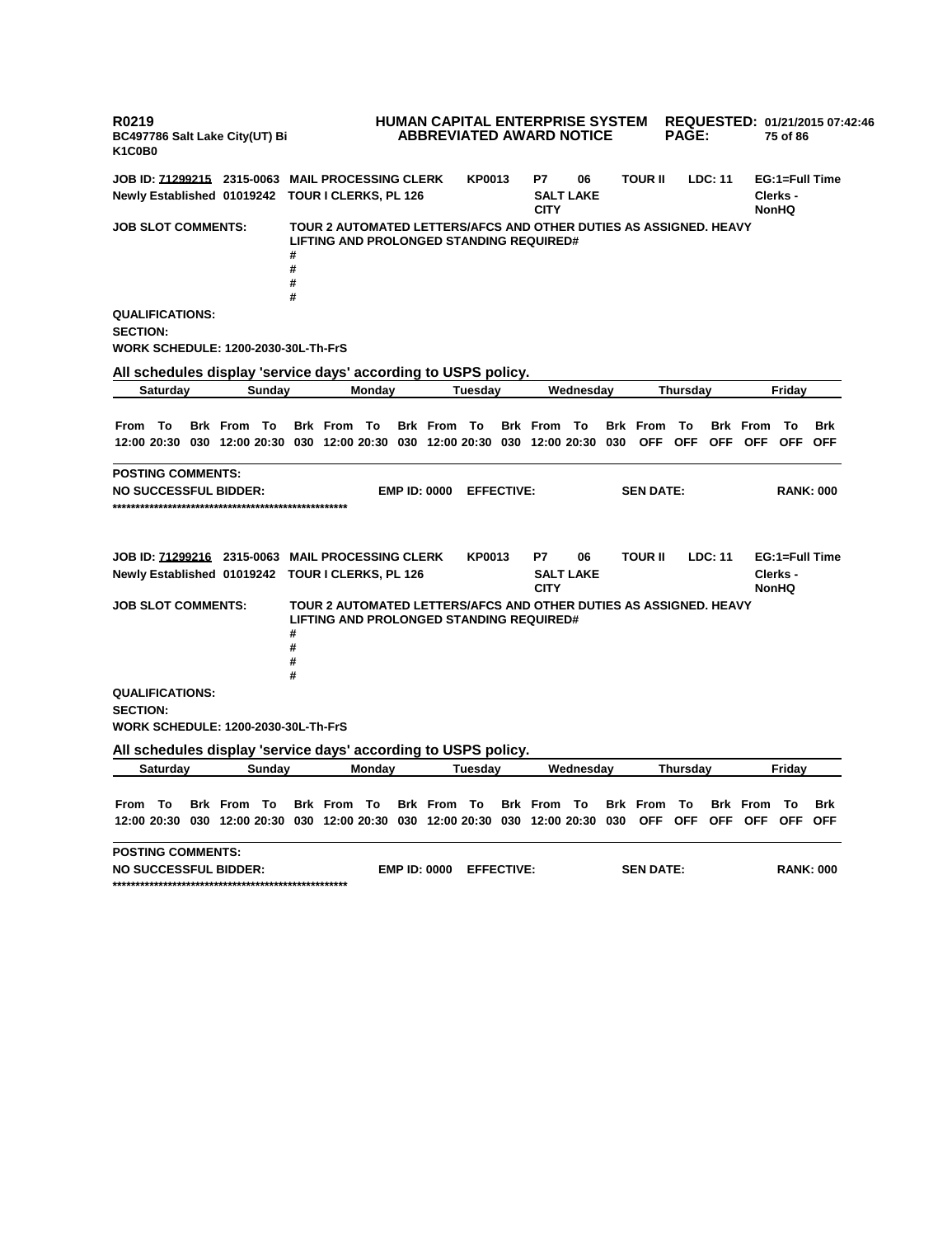**R0219 BC497786 Salt Lake City(UT) Bi K1C0B0 HUMAN CAPITAL ENTERPRISE SYSTEM REQUESTED: 01/21/2015 07:42:46 ABBREVIATED AWARD NOTICE PAGE: 76 of 86 JOB ID: 71299217 2315-0063 MAIL PROCESSING CLERK KP0013 P7 06 TOUR II LDC: 11 EG:1=Full Time Newly Established 01019242 TOUR I CLERKS, PL 126 SALT LAKE CITY Clerks - NonHQ JOB SLOT COMMENTS: TOUR 2 AUTOMATED LETTERS/AFCS AND OTHER DUTIES AS ASSIGNED. HEAVY LIFTING AND PROLONGED STANDING REQUIRED# # # # # QUALIFICATIONS: SECTION: WORK SCHEDULE: 1200-2030-30L-Th-FrS All schedules display 'service days' according to USPS policy. Saturday Sunday Monday Tuesday Wednesday Thursday Friday** From To Brk From To Brk From To Brk From To Brk From To Brk From To Brk From To Brk 12:00 20:30 030 12:00 20:30 030 12:00 20:30 030 12:00 20:30 030 12:00 20:30 030 OFF OFF OFF OFF OFF OFF **POSTING COMMENTS: NO SUCCESSFUL BIDDER: EMP ID: 0000 EFFECTIVE: SEN DATE: RANK: 000 \*\*\*\*\*\*\*\*\*\*\*\*\*\*\*\*\*\*\*\*\*\*\*\*\*\*\*\*\*\*\*\*\*\*\*\*\*\*\*\*\*\*\*\*\*\*\*\*\*\*\* JOB ID: 71299218 2315-0063 MAIL PROCESSING CLERK KP0013 P7 06 TOUR II LDC: 11 EG:1=Full Time Newly Established 01019242 TOUR I CLERKS, PL 126 SALT LAKE CITY Clerks - NonHQ JOB SLOT COMMENTS: TOUR 2 AUTOMATED LETTERS/AFCS AND OTHER DUTIES AS ASSIGNED. HEAVY LIFTING AND PROLONGED STANDING REQUIRED# # # # # QUALIFICATIONS: SECTION: WORK SCHEDULE: 1200-2030-30L-Th-FrS All schedules display 'service days' according to USPS policy. Saturday Sunday Monday Tuesday Wednesday Thursday Friday** From To Brk From To Brk From To Brk From To Brk From To Brk From To Brk From To Brk 12:00 20:30 030 12:00 20:30 030 12:00 20:30 030 12:00 20:30 030 12:00 20:30 030 OFF OFF OFF OFF OFF OFF **POSTING COMMENTS: NO SUCCESSFUL BIDDER: EMP ID: 0000 EFFECTIVE: SEN DATE: RANK: 000 \*\*\*\*\*\*\*\*\*\*\*\*\*\*\*\*\*\*\*\*\*\*\*\*\*\*\*\*\*\*\*\*\*\*\*\*\*\*\*\*\*\*\*\*\*\*\*\*\*\*\***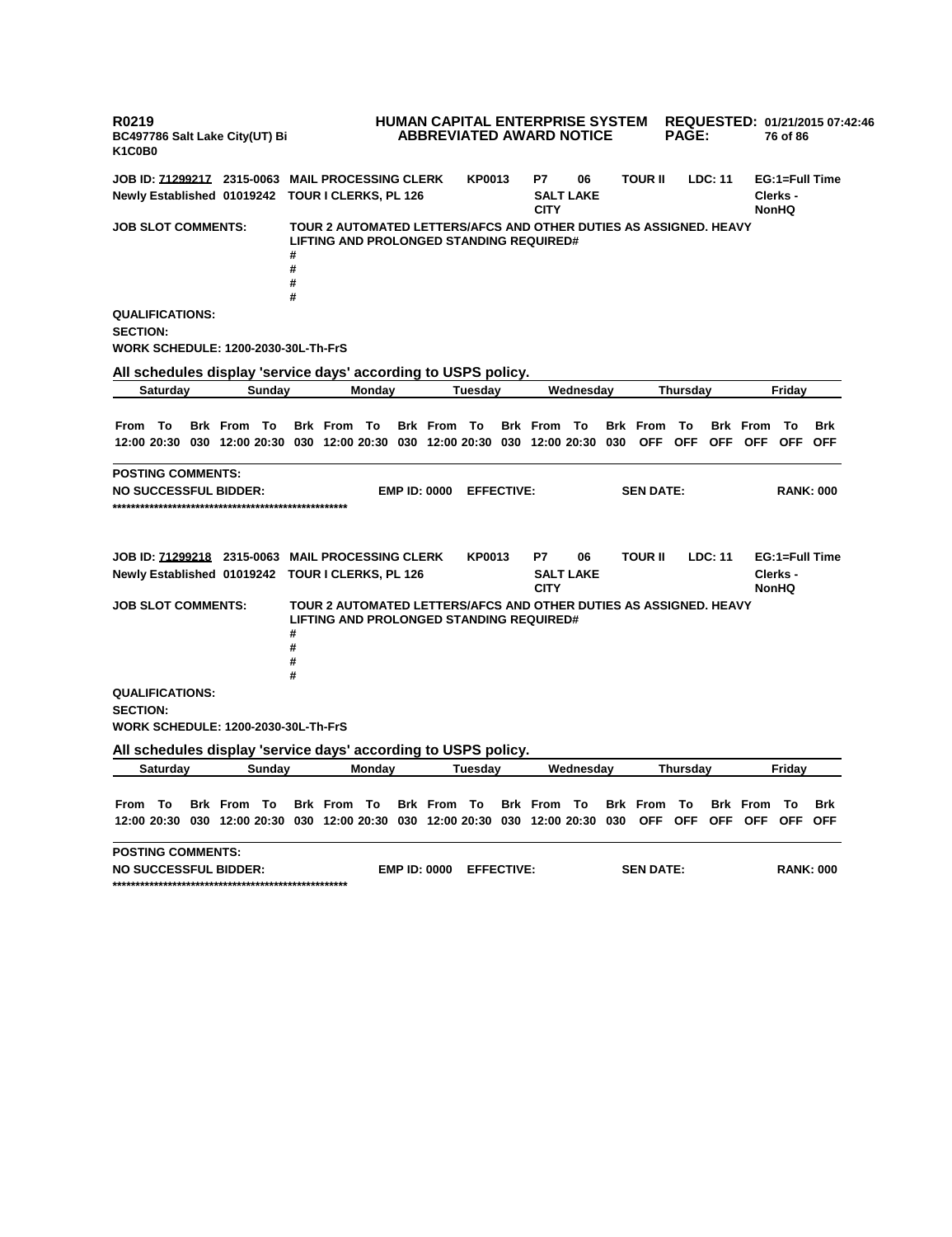**R0219 BC497786 Salt Lake City(UT) Bi K1C0B0 HUMAN CAPITAL ENTERPRISE SYSTEM REQUESTED: 01/21/2015 07:42:46 ABBREVIATED AWARD NOTICE PAGE: 77 of 86 JOB ID: 71299219 2315-0063 MAIL PROCESSING CLERK KP0013 P7 06 TOUR II LDC: 11 EG:1=Full Time Newly Established 01019242 TOUR I CLERKS, PL 126 SALT LAKE CITY Clerks - NonHQ JOB SLOT COMMENTS: TOUR 2 AUTOMATED LETTERS/AFCS AND OTHER DUTIES AS ASSIGNED. HEAVY LIFTING AND PROLONGED STANDING REQUIRED# # # # # QUALIFICATIONS: SECTION: WORK SCHEDULE: 1200-2030-30L-Th-FrS All schedules display 'service days' according to USPS policy. Saturday Sunday Monday Tuesday Wednesday Thursday Friday** From To Brk From To Brk From To Brk From To Brk From To Brk From To Brk From To Brk 12:00 20:30 030 12:00 20:30 030 12:00 20:30 030 12:00 20:30 030 12:00 20:30 030 OFF OFF OFF OFF OFF OFF **POSTING COMMENTS: SUCCESSFUL BIDDER: Jeppson, R EMP ID: 1478 EFFECTIVE: 01/24/2015 SEN DATE: 09/17/2005 RANK: 005 \*\*\*\*\*\*\*\*\*\*\*\*\*\*\*\*\*\*\*\*\*\*\*\*\*\*\*\*\*\*\*\*\*\*\*\*\*\*\*\*\*\*\*\*\*\*\*\*\*\*\* JOB ID: 71299220 2315-0063 MAIL PROCESSING CLERK KP0013 P7 06 TOUR II LDC: 11 EG:1=Full Time Newly Established 01019242 TOUR I CLERKS, PL 126 SALT LAKE CITY Clerks - NonHQ JOB SLOT COMMENTS: TOUR 2 AUTOMATED LETTERS/AFCS AND OTHER DUTIES AS ASSIGNED. HEAVY LIFTING AND PROLONGED STANDING REQUIRED# # # # # QUALIFICATIONS: SECTION: WORK SCHEDULE: 1200-2030-30L-Th-FrS All schedules display 'service days' according to USPS policy. Saturday Sunday Monday Tuesday Wednesday Thursday Friday** From To Brk From To Brk From To Brk From To Brk From To Brk From To Brk From To Brk 12:00 20:30 030 12:00 20:30 030 12:00 20:30 030 12:00 20:30 030 12:00 20:30 030 OFF OFF OFF OFF OFF OFF **POSTING COMMENTS: SUCCESSFUL BIDDER: Cano, E EMP ID: 1734 EFFECTIVE: 01/24/2015 SEN DATE: 12/23/2005 RANK: 001 \*\*\*\*\*\*\*\*\*\*\*\*\*\*\*\*\*\*\*\*\*\*\*\*\*\*\*\*\*\*\*\*\*\*\*\*\*\*\*\*\*\*\*\*\*\*\*\*\*\*\***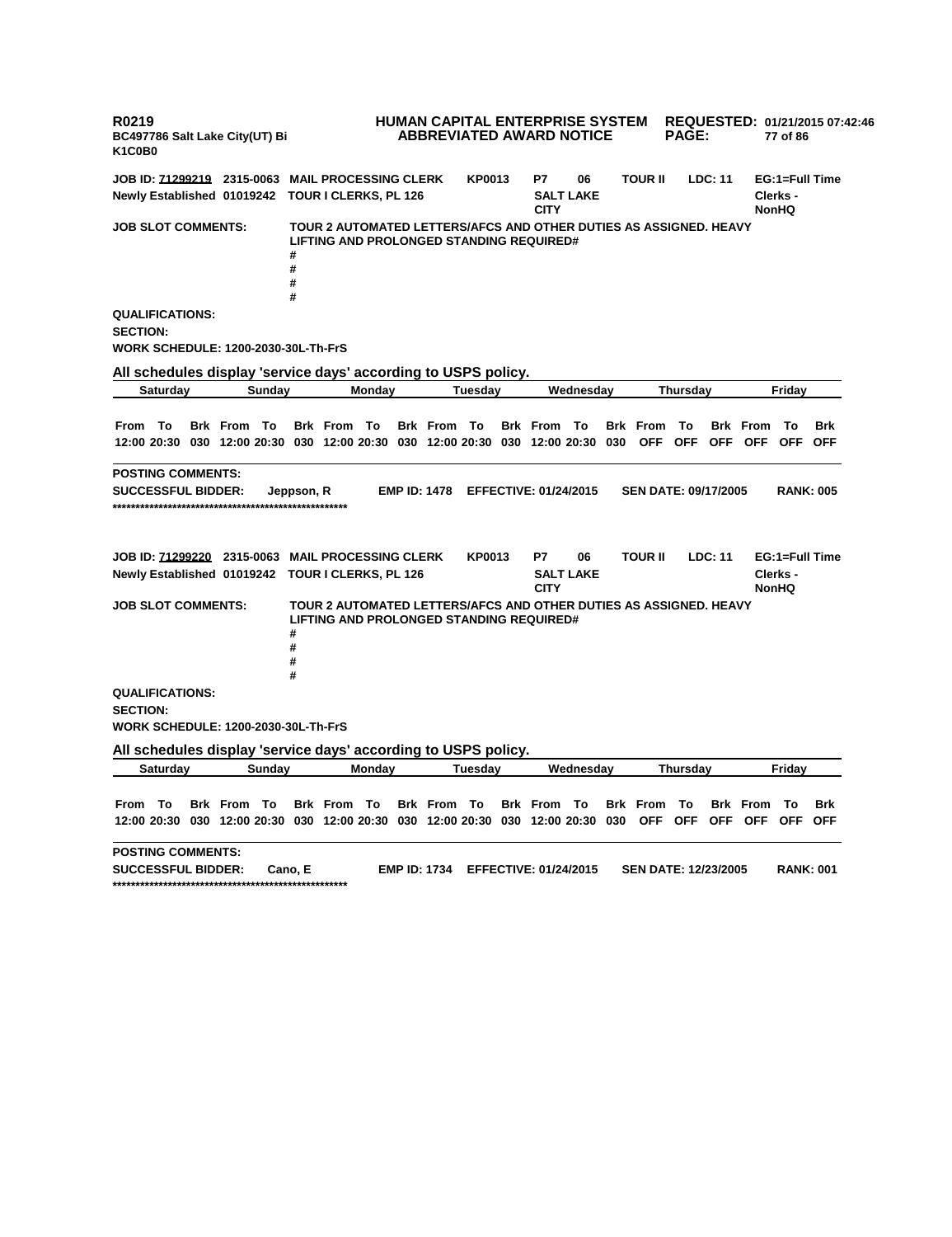| R0219<br>BC497786 Salt Lake City(UT) Bi<br>K1C0B0                                                                  |                                               |               |                                                                             |        |                     | <b>HUMAN CAPITAL ENTERPRISE SYSTEM</b><br><b>ABBREVIATED AWARD NOTICE</b>                                                                                                                                                                                                                  |                                    |                  |                                              | <b>PAGE:</b> |         |                    | 78 of 86                           | REQUESTED: 01/21/2015 07:42:46 |
|--------------------------------------------------------------------------------------------------------------------|-----------------------------------------------|---------------|-----------------------------------------------------------------------------|--------|---------------------|--------------------------------------------------------------------------------------------------------------------------------------------------------------------------------------------------------------------------------------------------------------------------------------------|------------------------------------|------------------|----------------------------------------------|--------------|---------|--------------------|------------------------------------|--------------------------------|
| <b>JOB ID: 95815261 2315-0063 MAIL PROCESSING CLERK</b>                                                            |                                               |               |                                                                             |        |                     | <b>KP0013</b>                                                                                                                                                                                                                                                                              | P7                                 | 06               |                                              |              | LDC: 18 |                    | EG:1=Full Time                     |                                |
| Vacant                                                                                                             | 01019250                                      |               |                                                                             |        |                     | TOUR III - GMF CLERKS, NIXIE/EXPRESS                                                                                                                                                                                                                                                       | <b>CITY</b>                        | <b>SALT LAKE</b> |                                              |              |         |                    | Clerks -<br><b>NonHQ</b>           |                                |
| <b>JOB SLOT COMMENTS:</b>                                                                                          |                                               |               | <b>3R13, DISTRIBUTION CLERK, R&amp;R</b><br><b>CMS Job Slot ID: 8555862</b> |        |                     | HEAVY LIFTING REQUIRED, PROLONGED STANDING REQUIRED.<br>WILL BE ASSIGNED TO GENERAL MAILS WHEN NOT ASSIGNED<br>TO REGISTRY. VARIABLE WORK SCHEDULE: SAT 1500-2330-30L; TUES-FRI<br>1700-0130-30L; DAYS OFF SUN/MON.<br><b>JOBSLOT 2442173-PN73-REASSIGNED 11-14-92-POSTAL RESTRUCTURE.</b> |                                    |                  |                                              |              |         |                    |                                    |                                |
| <b>QUALIFICATIONS:</b>                                                                                             |                                               |               |                                                                             |        |                     |                                                                                                                                                                                                                                                                                            |                                    |                  |                                              |              |         |                    |                                    |                                |
| <b>SECTION: REGISTRY</b>                                                                                           |                                               |               |                                                                             |        |                     |                                                                                                                                                                                                                                                                                            |                                    |                  |                                              |              |         |                    |                                    |                                |
| WORK SCHEDULE: 1500/1700-30L-Su-MoV                                                                                |                                               |               |                                                                             |        |                     |                                                                                                                                                                                                                                                                                            |                                    |                  |                                              |              |         |                    |                                    |                                |
| All schedules display 'service days' according to USPS policy.                                                     |                                               |               |                                                                             |        |                     |                                                                                                                                                                                                                                                                                            |                                    |                  |                                              |              |         |                    |                                    |                                |
| Saturday                                                                                                           | Sunday                                        |               |                                                                             | Monday |                     | Tuesday                                                                                                                                                                                                                                                                                    |                                    | Wednesday        |                                              | Thursday     |         |                    | Fridav                             |                                |
|                                                                                                                    |                                               |               |                                                                             |        |                     |                                                                                                                                                                                                                                                                                            |                                    |                  |                                              |              |         |                    |                                    |                                |
| From To<br>15:00 23:30 030 OFF OFF OFF OFF OFF OFF 17:00 01:30 030 17:00 01:30 030 17:00 01:30 030 17:00 01:30 030 | <b>Brk From To</b>                            |               | <b>Brk From To</b>                                                          |        | <b>Brk From To</b>  |                                                                                                                                                                                                                                                                                            | <b>Brk From To</b>                 |                  | <b>Brk From To</b>                           |              |         | <b>Brk From To</b> |                                    | Brk                            |
|                                                                                                                    |                                               |               |                                                                             |        |                     |                                                                                                                                                                                                                                                                                            |                                    |                  |                                              |              |         |                    |                                    |                                |
| <b>SUCCESSFUL BIDDER:</b><br>JOB ID: 70642176 0356-09XX DATA CONVERSION                                            |                                               | Ramsey, B     | <b>OPERATOR</b>                                                             |        | <b>EMP ID: 9504</b> | <b>KP0007</b>                                                                                                                                                                                                                                                                              | <b>EFFECTIVE: 01/24/2015</b><br>P7 | 05               | <b>SEN DATE: 07/23/1981</b><br><b>TOUR I</b> |              | LDC: 15 |                    | <b>RANK: 001</b><br>EG:1=Full Time |                                |
| Vacant                                                                                                             | 01017111 ENCODING OPERATIONS UNIT             |               |                                                                             |        |                     |                                                                                                                                                                                                                                                                                            | <b>CITY REC</b>                    | <b>SALT LAKE</b> |                                              |              |         |                    | Clerks -<br><b>NonHQ</b>           |                                |
| JOB SLOT COMMENTS:                                                                                                 |                                               | <b>WEEKLY</b> |                                                                             |        |                     | THIS IS AN FTF DUTY ASSIGNMENT. SCHEDULES AND N/S DAYS MAY CHANGE                                                                                                                                                                                                                          |                                    |                  |                                              |              |         |                    |                                    |                                |
| <b>QUALIFICATIONS: 473 BATTERY</b>                                                                                 | 714 DATA ENTRY (V1.1) HIGH<br><b>DCO CBIT</b> |               |                                                                             |        |                     |                                                                                                                                                                                                                                                                                            |                                    |                  |                                              |              |         |                    |                                    |                                |
| <b>SECTION:</b>                                                                                                    |                                               |               |                                                                             |        |                     |                                                                                                                                                                                                                                                                                            |                                    |                  |                                              |              |         |                    |                                    |                                |
| WORK SCHEDULE: 2115-0545-30L-Mo-TuS                                                                                |                                               |               |                                                                             |        |                     |                                                                                                                                                                                                                                                                                            |                                    |                  |                                              |              |         |                    |                                    |                                |
| All schedules display 'service days' according to USPS policy.                                                     |                                               |               |                                                                             |        |                     |                                                                                                                                                                                                                                                                                            |                                    |                  |                                              |              |         |                    |                                    |                                |
| Saturday                                                                                                           | Sunday                                        |               |                                                                             | Monday |                     | Tuesday                                                                                                                                                                                                                                                                                    |                                    | Wednesday        |                                              | Thursday     |         |                    | Friday                             |                                |
|                                                                                                                    |                                               |               |                                                                             |        |                     |                                                                                                                                                                                                                                                                                            |                                    |                  |                                              |              |         |                    |                                    |                                |
| From To                                                                                                            | <b>Brk From To</b>                            |               | <b>Brk From To</b>                                                          |        | <b>Brk From To</b>  |                                                                                                                                                                                                                                                                                            | <b>Brk From To</b>                 |                  | <b>Brk From To</b>                           |              |         | <b>Brk From To</b> |                                    | <b>Brk</b>                     |
| 21:15 05:45 030 21:15 05:45 030 OFF OFF OFF OFF OFF OFF 21:15 05:45 030 21:15 05:45 030 21:15 05:45 030            |                                               |               |                                                                             |        |                     |                                                                                                                                                                                                                                                                                            |                                    |                  |                                              |              |         |                    |                                    |                                |
| <b>POSTING COMMENTS:</b><br><b>NO SUCCESSFUL BIDDER:</b>                                                           |                                               |               |                                                                             |        | <b>EMP ID: 0000</b> | <b>EFFECTIVE:</b>                                                                                                                                                                                                                                                                          |                                    |                  | <b>SEN DATE:</b>                             |              |         |                    | <b>RANK: 000</b>                   |                                |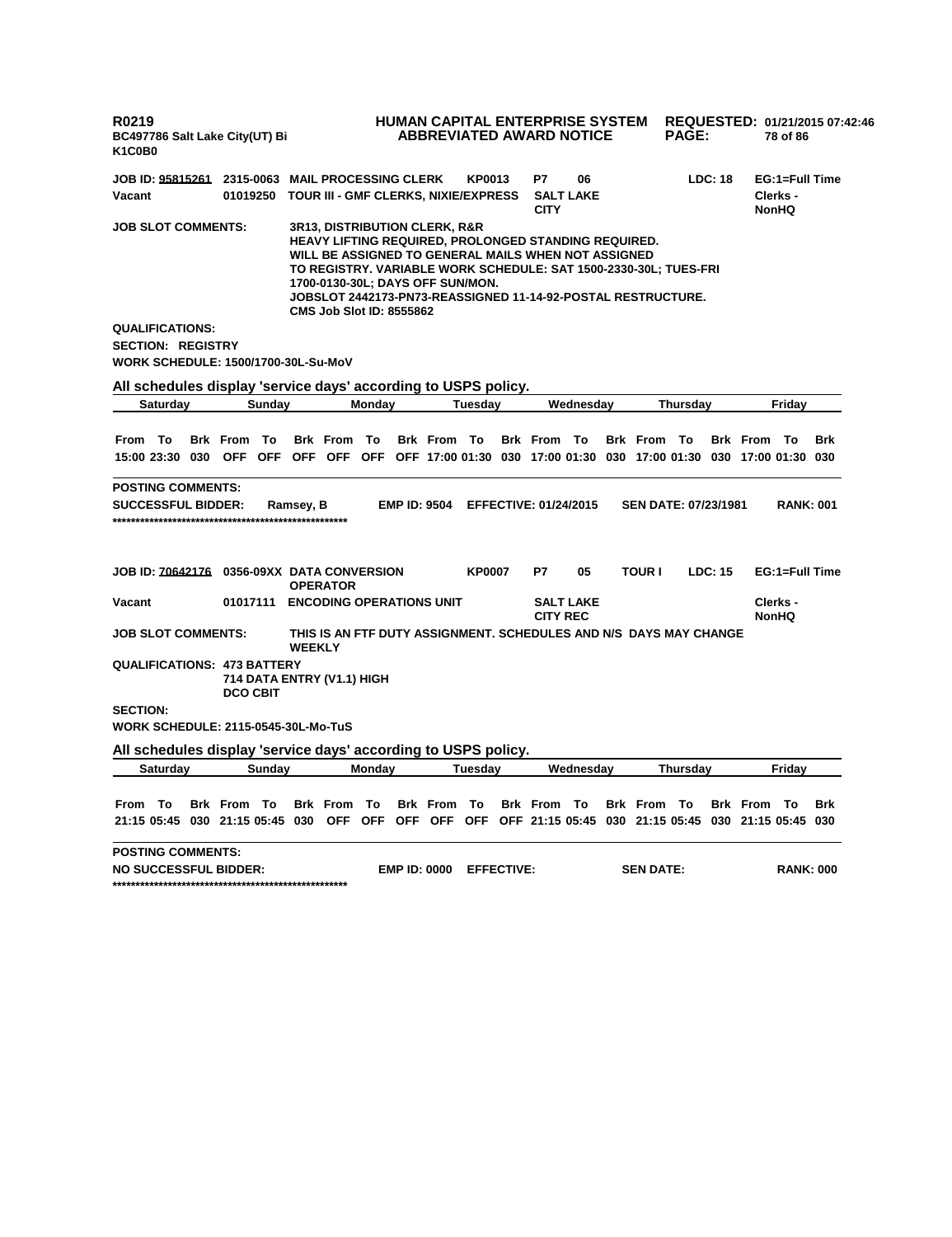| R0219<br>BC497786 Salt Lake City(UT) Bi<br>K <sub>1</sub> C <sub>0</sub> B <sub>0</sub>                                |                    |                                                                                                                                                                                                        | HUMAN CAPITAL ENTERPRISE SYSTEM | <b>ABBREVIATED AWARD NOTICE</b> |               |                              |                  |                    | <b>PAGE:</b>                |         |                    | 79 of 86                 | REQUESTED: 01/21/2015 07:42:46 |
|------------------------------------------------------------------------------------------------------------------------|--------------------|--------------------------------------------------------------------------------------------------------------------------------------------------------------------------------------------------------|---------------------------------|---------------------------------|---------------|------------------------------|------------------|--------------------|-----------------------------|---------|--------------------|--------------------------|--------------------------------|
| <b>JOB ID: 70642238</b>                                                                                                |                    | 0356-09XX DATA CONVERSION<br><b>OPERATOR</b>                                                                                                                                                           |                                 |                                 | <b>KP0007</b> | P7                           | 05               | <b>TOUR I</b>      |                             | LDC: 15 |                    | EG:1=Full Time           |                                |
| Vacant                                                                                                                 | 01017111           | <b>ENCODING OPERATIONS UNIT</b>                                                                                                                                                                        |                                 |                                 |               | <b>CITY REC</b>              | <b>SALT LAKE</b> |                    |                             |         |                    | Clerks -<br><b>NonHQ</b> |                                |
| <b>JOB SLOT COMMENTS:</b>                                                                                              |                    | THIS IS AN FTF DUTY ASSIGNMENT. SCHEDULES AND N/S DAYS MAY CHANGE<br>WEEKLY.                                                                                                                           |                                 |                                 |               |                              |                  |                    |                             |         |                    |                          |                                |
| <b>QUALIFICATIONS: 473 BATTERY</b>                                                                                     | <b>DCO CBIT</b>    | 714 DATA ENTRY (V1.1) HIGH                                                                                                                                                                             |                                 |                                 |               |                              |                  |                    |                             |         |                    |                          |                                |
| <b>SECTION:</b><br>WORK SCHEDULE: 2115-0545-30L-Mo-TuS                                                                 |                    |                                                                                                                                                                                                        |                                 |                                 |               |                              |                  |                    |                             |         |                    |                          |                                |
| All schedules display 'service days' according to USPS policy.                                                         |                    |                                                                                                                                                                                                        |                                 |                                 |               |                              |                  |                    |                             |         |                    |                          |                                |
| Saturday                                                                                                               | Sunday             |                                                                                                                                                                                                        | Monday                          |                                 | Tuesday       |                              | Wednesday        |                    | Thursday                    |         |                    | Friday                   |                                |
| From To                                                                                                                | <b>Brk From To</b> | <b>Brk</b> From                                                                                                                                                                                        | - To                            | <b>Brk</b> From                 | To            | <b>Brk From To</b>           |                  | <b>Brk From To</b> |                             |         | <b>Brk</b> From    | — То                     | <b>Brk</b>                     |
| 21:15 05:45 030 21:15 05:45 030 OFF OFF OFF OFF OFF OFF 21:15 05:45 030 21:15 05:45 030 21:15 05:45 030                |                    |                                                                                                                                                                                                        |                                 |                                 |               |                              |                  |                    |                             |         |                    |                          |                                |
| <b>POSTING COMMENTS:</b>                                                                                               |                    |                                                                                                                                                                                                        |                                 |                                 |               |                              |                  |                    |                             |         |                    |                          |                                |
| <b>SUCCESSFUL BIDDER:</b>                                                                                              |                    | Moore, K                                                                                                                                                                                               | <b>EMP ID: 1611</b>             |                                 |               | <b>EFFECTIVE: 01/24/2015</b> |                  |                    | <b>SEN DATE: 07/12/2014</b> |         |                    | <b>RANK: 055</b>         |                                |
| JOB ID: 71149624 0356-10XX GRP LDR DATA CONVERSION KP0012                                                              |                    | <b>OPERATOR</b>                                                                                                                                                                                        |                                 |                                 |               | P7                           | 06               | TOUR II            |                             | LDC: 15 |                    | EG:1=Full Time           |                                |
| Newly Established 01017110 ENCODING OPERATIONS UNIT TOUR II                                                            |                    |                                                                                                                                                                                                        |                                 |                                 |               | <b>CITY REC</b>              | <b>SALT LAKE</b> |                    |                             |         |                    | Clerks -<br><b>NonHQ</b> |                                |
| <b>JOB SLOT COMMENTS:</b>                                                                                              |                    | Qualification to bid-Must be a current REC site employee. To have keyed<br>successfully for at least 6 months (including non-career time) as a Data<br><b>Conversion Operator#</b><br>#<br>#<br>#<br># |                                 |                                 |               |                              |                  |                    |                             |         |                    |                          |                                |
| <b>QUALIFICATIONS: 473 BATTERY</b>                                                                                     | <b>DCO CBIT</b>    | 714 DATA ENTRY (V1.1) HIGH                                                                                                                                                                             |                                 |                                 |               |                              |                  |                    |                             |         |                    |                          |                                |
| <b>SECTION:</b><br><b>WORK SCHEDULE: 0600-1430-30L-Su-MoS</b>                                                          |                    |                                                                                                                                                                                                        |                                 |                                 |               |                              |                  |                    |                             |         |                    |                          |                                |
| All schedules display 'service days' according to USPS policy.                                                         |                    |                                                                                                                                                                                                        |                                 |                                 |               |                              |                  |                    |                             |         |                    |                          |                                |
| Saturdav                                                                                                               | Sunday             |                                                                                                                                                                                                        | Monday                          |                                 | Tuesdav       |                              | Wednesday        |                    | Thursdav                    |         |                    | Friday                   |                                |
| From To<br>06:00 14:30 030 OFF OFF OFF OFF OFF OFF OFF 06:00 14:30 030 06:00 14:30 030 06:00 14:30 030 06:00 14:30 030 | Brk From To        | Brk From To                                                                                                                                                                                            |                                 | Brk From To                     |               | <b>Brk From To</b>           |                  | <b>Brk From To</b> |                             |         | <b>Brk From To</b> |                          | Brk                            |
| <b>POSTING COMMENTS:</b><br><b>SUCCESSFUL BIDDER:</b>                                                                  |                    | Rooney, K                                                                                                                                                                                              | <b>EMP ID: 2000</b>             |                                 |               | <b>EFFECTIVE: 01/24/2015</b> |                  |                    | <b>SEN DATE: 06/25/2005</b> |         |                    | <b>RANK: 005</b>         |                                |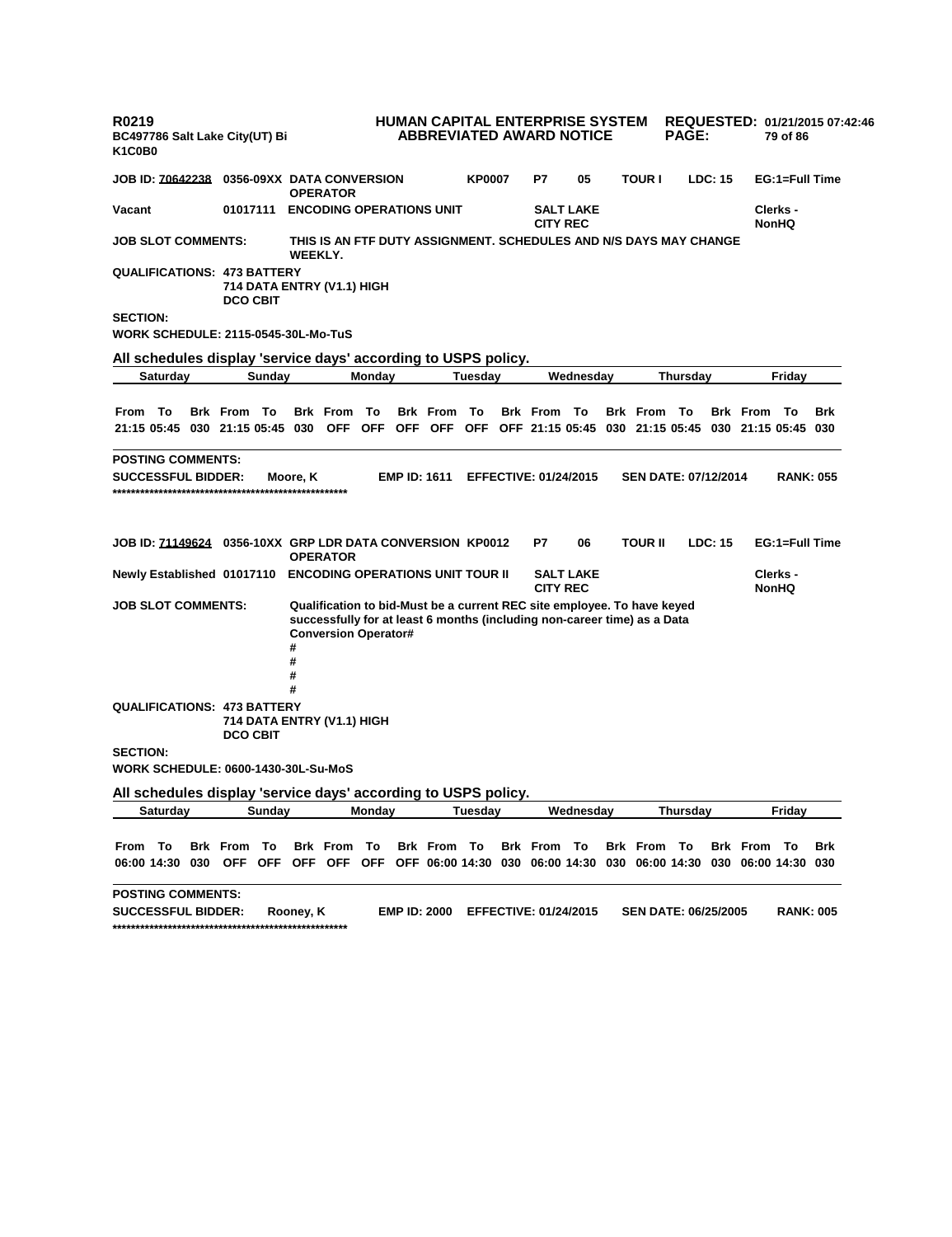| R0219<br>BC497786 Salt Lake City(UT) Bi<br>K1C0B0                                                       |                                                                                         |           |                                 |        |                     |               | <b>HUMAN CAPITAL ENTERPRISE SYSTEM</b><br><b>ABBREVIATED AWARD NOTICE</b> |                  |                    | <b>PAGE:</b>                |         |                    | 80 of 86                 | REQUESTED: 01/21/2015 07:42:46 |
|---------------------------------------------------------------------------------------------------------|-----------------------------------------------------------------------------------------|-----------|---------------------------------|--------|---------------------|---------------|---------------------------------------------------------------------------|------------------|--------------------|-----------------------------|---------|--------------------|--------------------------|--------------------------------|
| JOB ID: <u>71166869</u> 0356-09XX  DATA CONVERSION                                                      |                                                                                         |           | <b>OPERATOR</b>                 |        |                     | <b>KP0007</b> | P7                                                                        | 05               | <b>TOUR I</b>      |                             | LDC: 15 |                    | EG:1=Full Time           |                                |
| Newly Established 01017109 REMOTE ENCODING OPERATIONS                                                   |                                                                                         |           |                                 |        |                     |               | <b>CITY REC</b>                                                           | <b>SALT LAKE</b> |                    |                             |         |                    | Clerks -<br><b>NonHQ</b> |                                |
| <b>JOB SLOT COMMENTS:</b>                                                                               |                                                                                         |           |                                 |        |                     |               |                                                                           |                  |                    |                             |         |                    |                          |                                |
| QUALIFICATIONS: 473 BATTERY                                                                             | 714 DATA ENTRY (V1.1) HIGH<br><b>DCO CBIT</b>                                           |           |                                 |        |                     |               |                                                                           |                  |                    |                             |         |                    |                          |                                |
| <b>SECTION:</b>                                                                                         |                                                                                         |           |                                 |        |                     |               |                                                                           |                  |                    |                             |         |                    |                          |                                |
| WORK SCHEDULE: 2030-0500-30L-Su-MoS                                                                     |                                                                                         |           |                                 |        |                     |               |                                                                           |                  |                    |                             |         |                    |                          |                                |
| All schedules display 'service days' according to USPS policy.                                          |                                                                                         |           |                                 |        |                     |               |                                                                           |                  |                    |                             |         |                    |                          |                                |
| Saturday                                                                                                | Sunday                                                                                  |           |                                 | Monday |                     | Tuesday       |                                                                           | Wednesday        |                    | Thursday                    |         |                    | Friday                   |                                |
|                                                                                                         |                                                                                         |           |                                 |        |                     |               |                                                                           |                  |                    |                             |         |                    |                          |                                |
| From To                                                                                                 | <b>Brk From To</b>                                                                      |           | <b>Brk From To</b>              |        | <b>Brk From To</b>  |               | <b>Brk From To</b>                                                        |                  | <b>Brk From To</b> |                             |         | <b>Brk From To</b> |                          | <b>Brk</b>                     |
| 20:30 05:00 030 OFF OFF OFF OFF OFF OFF 20:30 05:00 030 20:30 05:00 030 20:30 05:00 030 20:30 05:00 030 |                                                                                         |           |                                 |        |                     |               |                                                                           |                  |                    |                             |         |                    |                          |                                |
| <b>POSTING COMMENTS:</b>                                                                                |                                                                                         |           |                                 |        |                     |               |                                                                           |                  |                    |                             |         |                    |                          |                                |
| <b>SUCCESSFUL BIDDER:</b>                                                                               |                                                                                         | Nguyen, H |                                 |        | <b>EMP ID: 2480</b> |               | <b>EFFECTIVE: 01/24/2015</b>                                              |                  |                    | <b>SEN DATE: 07/30/2011</b> |         |                    | <b>RANK: 137</b>         |                                |
|                                                                                                         |                                                                                         |           |                                 |        |                     |               |                                                                           |                  |                    |                             |         |                    |                          |                                |
| JOB ID: 95512110  0356-09XX DATA CONVERSION                                                             |                                                                                         |           | <b>OPERATOR</b>                 |        |                     | <b>KP0007</b> | P7                                                                        | 05               | <b>TOUR II</b>     |                             | LDC: 15 |                    | EG:1=Full Time           |                                |
| Vacant                                                                                                  | 01017110 ENCODING OPERATIONS UNIT TOUR II                                               |           |                                 |        |                     |               | <b>CITY REC</b>                                                           | <b>SALT LAKE</b> |                    |                             |         |                    | Clerks -<br><b>NonHQ</b> |                                |
| <b>JOB SLOT COMMENTS:</b>                                                                               |                                                                                         |           | <b>CMS Job Slot ID: 9234617</b> |        |                     |               |                                                                           |                  |                    |                             |         |                    |                          |                                |
| QUALIFICATIONS: 473 BATTERY                                                                             | <b>710 CLERICAL ABILITIES</b><br>714 DATA ENTRY (V1.1) HIGH<br><b>DCO CBIT</b>          |           |                                 |        |                     |               |                                                                           |                  |                    |                             |         |                    |                          |                                |
| <b>SECTION:</b>                                                                                         |                                                                                         |           |                                 |        |                     |               |                                                                           |                  |                    |                             |         |                    |                          |                                |
| WORK SCHEDULE: 0600-1430-30L-Su-MoS                                                                     |                                                                                         |           |                                 |        |                     |               |                                                                           |                  |                    |                             |         |                    |                          |                                |
| All schedules display 'service days' according to USPS policy.                                          |                                                                                         |           |                                 |        |                     |               |                                                                           |                  |                    |                             |         |                    |                          |                                |
| Saturday                                                                                                | Sunday                                                                                  |           |                                 | Monday |                     | Tuesday       |                                                                           | Wednesday        |                    | Thursday                    |         |                    | Friday                   |                                |
|                                                                                                         |                                                                                         |           |                                 |        |                     |               |                                                                           |                  |                    |                             |         |                    |                          |                                |
| From To                                                                                                 | - To<br><b>Brk</b> From                                                                 |           | <b>Brk From To</b>              |        | <b>Brk From To</b>  |               | <b>Brk From To</b>                                                        |                  | <b>Brk From To</b> |                             |         | <b>Brk From To</b> |                          | <b>Brk</b>                     |
| 06:00 14:30 030                                                                                         | OFF OFF OFF OFF OFF OFF 06:00 14:30 030 06:00 14:30 030 06:00 14:30 030 06:00 14:30 030 |           |                                 |        |                     |               |                                                                           |                  |                    |                             |         |                    |                          |                                |
| <b>POSTING COMMENTS:</b>                                                                                |                                                                                         |           |                                 |        |                     |               |                                                                           |                  |                    |                             |         |                    |                          |                                |
| <b>SUCCESSFUL BIDDER:</b>                                                                               |                                                                                         | HOWELL, N |                                 |        | <b>EMP ID: 3009</b> |               | <b>EFFECTIVE: 01/24/2015</b>                                              |                  |                    | <b>SEN DATE: 09/03/2005</b> |         |                    | <b>RANK: 011</b>         |                                |

**\*\*\*\*\*\*\*\*\*\*\*\*\*\*\*\*\*\*\*\*\*\*\*\*\*\*\*\*\*\*\*\*\*\*\*\*\*\*\*\*\*\*\*\*\*\*\*\*\*\*\***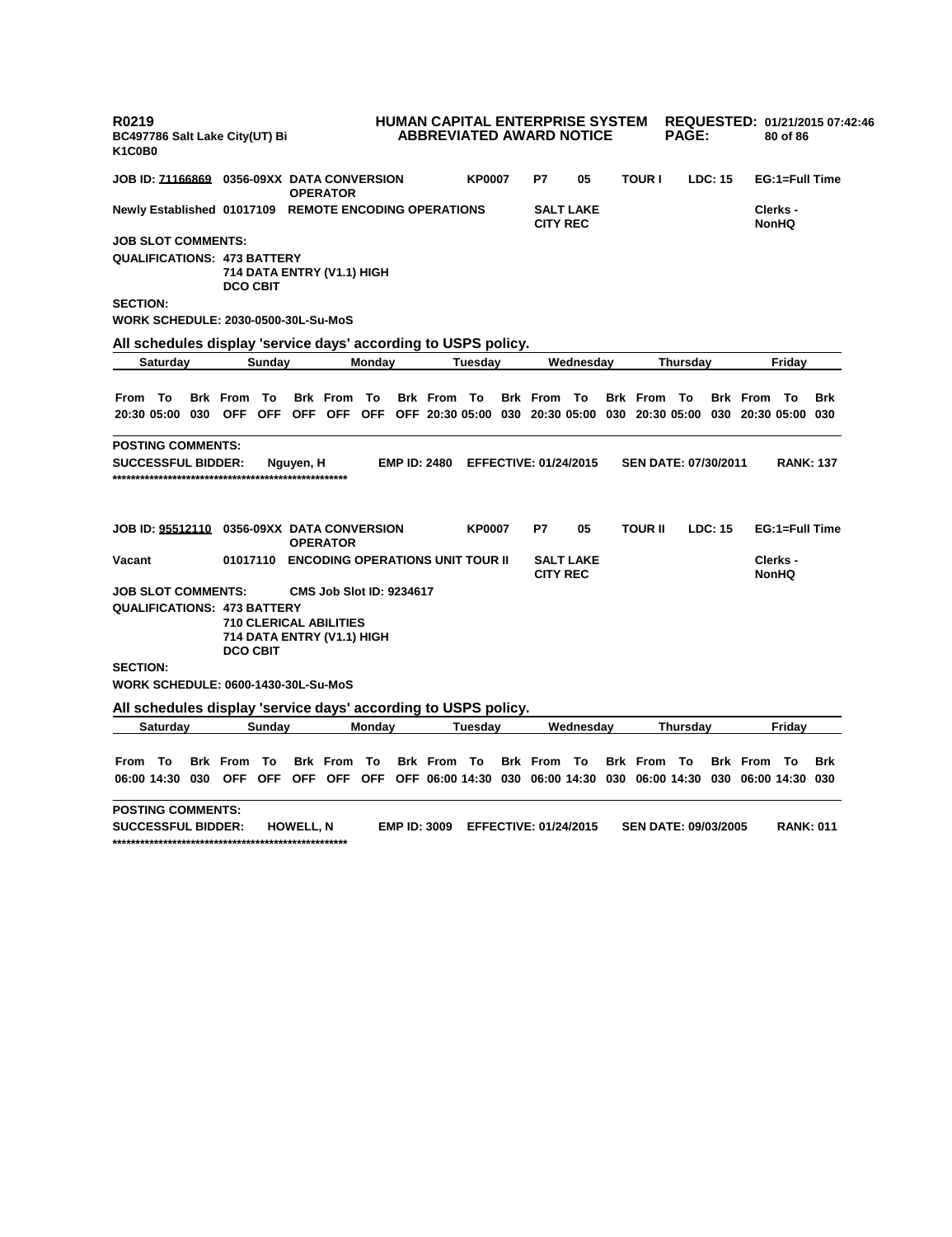| R0219<br>BC497786 Salt Lake City(UT) Bi<br>K <sub>1</sub> C <sub>0</sub> B <sub>0</sub>    |                       |                                                                                                               |        |                     | HUMAN CAPITAL ENTERPRISE SYSTEM<br><b>ABBREVIATED AWARD NOTICE</b> |                              |                  |                             | <b>PAGE:</b> |                |                                            | 81 of 86                 | REQUESTED: 01/21/2015 07:42:46 |
|--------------------------------------------------------------------------------------------|-----------------------|---------------------------------------------------------------------------------------------------------------|--------|---------------------|--------------------------------------------------------------------|------------------------------|------------------|-----------------------------|--------------|----------------|--------------------------------------------|--------------------------|--------------------------------|
| JOB ID: 95609301  0356-09XX  DATA CONVERSION                                               |                       | <b>OPERATOR</b>                                                                                               |        |                     | <b>KP0007</b>                                                      | P7                           | 05               | <b>TOUR II</b>              |              | <b>LDC: 15</b> |                                            |                          | EG:1=Full Time                 |
| Vacant                                                                                     |                       | 01017110 ENCODING OPERATIONS UNIT TOUR II                                                                     |        |                     |                                                                    | <b>CITY REC</b>              | <b>SALT LAKE</b> |                             |              |                |                                            | Clerks -<br><b>NonHQ</b> |                                |
| <b>JOB SLOT COMMENTS:</b><br><b>QUALIFICATIONS: 473 BATTERY</b><br><b>SECTION:</b>         | <b>DCO CBIT</b>       | <b>CMS Job Slot ID: 9233395</b><br><b>710 CLERICAL ABILITIES</b><br>714 DATA ENTRY (V1.1) HIGH                |        |                     |                                                                    |                              |                  |                             |              |                |                                            |                          |                                |
| WORK SCHEDULE: 0430-1300-30L-Th-FrS                                                        |                       |                                                                                                               |        |                     |                                                                    |                              |                  |                             |              |                |                                            |                          |                                |
| All schedules display 'service days' according to USPS policy.                             |                       |                                                                                                               |        |                     |                                                                    |                              |                  |                             |              |                |                                            |                          |                                |
| <b>Saturday</b>                                                                            | Sunday                |                                                                                                               | Monday |                     | Tuesday                                                            |                              | Wednesday        |                             | Thursday     |                |                                            | Friday                   |                                |
| From To<br>04:30 13:00 030 04:30 13:00 030 04:30 13:00 030 04:30 13:00 030 04:30 13:00 030 | Brk From To           | <b>Brk From To</b>                                                                                            |        | <b>Brk From To</b>  |                                                                    | <b>Brk</b> From              | То               | <b>Brk</b> From             | To           |                | <b>Brk</b> From<br>OFF OFF OFF OFF OFF OFF | Τо                       | <b>Brk</b>                     |
| <b>POSTING COMMENTS:</b><br><b>SUCCESSFUL BIDDER:</b>                                      |                       | Waldo. M                                                                                                      |        | <b>EMP ID: 3035</b> |                                                                    | <b>EFFECTIVE: 01/24/2015</b> |                  | <b>SEN DATE: 06/25/2005</b> |              |                |                                            | <b>RANK: 012</b>         |                                |
| JOB ID: 95687822 0356-09XX DATA CONVERSION                                                 |                       | <b>OPERATOR</b>                                                                                               |        |                     | <b>KP0007</b>                                                      | P7                           | 05               | <b>TOUR II</b>              |              | <b>LDC: 15</b> |                                            |                          | EG:1=Full Time                 |
| Vacant                                                                                     |                       | 01017110 ENCODING OPERATIONS UNIT TOUR II                                                                     |        |                     |                                                                    | <b>CITY REC</b>              | <b>SALT LAKE</b> |                             |              |                |                                            | Clerks -<br><b>NonHQ</b> |                                |
| JOB SLOT COMMENTS:<br><b>QUALIFICATIONS: 473 BATTERY</b>                                   | <b>DCO CBIT</b>       | 714 DATA ENTRY (V1.1) HIGH                                                                                    |        |                     |                                                                    |                              |                  |                             |              |                |                                            |                          |                                |
| <b>SECTION:</b><br><b>WORK SCHEDULE: 0530-1400-30L-Su-MoS</b>                              |                       |                                                                                                               |        |                     |                                                                    |                              |                  |                             |              |                |                                            |                          |                                |
| All schedules display 'service days' according to USPS policy.                             |                       |                                                                                                               |        |                     |                                                                    |                              |                  |                             |              |                |                                            |                          |                                |
| Saturday                                                                                   | Sunday                |                                                                                                               | Monday |                     | Tuesdav                                                            |                              | Wednesday        |                             | Thursday     |                |                                            | Friday                   |                                |
| From To<br>05:30 14:00 030                                                                 | То<br><b>Brk</b> From | <b>Brk From To</b><br>OFF OFF OFF OFF OFF OFF 05:30 14:00 030 05:30 14:00 030 05:30 14:00 030 05:30 14:00 030 |        | <b>Brk From To</b>  |                                                                    | <b>Brk</b> From              | - To             | <b>Brk From To</b>          |              |                | <b>Brk</b> From                            | - To                     | <b>Brk</b>                     |
| <b>POSTING COMMENTS:</b><br><b>SUCCESSFUL BIDDER:</b>                                      |                       | Joos. E                                                                                                       |        | <b>EMP ID: 5044</b> |                                                                    | <b>EFFECTIVE: 01/24/2015</b> |                  | <b>SEN DATE: 05/31/2003</b> |              |                |                                            | <b>RANK: 002</b>         |                                |

**\*\*\*\*\*\*\*\*\*\*\*\*\*\*\*\*\*\*\*\*\*\*\*\*\*\*\*\*\*\*\*\*\*\*\*\*\*\*\*\*\*\*\*\*\*\*\*\*\*\*\***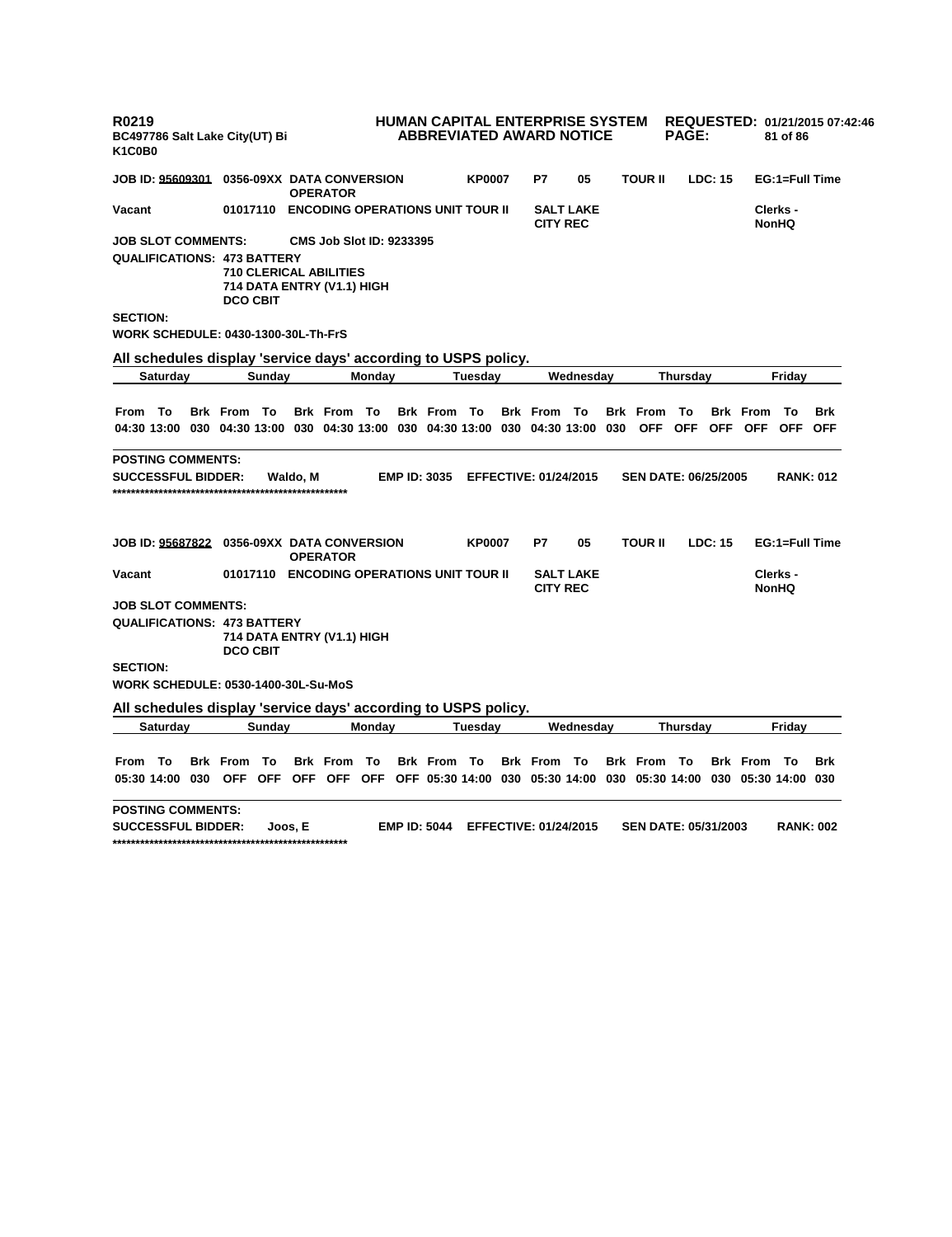| R0219<br>BC497786 Salt Lake City(UT) Bi<br>K1C0B0                                                       |                    |                                                                                         |        |                     |               | <b>HUMAN CAPITAL ENTERPRISE SYSTEM</b><br><b>ABBREVIATED AWARD NOTICE</b> |                  |                    | <b>PAGE:</b>                |         |                    | 82 of 86                 | REQUESTED: 01/21/2015 07:42:46 |
|---------------------------------------------------------------------------------------------------------|--------------------|-----------------------------------------------------------------------------------------|--------|---------------------|---------------|---------------------------------------------------------------------------|------------------|--------------------|-----------------------------|---------|--------------------|--------------------------|--------------------------------|
| JOB ID: <u>95712887</u> 0356-09XX  DATA CONVERSION                                                      |                    | <b>OPERATOR</b>                                                                         |        |                     | <b>KP0007</b> | P7                                                                        | 05               | <b>TOUR I</b>      |                             | LDC: 15 |                    | EG:1=Full Time           |                                |
| Newly Established 01017109 REMOTE ENCODING OPERATIONS                                                   |                    |                                                                                         |        |                     |               | <b>CITY REC</b>                                                           | <b>SALT LAKE</b> |                    |                             |         |                    | Clerks -<br><b>NonHQ</b> |                                |
| <b>JOB SLOT COMMENTS:</b>                                                                               |                    |                                                                                         |        |                     |               |                                                                           |                  |                    |                             |         |                    |                          |                                |
| QUALIFICATIONS: 473 BATTERY                                                                             | <b>DCO CBIT</b>    | 714 DATA ENTRY (V1.1) HIGH                                                              |        |                     |               |                                                                           |                  |                    |                             |         |                    |                          |                                |
| <b>SECTION:</b>                                                                                         |                    |                                                                                         |        |                     |               |                                                                           |                  |                    |                             |         |                    |                          |                                |
| WORK SCHEDULE: 2030-0500-30L-Su-MoS                                                                     |                    |                                                                                         |        |                     |               |                                                                           |                  |                    |                             |         |                    |                          |                                |
| All schedules display 'service days' according to USPS policy.                                          |                    |                                                                                         |        |                     |               |                                                                           |                  |                    |                             |         |                    |                          |                                |
| Saturday                                                                                                | Sunday             |                                                                                         | Monday |                     | Tuesday       |                                                                           | Wednesday        |                    | Thursday                    |         |                    | Friday                   |                                |
|                                                                                                         |                    |                                                                                         |        |                     |               |                                                                           |                  |                    |                             |         |                    |                          |                                |
| From To                                                                                                 | <b>Brk From To</b> | <b>Brk From To</b>                                                                      |        | <b>Brk From To</b>  |               | <b>Brk From To</b>                                                        |                  | <b>Brk From To</b> |                             |         | <b>Brk From To</b> |                          | <b>Brk</b>                     |
| 20:30 05:00 030 OFF OFF OFF OFF OFF OFF 20:30 05:00 030 20:30 05:00 030 20:30 05:00 030 20:30 05:00 030 |                    |                                                                                         |        |                     |               |                                                                           |                  |                    |                             |         |                    |                          |                                |
| <b>POSTING COMMENTS:</b>                                                                                |                    |                                                                                         |        |                     |               |                                                                           |                  |                    |                             |         |                    |                          |                                |
| <b>SUCCESSFUL BIDDER:</b>                                                                               |                    | <b>SKALSKY, K</b>                                                                       |        | <b>EMP ID: 4024</b> |               | <b>EFFECTIVE: 01/24/2015</b>                                              |                  |                    | <b>SEN DATE: 11/05/2011</b> |         |                    | <b>RANK: 009</b>         |                                |
|                                                                                                         |                    |                                                                                         |        |                     |               |                                                                           |                  |                    |                             |         |                    |                          |                                |
| JOB ID: 95783771  0356-09XX DATA CONVERSION                                                             |                    | <b>OPERATOR</b>                                                                         |        |                     | <b>KP0007</b> | P7                                                                        | 05               | <b>TOUR II</b>     |                             | LDC: 15 |                    | EG:1=Full Time           |                                |
| Vacant                                                                                                  |                    | 01017110 ENCODING OPERATIONS UNIT TOUR II                                               |        |                     |               | <b>CITY REC</b>                                                           | <b>SALT LAKE</b> |                    |                             |         |                    | Clerks -<br><b>NonHQ</b> |                                |
| <b>JOB SLOT COMMENTS:</b>                                                                               |                    | <b>CMS Job Slot ID: 9233405</b>                                                         |        |                     |               |                                                                           |                  |                    |                             |         |                    |                          |                                |
| QUALIFICATIONS: 473 BATTERY                                                                             | <b>DCO CBIT</b>    | <b>710 CLERICAL ABILITIES</b><br>714 DATA ENTRY (V1.1) HIGH                             |        |                     |               |                                                                           |                  |                    |                             |         |                    |                          |                                |
| <b>SECTION:</b>                                                                                         |                    |                                                                                         |        |                     |               |                                                                           |                  |                    |                             |         |                    |                          |                                |
| WORK SCHEDULE: 0430-1300-30L-Su-MoS                                                                     |                    |                                                                                         |        |                     |               |                                                                           |                  |                    |                             |         |                    |                          |                                |
| All schedules display 'service days' according to USPS policy.                                          |                    |                                                                                         |        |                     |               |                                                                           |                  |                    |                             |         |                    |                          |                                |
| Saturday                                                                                                | Sunday             |                                                                                         | Monday |                     | Tuesday       |                                                                           | Wednesday        |                    | Thursday                    |         |                    | Friday                   |                                |
|                                                                                                         |                    |                                                                                         |        |                     |               |                                                                           |                  |                    |                             |         |                    |                          |                                |
| From To                                                                                                 | <b>Brk From To</b> | <b>Brk From To</b>                                                                      |        | <b>Brk From To</b>  |               | <b>Brk From To</b>                                                        |                  | <b>Brk From To</b> |                             |         | <b>Brk From To</b> |                          | <b>Brk</b>                     |
| 04:30 13:00 030                                                                                         |                    | OFF OFF OFF OFF OFF OFF 04:30 13:00 030 04:30 13:00 030 04:30 13:00 030 04:30 13:00 030 |        |                     |               |                                                                           |                  |                    |                             |         |                    |                          |                                |
| <b>POSTING COMMENTS:</b>                                                                                |                    |                                                                                         |        |                     |               |                                                                           |                  |                    |                             |         |                    |                          |                                |
| <b>SUCCESSFUL BIDDER:</b>                                                                               |                    | Purcell. K                                                                              |        | <b>EMP ID: 3731</b> |               | <b>EFFECTIVE: 01/24/2015</b>                                              |                  |                    | <b>SEN DATE: 04/19/2003</b> |         |                    | <b>RANK: 012</b>         |                                |

**\*\*\*\*\*\*\*\*\*\*\*\*\*\*\*\*\*\*\*\*\*\*\*\*\*\*\*\*\*\*\*\*\*\*\*\*\*\*\*\*\*\*\*\*\*\*\*\*\*\*\***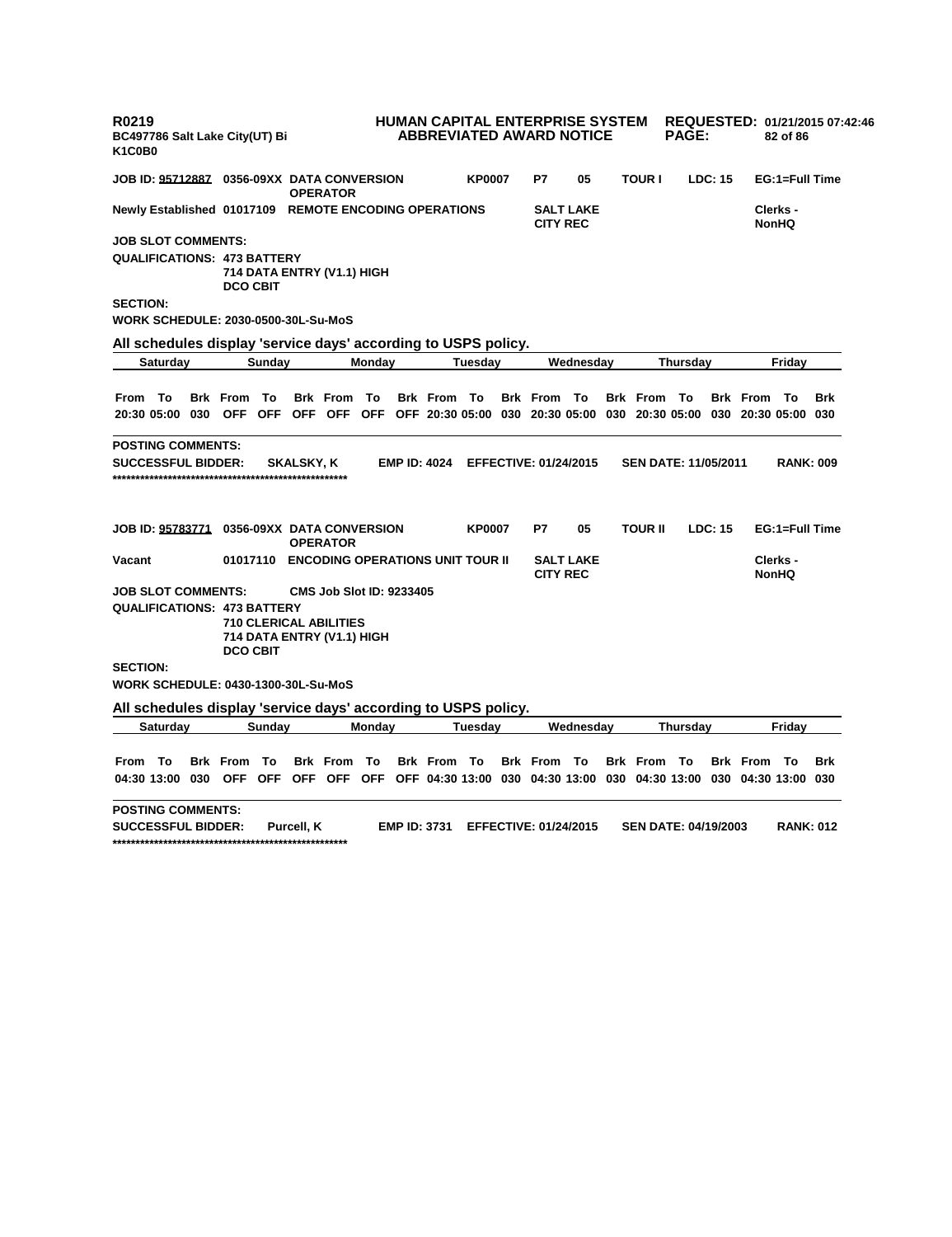| R0219<br>K <sub>1</sub> C <sub>0</sub> B <sub>0</sub>                  |                 | BC497786 Salt Lake City(UT) Bi                                                                                                |        |                                       |        |                     |               |                   | HUMAN CAPITAL ENTERPRISE SYSTEM<br><b>ABBREVIATED AWARD NOTICE</b> |                                             |                             | <b>PAGE:</b> |                |                    | 83 of 86                                   | REQUESTED: 01/21/2015 07:42:46 |
|------------------------------------------------------------------------|-----------------|-------------------------------------------------------------------------------------------------------------------------------|--------|---------------------------------------|--------|---------------------|---------------|-------------------|--------------------------------------------------------------------|---------------------------------------------|-----------------------------|--------------|----------------|--------------------|--------------------------------------------|--------------------------------|
| Vacant                                                                 |                 |                                                                                                                               |        | 20949531 ASF CLERKS SPBS TOUR-III     |        |                     |               |                   | P7                                                                 | 06<br><b>SALT LAKE</b><br><b>CITY ANNEX</b> | <b>TOUR III</b>             |              | LDC: 11        |                    | EG:1=Full Time<br>Clerks -<br><b>NonHQ</b> |                                |
| <b>JOB SLOT COMMENTS:</b><br><b>SECTION:</b>                           |                 | <b>QUALIFICATIONS: SPBS APPLICATION</b><br>WORK SCHEDULE: 1700-0130-30L-Tu-WeS                                                |        | SPBS/ULS AND OTHER DUTIES AS ASSIGNED |        |                     |               |                   |                                                                    |                                             |                             |              |                |                    |                                            |                                |
|                                                                        |                 | All schedules display 'service days' according to USPS policy.                                                                |        |                                       |        |                     |               |                   |                                                                    |                                             |                             |              |                |                    |                                            |                                |
|                                                                        | <b>Saturday</b> |                                                                                                                               | Sunday |                                       | Monday |                     | Tuesday       |                   |                                                                    | Wednesday                                   |                             | Thursday     |                |                    | Friday                                     |                                |
| From To                                                                |                 | <b>Brk From To</b><br>17:00 01:30 030 17:00 01:30 030 17:00 01:30 030 OFF OFF OFF OFF OFF OFF 17:00 01:30 030 17:00 01:30 030 |        | <b>Brk From To</b>                    |        | <b>Brk From To</b>  |               |                   | <b>Brk From To</b>                                                 |                                             | <b>Brk From To</b>          |              |                | <b>Brk From To</b> |                                            | <b>Brk</b>                     |
| <b>POSTING COMMENTS:</b>                                               |                 | <b>NO SUCCESSFUL BIDDER:</b>                                                                                                  |        |                                       |        | <b>EMP ID: 0000</b> |               | <b>EFFECTIVE:</b> |                                                                    |                                             | <b>SEN DATE:</b>            |              |                |                    | <b>RANK: 000</b>                           |                                |
| Vacant                                                                 |                 | <b>JOB ID: 71160944 2315-0063 MAIL PROCESSING CLERK</b><br>20949531                                                           |        | <b>ASF CLERKS SPBS TOUR-III</b>       |        |                     | KP0013        |                   | P7                                                                 | 06<br><b>SALT LAKE</b><br><b>CITY ANNEX</b> | <b>TOUR III</b>             |              | <b>LDC: 11</b> |                    | EG:1=Full Time<br>Clerks -<br><b>NonHQ</b> |                                |
| <b>JOB SLOT COMMENTS:</b><br><b>QUALIFICATIONS:</b><br><b>SECTION:</b> |                 | <b>WORK SCHEDULE: 1900-0330-30L-Tu-WeS</b>                                                                                    |        | AFSM and other duties as assigned.    |        |                     |               |                   |                                                                    |                                             |                             |              |                |                    |                                            |                                |
|                                                                        | Saturday        | All schedules display 'service days' according to USPS policy.                                                                | Sunday |                                       | Monday |                     | Tuesday       |                   |                                                                    | Wednesday                                   |                             | Thursday     |                |                    | Friday                                     |                                |
|                                                                        |                 |                                                                                                                               |        |                                       |        |                     |               |                   |                                                                    |                                             |                             |              |                |                    |                                            |                                |
| From To                                                                |                 | <b>Brk From To</b><br>19:00 03:30 030 19:00 03:30 030 19:00 03:30 030 OFF OFF OFF OFF OFF OFF 19:00 03:30 030 19:00 03:30 030 |        | Brk From To                           |        | <b>Brk From To</b>  |               |                   | <b>Brk From To</b>                                                 |                                             | <b>Brk From To</b>          |              |                | <b>Brk From To</b> |                                            | <b>Brk</b>                     |
| <b>POSTING COMMENTS:</b>                                               |                 | <b>NO SUCCESSFUL BIDDER:</b>                                                                                                  |        |                                       |        | <b>EMP ID: 0000</b> |               | <b>EFFECTIVE:</b> |                                                                    |                                             | <b>SEN DATE:</b>            |              |                |                    | <b>RANK: 000</b>                           |                                |
| Vacant                                                                 |                 | JOB ID: 71160945 2315-0063 MAIL PROCESSING CLERK                                                                              |        | 20949531 ASF CLERKS SPBS TOUR-III     |        |                     | <b>KP0013</b> |                   | P7                                                                 | 06<br><b>SALT LAKE</b><br><b>CITY ANNEX</b> | <b>TOUR III</b>             |              | <b>LDC: 11</b> |                    | EG:1=Full Time<br>Clerks -<br><b>NonHQ</b> |                                |
| <b>JOB SLOT COMMENTS:</b><br><b>QUALIFICATIONS:</b><br><b>SECTION:</b> |                 |                                                                                                                               |        | AFSM and other duties as assigned.    |        |                     |               |                   |                                                                    |                                             |                             |              |                |                    |                                            |                                |
|                                                                        |                 | <b>WORK SCHEDULE: 1900-0330-30L-We-ThS</b>                                                                                    |        |                                       |        |                     |               |                   |                                                                    |                                             |                             |              |                |                    |                                            |                                |
|                                                                        | Saturday        | All schedules display 'service days' according to USPS policy.                                                                | Sundav |                                       | Monday |                     | Tuesday       |                   |                                                                    | Wednesday                                   |                             | Thursday     |                |                    | Friday                                     |                                |
| From To                                                                |                 | <b>Brk From To</b><br>19:00 03:30 030 19:00 03:30 030 19:00 03:30 030 19:00 03:30 030 OFF OFF OFF OFF OFF OFF 19:00 03:30 030 |        | Brk From To                           |        | Brk From To         |               |                   | <b>Brk From To</b>                                                 |                                             | Brk From To                 |              |                | Brk From To        |                                            | <b>Brk</b>                     |
| <b>POSTING COMMENTS:</b><br><b>SUCCESSFUL BIDDER:</b>                  |                 |                                                                                                                               |        | <b>GOECKERITZ, B</b>                  |        |                     |               |                   | EMP ID: 8336 EFFECTIVE: 01/24/2015                                 |                                             | <b>SEN DATE: 07/26/2014</b> |              |                |                    | <b>RANK: 008</b>                           |                                |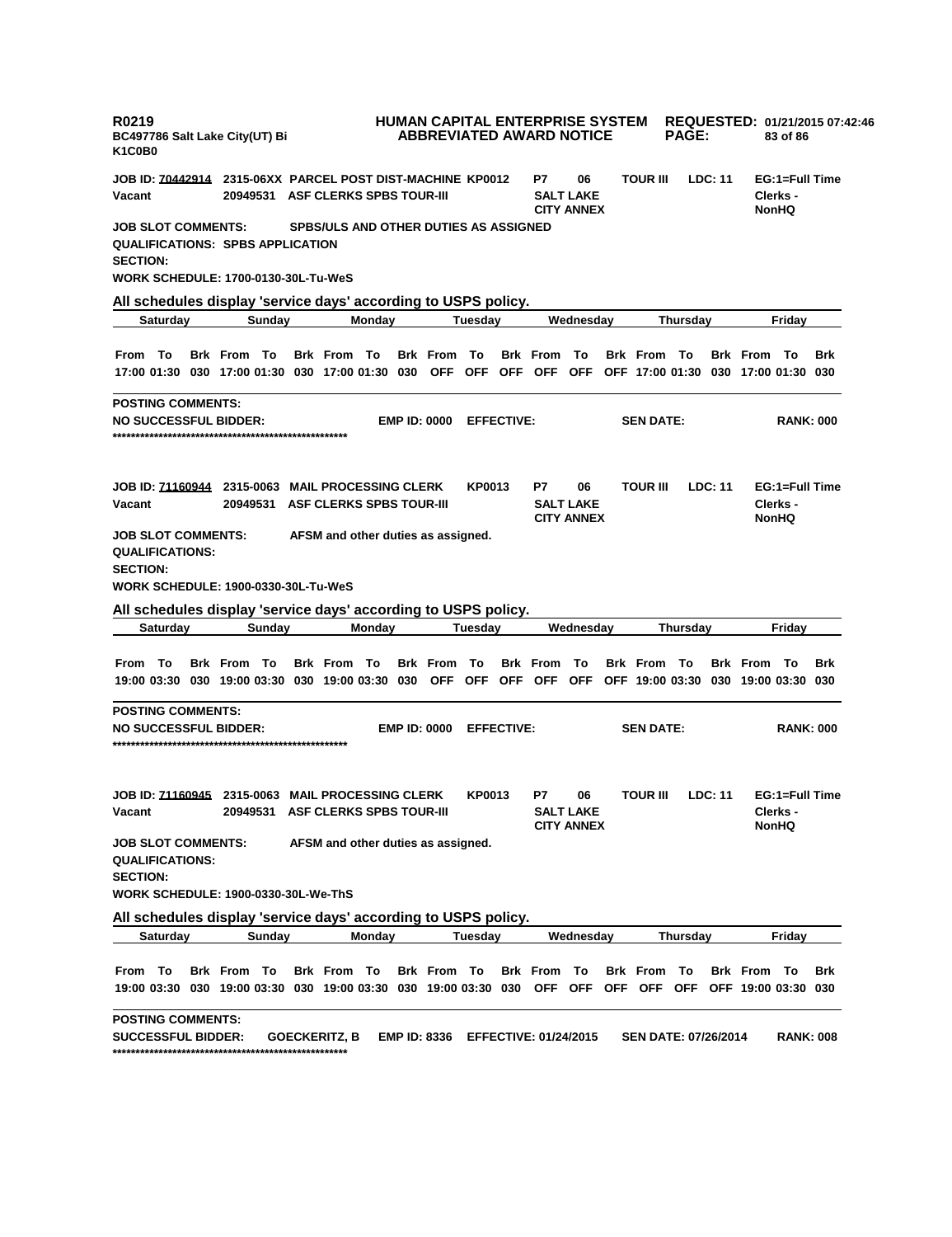| R0219<br>BC497786 Salt Lake City(UT) Bi<br>K1C0B0                 |          |                    |        |             |                                   |        |                     |                                          | HUMAN CAPITAL ENTERPRISE SYSTEM<br><b>ABBREVIATED AWARD NOTICE</b>                                                            |                                       |                             | <b>PAGE:</b> |                |                    | 84 of 86                 | REQUESTED: 01/21/2015 07:42:46 |
|-------------------------------------------------------------------|----------|--------------------|--------|-------------|-----------------------------------|--------|---------------------|------------------------------------------|-------------------------------------------------------------------------------------------------------------------------------|---------------------------------------|-----------------------------|--------------|----------------|--------------------|--------------------------|--------------------------------|
| JOB ID: 95471276 2315-06XX PARCEL POST DIST-MACHINE_KP0012        |          |                    |        |             |                                   |        |                     |                                          | P7                                                                                                                            | 06                                    |                             |              | LDC: 13        |                    | EG:1=Full Time           |                                |
| Vacant                                                            |          | 20949531           |        |             | <b>ASF CLERKS SPBS TOUR-III</b>   |        |                     |                                          |                                                                                                                               | <b>SALT LAKE</b><br><b>CITY ANNEX</b> |                             |              |                |                    | Clerks -<br><b>NonHQ</b> |                                |
| <b>JOB SLOT COMMENTS:</b>                                         |          |                    |        |             | <b>CMS Job Slot ID: 9267744</b>   |        |                     | <b>SPBS/ULS/OTHER DUTIES AS ASSIGNED</b> | <b>HEAVY LIFTING/PROLONGED STANDING REQUIRED</b>                                                                              |                                       |                             |              |                |                    |                          |                                |
| <b>QUALIFICATIONS: SPBS APPLICATION</b><br><b>SECTION:</b>        |          |                    |        |             |                                   |        |                     |                                          |                                                                                                                               |                                       |                             |              |                |                    |                          |                                |
| <b>WORK SCHEDULE: 1500-2330-30L-Sa-SuS</b>                        |          |                    |        |             |                                   |        |                     |                                          |                                                                                                                               |                                       |                             |              |                |                    |                          |                                |
| All schedules display 'service days' according to USPS policy.    |          |                    |        |             |                                   |        |                     |                                          |                                                                                                                               |                                       |                             |              |                |                    |                          |                                |
|                                                                   | Saturday |                    | Sunday |             |                                   | Monday |                     | Tuesday                                  |                                                                                                                               | Wednesday                             |                             | Thursday     |                |                    | Friday                   |                                |
|                                                                   |          |                    |        |             |                                   |        |                     |                                          |                                                                                                                               |                                       |                             |              |                |                    |                          |                                |
| From                                                              | — То     | <b>Brk From To</b> |        |             | <b>Brk From To</b>                |        | <b>Brk From To</b>  |                                          | <b>Brk From To</b>                                                                                                            |                                       | <b>Brk From To</b>          |              |                | <b>Brk From To</b> |                          | <b>Brk</b>                     |
|                                                                   |          |                    |        |             |                                   |        |                     |                                          | OFF OFF OFF OFF OFF OFF 15:00 23:30 030 15:00 23:30 030 15:00 23:30 030 15:00 23:30 030 15:00 23:30 030                       |                                       |                             |              |                |                    |                          |                                |
| <b>POSTING COMMENTS:</b><br><b>SUCCESSFUL BIDDER:</b>             |          |                    | Ma, K  |             |                                   |        | <b>EMP ID: 3248</b> |                                          | <b>EFFECTIVE: 01/24/2015</b>                                                                                                  |                                       | <b>SEN DATE: 08/19/1995</b> |              |                |                    | <b>RANK: 004</b>         |                                |
| <b>JOB ID: 95671824 2315-06XX PARCEL POST DIST-MACHINE KP0012</b> |          |                    |        |             |                                   |        |                     |                                          | P7                                                                                                                            | 06                                    |                             |              | <b>LDC: 13</b> |                    | EG:1=Full Time           |                                |
| Vacant                                                            |          |                    |        |             | 20949531 ASF CLERKS SPBS TOUR-III |        |                     |                                          |                                                                                                                               | <b>SALT LAKE</b><br><b>CITY ANNEX</b> |                             |              |                |                    | Clerks -<br><b>NonHQ</b> |                                |
| <b>JOB SLOT COMMENTS:</b>                                         |          |                    |        |             | <b>CMS Job Slot ID: 9267746</b>   |        |                     | <b>SPBS/ULS OTHER DUTIES AS ASSIGNED</b> | <b>HEAVY LIFTING/PROLONGED STANDING REQUIRED</b>                                                                              |                                       |                             |              |                |                    |                          |                                |
| <b>QUALIFICATIONS: SPBS APPLICATION</b><br><b>SECTION:</b>        |          |                    |        |             |                                   |        |                     |                                          |                                                                                                                               |                                       |                             |              |                |                    |                          |                                |
| <b>WORK SCHEDULE: 1700-0130-30L-Sa-SuS</b>                        |          |                    |        |             |                                   |        |                     |                                          |                                                                                                                               |                                       |                             |              |                |                    |                          |                                |
| All schedules display 'service days' according to USPS policy.    |          |                    |        |             |                                   |        |                     |                                          |                                                                                                                               |                                       |                             |              |                |                    |                          |                                |
|                                                                   | Saturday |                    | Sunday |             |                                   | Monday |                     | <b>Tuesday</b>                           |                                                                                                                               | Wednesday                             |                             | Thursday     |                |                    | Friday                   |                                |
| From                                                              | - То     | <b>Brk From To</b> |        |             | <b>Brk From To</b>                |        | <b>Brk From To</b>  |                                          | <b>Brk From To</b><br>OFF OFF OFF OFF OFF OFF 17:00 01:30 030 17:00 01:30 030 17:00 01:30 030 17:00 01:30 030 17:00 01:30 030 |                                       | <b>Brk From To</b>          |              |                | <b>Brk From To</b> |                          | <b>Brk</b>                     |
| <b>POSTING COMMENTS:</b><br><b>SUCCESSFUL BIDDER:</b>             |          |                    |        | Anderson, K |                                   |        |                     |                                          | EMP ID: 9304 EFFECTIVE: 01/24/2015                                                                                            |                                       | <b>SEN DATE: 07/12/2014</b> |              |                |                    | <b>RANK: 001</b>         |                                |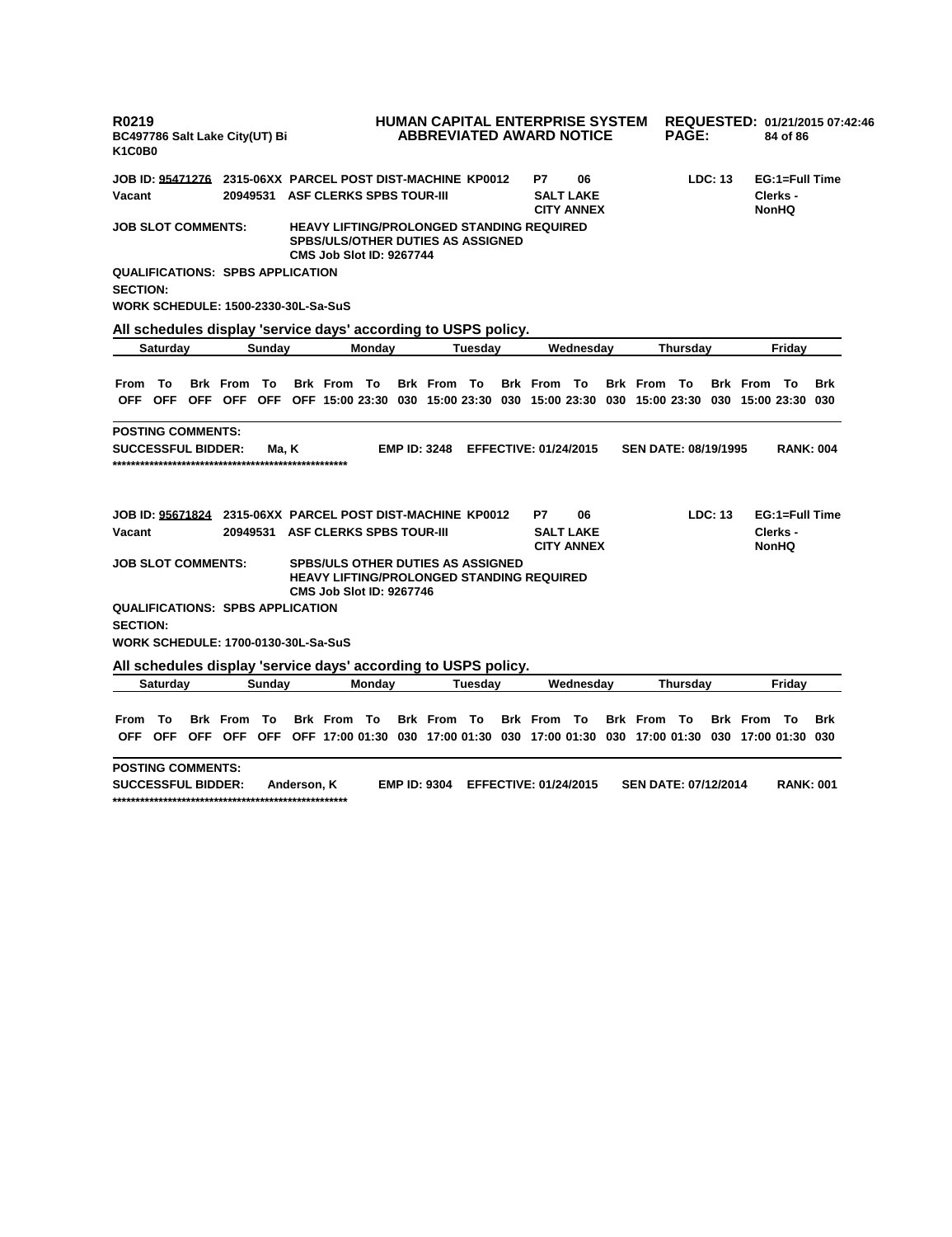| R0219<br>BC497786 Salt Lake City(UT) Bi<br>K <sub>1</sub> C <sub>0</sub> B <sub>0</sub>                                                                                  | HUMAN CAPITAL ENTERPRISE SYSTEM<br><b>ABBREVIATED AWARD NOTICE</b>                                                                                                                                   | <b>PAGE:</b>                           | REQUESTED: 01/21/2015 07:42:46<br>85 of 86 |
|--------------------------------------------------------------------------------------------------------------------------------------------------------------------------|------------------------------------------------------------------------------------------------------------------------------------------------------------------------------------------------------|----------------------------------------|--------------------------------------------|
| <b>JOB ID: 95678236</b>                                                                                                                                                  | 2315-06XX PARCEL POST DIST-MACHINE KP0012<br>P7                                                                                                                                                      | LDC: 13<br>06                          | EG:1=Full Time                             |
| Vacant<br>20949531                                                                                                                                                       | <b>ASF CLERKS SPBS TOUR-III</b>                                                                                                                                                                      | <b>SALT LAKE</b><br><b>CITY ANNEX</b>  | Clerks -<br><b>NonHQ</b>                   |
| <b>JOB SLOT COMMENTS:</b>                                                                                                                                                | <b>HEAVY LIFTING/PROLONGED STANDING REQUIRED.</b><br>SPBS/ULS AND OTHER DUTIES AS ASSIGNED.<br><b>CMS Job Slot ID: 9267755</b>                                                                       |                                        |                                            |
| <b>QUALIFICATIONS: SPBS APPLICATION</b><br><b>SECTION:</b>                                                                                                               |                                                                                                                                                                                                      |                                        |                                            |
| WORK SCHEDULE: 1700-0130-30L-Sa-SuS                                                                                                                                      |                                                                                                                                                                                                      |                                        |                                            |
| All schedules display 'service days' according to USPS policy.                                                                                                           |                                                                                                                                                                                                      |                                        |                                            |
| Saturday<br>Sunday                                                                                                                                                       | Monday<br><b>Tuesday</b>                                                                                                                                                                             | Wednesday<br>Thursday                  | Friday                                     |
| То<br><b>Brk From To</b><br><b>Brk From To</b><br><b>From</b><br>OFF OFF OFF OFF OFF OFF 17:00 01:30 030 17:00 01:30 030 17:00 01:30 030 17:00 01:30 030 17:00 01:30 030 | <b>Brk From To</b><br><b>Brk From To</b>                                                                                                                                                             | <b>Brk From To</b>                     | <b>Brk</b> From<br><b>Brk</b><br>- To      |
| <b>POSTING COMMENTS:</b>                                                                                                                                                 |                                                                                                                                                                                                      |                                        |                                            |
| <b>NO SUCCESSFUL BIDDER:</b>                                                                                                                                             | <b>EMP ID: 0000</b><br><b>EFFECTIVE:</b>                                                                                                                                                             | <b>SEN DATE:</b>                       | <b>RANK: 000</b>                           |
| JOB ID: 70713097 2320-0009 LEAD SALES & SERVICES<br><b>ASSOCIATE</b>                                                                                                     | <b>KP0013</b><br>P7                                                                                                                                                                                  | <b>TOUR II</b><br>07<br><b>LDC: 45</b> | EG:1=Full Time                             |
| Vacant<br>01020489                                                                                                                                                       | <b>FOOTHILL CLERK P/L 008</b>                                                                                                                                                                        | <b>FOOTHILL</b>                        | Clerks -<br><b>NonHQ</b>                   |
| JOB SLOT COMMENTS:                                                                                                                                                       | Applicants must have a mimimum of one year experience in a window<br>position providing a comprehensive knowledge of postal regualtions,<br>rulings, policy, and procedures relating to window work. |                                        |                                            |
| <b>QUALIFICATIONS: 421 SALES AND SERVICES (V3.9)</b><br><b>SECTION:</b>                                                                                                  |                                                                                                                                                                                                      |                                        |                                            |
| WORK SCHEDULE: 0900-1800-60L-Sa-SuS                                                                                                                                      |                                                                                                                                                                                                      |                                        |                                            |
| All schedules display 'service days' according to USPS policy.                                                                                                           |                                                                                                                                                                                                      |                                        |                                            |
| <b>Saturday</b><br>Sunday                                                                                                                                                | Monday<br><b>Tuesday</b>                                                                                                                                                                             | Wednesday<br>Thursday                  | Friday                                     |
| То<br><b>Brk</b> From<br>To<br><b>Brk</b> From<br><b>From</b><br><b>OFF</b><br><b>OFF</b>                                                                                | То<br><b>Brk</b> From<br>То<br><b>Brk</b> From<br>OFF OFF OFF OFF 09:00 18:00 060 09:00 18:00 060 09:00 18:00 060 09:00 18:00 060 09:00 18:00 060                                                    | Тο<br><b>Brk</b> From<br>То            | <b>Brk</b> From<br>То<br><b>Brk</b>        |
| <b>POSTING COMMENTS:</b>                                                                                                                                                 |                                                                                                                                                                                                      |                                        |                                            |
| <b>SUCCESSFUL BIDDER:</b><br>Karas, S                                                                                                                                    | <b>EMP ID: 1239</b><br><b>EFFECTIVE: 01/24/2015</b>                                                                                                                                                  | <b>SEN DATE: 03/02/1996</b>            | <b>RANK: 036</b>                           |